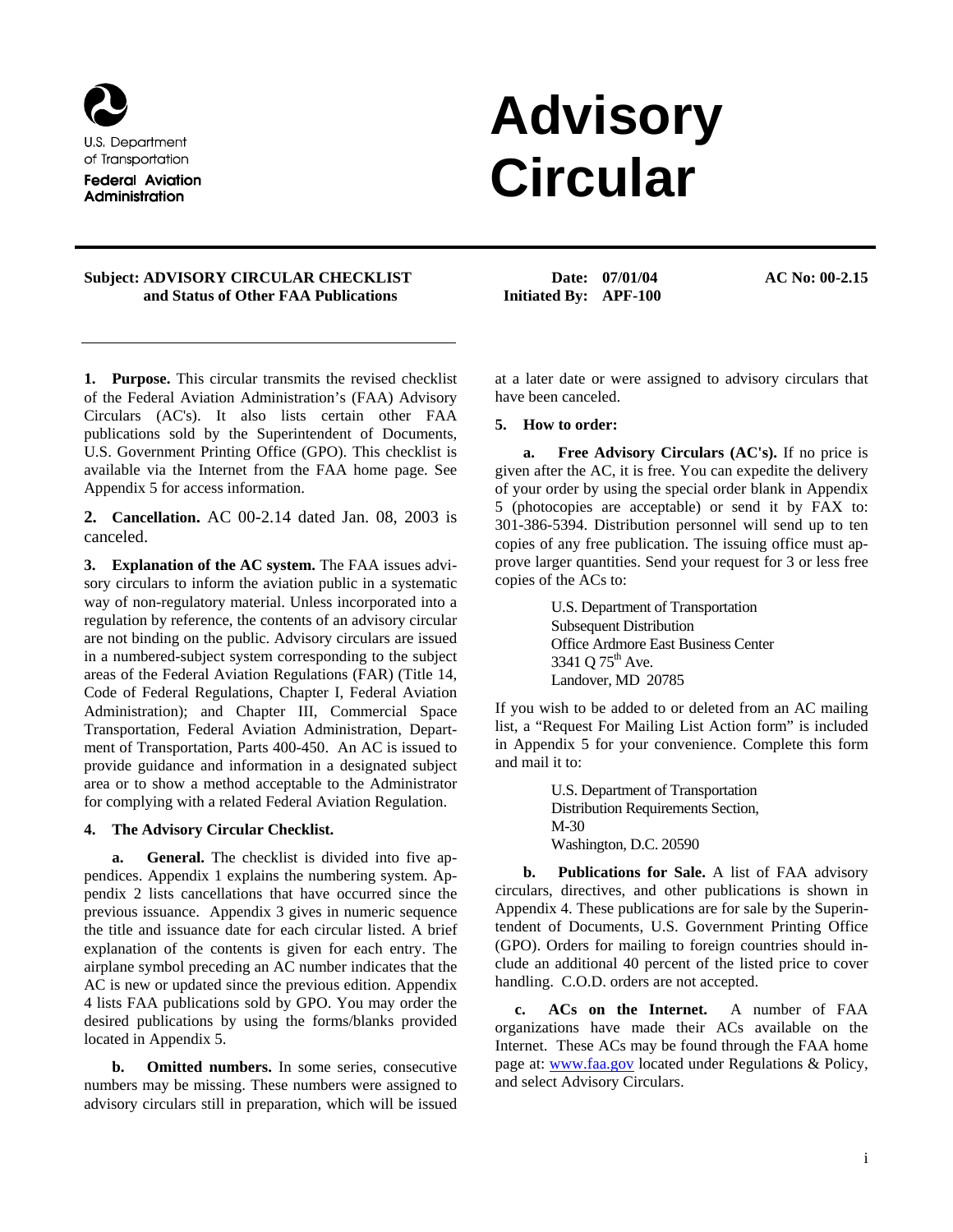**6. Reproduction of Advisory Circulars.** Advisory circulars may be reproduced in their entirety or in part without permission from the Federal Aviation Administration.

Originally Signed by

Bernida Williams

Acting Manager Standards and Information Division, APF-100

**Mailing lists for Advisory Circulars are computerized. If errors in mailing occur, please notify the Department of Transportation, Distribution Requirements Section, SVC-121.21, Washington, D.C. 20590.** 

**BE SURE TO ENCLOSE THE MAILING LABEL** from the shipment together with the Advisory Circular number(s) so that your listing can be corrected.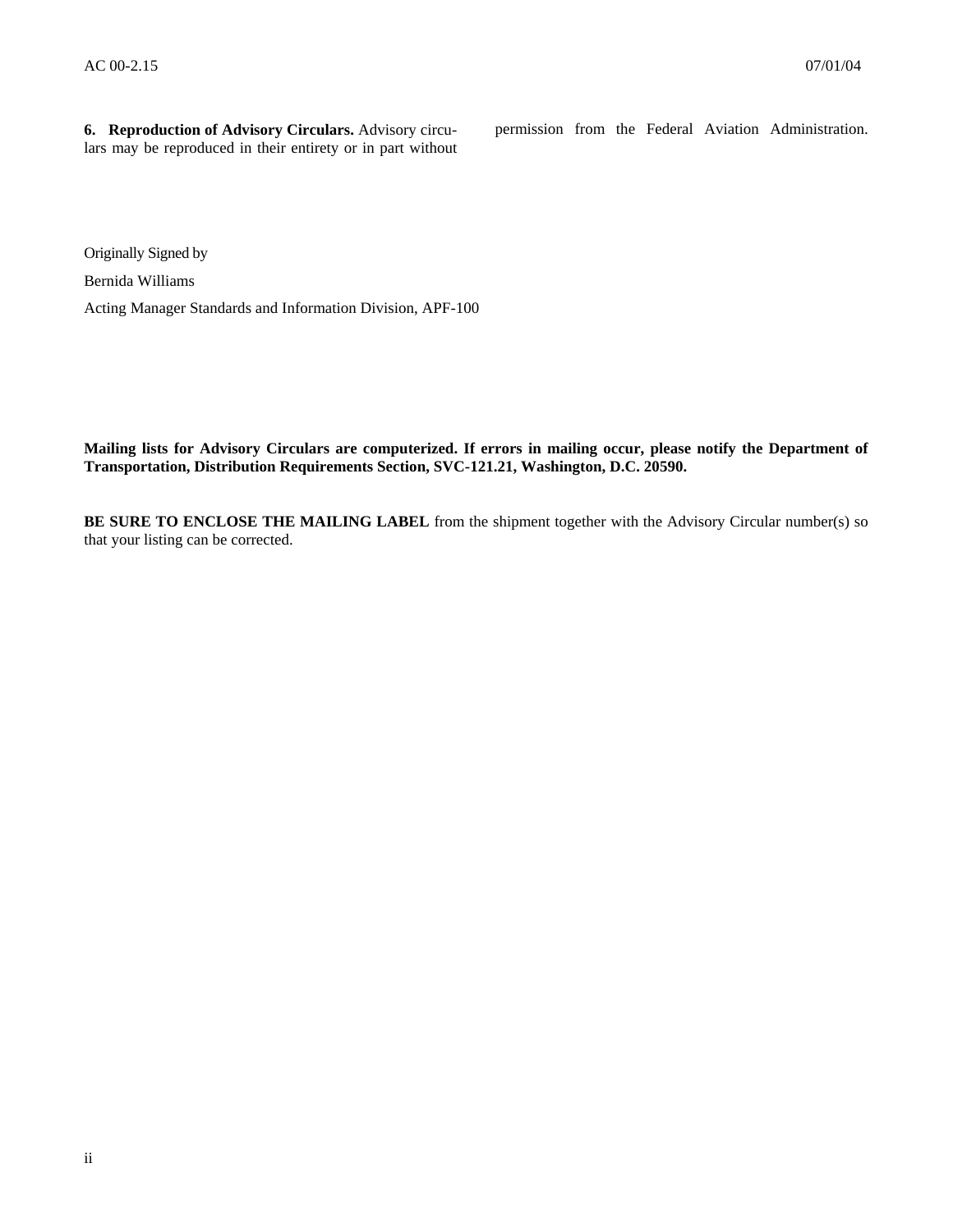# **Contents**

|  | Appendix 4. FAA Publications for Sale  |  |  |  |
|--|----------------------------------------|--|--|--|
|  | <b>U.S. Government Bookstores</b>      |  |  |  |
|  | <b>GPO</b> International Distributors  |  |  |  |
|  |                                        |  |  |  |
|  | <b>Free Publications Order Blank</b>   |  |  |  |
|  | <b>Request for Mailing List Action</b> |  |  |  |
|  | Internet Access Information            |  |  |  |
|  |                                        |  |  |  |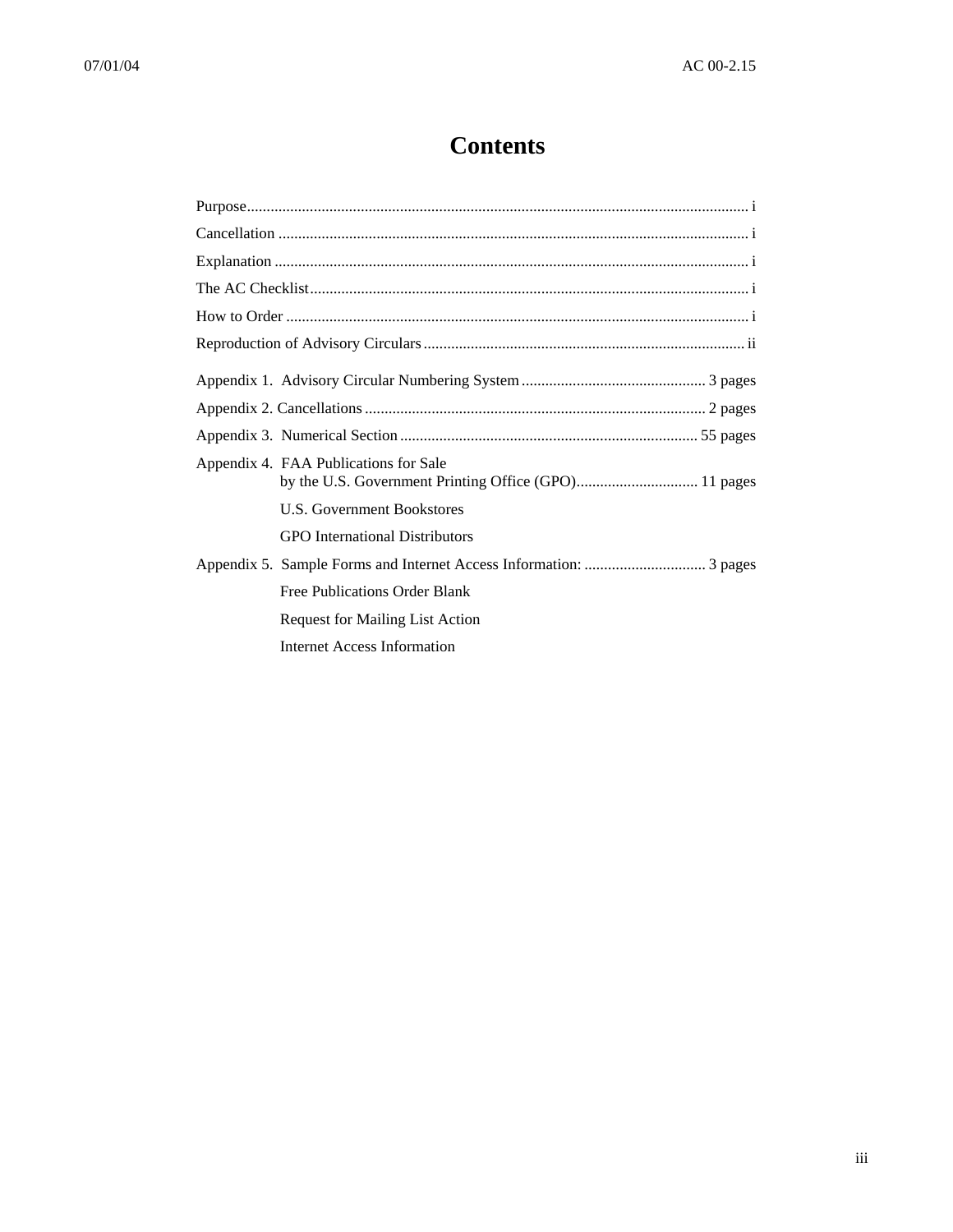## **APPENDIX 1 ADVISORY CIRCULAR NUMBERING SYSTEM**

General Subject Specific Subject

Number(1) Number(2) Subject

**60 AIRMEN** 

\_\_\_\_\_\_\_\_\_\_\_\_\_\_\_\_\_\_\_\_\_\_\_\_\_\_\_\_\_\_\_\_\_\_\_\_\_\_\_\_\_\_\_\_\_\_\_\_\_\_\_\_\_\_\_\_\_\_\_\_\_\_\_\_\_\_\_

## **The Circular Numbering System**

**1. General.** The advisory circular numbers relate to the FAR subchapter titles and correspond to the Parts, and when appropriate, to the specific sections of the Federal Aviation Regulations.

| 2. General and specific subject numbers. The subject numbers |  |
|--------------------------------------------------------------|--|
| and related subject areas are as follows:                    |  |

\_\_\_\_\_\_\_\_\_\_\_\_\_\_\_\_\_\_\_\_\_\_\_\_\_\_\_\_\_\_\_\_\_\_\_\_\_\_\_\_\_\_\_\_\_\_\_\_\_\_\_\_\_\_\_\_\_\_\_\_\_\_\_\_\_\_\_

| General Subject<br>Number(1) | Specific Subject<br>Number(2) | Subject                             |     | 65  | Other Than Pi<br>Certification:                       |
|------------------------------|-------------------------------|-------------------------------------|-----|-----|-------------------------------------------------------|
| 00                           |                               | <b>GENERAL</b>                      |     | 67  | Flight Crewm<br><b>Medical Stand</b><br>Certification |
|                              | $\mathbf{1}$                  | Definitions and Abbreviations       | 70  |     | <b>AIRSPACE</b>                                       |
|                              |                               |                                     |     |     |                                                       |
| 10                           |                               | <b>PROCEDURAL RULES</b>             |     | 71  | Designation of<br>Area Low Rou                        |
|                              | 11                            | General Rule-Making Procedures      |     |     | Airspace, and 1                                       |
|                              | 13                            | Investigation and Enforcement Pro   |     | 73  | Special Use A                                         |
|                              |                               | cedures                             |     | 75  | Establishment                                         |
| 20                           |                               | <b>AIRCRAFT</b>                     |     | 77  | Area High Ro<br>Objects Affect                        |
|                              |                               |                                     |     |     | space                                                 |
|                              | 21                            | Certification Procedures for        |     |     |                                                       |
|                              |                               | <b>Products and Parts</b>           | 90  |     | <b>AIR TRAFFI</b>                                     |
|                              | 23                            | Airworthiness Standards: Normal,    |     |     | <b>OPERATING</b>                                      |
|                              |                               | Utility, and Acrobatic Category     |     |     |                                                       |
|                              |                               | Airplanes                           |     | 91  | General Opera                                         |
|                              | 25                            | Airworthiness Standards: Transport  |     | 93  | Special Air Tr                                        |
|                              |                               |                                     |     |     | Airport Traffic                                       |
|                              |                               | Category Airplanes                  |     | 95  | <b>IFR</b> Altitudes                                  |
|                              | 27                            | Airworthiness Standards: Normal     |     | 97  | <b>Standard Instr</b>                                 |
|                              |                               | Category Rotorcraft                 |     |     | cedures                                               |
|                              | 29                            | Airworthiness Standards: Transport  |     | 99  | Security Contr                                        |
|                              |                               | <b>Category Rotorcraft</b>          |     | 101 | Moored Ballo                                          |
|                              | 31                            | Airworthiness Standards: Manned     |     |     | Rockets and U                                         |
|                              |                               | Free Balloons                       |     |     | <b>Balloons</b>                                       |
|                              | 33                            | Airworthiness Standards: Aircraft   |     |     |                                                       |
|                              |                               | Engines                             |     | 103 | Ultralight Veh                                        |
|                              | 34                            | Fuel Venting and Exhaust Emission   |     | 105 | Parachute Jum                                         |
|                              |                               | Requirements for Turbine Engine     |     | 107 | Airport Securi                                        |
|                              |                               | <b>Powered Airplaness</b>           |     | 108 | Airplane Oper                                         |
|                              | 35                            | Airworthiness Standards: Propellers |     | 109 | Indirect Air C                                        |
|                              | 36                            | Noise Standards: Aircraft Type and  |     |     |                                                       |
|                              |                               | Airworthiness Certification         | 119 |     | <b>CERTIFICA</b>                                      |
|                              | 39                            | <b>Airworthiness Directives</b>     |     |     | <b>CARRIERS</b>                                       |
|                              | 43                            | Maintenance, Preventive Mainte-     |     |     | <b>OPERATOR</b>                                       |
|                              |                               | nance, Rebuilding and Alteration    |     |     |                                                       |
|                              | 45                            | Identification and Registration     | 120 |     | <b>AIR CARRIE</b>                                     |
|                              |                               | Marking                             |     |     | <b>CLUBS, ANI</b>                                     |
|                              | 47                            | <b>Aircraft Registration</b>        |     |     | <b>FOR COMPI</b>                                      |
|                              | 49                            | Recording of Aircraft Titles and    |     |     | <b>HIRE: CERT</b>                                     |
|                              |                               |                                     |     |     | <b>OPERATION</b>                                      |

|     | 61  | Certification: Pilots and Flight<br>Instructors                                                  |
|-----|-----|--------------------------------------------------------------------------------------------------|
|     | 63  | <b>Certification: Flight Crewmembers</b><br>Other Than Pilots                                    |
|     | 65  | Certification: Airmen Other<br>Than<br><b>Flight Crewmembers</b>                                 |
|     | 67  | Medical Standards and<br>Certification                                                           |
| 70  |     | <b>AIRSPACE</b>                                                                                  |
|     | 71  | Designation of Federal Airways,<br>Area Low Routes, Controlled<br>Airspace, and Reporting Points |
|     | 73  | Special Use Airspace                                                                             |
|     | 75  | Establishment of Jet Routes and                                                                  |
|     |     | Area High Routes                                                                                 |
|     | 77  | Objects Affecting Navigable Air-<br>space                                                        |
| 90  |     | AIR TRAFFIC AND GENERAL<br><b>OPERATING RULES</b>                                                |
|     | 91  | General Operating and Flight Rules                                                               |
|     | 93  | Special Air Traffic Rules and                                                                    |
|     |     | <b>Airport Traffic Patterns</b>                                                                  |
|     | 95  | <b>IFR Altitudes</b>                                                                             |
|     | 97  | Standard Instrument Approach Pro-                                                                |
|     |     | cedures                                                                                          |
|     | 99  | Security Control of Air Traffic                                                                  |
|     | 101 | Moored Balloons, Kites, Unmanned<br>Rockets and Unmanned Free<br><b>Balloons</b>                 |
|     | 103 | <b>Ultralight Vehicles</b>                                                                       |
|     | 105 | Parachute Jumping                                                                                |
|     | 107 | <b>Airport Security</b>                                                                          |
|     | 108 | <b>Airplane Operators Security</b>                                                               |
|     | 109 | <b>Indirect Air Carrier Security</b>                                                             |
| 119 |     | <b>CERTIFICATION:AIR</b><br><b>CARRIERS AND COMMERCIAL</b><br><b>OPERATORS</b>                   |
| 120 |     | AIR CARRIERS, AIR TRAVEL                                                                         |

## **CLUBS, AND OPERATORS FOR COMPENSATION OR HIRE: CERTIFICATION AND OPERATIONS**

**121** Certification and Operations: Domestic, Flag, and Supplemental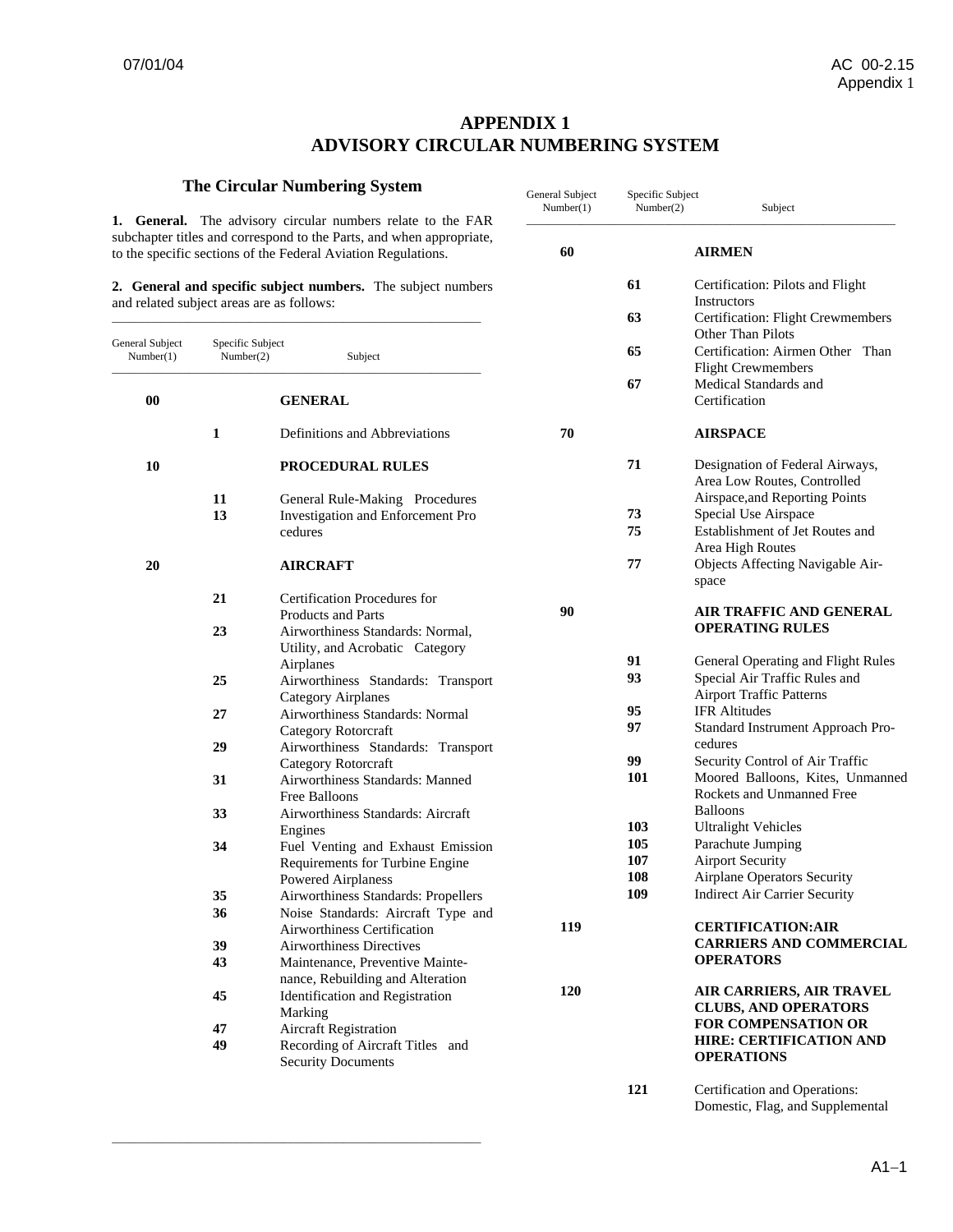| General Subject<br>Number(1) | Specific Subject<br>Number(2) | Subject                                                             | General Subject<br>Number(1) | Specific Subject<br>Number(2) | Subject                                                                                                                               |
|------------------------------|-------------------------------|---------------------------------------------------------------------|------------------------------|-------------------------------|---------------------------------------------------------------------------------------------------------------------------------------|
|                              |                               | Air Carriers and Commercial                                         |                              | 171                           | Non-Federal Navigation Facilities                                                                                                     |
|                              |                               | <b>Operators of Large Aircraft</b>                                  |                              |                               |                                                                                                                                       |
|                              | 125                           | Certification and Operations: Air-                                  | 180                          |                               | <b>ADMINISTRATIVE</b><br><b>REGULATIONS</b>                                                                                           |
|                              |                               | planes Having a Seating Capacity of                                 |                              |                               |                                                                                                                                       |
|                              |                               | 20 or More Passengers or a Maxi-                                    |                              | 183                           | Representatives of the Administrator                                                                                                  |
|                              |                               | mum Payload Capacity of 6,000                                       |                              | 185                           | Testimony by Employees and Pro-                                                                                                       |
|                              |                               | Pounds or More                                                      |                              |                               | duction of Records in Legal Pro-                                                                                                      |
|                              | 127                           | Certification and Operations                                        |                              |                               | ceedings                                                                                                                              |
|                              |                               | of Scheduled Air Carriers with                                      |                              | 187                           | Fees                                                                                                                                  |
|                              | 129                           | Helicopters<br>Operations of Foreign Air Carriers                   |                              | 189                           | Use of Federal Aviation Administra-<br>tion Communication System.                                                                     |
|                              | 133                           | Rotorcraft External-Load Opera-                                     |                              |                               |                                                                                                                                       |
|                              |                               | tions                                                               | <b>190</b>                   |                               | WITHHOLDING SECURITY                                                                                                                  |
|                              | 135                           | Air Taxi Operators and Commercial                                   |                              |                               | <b>INFORMATION</b>                                                                                                                    |
|                              |                               | Operators                                                           |                              |                               |                                                                                                                                       |
|                              | 137                           | <b>Agricultural Aircraft Operations</b>                             |                              | 191                           | Withholding Security Information                                                                                                      |
|                              | 139                           | Certification and Operations:                                       |                              |                               | from Disclosure Under the Air                                                                                                         |
|                              |                               | Land Airports Serving CAB-<br>Certificated Air Carriers             |                              |                               | Transportation Security Act of 1974                                                                                                   |
|                              |                               |                                                                     |                              | 198                           | <b>Aviation Insurance Program</b>                                                                                                     |
| 140                          |                               | <b>SCHOOLS AND OTHER</b>                                            |                              |                               |                                                                                                                                       |
|                              |                               | <b>CERTIFICATED AGENCIES</b>                                        | 210                          |                               | <b>FLIGHT INFORMATION</b>                                                                                                             |
|                              |                               |                                                                     |                              | 211                           | Aeronautical Charts and Flight                                                                                                        |
|                              | 141                           | <b>Pilot Schools</b>                                                |                              |                               | <b>Information Publications</b>                                                                                                       |
|                              | 143                           | Ground Instructors                                                  |                              | 212                           | Publication Specification: Charts                                                                                                     |
|                              | 145                           | <b>Repair Stations</b>                                              |                              |                               | and Publications                                                                                                                      |
|                              | 147                           | <b>Aviation Maintenance Technician</b><br>Schools                   | 400                          |                               | <b>COMMERCIAL SPACE</b><br><b>TRANSPORTATION</b>                                                                                      |
| 150                          |                               | <b>AIRPORT NOISE COMPATI--</b><br><b>BILITY PLANNING</b>            |                              | 440                           | <b>Financial Responsibility</b>                                                                                                       |
|                              | 151                           | Federal Aid to Airports                                             |                              |                               | 1---Based on FAR Subchapter Titles (Excluding the 210 series).                                                                        |
|                              | 152                           | Airport Aid Program                                                 |                              |                               | 2--Based on FAR Part Titles (Excluding the 210 series).                                                                               |
|                              | 155                           | Release of Airport Property from                                    |                              |                               | 3. Within the General Subject Number Areas, specific selectivity                                                                      |
|                              |                               | <b>Surplus Property Disposal</b>                                    |                              |                               | in advisory circular mail lists is available corresponding to the                                                                     |
|                              |                               | Restrictions                                                        |                              |                               | applicable FAR Parts. For example: under the 60 general subject                                                                       |
|                              | 156                           | State Block Grant Pilot Program                                     |                              |                               | area, separate mail lists for advisory circulars issued in the 61, 63,                                                                |
|                              | 157                           | Notice of Construction, Alteration,<br>Activation, and Deactivation |                              |                               | 65, or 67 series are available. An AC numbered "60" goes to all                                                                       |
|                              |                               | of Airports                                                         |                              |                               | numbers in the 60 series. When the volume of circulars in a series<br>warrants a subsubject breakdown, the general number is followed |
|                              | 158                           | Passenger Facilities Charges                                        |                              |                               | by a slash and a subsubject number. Material in the 150 series,                                                                       |
|                              | 159                           | <b>National Capital Airports</b>                                    |                              |                               | Airports, is issued under the following subsubjects:                                                                                  |
|                              | 159/10                        | <b>Washington National Airport</b>                                  |                              |                               |                                                                                                                                       |
|                              | 159/20                        | <b>Dulles International Airport</b>                                 | 150/5000                     |                               | Airport Planning.                                                                                                                     |
|                              | 161                           | Notice and Approval of Airport                                      | 150/5020                     |                               | Noise Control and Compatibility Planning                                                                                              |
|                              | 169                           | Noise and Access Restrictionsn<br>Expenditures of Federal Funds for |                              |                               | for Airports.                                                                                                                         |
|                              |                               | Nonmilitary Airports or Air Naviga-                                 | 150/5100<br>150/5150         |                               | Federal-aid Airport Program.<br><b>Surplus Airport Property Conveyance</b>                                                            |
|                              |                               | tional Facilities Thereon                                           |                              |                               | Programs.                                                                                                                             |
|                              |                               |                                                                     | 150/5190                     |                               | Airport Compliance Program.                                                                                                           |
| 170                          |                               | NAVIGATIONAL FACILITIES                                             | 150/5200                     |                               | Airport Safety-General.                                                                                                               |
|                              | 170                           | <b>Establishment and Discontinuance</b>                             |                              |                               |                                                                                                                                       |
|                              |                               | Criteria for Airport Traffic                                        | 150/5210                     |                               | Airport Safety Operations (Recommended<br>Training, Standards, Manning).                                                              |
|                              |                               | <b>ControlTower Facilities</b>                                      | 150/5220                     |                               | Airport Safety Faunament and Facilities                                                                                               |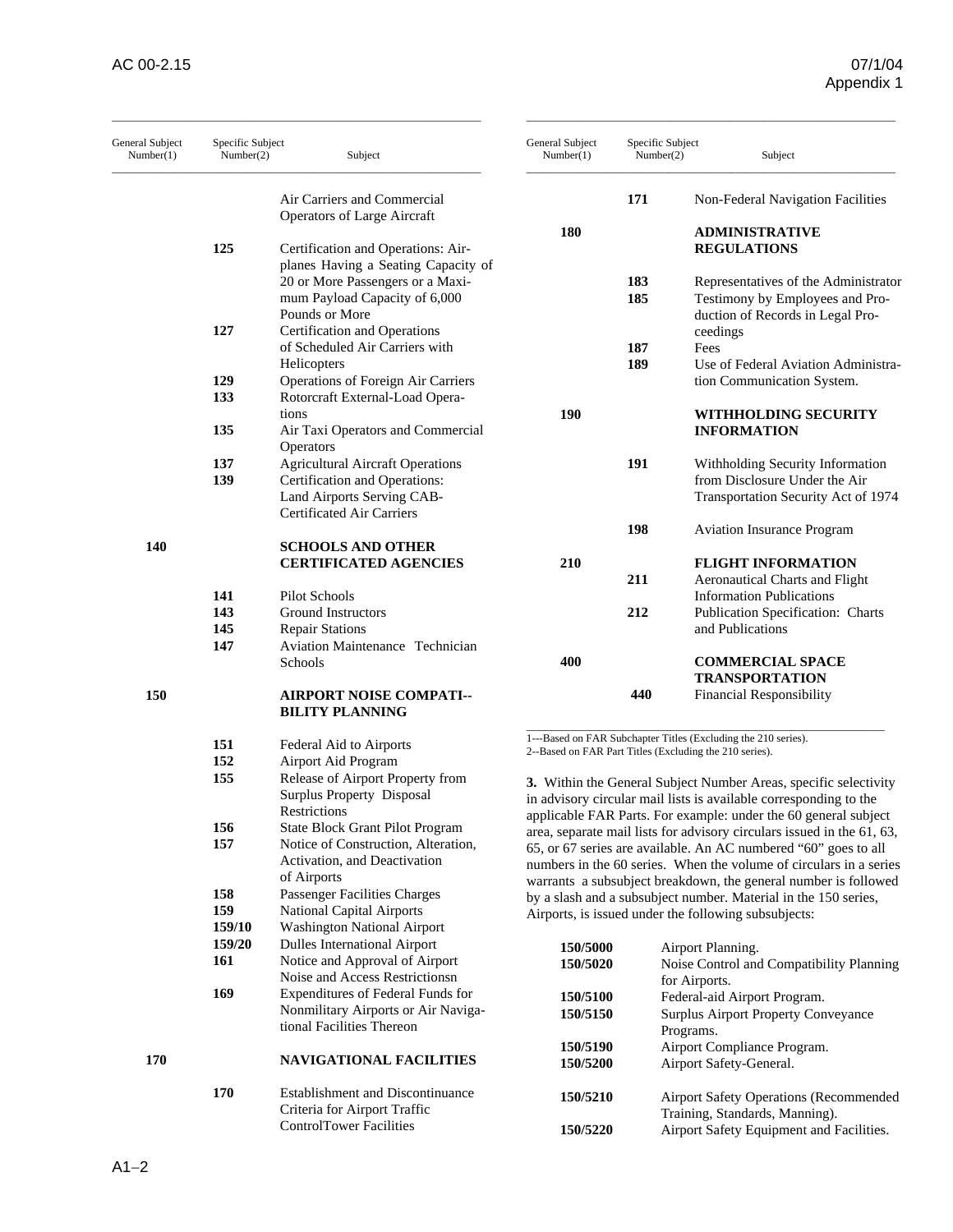| 150/5230 | Airport Ground Safety System.             |
|----------|-------------------------------------------|
| 150/5240 | Civil Airports Emergency Preparedness.    |
| 150/5325 | Influence of Aircraft Performance on Air- |
|          | craft Design.                             |
| 150/5335 | Runway, Taxiway, and Apron                |
|          | Characteristics.                          |
| 150/5340 | Airport Visual Aids.                      |
| 150/5345 | Airport Lighting Equipment.               |
| 150/5360 | Airport Buildings.                        |
| 150/5370 | Airport Construction.                     |
| 150/5380 | Airport Maintenance.                      |
| 150/5390 | Heliports.                                |

**4.** Individual circular identification numbers. Each circular has a subject number followed either by a dash and a consecutive number (135-15) or a period with a specific FAR section number, followed by a dash and a consecutive number (135.169-2) identifying the individual circular. This consecutive number is not used again in the same subject series. Revised circulars have a letter A, B, C, etc., after the consecutive number to show complete revisions. Changes to circulars have Chg. 1, Chg. 2, Chg. 3, etc., after the identification number on pages that have been changed. The date on a revised page is changed to the date of the Change transmittal.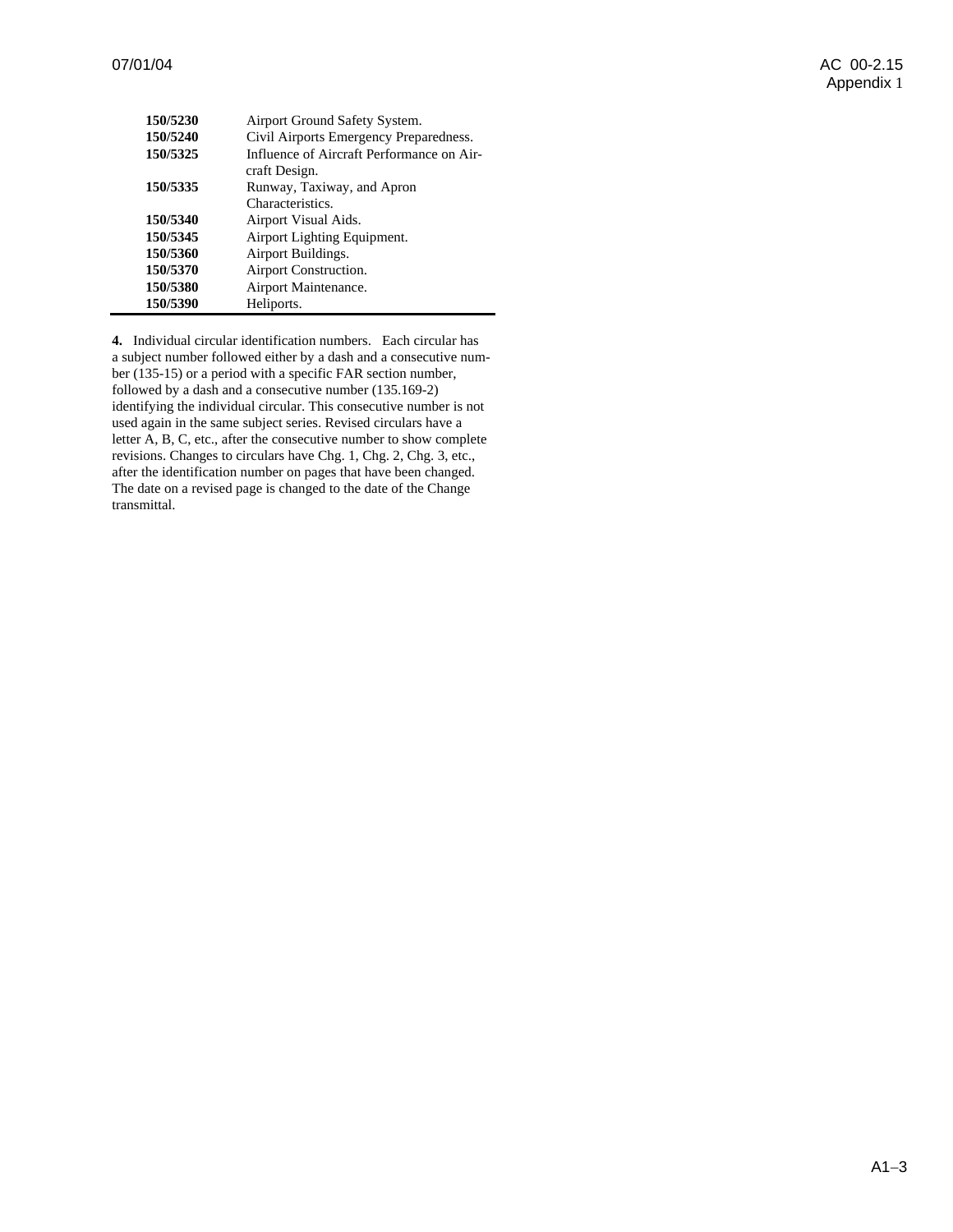## **APPENDIX 2 CANCELLATIONS**

Cancellations are listed below. The suffix following an AC number indicates a revision to that AC and cancels the previous edition. For example, AC 00-6A replaces and cancels AC 00-6; AC 00-7D replaces and cancels AC 00-7C. ACs may be canceled without replacement, by the issuing office or by another ACs or publication.

**00-55** Announcement of availability: FAA Order 8130.21A, Procedures for Completion and Use of FAA Form 8130, Airworthiness Approval Tag (1/19/94) (AIR-200). Cancelled by AIR-200

**20-95** Fatigue Evaluation of Rotorcraft Structure (5/18/76) (ASW-100) Sets forth acceptable means, not the only means, of compliance with the provisions of FAR sections 27.571 and 29.571 dealing with the fatigue evaluation of rotorcraft structure. Replaced by change 1 to AC-1B dated 2/12/2003

**20-137** Dynamic Evaluation of Seat Restraint Systems & Occupant Restraint for Rotocraft (Normal and Transport) (3/30/92) (ASW-111) Provides guidance regarding acceptable means but not the only means of compliance with Parts 27 and 29 of the Federal Aviation Regulations (FAR) applicable to dynamic testing of seats intended for use in Normal and Transport Category. Replaced by change 1 to AC 27-1B paragraph 27.562 dated 2/12/2003 and Change 1 to AV 29-2C paragraph 29.562 dated 2/12/2003.

**61-23C** Pilot's Handbook of Aeronautical Knowledge (7/10/97) (AFS-630) SN 050-011-00078-0 Replaced by FAA H-8083-25 Pilot's Handbook of Aeronautical Knowledge (12/03) (AFS-630).

**70-2E** Airspace Utilization Considerations in the Proposed Construction, Alteration, Activation & Deactivation of Airports (11/29/95) (AAS-200) Advises persons proposing to construct, activate or deactivate a civil or joint-use (civil/military) airport of the requirements to notify the Federal Aviation Administration of their plan. It also outlines some of the airspace utilization factors, which should be considered early in the planning stages. By Airport Engineering Division AAS-100.

**121.445-1D** (11/01/03) Pilot-In-Command Qualifications For Special Areas/Routes And Airports. FAR Section 121.445 (6/20/90) (AFS-220) Provides information for all Part 121 certificate holders concerning those area/routes and airports where the Administrator has determined that special qualifications are required of pilots in command as provided in FAR Section 121.445. Cancelled information contained in handbook bulletin for air transportation 03-07, special pilot in command airport qualification; opspecs paragraph C050.

**145.101-1B** Applications for Air Agency Certificate--Manufacturer's Maintenance Facility (11/30/83) (AIR-200) Provided manufacturers with the procedures for obtaining a repair station certificate with a limited rating for a manufacturer (known as a manufacturer's maintenance facility (MMF). Part 145, effective date January 31, 2004, no longer allows for the issuance of limited repair stations.

**150/5000-6** Announcement of Availability--Micro-Paver, Pavement Management System (PMS) (4/16/87) (AAS-200) announces the availability of the Micro-Paver Program, Version 1.0. By Airport Engineering Division (AAS-100).

**150/5000-7** Announcement of Availability Report No. DOT/FAA/PP/87-1 Measuring the Regional Economic Significance of Airports (5/12/87) (APP-400) Announces the availability of the report "Measuring the Regional Economic Significance of Airports." Cancelled by Office of Airport Planning and Programming National Planning Division (APP-400).

**150/5000-10A** Announcement of Availability Report No. DOT/FAA/PP/-92-6, Estimating the Regional Economic Significance of Airports (7/3/93) (APP-400) Announces the availability of subject report. Cancelled by Office of Airport Planning and Programming National Planning Division (APP-400).

**150/5000-11** Announcement of Availability All Cargo Carrier Activity Report (FAA Form 5100-108, Revised). (3/3/93) (APP-400) Provides guidance for the submission of FAA Form 5100-108 (revised as of March 1993). Cancelled by Office of Airport Planning and Programming National Planning Division (APP-400).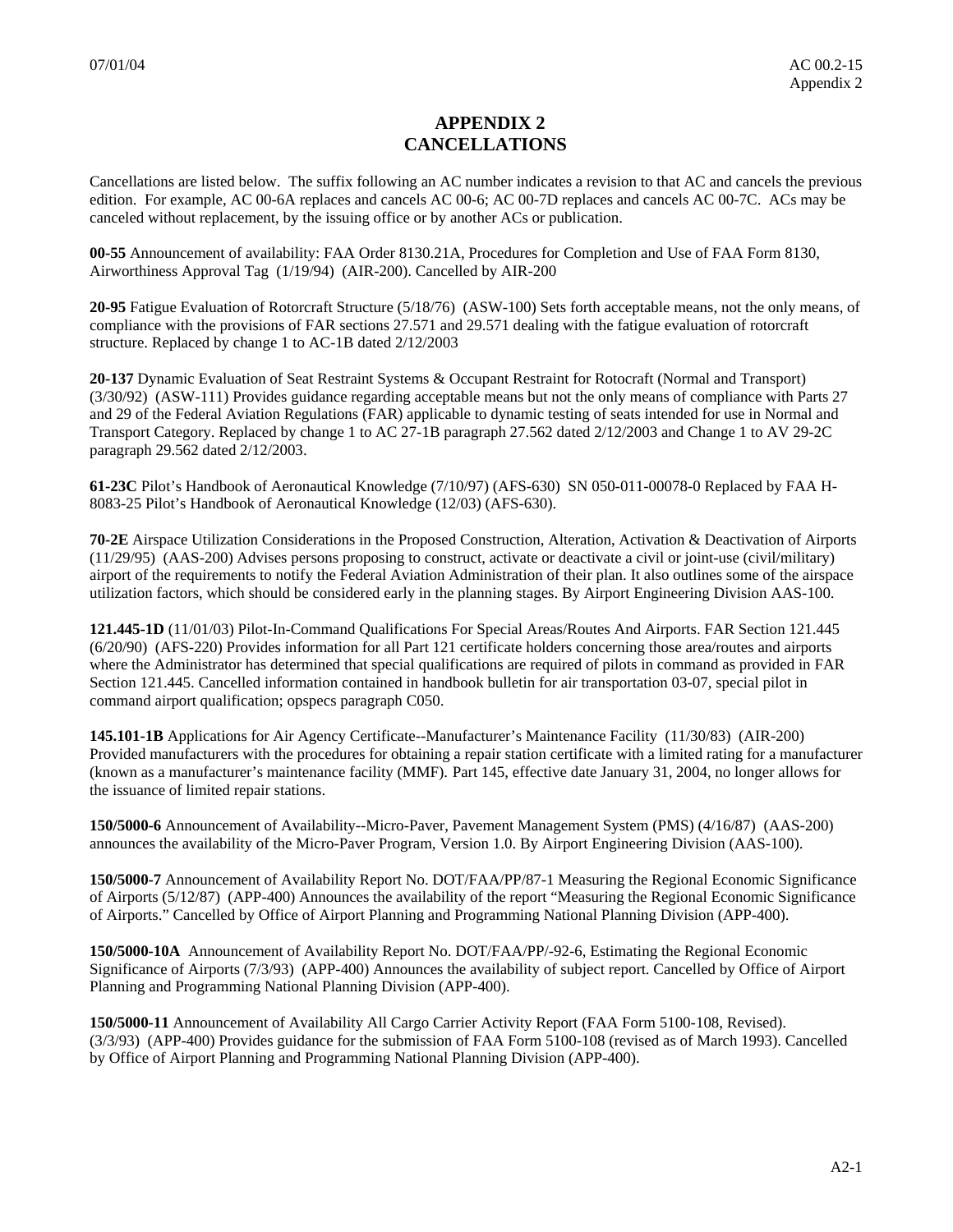**150/5070-3** Planning the Airport Industrial Park (9/30/65) (APP-400) Provides guidance to communities, airport boards, and industrial developers for the planning and development of Airport Industrial Parks. Cancelled by Office of Airport Planning and Programming National Planning Division (APP-400).

**150/5300-11** Announcement of Availability Report No. FAA-AAS-80-1, National Runway Friction Measurement Program (4/21/81) (AAS-200) Announces the availability of the National Runway Friction Measurement Program Final Report. By Airport Engineering Division (AAS-100). Cancelled by Office of Airport Planning and Programming National Planning Division (APP-400).

**150/5360-10** Announcement of Availability--Airport Landslide Simulation Model (ALSIM) (4/24/84) (AAS-3) Announces the availability and describes some of the features of a dynamic simulation computer model for use by airport planners, designers, and operators in evaluating and comparing the effectiveness of alternative airport terminal and landslide configurations and facilities. Cancelled by Office of Airport Safety and Standards

**FAA-S-8081-19 Recreational** Pilot Powered Parachute Practical Test Standard (3/12/97) (AFS-630) Establishes the standard for recreational pilot certification practical tests for the powered parachute category. This standard will become effective when the recommended change to 14 CFR part 61 is approved establishing a recreational pilot certificate for this category. Canceled by AC 61-127A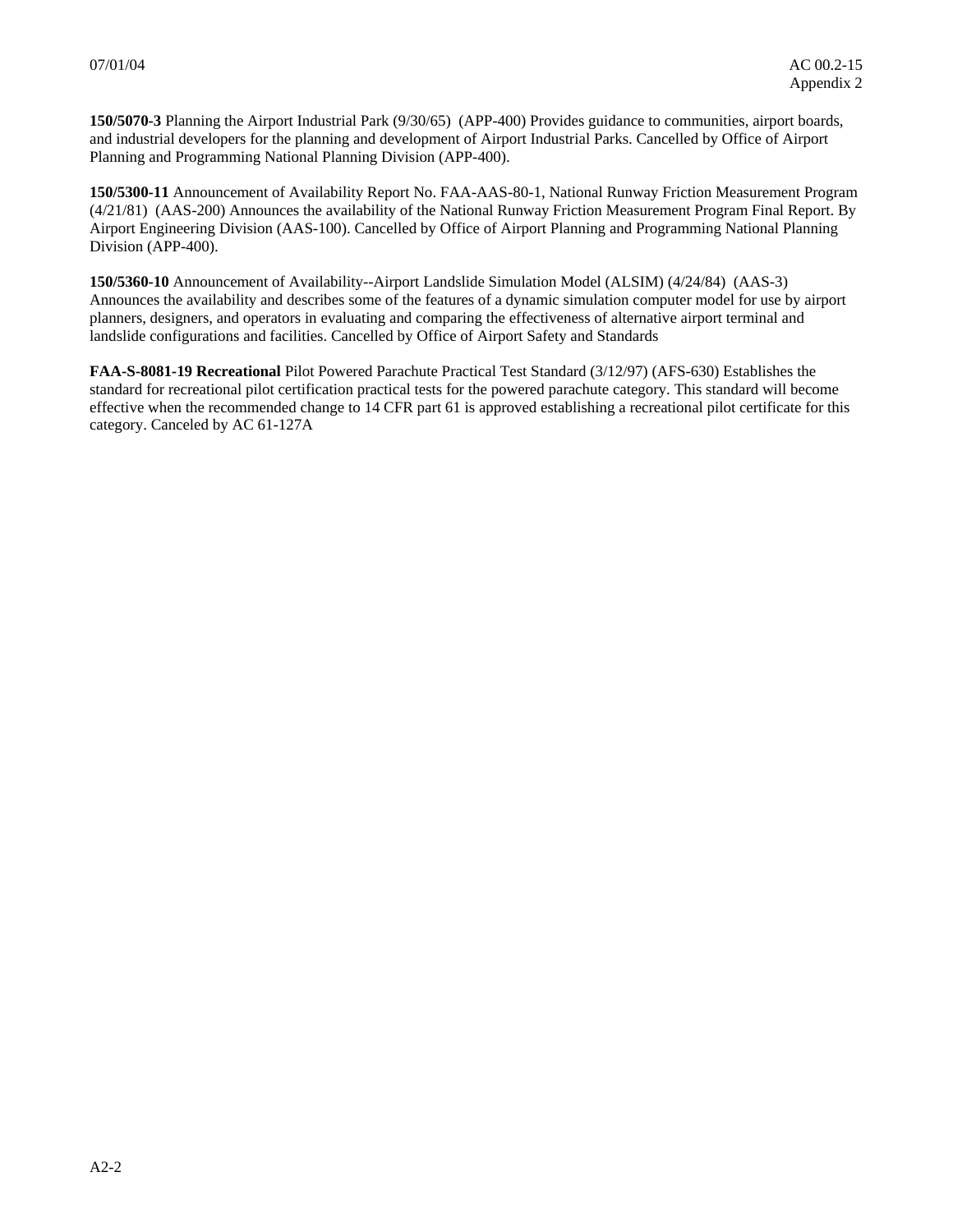## **APPENDIX 3**

## **NUMERICAL LIST OF ADVISORY CIRCULARS**

## **Important Notice**

#### **Additions**

The airplane symbol preceding an AC number identifies new or revised ACs issued since the last edition of this checklist. Revised ACs are identified by a letter of the alphabet following the AC number.

#### **General**

#### **Subject No. 00**

#### **00-1.1**

#### **Government Aircraft Operations (4/19/95) (AFS-220)**

Provides guidance on whether particular government aircraft operations are public aircraft or civil aircraft operations under the new statutory definition of "public aircraft." This AC contains FAA's intended application of key terms in the new statutory definition. For operations that have lost public aircraft status under the new law, information is provided on bringing those operations into compliance with FAA safety regulations for civil aircraft and provides information on applying for an exemption.

#### **00-2.14**

#### **Advisory Circular Checklist (1/8/03) (APF-100)**

Transmits the revised checklist of current FAA advisory circulars as of 2002.

#### **00-6A**

#### **Aviation Weather**

**(3/3/75) (AFS-400)** Provides an up-todate and expanded text for pilots and other flight operations personnel whose interest in meteorology is primarily in its application to flying.

#### **00-7D**

**State and Regional Disaster Airlift (SARDA) Planning (9/15/98) (ADA-20)** 

Provides officials with guidance to access and utilize a broad range of aviation resources within the state, when needed to support civil emergency operations.

## **00-24B**

#### **Thunderstorms (1/20/83) (AFS-400)**

Describes the hazards of thunderstorms to aviation and offers guidance to help prevent accidents caused by thunderstorms.

#### **00-25**

#### **Forming and Operating a Flying Club**

#### **(3/24/69) (AFS-800)**

Provides preliminary information that will assist anyone or any group of people interested in forming and operating a flying club.

#### **00-30B**

#### **Atmospheric Turbulence Avoidance 9/9/97 (AFS-400)**

Describes to pilots, aircrew members, dispatchers, and other operations personnel the various types of clear air turbulence (CAT) and some of the weather patterns associated with it. Also included are "Rules of Thumb" for avoiding or minimizing CAT encounters.

#### **00-31A**

## **United States (US). National Aviation Standard for the VOR/DME/TAC Systems (9/20/82) (ANN-130)**

Informs the aviation community of the establishment and content of the United States (US). National Aviation Standard for the Very High Frequency

Omni directional Radio Range (VOR)/Distance Measuring Equipment (DME)/Tactical Air Navigation (TACAN) Systems.

#### **00-33B**

#### **Nickel-Cadmium Battery Operational, Maintenance, and Overhaul Practices (7/9/97) (AFS-400)**

Provides guidelines for more reliable nickel-cadmium battery operation through proper operational and maintenance practices, and has been reissued to include reconditioning information.

#### **00-34A**

#### **Aircraft Ground Handling and Servicing**

## **(7/29/74) (AFS-340)**

Contains information and guidance for the servicing and ground handling of aircraft.

#### **00-41B**

## **FAA Quality Control System Certification Program (10/10/89) (ASU-430)**

Describes the Federal Aviation Administration (FAA) Quality Control System Certification Program and the mechanics of implementation. It is intended for guidance and information only.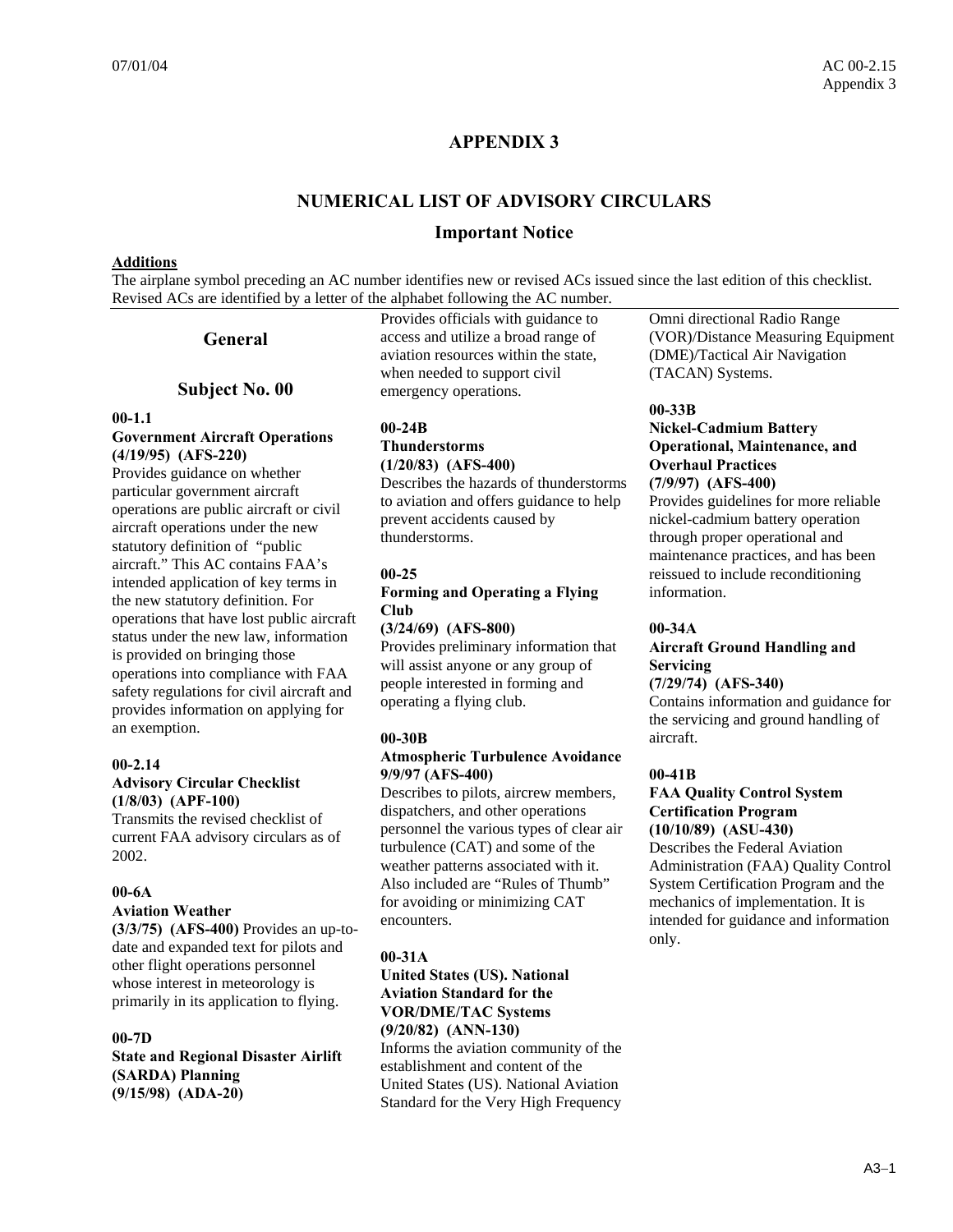#### **00-45E**

#### **Aviation Weather Services (12/99) (AFS-400)**

Supplements AC 00-6A, Aviation Weather, in that it explains the weather service in general and the use and interpretation of reports, forecasts, weather maps, and prognostic charts in detail.

SN 050-007-01329-9

#### **00-46D**

#### **Aviation Safety Reporting Program (2/26/97) (ASY-300)**

Describes the Federal Aviation Administration's Aviation Safety Reporting program, which utilizes the National Aeronautics and Space Administration (NASA) as a third party to receive and analyze Aviation Safety Reports. This cooperative safety reporting program invites users of the National Aviation System to report to NASA actual or potential discrepancies and deficiencies involving the safety of aviation operations.

#### **00-54**

#### **Pilot Windshear Guide (11/25/88) (AFS-200)**

Communicates key windshear information relevant to flight crews. Appendix 1 of this advisory circular is the Pilot Windshear Guide, which is only one section of the two-volume Windshear Training Aid.

#### **00-56A**

## **Voluntary Industry Distributor Accreditation Program (6/13/02) (AFS-300)**

Describes a system for the voluntary accreditation of civil aircraft parts distributors on the basis of voluntary industry oversight and provides information that may be used for developing accreditation programs. The FAA believes such programs will assist in alleviating lack of documentation and will improve traceability.

#### **00-57 Hazardous Mountain Winds and Their Visual Indicators (9/10/97) (AND-720)**

Assists pilots involved in aviation operations to diagnose the potential for severe wind events in the vicinity of mountainous areas. It provides information on preflight planning techniques and on in-flight evaluation strategies for avoiding destructive turbulence and loss of aircraft control. Pilots, dispatchers, air traffic controllers, and other who must deal with weather phenomena and the routing of aircraft will benefit from the information contained in this advisory circular.

#### **00-58**

#### **Voluntary Disclosure Reporting Program (5/4/98) (AFS-350)**

Replaces AC 120-56. Provides information and guidance that may be used by certificate holders, production approval holders, indirect air carriers, and foreign air carriers disclosing apparent violations to the FAA of regulations in 14 CFR parts 21, 107, 108, 109, 121, 125, 129 (security program violations only), 133, 135, 137, 141, 142, 145, & 147 under the self-disclosure program. The procedures outlined in this AC can be applied to all of the above. The procedures and practices outlined in this AC cannot be applied to those who are required to report failures, malfunctions and defects under 14 CFR part 21.3 and do not make those reports in the timeframe required by the regulation.

#### **00-59**

#### **Integrating Helicopter and Tiltrotor Assets Into Disaster Relief Planning (11/98) (AND-710)**

Provides guidance to state and local emergency relief planners on integrating helicopters and tiltrotor aircraft into disaster relief planning efforts.

#### **00-60**

#### **North American Free Trade Agreement and Specialty AIR Services Operations (11/9/99) AFS-805)**

Provides information for aircraft operators from the United States who plan to conduct specialty air services (SAS) operations in Canada or Mexico in accordance with the North American Free Trade Agreement. It also provides information for aircraft operators from Canada or Mexico who plan to conduct SAS operations in the U.S. SN 050-007-01281-1

#### **00-61**

#### **Event Planning Guide (7/24/00) (AFS-800)**

Describes acceptable methods for organizing the aviation community for all events, such as major sports events (auto racing, golf, etc.) It is not limited to sporting events, but can be used whenever there is a large amount of aviation activity on an infrequent basis and open gatherings of people. The goal of this AC is to enhance air and ground safety. This AC does not include events that require FAA Form, 7711-1, Application for Certificate of Waiver or Authorization.

#### **00-62**

#### **Internet Communications (ARS-100) (10/02)**

This AC describes the process for any person or organization that provides access to aviation weather and notices to Airmen (NOTAMS) via the public Internet to become a qualified Internet communications provider (QICP)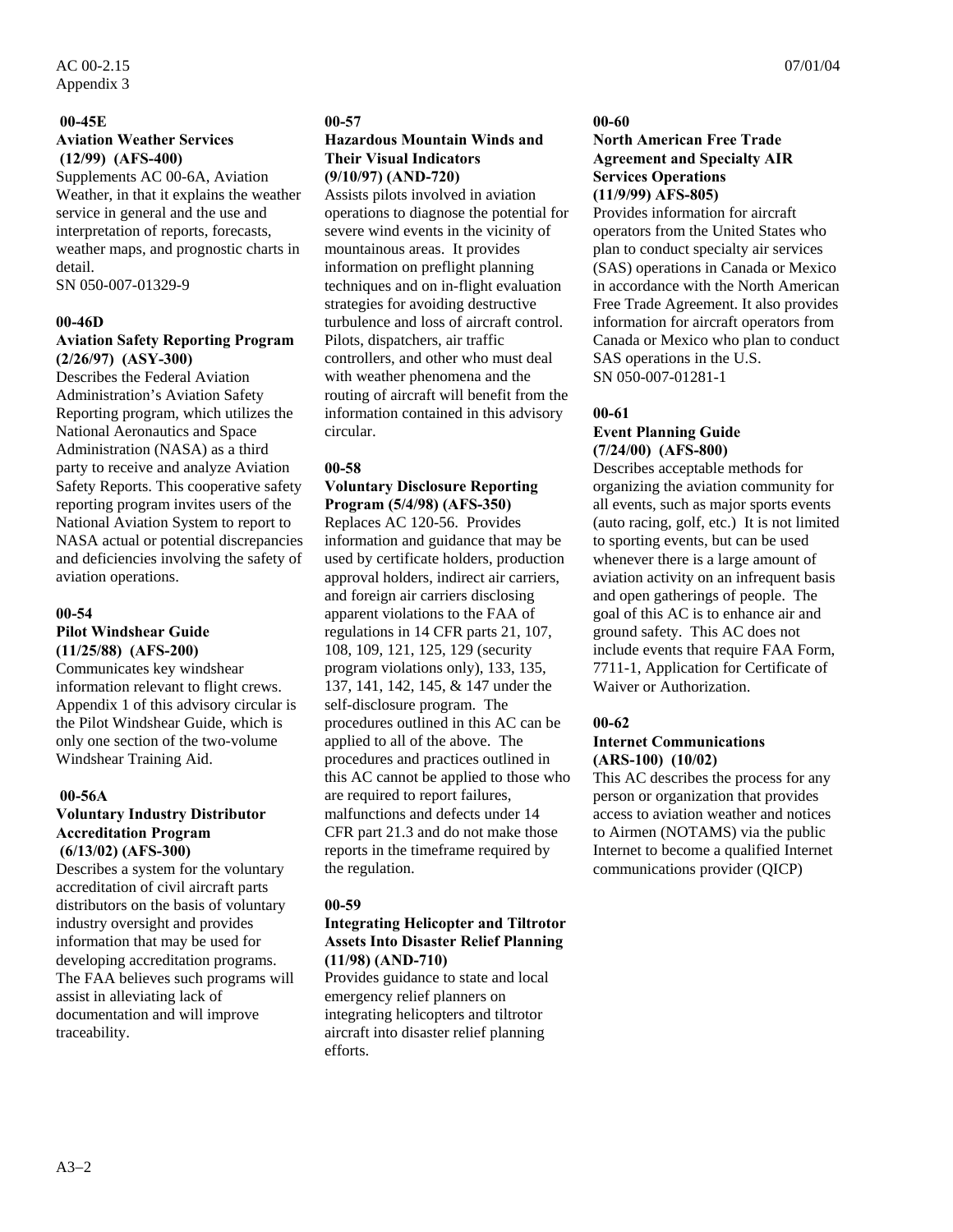**No. 10** 

## **11-2A**

#### **Notice of Proposed Rulemaking Distribution System (7/26/84) (ABC-100)**

Provides the public with information relative to participation in the FAA rulemaking process and explains the availability of the Notices.

#### **13-1**

#### **Aviation Safety Inspector Work Site Access**

#### **(12/28/95) (AFS-120/AFS-300)**

Explains the requirement and use of FAA Form 8000-39, Aviation Safety Inspector Identification Card, and its relation to the Aviation Safety Credential, FAA Form 110A. This AC is issued primarily to acquaint airport authorities and the airport security personnel with the FAA Form 8000-39 and the aviation safety inspector's need to be in restricted areas of the airport to perform official FAA business.

## **Aircraft**

#### **Subject No. 20**

## **20-18A**

## **Qualification Testing of Turbo-jet Engine Thrust Reversers (3/16/66) (ANE- 100)**

Discusses the requirements for the qualification of thrust reversers and sets forth an acceptable means of compliance with the tests prescribed in Federal Aviation Regulations, Part 33, then run under nonstandard ambient air conditions.

#### **20-24B**

## **Qualification of Fuels, Lubricants, and Additives (12/20/85) (ANE-110)**

Provides acceptable procedures for approving the qualification of fuels, lubricants, and additives for use in certificated aircraft engines.

## **20-27E Certification and Operation of**

#### **Amateur-Built Aircraft (9/26/01) (AIR-200)**

Provides guidance and information relative to the airworthiness certification and operation of amateurbuilt aircraft.

#### **20-29B**

#### **Use of Aircraft Fuel Anti-icing Additives (1/18/72) (ANE-100)**

Provides information on the use of anti-icing additives PFA-55MB and Mil-I-27686 as an acceptable means of compliance with the FARs that require assurance of continuous fuel flow under conditions where ice may occur in turbine aircraft fuel systems.

#### **20-30B**

#### **Aircraft Position Light and Anticollision Light Installation (7/20/81) (AIR- 120)**

Sets forth acceptable means, but not the only means, of showing compliance with the Federal Aviation Regulations (FAR) applicable to installed position lights and anticollision lights.

#### **20-32B**

## **Carbon Monoxide (CO) Contamination in Aircraft-- Detection and Prevention (11/24/72) (ACE-110)**  Provides information on the potential

dangers of carbon monoxide contamination from faulty engine exhaust systems or cabin heaters of the exhaust gas heat exchanger type.

#### **20-33B**

#### **Technical Information Regarding Civil Aeronautics Manuals 1, 3, 4a,4b, 5, 6, 7, 8, 9, 13 and 14 (5/1/75) (AIR-100)**

Advises the public that policy information contained in the subject Civil Aeronautics Manuals may be used in conjunction with specific

sections of the Federal Aviation Regulations.

## **20-34D**

#### **Prevention of Retractable Landing Gear Failures (8/8/80) (AFS-340)**

Updates statistical information related to landing accidents involving aircraft with retractable landing gear and suggests procedures to minimize those accidents.

#### **20-35C**

## **Tie-Down Sense**

**(7/12/83) (AFS-340)**  Provides updated information of general use on aircraft tie down techniques and procedures.

#### **20-36S**

#### **Index of Articles (Materials, Parts, Processes and Appliances) Certified Under the Technical Standard Order System (AFS-610)**  AC canceled 11/99. Available in Access database as TSOA listing at **http://av-info.faa.gov**

#### **20-37D**

#### **Aircraft Metal Propeller Maintenance (8/15/89) (AFS-340)**

Provides information and suggested procedures to increase service life and to minimize blade failures of metal propellers.

#### **20-38A**

#### **Measurement of Cabin Interior Emergency Illumination in Transport Airplanes (2/8/66) (ANM- 100)**

Outlines acceptable methods, but not the only methods, for measuring cabin interior emergency illumination on transport airplanes, and provides information as to suitable measuring instruments.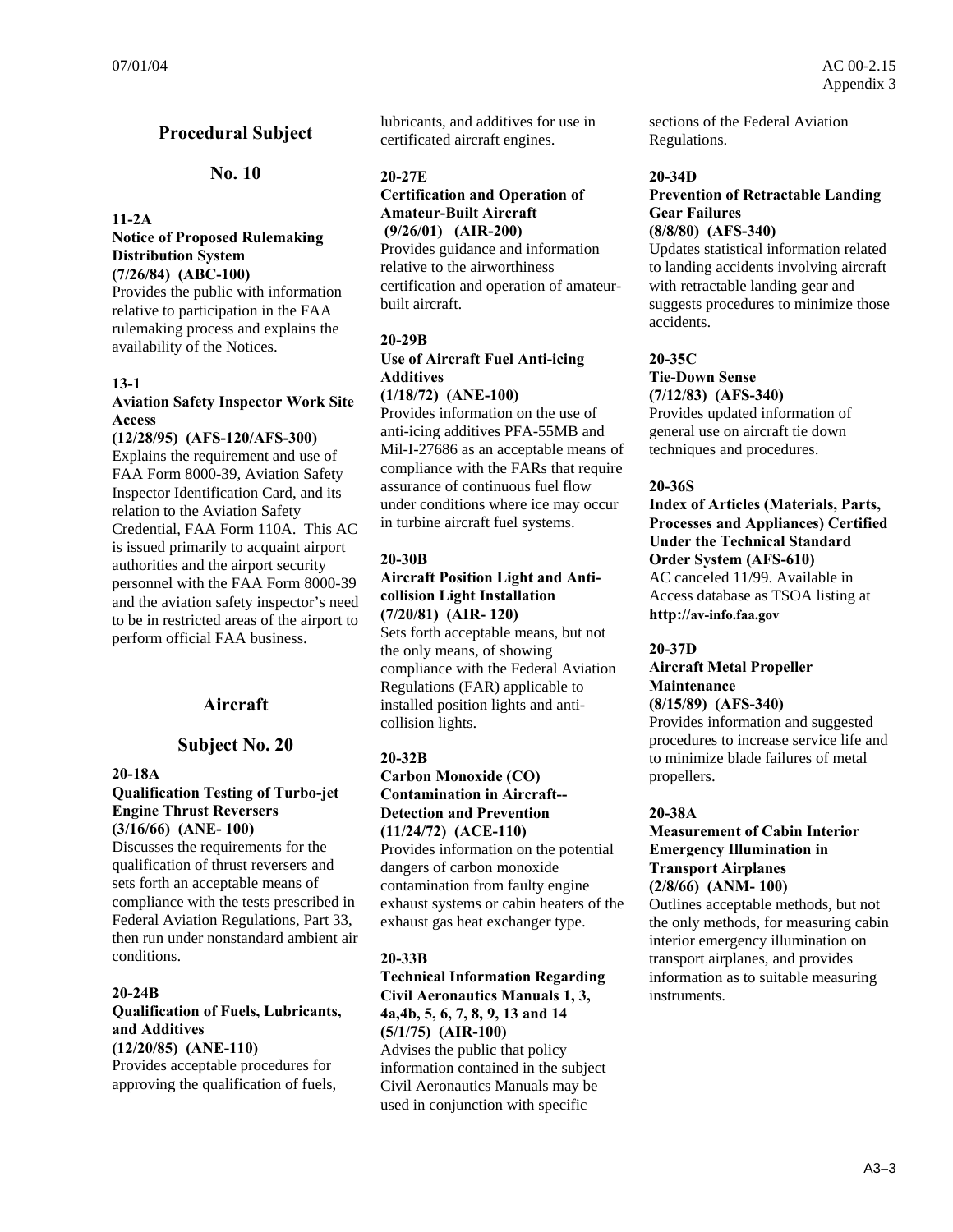#### **20-40**

## **Placards for Battery-Excited Alternators Installed in Light Aircraft**

**(8/11/65) (ACE-100)** 

Sets forth an acceptable means of complying with placarding rules in Federal Aviation Regulations 23 and 27 with respect to battery excited alternator installations.

#### **20-41A**

## **Substitute Technical Standard Order (TSO) Aircraft Equipment (4/5/77) (AIR- 120)**

Sets forth an acceptable means for complying with rules governing aircraft equipment installations in cases involving the substitution of technical standard order equipment for functionally similar TSO approved equipment.

#### **20-42C**

## **Hand Fire Extinguishers for use in Aircraft**

**(3/7/84) (ACE-110)**  Provides methods acceptable to the Administrator for showing compliance with the hand fire extinguisher provisions in Parts 25, 29, 91, 121, 125, 127, and 135 of the FAR and

provides updated general information.

## **20-43C Aircraft Fuel Control (10/20/76) (AFS-340)**

Alerts the aviation community to the potential hazards of inadvertent mixing or contamination of turbine and piston fuels, and provides recommended fuel control and servicing procedures.

#### **20-44**

#### **Glass Fiber Fabric for Aircraft Covering (9/3/65) (ACE-100)**

Provides a means, but not the sole means, for acceptance of glass fiber fabric for external covering of aircraft structure.

# **20-45**

## **Safetying of Turnbuckles on Civil Aircraft**

#### **(9/17/65) (ACE-100)**

Provides information on turnbuckle safetying methods that have been found acceptable by the FAA during past aircraft type certification programs.

#### **20-47**

#### **Exterior Colored Band Around Exits on Transport Airplanes (2/8/66) (ANM-100)**

Sets forth an acceptable means, but not the only means, of complying with the requirement for a 2-inch colored band outlining exits required to be openable from the outside on transport airplanes.

## **20-48**

**Practice Guide for Decontaminating Aircraft (5/5/66) (AFS-330)**  The title is self-explanatory.

#### **20-52**

#### **Maintenance Inspection Notes for Douglas DC-6/7 Series Aircraft (Consolidated Reprint. Includes Change 1). (8/24/67) (AFS-310)**

Describes maintenance inspection notes which can be used for the maintenance support of certain structural parts of DC-6/7 series aircraft.

#### **20-53A**

## **Protection of Aircraft Fuel Systems Against Fuel Vapor Ignition Due to Lightning**

**(4/12/85) (ACE-111)**  Provides information and guidance concerning an acceptable means, but not the only means, of compliance with Parts 23 or 25 of the Federal Aviation Regulations (FAR) applicable to preventing ignition of fuel vapors due to lightning.

# **20-56A**

**Marking of TSO-C72b Individual Flotation Devices (4/1/75) (AIR-120)** 

Outlines acceptable methods for marking individual flotation devices which also serve as seat cushions.

## **20-57A**

## **Automatic Landing Systems (ALS) (1/12/71) (ANM-110)**

Sets forth an acceptable means of compliance, but not the only means, for the installation approval of automatic landing systems in transport category aircraft, which may be used initially in Category II operations. Approval of these aircraft for use under such conditions will permit the accumulation of data for systems, which may be approved for Category IIIa in the future.

## **20-59**

#### **Maintenance Inspection Notes for Convair 240, 340/440, 240T, and 340T Series Aircraft (2/19/69) (AFS-330)**

Describes maintenance inspection notes which can be used for the maintenance support of certain structural parts of Convair 240, 340/440, 240T, and 340T series aircraft.

## **20-59, Chg. 1**

**(8/24/72)** 

Provides additional material for Convair Models 240 and 600/240D; Models 340/440 and 640/340D/440D series aircraft maintenance inspection programs.

#### **20-60**

#### **Accessibility to Excess Emergency Exits**

#### **(7/18/68) (ANM-110A)**

Sets forth acceptable means of compliance with the "readily accessible" revisions in the Federal Aviation Regulations dealing with excess emergency exits.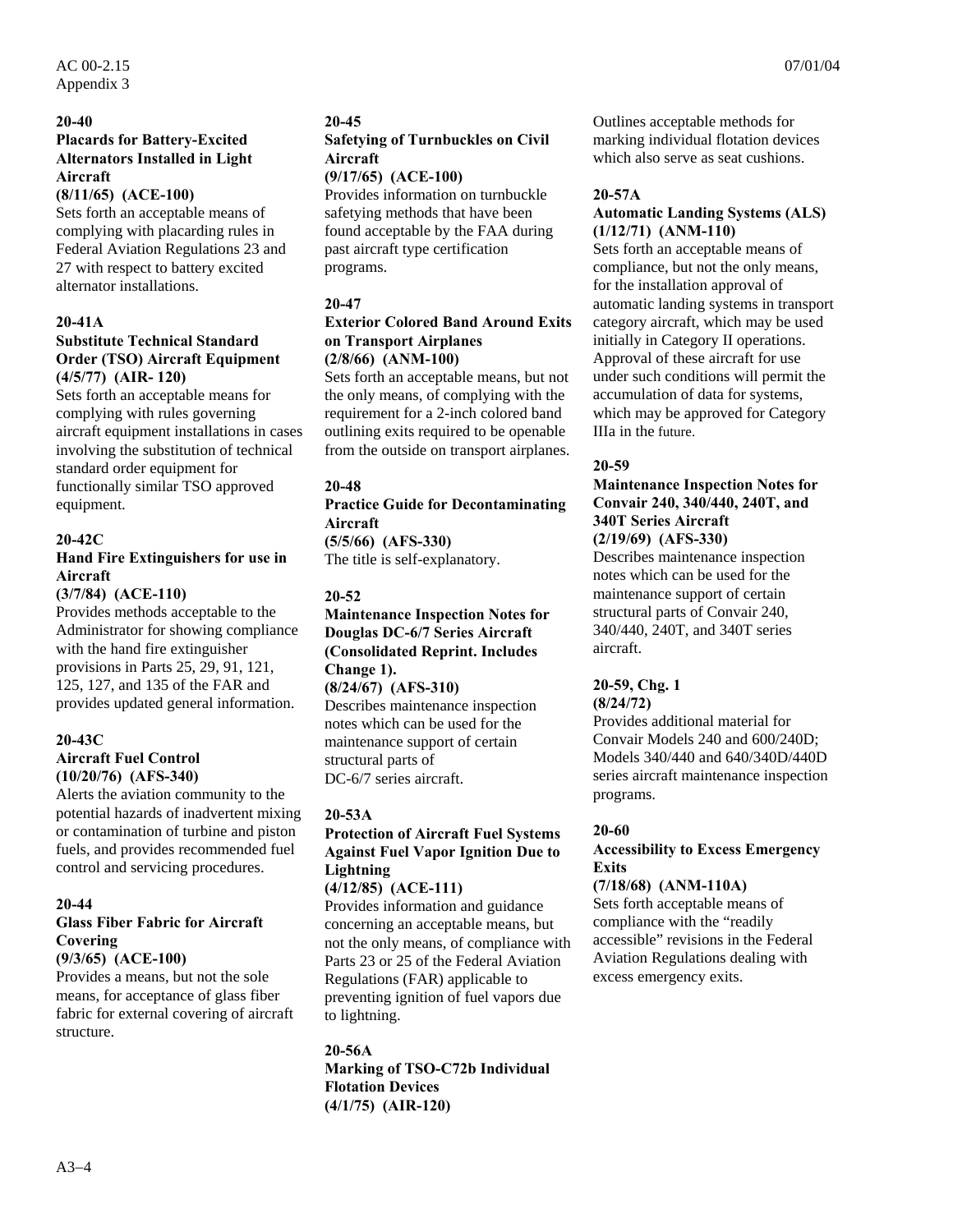#### **Eligibility, Quality, and Identification of Aeronautical Replacement Parts (5/24/96) (AFS-340)**

Provides information and guidance for use in determining the quality, eligibility and traceability of aeronautical parts and materials intended for installation on U.S. typecertificated products and to enable compliance with the applicable regulations.

#### **20-64**

## **Maintenance Inspection Notes for Lockheed L-188 Series Aircraft (8/1/69) (AIR- 3)**

Describes maintenance inspection notes, which can be used for the maintenance support of certain structural parts of Lockheed L-188 series aircraft.

#### **20-64, Chg. 1 (10/26/73)**

#### **20-65**

#### **U.S. Airworthiness Certificates and Authorizations for Operation of Domestic and Foreign Aircraft (8/11/69) (AIR-200)**

Provides general information and guidance concerning issuance of airworthiness certificates for U.S. registered aircraft, and issuance of special flight authorizations for operation in the United States of foreign aircraft not having standard airworthiness certificates issued by the country of registry.

#### **20-66A**

#### **Vibration Evaluation of Aircraft Propellers (9/17/01) (ANE-100)**

Outlines acceptable means, but not the sole means, for showing compliance with the requirements of the FARs concerning propeller vibration.

#### **20-67B**

**Airborne VHF Communications Equipment Installations (1/16/86) (AIR-120)** 

Sets forth one means, but not the only means, of demonstrating compliance with the airworthiness rules governing the functioning of airborne VHF communications equipment.

#### **20-68B**

#### **Recommended Radiation Safety Precautions for Ground Operation of Airborne Weather Radar (8/8/80) (AFS-600)**

Sets forth recommended radiation safety precautions for ground operation of airborne weather radar.

#### **20-69**

#### **Conspicuity of Aircraft Instrument Malfunction Indicators (5/14/70) (AIR-120)**

Provides design guidance information on methods of improving conspicuity of malfunction indication devices.

#### **20-71**

#### **Dual Locking Devices on Fasteners (12/8/70) (AIR-120)**

Provides guidance and acceptable means, not the sole means, by which compliance may be shown with the requirements for dual locking devices on removable fasteners installed in rotorcraft and transport category airplanes.

#### **20-73**

#### **Aircraft Ice Protection (4/21/71) (AIR-120)**

Provides information relating to the substantiation of ice protection systems on aircraft.

#### **20-74**

#### **Aircraft Position and Anti-collision Light Measurements (7/29/71) (AIR-120)**

Contains useful information concerning measurements for intensity, covering, and color of aircraft position and anti-collision lights.

#### **20-76**

**Maintenance Inspection Notes for Boeing B-707/720 Series Aircraft (10/21/71) (AFS-330)** 

Provides maintenance inspection notes which can be used for the maintenance support program for certain structural parts of the B-707/720 series aircraft.

#### **20-77**

## **Use of Manufacturers' Maintenance Manuals**

#### **(3/22/72) (AFS-340)**

Informs owners and operators about the usefulness of manufacturers' maintenance manuals for servicing, repairing, and maintaining aircraft, engines and propellers.

#### **20-78**

## **Maintenance Inspection Notes for McDonnell Douglas DC-8 Series Aircraft**

#### **(7/11/72) (AFS-330)**

Provides maintenance inspection notes which can be used for the maintenance support program for certain structural parts of the DC-8 series aircraft.

#### **20-82**

#### **Maintenance Inspection Notes for Fairchild Hiller F-27/FH-227 Series aircraft (Includes Change 1) (12/5/72) (AFS-330)**

Provides maintenance inspection notes which can be used for the maintenance support program for certain structural parts of Fairchild Hiller F-27/FH-227 series aircraft.

#### **20-83**

## **Maintenance Inspection Notes for Boeing B-737 Series Aircraft (Includes Changes 1 and 2) (1/17/73) (AFS- 330)**

Provides maintenance inspection notes, which can be used for the maintenance support program for certain structural parts of the B-737 series aircraft.

#### **20-84**

#### **Maintenance Inspection Notes for Boeing B-727 Series Aircraft. (1/22/73) (AFS-300)**

Provides inspection notes which can be used for the maintenance support program for certain structural parts of the B-727 series aircraft.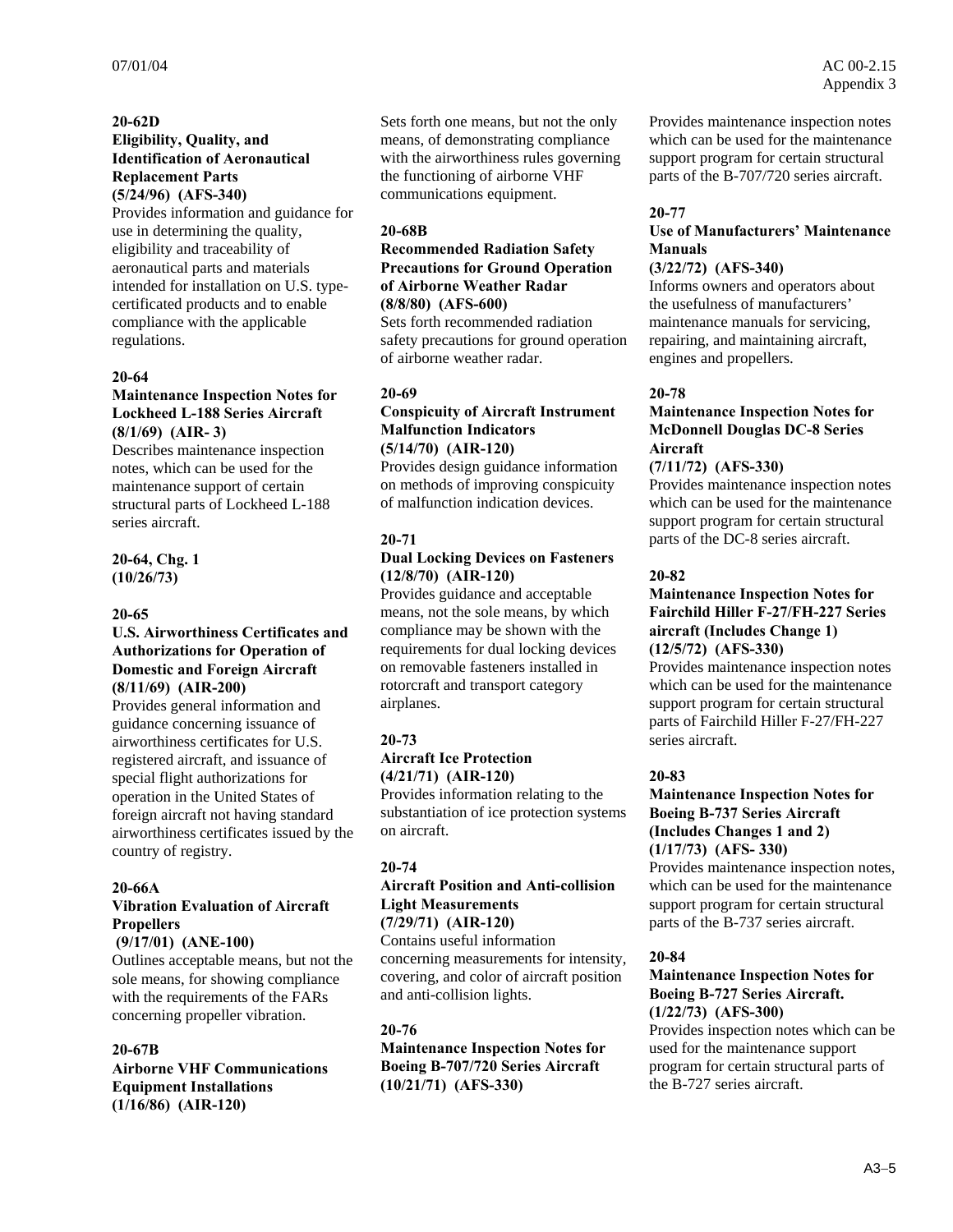#### **20-84, Chg. 1 (8/8/74)**

Updates material for the B-727 series aircraft maintenance inspection program. Inspection of selected areas of the wing, fuselage, empennage and landing gear of the B-727 series aircraft are presented supplementing information currently available in AC 20-84.

#### **20-84, Chg. 2 (1/31/75)**

#### **20-88A**

## **Guidelines on the Marking of Aircraft Powerplant Instruments (Displays)**

**(9/30/85) (ANM- 112)**  Provides revised guidelines on the marking of aircraft powerplant instruments and electronic displays (cathode ray tubes, etc.). These guidelines offer acceptable, but not exclusive, methods of compliance with the powerplant instrument color marking requirements.

#### **20-94**

## **Digital Clock Installation in Aircraft (3/4/76) (AFS-350)**

Provides guidelines for operating and installing digital clocks in aircraft.

#### **20-96**

#### **Surplus Military Aircraft: A Briefing for Prospective Buyers (12/2/76) (AIR- 200)**

Provides many answers to questions regarding the purchasing of surplus military aircraft (type certification, is the aircraft flyable, is it sold for spare parts, scrap?).

#### **20-97A**

#### **High-Speed Tire Maintenance and Operational Practices (5/13/87) (AFS-340)**

Provides information and guidance for maintaining aircraft tires to ensure their continued airworthiness.

#### **20-99**

**Anti-skid and Associated Systems (5/27/77) (ANM-100)** 

Provides an acceptable means, but not the only means, of complying with the requirement that anti-skid and associated systems must be designed so that no probable malfunction will result in a hazardous loss of braking or directional control of an airplane.

## **20-100**

#### **General Guidelines for Measuring Fire-Extinguishing Agent Concentrations in Powerplant Compartments (9/21/77) (AIR-120)**

Describes the installation and use of a model GA-2A fire extinguisher agent concentration recorder in determining the distribution and concentration of fire-extinguishing agents when discharged in an aircraft powerplant compartment.

## **20-101C**

## **Airworthiness Approval of Omega/VLF Navigation Systems for Use in the United States NAS and Alaska**

**(9/12/88) (ACE-130W/AIR-120)**  Presents an acceptable means of compliance, but not the only means, for the approval of Omega and Omega/Very Low Frequency (VLF) Navigation Airborne Equipment as a means of Visual Flight Rules (VFR)/Instrument Flight Rules (IFR)/Area Navigation (RNAV) en route navigation within the conterminous United States and Alaska.

#### **20-103**

## **Aircraft Engine Crankshaft Failure (3/7/78) (AFS-340)**

Provides information and suggests procedures to increase crankshaft service life and to minimize failures.

#### **20-104**

**Revised Powerplant Engineering Report No. 3, Standard Fire Test Apparatus and Procedure (for Flexible Hose Assemblies) (4/12/78) (AIR-120)**  Announces the availability of the subject report.

#### **20-105B**

## **Reciprocating Engine Power-loss Accident Prevention and Trend Monitoring**

## **(6/15/98) (AFS-340)**

Updates statistical information and brings to the attention of aircraft owners, operators, manufacturers, and maintenance personnel the circumstances surrounding engine power-loss accidents with recommendations on how those accidents can be prevented.

#### **20-106**

## **Aircraft Inspection for the General Aviation Aircraft Owner (4/1/78) (AFS- 340)**

Describes techniques used in aircraft inspections. Designed to familiarize owner, pilots, student mechanics, and others with inspection procedures, it does NOT qualify an individual to make airworthiness determinations.

#### **20-107A**

## **Composite Aircraft Structure (4/25/84) (AIR-103)**

Sets forth an acceptable, but not the only, means of showing compliance with the provisions of FAR Parts 23, 25, 27, and 29 regarding airworthiness type certification requirements of composite aircraft structures involving fiber reinforced materials, e.g., carbon (graphite), boron, aramid (kevlar), and glass reinforced plastics. Guidance information is also presented on associated quality control and repair aspects.

#### **20-109A**

## **Service Difficulty Program (General Aviation)**

## **(4/8/93) (AFS-620)**

Describes the Service Difficulty Program as it applies to general aviation activities. Instructions for completion of the revised FAA Form 8010-4 (10-92), Malfunction or Defect Report, are provided.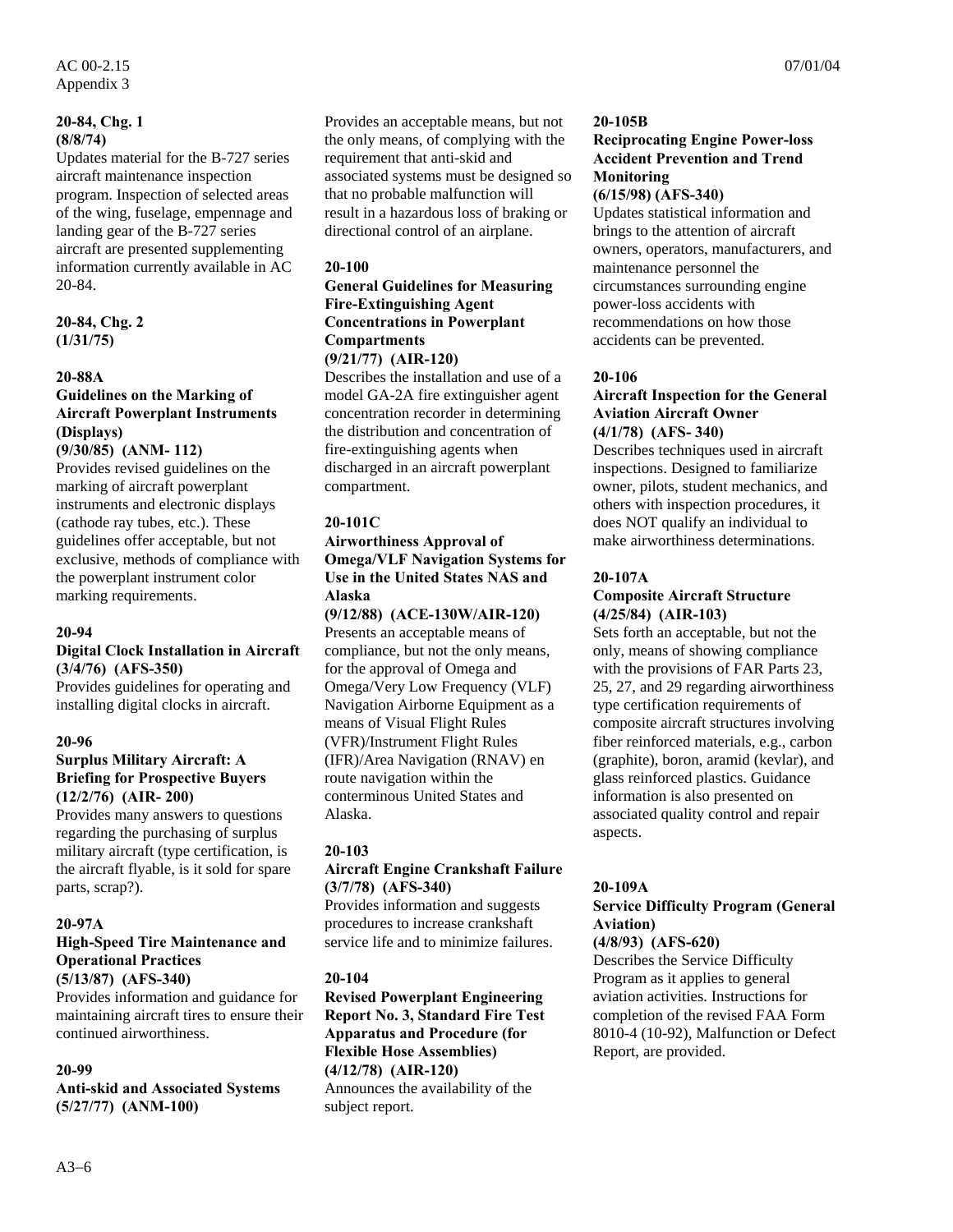#### **20-110L Index of Aviation Technical Standard Orders (10/10/00) (AIR-120)**

Describes the public procedure the Federal Aviation Administration (FAA) will use to develop and issue Technical Standard Orders (TSOs) for aeronautical articles to be used on civil aircraft. Presents an index of the FAA TSOs, which contain minimum performance standards for specific materials, parts processes, and appliances used in civil aircraft.

#### **20-111**

#### **Communication Caused By Unintentional Keyed Microphones (10/10/80) (AFS- 350)**

Alerts the aviation community to the potential hazards created by unintentional keying of microphones resulting in radio transmissions from airborne, mobile, and ground based radio transmitters and gives guidance on alleviating ensuing hazards.

#### **20-112**

#### **Airworthiness and Operational Approval of Airborne Systems to be Used In Lieu of Ground Proximity Warning System (GWPS) (2/19/81) (AIR-120)**

Provides information and guidance regarding airworthiness and operational approval of airborne equipment/systems in accordance with FAR 135.153(b) and (c).

#### **20-113**

#### **Pilot Precautions and Procedures to be taken in Preventing Aircraft Reciprocating Engine Induction System & Fuel System Icing Problems (10/22/81) (ACE-100)**

Provides information pertaining to aircraft engine induction system icing and the use of fuel additives to reduce the hazards of aircraft operation that may result from the presence of water and ice in aviation gasoline and aircraft fuel systems.

## **20-114**

## **Manufacturers' Service Documents (10/22/81) (AIR-100)**

Suggests acceptable methods by which product manufacturers may indicate FAA approval of recommended actions prescribed in manufacturers' service documents.

#### **20-115B**

#### **Radio Technical Commission for Aeronautics, Inc. Document RTCA/DO-178B (1/11/93) (AIR-130)**

Calls attention to RTCA, Inc., (formerly the Radio Technical Commission for Aeronautics) Document RTCA/DO- 178B,

"Software Considerations in Airborne Systems and Equipment Certification," issued December 1992. It discusses how the document may be applied with FAA technical standard order (TSO), authorizations, type certification (TC), or supplemental type certification authorization (STC).

## **20-116**

#### **Marking Aircraft Fuel Filler Openings With Color Coded Decals (9/17/82) (ACE- 100)**

Discusses the conditions under which color coded decals may be used to comply with the requirements in FAR Parts 23, 25, 27, and 29 for marking fuel filler openings.

#### **20-117**

#### **Hazards Following Ground Deicing and Ground Operations in Conditions Conducive to Aircraft Icing**

**(12/17/82) (AFS-200)** Provides information on the identified hazards associated with ground deicing and ground operations in conditions conducive to aircraft icing.

#### **20-117, Chg. 1 (4/15/83)**

Corrects an error in Figure 3-2, Appendix 3, regarding the values of "TIME TO CRYSTALLIZATION (MIN)."

#### **20-118A**

## **Emergency Evacuation Demonstration**

**(3/9/87) (ACE-100)**  Sets forth acceptable means, but not the only means, of showing compliance with the Federal Aviation Regulations (FAR) applicable to required emergency evacuation demonstrations from airplanes certified to the requirements of SFAR 23, SFAR 41, Appendix A of Part 135, or Part 23, commuter category.

#### **20-119**

#### **Fuel Drain Valves (2/7/83) (AIR-120)**

Provides an acceptable means, but not the only means, of compliance with the requirements of the FARs for positive locking of fuel drain valves in the closed position.

#### **20-120**

## **Nondirectional Beacon Frequency Congestion**

#### **(6/18/84) (ASM-500)**

Recommends several actions that the user can take to alleviate problems of frequency congestion in the 190-535 kHz frequency range.

#### **20-121A**

**Airworthiness Approval of Airborne Loran-C Navigation Systems for Use in the U.S. National Airspace System (NAS) (8/24/88) (AIR-120)**  Establishes an acceptable means, but not the only means, of obtaining airworthiness approval of airborne Loran-C navigation systems for use under VFR (visual flight rules) and IFR (instrument flight rules) within the conterminous United States, Alaska, and surrounding U.S. waters.

#### **20-122A**

#### **Anti-misfueling Devices: Their Availability and Use (1/29/91) (AFS-340)**

Includes information relating to the Society of Automotive Engineers (SAE) standard dimensions for fueling ports now being incorporated during new aircraft production by all General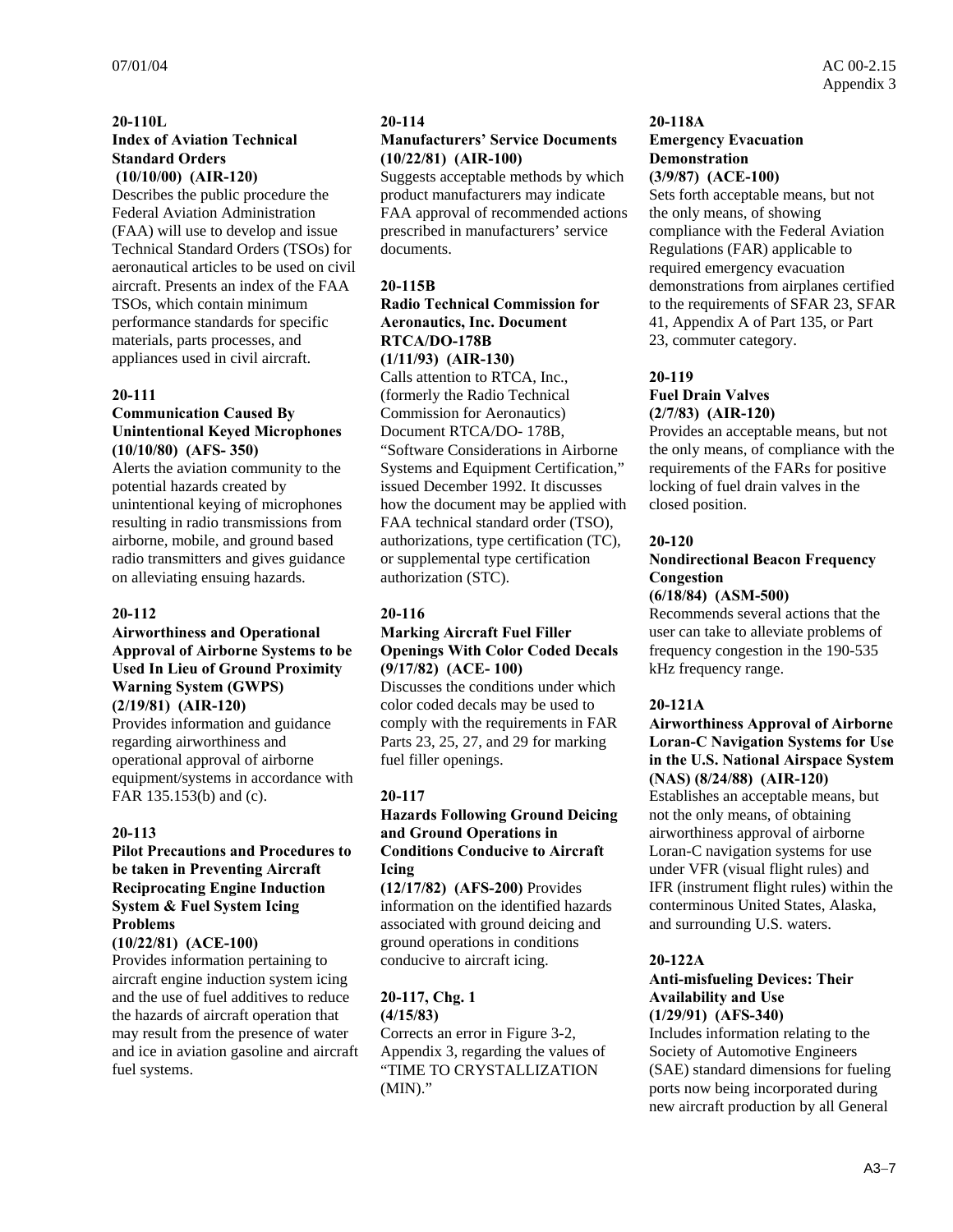Aviation Manufacturer's Association member companies. It also makes recommendations to the fuel suppliers and Fixed Base Operators to change their fuel dispensing nozzles to meet the dimensions referenced in the SAE standard.

#### **20-123**

#### **Avoiding Or Minimizing Encounters With Aircraft Equipped With Depleted Uranium Balance Weights During Accident Investigations (12/20/84) (AFS-330)**

Provides information and guidance to individuals who come in contact with depleted uranium contained in aircraft control surfaces during accident investigations.

#### **20-124**

#### **Water Ingestion Testing for Turbine Powered Airplanes (9/30/85) (ANM-112)**

Describes a method of demonstrating compliance with the requirements of the FAR concerning the ingestion of water from the runway/taxiway surface into the airspeed system, the engine, and essential auxiliary power unit air inlet ducts of turbine engine power unit air inlet ducts of turbine engine powered airplanes.

## **20-125**

#### **Water in Aviation Fuels (12/10/85) (AFS-340)**

Alerts the aviation community to the potential hazards of water in aviation fuels. Additionally, it outlines recommended procedures to prevent, detect, and eliminate water in the fuel systems of aircraft.

#### **20-126G**

## **Aircraft Certification Service Field Office Listing (11/30/99) (AFS-610)**

Provides the nearest points of contact for information regarding issuance of type and supplemental type certificates and changes, as well as issuances of production and/or airworthiness approvals.

#### **20-127**

#### **Use of Society of Automotive Engineers (SAE) Class H11 bolts (7/8/87) (ANM- 110B)**

Provides guidance on the use of SAE Class H11 bolts in primary structure on all aircraft, including gliders and manned free balloons, and on aircraft engines and propellers.

#### **20-128A**

#### **Design Considerations for Minimizing Hazards Caused by Uncontained Turbine Engine and Auxiliary Power Unit Rotor and Fan Blade Failures (3/25/97) (ANM-114)**  Sets forth a method of compliance with the requirements of Sections 23.903(b)(1), 25.901(d) and  $25.903(d)(1)$  of the FAR pertaining to design precautions taken to minimize the hazards to an airplane in the event of uncontained engine or auxiliary power unit rotor (compressor and turbine) failure and engine fan blade failures. It is for guidance and to provide a method of compliance that has been found acceptable.

#### **20-129**

#### **Airworthiness Approval of Vertical Navigation (VNAV) Systems for use in the U.S. NAS and Alaska (9/12/88) (AIR-120)**

Establishes an acceptable means, but not the only means, of obtaining airworthiness approval of an airborne vertical navigation system for use under visual flight rules (VFR) and instrument flight rules (IFR) within the conterminous United States, Alaska and surrounding U.S. waters.

#### **20-130A**

#### **Airworthiness Approval of Navigation or Flight Management Systems Integrating Multiple Navigation Sensors (6/14/95) (AIR-130)**

Establishes an acceptable means, but not the only means, of obtaining airworthiness approval of a multisensor navigation or flight management systems integrating data

from multiple navigation sensors for use as a navigation system for oceanic and remote, domestic enroute, terminal, and non-precision instrument approach (except localizer, localizer directional aid (LDA) and simplified directional facility operations. This document does not address systems incorporating differential GPS capability.

#### **20-131A**

#### **Airworthiness and Operational Approval of Traffic Alert and Collision Avoidance Systems (TCAS II) and Mode S Transponders (3/29/93) (ANM-111)**  Provides guidance material for the airworthiness and operational approval

of Traffic Alert and Collision Avoidance Systems (TCAS II) and Mode S transponders. Like all AC material, this AC is not mandatory and does not constitute a regulation. Issued for guidance purpose and to outline a method of compliance with the rules.

#### **20-132**

#### **Public Aircraft (12/21/88) (AIR-200)**

Provides guidance that public aircraft status does not exist outside the territorial limits of the United States.

#### **20-133**

#### **Cockpit Noise and Speech Interference Between Crewmembers (3/22/89) (AIR-121)**

Provides information about the relationship between flight crew members cockpit voice communication and cockpit noise levels. Guidance, on speech interference levels, noise measurement and measurement systems, and methods to improve cockpit communication, is provided for those manufacturers, owners or operators who believe cockpit noise may be a problem on their aircraft. This guidance material is relevant to the operation of all types of civil aircraft.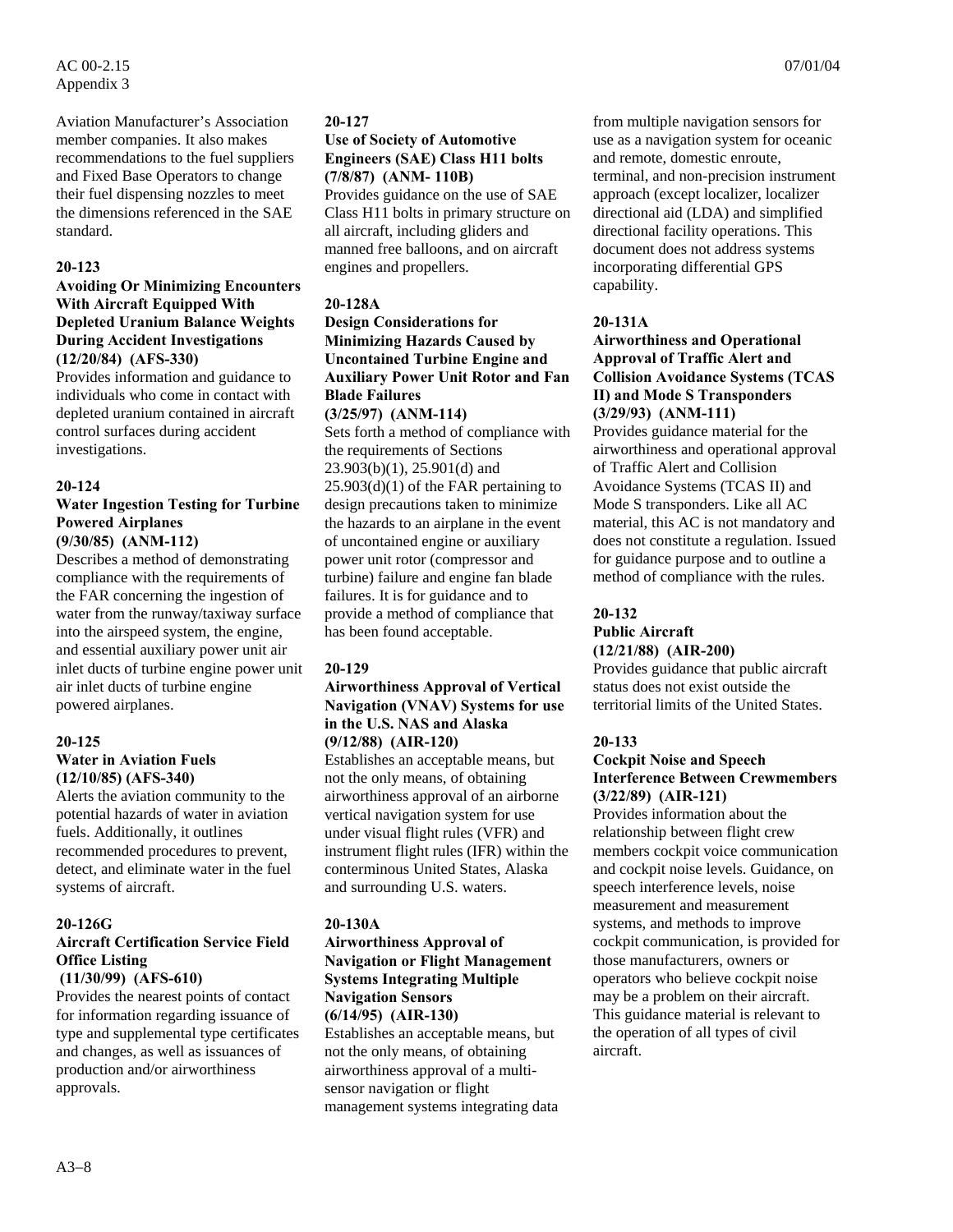#### **20-134**

## **Test Procedures for Maximum Allowable Airspeed Indicators (2/16/90) (AIR-120)**

Provides guidance concerning test procedures which may be used in showing compliance with the standards in technical standards orders C 46a.

#### **20-135**

## **Powerplant Installation and Propulsion System Component Fire Protection Test Methods, Standards and Criteria**

**(2/15/90) (ANM-112)**  Provides guidance for use in demonstrating compliance with the powerplant fire protection requirements of the Federal Aviation Regulations (FAR). Included in this document are methods for fire testing of materials and components used in the propulsion engines and APU installations, and in areas adjacent to designated fire zones, as well as the rationale for these methods.

#### **20-136**

## **Protection of Aircraft Electrical/Electronic Systems Against the Indirect Effects of Lightning**

**(3/5/90) (ANM-111)** 

Provides information and guidance concerning an acceptable means, but not the only means, of compliance with Parts 23, 25, 27, and 29 of the FAR as applicable for preventing hazardous effects, due to lightning, from occurring to electrical/electronic systems performing critical essential functions. This material is neither mandatory nor regulatory in nature and does not constitute a regulation. The applicant may elect to establish an alternative method of compliance that is acceptable to the FAA.

#### **20-138**

**Airworthiness Approval of Global Positioning System (GPS) Navigation Equipment for Use as a** 

## **VFR and IFR Supplemental Navigation System (5/25/94) (AIR-130)**

Establishes an acceptable means, but not the only means, of obtaining airworthiness approval of Global Positioning System (GPS) equipment for use as a supplemental navigation system for oceanic and remote domestic en route, terminal, and nonprecision instrument approach (except localizer directional aid (LDA) and simplified directional facility (SDF) operations.

#### **20-139**

## **Commercial Assistance During Construction of Amateur-Built Aircraft**

#### **(4/3/96) (AIR-230)**

Explains Federal Aviation Regulations and Federal Aviation Administration policy for the fabrication and assembly of amateur-built aircraft. Provides information and guidance in the construction of amateur-built aircraft, the manufacture of kits designed to be assembled into aircraft by amateurbuilders, and aircraft fabricated from plans for certification as amateur-built.

#### **20-140**

#### **Guidelines for Design Approval of Aircraft Data Communications Systems (8/16/99) (AIR-130)**

Provides guidelines for design approval of aircraft data communications systems and applications primarily used for air traffic services.

#### **20-141**

#### **Airworthiness and Operational Approval of Digital Flight Data Recorder Systems (10/5/99) (AIR-130)**

Provides guidance on design, installation, and continued airworthiness of Digital Flight Data Recorder Systems. It outlines one method of compliance with Title 14 of the Code of Federal Regulations. This AC is not mandatory nor is it a regulation.

#### **20-142**

## **Eligibility and Evaluation of U.S. Military Surplus Flight Safety Aircraft Parts, Engines, and Propellers**

## **(2/25/00) (AFS-307)**

Provides information and guidance for use in evaluating and determining the eligibility of U.S. military surplus flight safety critical aircraft parts (FSCAP), engines, and propellers for installation on FAA type-certificated products.

#### **20-143**

#### **Installation, Inspection of Controls for General Aviation reciprocating Aircraft Engines (6/6/00) ACE-111**

Provides guidance regarding the inspection, maintenance, and installation of engine controls with emphasis on the airframe portion of these systems. It provides a supplement to, but does not replace. the procedures in the manufacturers' maintenance manuals. Where the content of the AC differs from, or conflicts with the manufacturers' maintenance manual, instructions contained in the manufacturers' manual take precedence over the guidelines provide in this AC.

#### **20-144**

#### **Recommended method for FAA Approval of Aircraft Fire Extinguishing System Components (9/11/00) (ANM-140L)**

Provides guidance on the various aspects that should be considered in the FAA approval process of fire extinguishing system components manufactured under a Production Certificate (PC), components to be FAA approved under the Part Manufacturer Approval (PMA) process, or design changes to components originally approved by either method. This AC does not constitute a regulation, however, it provides a method, for obtaining approval of aircraft fire extinguishing system components. This is intended to enhance the standardization of all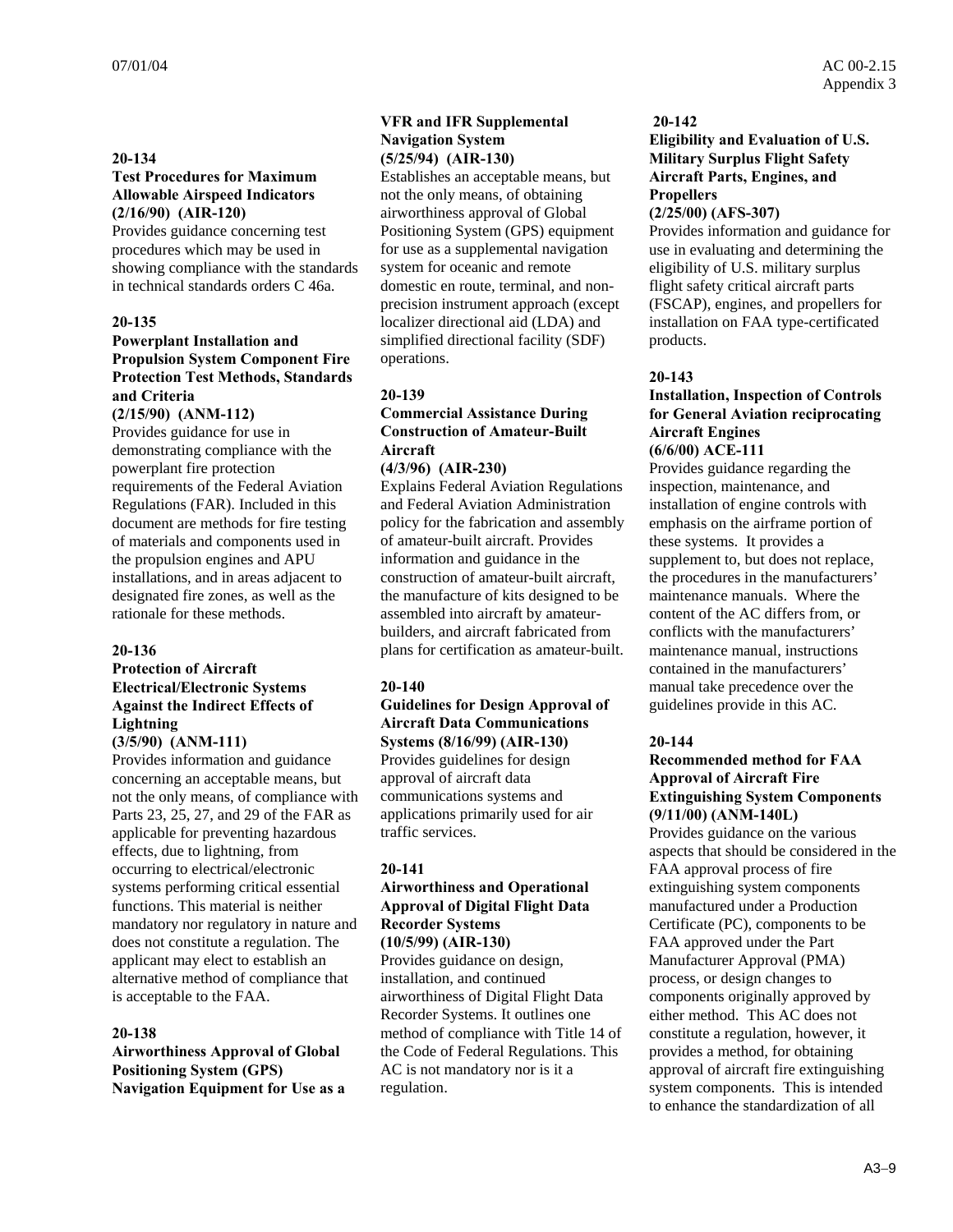FAA Aircraft Certification Offices (ACO) and Manufacturing Inspection District Offices (MIDO) in the approval process of the critical components of an aircraft fire extinguishing system.

#### $+ 20 - 145$

## **Guidance for Integrated Modular Avionics (IMA) that implement TSO-C153 authorizes Hardware Elements**

## **(2/23/04) (AIR-120)**

This advisory circular (AC) establishes an acceptable means, but not the only means, to obtain Federal Aviation Administration's (FAA) airworthiness approval for the installation of an Integrated Modular Avionics (IMA) System that uses hardware elements authorized under Technical Standard Order (TSO)-C153, Integrated Modular Avionics Hardware Elements. The FAA's TSO process is a means for obtaining FAA design and production approval for an appliance, system, or product; however, the TSO authorization does not provide installation approval. This AC provides guidance for applicants involved in the integration, installation, certification, and continued airworthiness of IMA systems into an aircraft or engine, when the IMA system utilizes hardware elements that comply with TSO-C153. The guidance applies to the entire IMA system, not just the hardware elements. The guidance is specific to installations of these systems on aircraft or engines approved under Title 14 of the Code of Federal Regulations (14 CFR) parts 23, 25, 27, 29, 33, and 35.

## $+20-146$

## **Methodology for Dynamic Seat Certification by Analysis for Use in Part 23, 25, 27, and 29 Airplanes and Rotorcraft**

**(5/19/03) (ACE-100)** 

This advisory circular (AC) sets forth an acceptable means, but not the only means, for demonstrating compliance to the following by computer modeling analysis techniques validated by dynamic tests: • Title 14 Code of Federal Regulations (14 CFR) parts 23, 25, 27, and 29, §§ 23.562, 25.562, 27.562, and 29.562. • The Technical Standard Order (TSO) associated with

the above regulations, TSO-C127/C127a.

## $+ 20 - 147$

#### **Turbojet, Turboprop, and Turbofan Engine Induction System Icing and Ice Ingestion (02/02/04) (AIR-100)**

This advisory circular (AC) provides guidance and acceptable methods, but not the only methods, for demonstrating compliance with the applicable engine induction system icing and engine ice ingestion requirements. These requirements are applicable to the Federal Aviation Regulations, parts 23, 25, and 33 of Title 14 of the Code of Federal Regulations (14 CFR parts 23, 25, and 33). The primary purpose of this AC is to reduce inconsistencies and eventual surprises to both engine manufacturers and engine installers, when installing a part 33 certified engine in a part 23 or 25 aircraft.

# **20 21-1B**

#### **Production Certificates (5/10/76) (AIR-200)**  Provides information concerning

Subpart G of Federal Aviation Regulations (FAR) Part 21, and sets forth acceptable means of compliance with its requirements.

## **21-2J**

#### **Export Airworthiness Approval Procedures**

 **(6/27/00) (AIR-210/AFS-610)**  Contains guidance and information on procedures for exporting aeronautical products and related special requirements submitted to the Federal Aviation Administration by other governments. SN: 050-007-01293-4,

#### **21-4B**

## **Special Flight Permits for Operation of Overweight Aircraft (7/30/69) (AIR- 200)**

Furnishes guidance concerning special flight permits necessary to operate an aircraft in excess of its usual maximum certificated takeoff weight.

#### **21-5N**

#### **Announcement of Availability of Summary of Supplemental Type Certificates, (Paper) January 1998 (AFS-610)**  Announces the availability to the

public of a revised paper edition of the Summary of Supplemental Type Certificates, dated January 1998. Also available at Internet site **http://avinfo.faa.gov.** 

#### **21-6A**

## **Production Under Type Certificate Only**

## **(7/1/82) (AIR-200)**

Provides information concerning Subpart F of FAR Part 21, and sets forth an acceptable means, not the sole means, of compliance with its requirements. SN 050-007-00636-5.

#### **21-9A**

#### **Manufacturers Reporting Failures, Malfunctions, or Defects (5/26/82) (AIR-200)**

Provides information to assist manufacturers of aeronautical products (aircraft, aircraft engines, propellers, appliances, and parts) in notifying the Federal Aviation Administration of certain failures, malfunctions, or defects, resulting from design or quality control problems, in the products which they manufacture.

#### **21-10A**

#### **Flight Recorder and Cockpit Voice Recorder Underwater Locating Devices**

#### **(4/19/83) (ANM-110)**

This AC provides an acceptable means of showing compliance with the underwater locating device (ULD) requirements of the Federal Aviation Regulations for recorder ULD's.

## **21-12A**

**Application for U.S. Airworthiness Certificate, FAA Form 8130-6 (OMB 2120-0018) (3/26/87) (AIR-220)**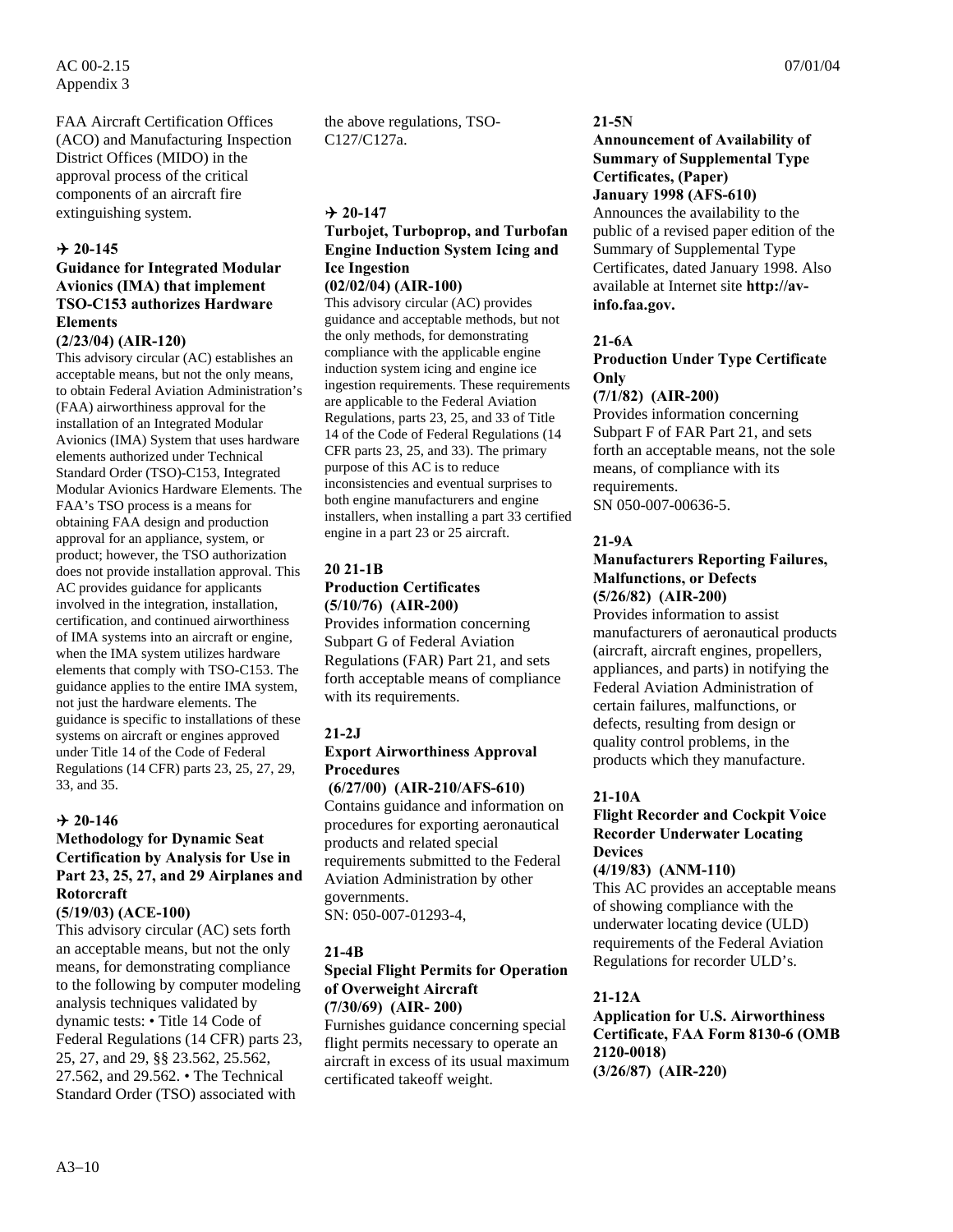Provides instructions on the preparation and submittal of subject form.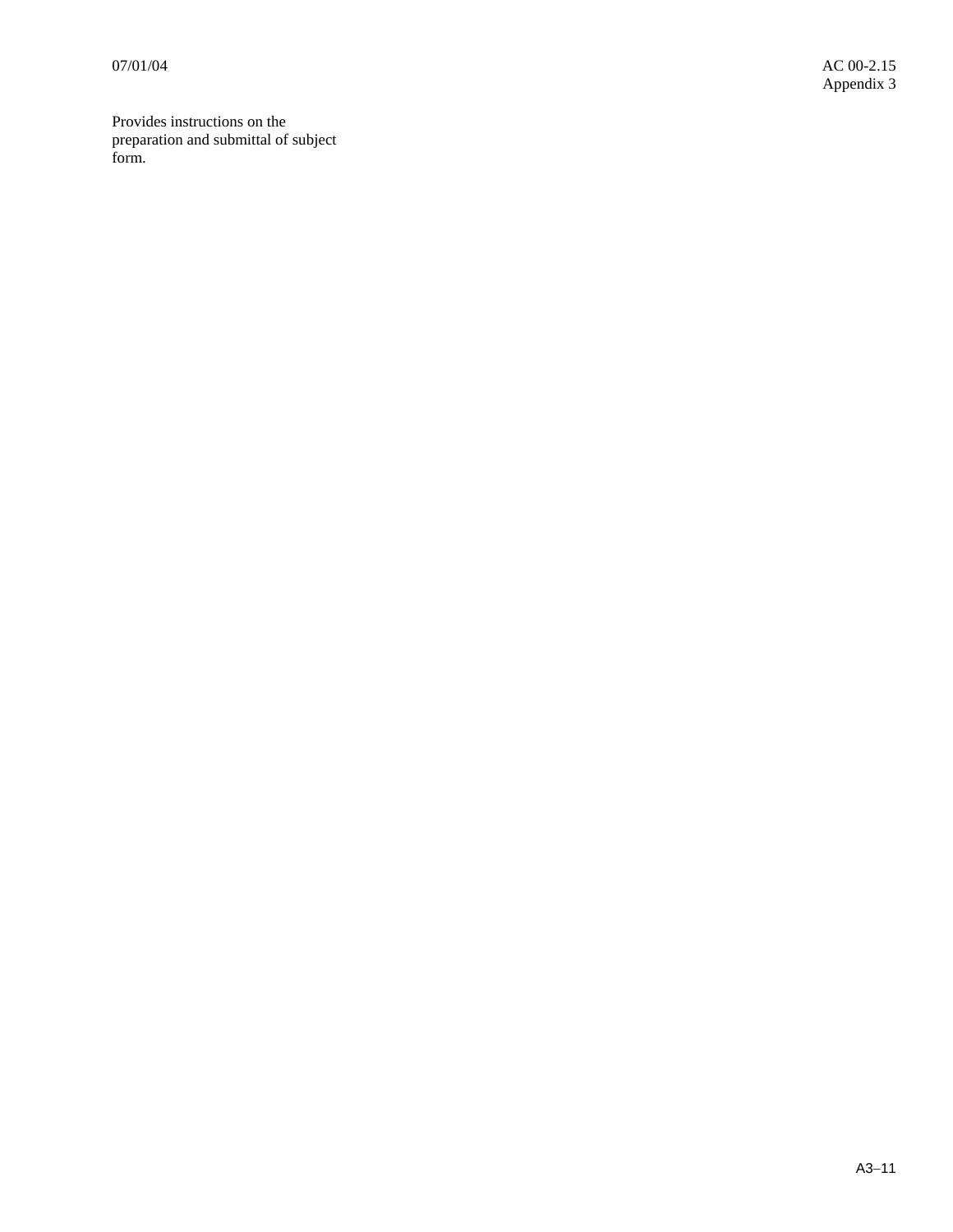#### **21-13**

## **Standard Airworthiness Certification of Surplus Military Aircraft and Aircraft Built from Spare and Surplus Parts (4/5/73) (AIR-200)**

Provides guidance and instruction on establishing eligibility and submitting application for civil airworthiness certification of surplus military aircraft and aircraft assembled from spare and surplus parts, under FAR 21. (d) when an FAA Type Certificate has been issued under FAR 21.21. or FAR 21.27.

#### **21-15L**

#### **Announcement of Availability: Aircraft, Aircraft Engines and Propeller Type Certificate Data Sheets and Specifications (4/12/99) (AFS-610)**

Provides information concerning the availability of the 1999 edition of the subject publication.

#### **21-16D**

## **RTCA Document DO-160C (7/21/98) (AIR-130)**

Calls attention to RTCA, Inc. (formerly Radio Technical Commission for Aeronautics) Document No. DO-160D, "Environmental Conditions and Test Procedures for Airborne Equipment," dated July 29, 1997, and discusses how the document may be used in showing compliance with airworthiness requirements.

#### **21-17**

## **Carriage of Cargo in Restricted Category Aircraft and Other Special Purpose Operations (3/15/82) (AIR-200)**

Advises that the carriage of cargo in a restricted category aircraft is considered a restricted category special purpose operation and provides procedures for designating other special purpose operations under FAR 21.25(b) (7).

SN 050-007-00638-1.

## **21-18**

## **Bilateral Airworthiness Agreements (8/20/82) (AIR-110)**

Makes available to interested persons copies of all current U.S. Bilateral Airworthiness Agreements (BAA) together with an explanation of their intent.

SN 050-007- 00614-4.

#### 4**21-19A**

#### **Installation of Used Engines In New Production Aircraft (07/02/03) (AIR-200)**

Advises that under certain specified criteria, used engines may be used in new production aircraft.

## **21-20B**

#### **Supplier Surveillance Procedures (4/22/96) (AIR-230)**

Clarifies and revises methods acceptable to the Administrator for surveillance of suppliers by the Federal Aviation Administration Production Approval Holders. It applies to products and parts thereof, submitted for airworthiness certification or approval after design approval (e.g., type certificate) and a production approval has been granted.

#### **21-21**

#### **Use Of Automobile Gasoline In Agricultural Aircraft (8/24/84) (AIR-100)**

Sets forth acceptable conditions under which automobile gasoline (autogas) may be used in restricted category agricultural aircraft powered by Pratt and Whitney

R-985 and R-1340 radial engines, and being used in agricultural operations under Federal Aviation Regulations Part 137.

#### **21-22**

## **Injury Criteria for Human Exposure to Impact**

## **(6/20/85) (AIR-120)**

Describes a range of impact trauma which may be used to establish bases for acceptance levels or performance criteria in the evaluation of occupant

survivability characteristics in civil aircraft.

#### **21-23A**

#### **Airworthiness Certification of Civil Aircraft Engine, Propellers, and Related Products (10/20/00) (AIR-4)**

Provides information on the Federal Aviation Administration's (FAA) objectives, regulations, and general practices for the United States of America airworthiness certification or acceptance of civil aeronautical products imported to the U.S.

#### **21-24**

#### **Extending a Production Certificate to a Facility Located in a Bilateral Airworthiness Agreement Country (4/14/89) (AIR-220)**

Contains information and guidance concerning: (1) FAA production certificate (PC) holders located in the U.S. that plan to extend their PC to include a facility located in another country; (2) and the issuance of a PC to an applicant located in the U.S. when the applicant is engaged in a multinational coproduction program whereby major manufacturing facilities will be located in other countries.

#### **21-25A**

#### **Approval of Modified Seats and Berths Initially Approved Under a Technical Standard Order (6/3/97) (AFS- 610)**

Provides information on approvals required for modifications to TSO'd seating systems. This revision incorporates guidance regarding TSO-C127 seating systems and additional information on marking and flammability testing requirements.

#### **21-26**

#### **Quality Control for the Manufacture of Composite Structures (6/26/89) (AIR-220)**

Provides information and guidance concerning and acceptable means, but not the only means, of demonstrating compliance with the requirements of FAR Part 21, Certification Procedures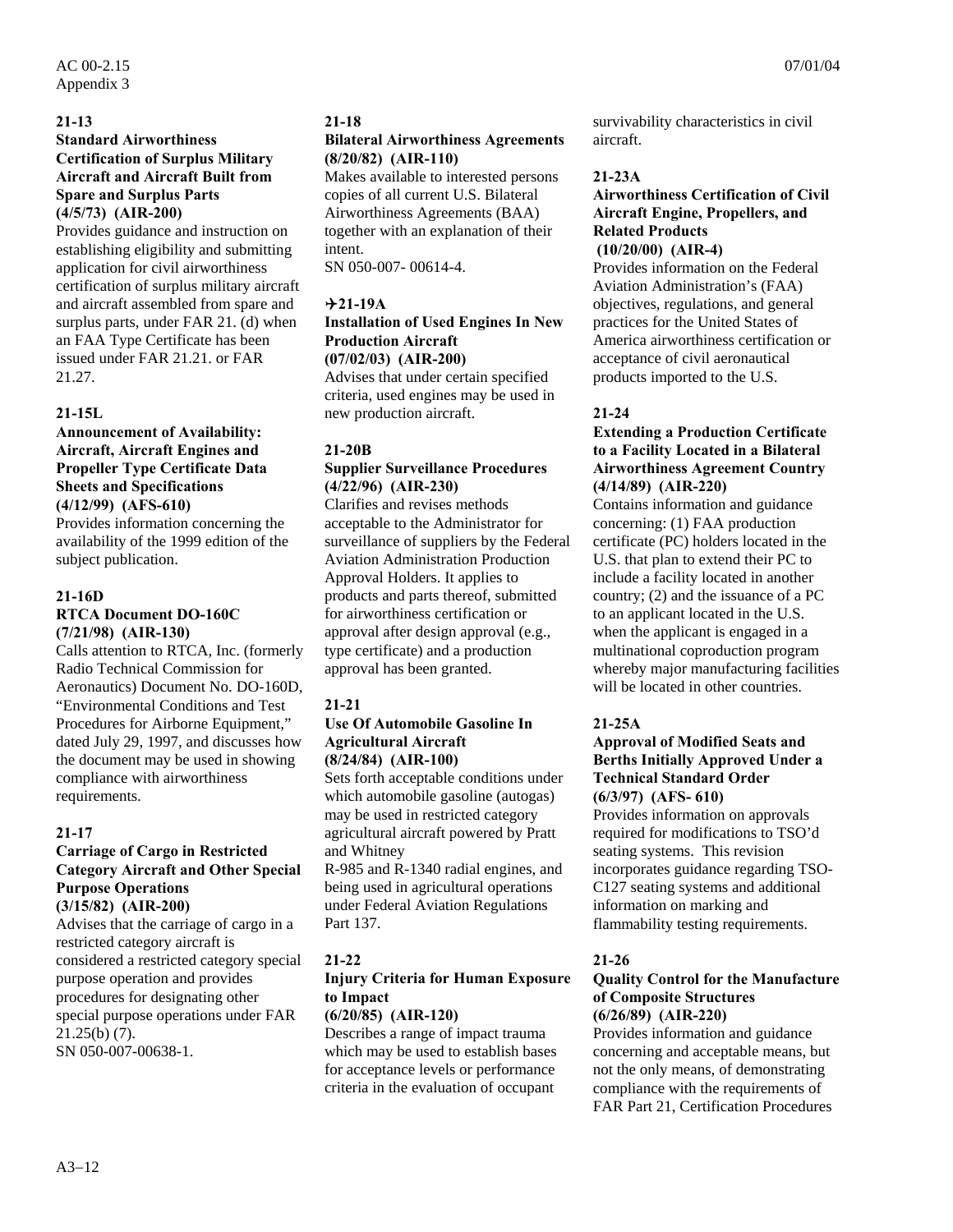for Products and Parts, regarding quality control (QC) systems for the manufacture of composite structures involving fiber reinforced materials, e.g., carbon (graphite), boron, aramid (Kevlar), and glass reinforced polymeric materials. Provides guidance regarding the essential features of QC systems for composites as mentioned in AC 20-107.

#### **21-26, Chg. 1 (1/26/90)**

Modifies the term "Rheometrics Dynamic Spectroscopy (RDS)," which has been shown to be specific to one manufacturer, to "Dynamic Rheological Analysis," which is more generic term.

#### **21-27**

#### **Production Certification Multinational/Multicorporate Consortia (7/14/89) (AIR-220)**

Provides information and describes criteria to be emphasized in evaluating and approving the quality control system of a multinational and/or multicorporate consortium seeking a production certificate (PC). This AC would not apply to a type certificate holds a PC. Production Certificated extensions are addressed in AC 21-24.

#### **21-28**

## **Airworthiness Certification of U.S. Produced Aircraft and Engine Kits Assembled Outside the United States (6/20/90) (AIR-220)**

Provides information and guidance concerning airworthiness certification requirements for aircraft or aircraft engines, assembled from kits by aircraft or aircraft engine manufacturers located in other countries.

#### **21-29B**

## **Detecting and Reporting Suspected Unapproved Parts (2/20/98) (AVR-20)**

Provides information and guidance to the aviation community for detecting

and reporting Suspected Unapproved Parts.  **21-29B, Chg. 1 (3/13/00) (AVR-20)**  Implements revised FAA Form 8120, Suspected Unapproved Parts Notification, dated 11/99.

#### **21-31**

#### **Quality Control for the Manufacture of Non-Metallic Compartment Interior Components (11/15/91) (AIR-220)**

Provides information and guidance concerning compliance with the requirements of Federal Aviation Regulations (FAR) Part 21, Certification Procedures for Products and Parts.

#### **21-32A**

## **Control of Products and Parts Shipped Prior to Type Certificate Issuance**

#### **(3/19/96) (AIR-230)**

Provides a means, but not the only means, to control products and parts shipped prior to the issuance of a type certificate or supplemental type certificate by a manufacturer with an approved production inspection system or production certificate. This AC broadens the scope of AC 21-32 by including completed aircraft, aircraft engines, propellers, and parts thereof ship prior to TC/STC issuance.

#### **21-33**

#### **Quality Assurance of Software Used In Aircraft or Related Products (2/3/93) (AIR-220)**

Provides an acceptable means, but not the only means, to show compliance with the quality assurance requirements of FAR Par 21, Certification Procedures for Products and Parts, as applicable to the production of software used in type certificated aircraft or related products (airborne software). Also provides supplemental guidance for the establishment of a quality control or inspection to control the development and production of software used in type certification aircraft.

 $A3-13$ 

#### **21-34 Shoulder Harness-Safety Installations (6/4/93) (AIR-120)**

Provides information and guidance pertinent to an acceptable means, but not the only means, for installation of shoulder harness and safety belt restraint systems at all seat locations on all previously type-certificated aircraft.

#### **21-35**

## **Computer Generated/Stored Records**

#### **(6/4/93) (AIR-220)**

Provides information and guidance concerning controls for managing information systems that generate and store records used in the manufacture of products and parts. Describes an acceptable means, but not the sole means, of compliance with the Federal Aviation Regulations (FAR).

#### **21-36**

#### **Quality Assurance Control for Products Acceptance Software. (8/11/93) (AIR-200)**

Provides information and guidance concerning control of software and related digital input/output data (used by production approval holders (PAH) and their suppliers during manufacture, inspection and/or test) designed for use in the acceptance of airborne products. Provides an acceptable means, but not the only means, of compliance with the applicable Federal Aviation Regulations.

#### **21-37**

#### **Primary Category Aircraft (6/14/94) (AIR-110)**

Provides guidance for complying with Part 21 of Subchapter C, Chapter 1, Title 14 of the Code of Federal Regulations (CFR), which contains the certification procedures for products and parts.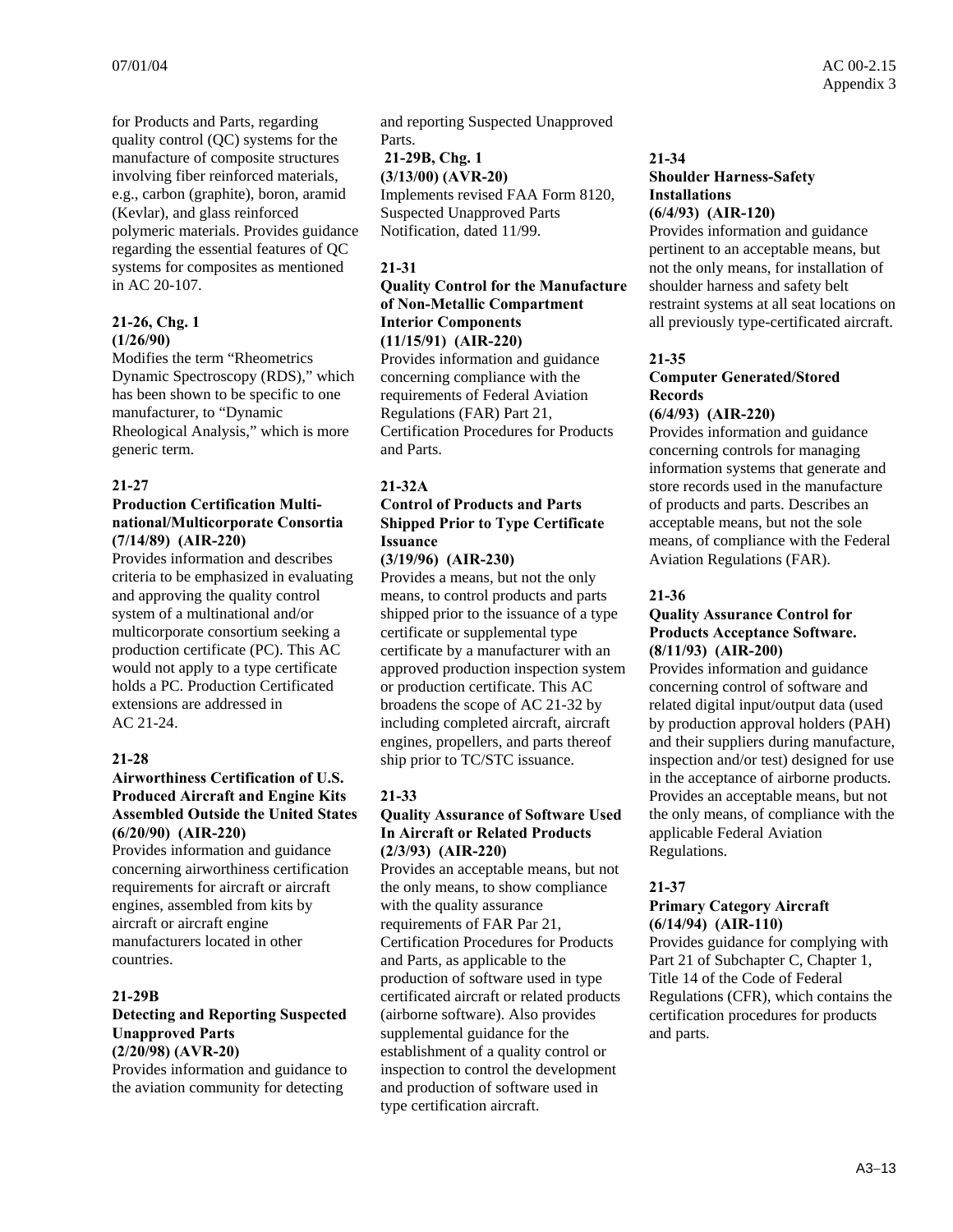#### **21-40**

## **Application Guide for Obtaining a Supplemental Type Certificate (5/6/98) (AFS-610)**

Intended as a certification guide and checklist for obtaining a Supplemental Type Certificate (STC). Title 14 of the Code of Federal Regulations (14 CFR) and Federal Aviation Administration (FAA) Directives (orders and notices) are the final authority and take precedence over this document.

## **21-41**

#### **Continued Use of MIL-S-8879C, General Specification for Screw Threads (2/26/99) (AIR-120)**

Provides information, clarification, and procedural guidance concerning the Inactivation of MIL-S-8879Cm Screw Threads, Controlled Radius Root with Increased Minor Diameter, as it relates to the civil aviation industry.

## **21.17-1A**

## **Type Certification-Airships (9/25/92) (ACE-100)**

Describes two acceptable criteria for the type certification of airships that may be used by an applicant in showing compliance with section 21.17(b) of the Federal Aviation Regulations (FAR), Part 21. General guidance relative to airship type certification is also provided.

**21.17-1A, Chg. 1 (10/30/92)** 

#### **21.17-2A**

#### **Type Certification-Fixed Wing Gliders (Sailplanes) Including Powered Gliders (2/10/93) (ACE-112)**

Provides information and guidance concerning acceptable means of showing compliance with Section 21.17(b) of Part 21 of the Federal Aviation Regulations (FAR) for type certification of gliders and powered gliders. General guidance relative to glider type certification is also provided.

#### **21.17-3**

#### **Type Certification of Very Light Airplanes Under FAR 21.17(b) (12/21/92) (AIR-110)**

Provides a means but not the only means for the type, production, and airworthiness certification of very light airplanes (VLA); and designates the "Joint Aviation Requirements for Very Light Aeroplanes" (JAR-VLA), issued April 25, 1990, by the Joint Aviation Authorities (FAA) of Europe as an acceptable airworthiness criteria that provides in equivalent level of safety under FAR 21.17(b) for Federal Aviation Administration (FAA) type certification of VLA as a special class of aircraft. Provides other acceptable uses of the JAR-VLA in the United States aircraft certification regulatory system.

#### **21.25-1**

## **Issuance of Type Certificate: Restricted Category Agricultural Airplanes**

**(12/1/97) (ACE-111)**  Provides information and guidance for obtaining a type certificate in the restricted category under Title 14 of the Code of Federal Regulations (14 CFR) Part 21, Section 21.25, for small single-engine piston and turbopropeller driven airplanes, which will be used for agricultural special purpose operations. It also provides an acceptable means, but not the only means, of meeting the requirements of 14 CFR part 21 for the issuance of a type certificate in the restricted category.

#### **21.101-1**

## **Advisory Material for the Establishment of the Certification Basis of Changed Aeronautical Products**

#### **(8/3/01) (AIR-110)**

Provides guidance for establishing the certification basis for changed 14 CFR part 25 aeronautical products, including identifying the conditions under which it will be necessary to apply for a new type certificate.

#### **21.303-2H**

#### **Announcement of Availability: Parts Manufacturer Approvals--1992 (Microfiche) (10/13/92) (AFS-610)**

Provides information concerning how to obtain the latest edition of parts manufacturing approvals, which are valid through August 1992. PMAs since 1992 are available at Internet site **http://av-info.faa.gov.** 

#### **23-2**

#### **Flammability Tests (8/20/84) (ACE-111)**

Provides information and guidance concerning compliance with FAR Part 23 and CAR Part 3 applicable to flammability tests for various materials, components, and electrical wire.

#### **23-3**

#### **Structural Substantiation of Secondary Structures (9/5/85) (ACE-111)**

Provides information and guidance concerning acceptable means, but not the only means, of demonstrating compliance with the requirements of Part 23 of the Federal Aviation Regulations (FAR) applicable to the structural substantiation of secondary structures such as fairings, cowlings, antennae, etc.

#### **23-4**

#### **Static Strength Substantiation of Attachment Points for Occupant Restraint System Installations (6/20/86) (ACE-111)**

Provides information and guidance concerning an acceptable means, but not the only means, of compliance with Part 23 of the Federal Aviation Regulations (FAR) applicable to the static strength substantiation of the attachment points for occupant restraint system installations which have both a safety belt and shoulder harness.

#### **23-5**

**Cutouts in a Modified Fuselage of Small Airplanes**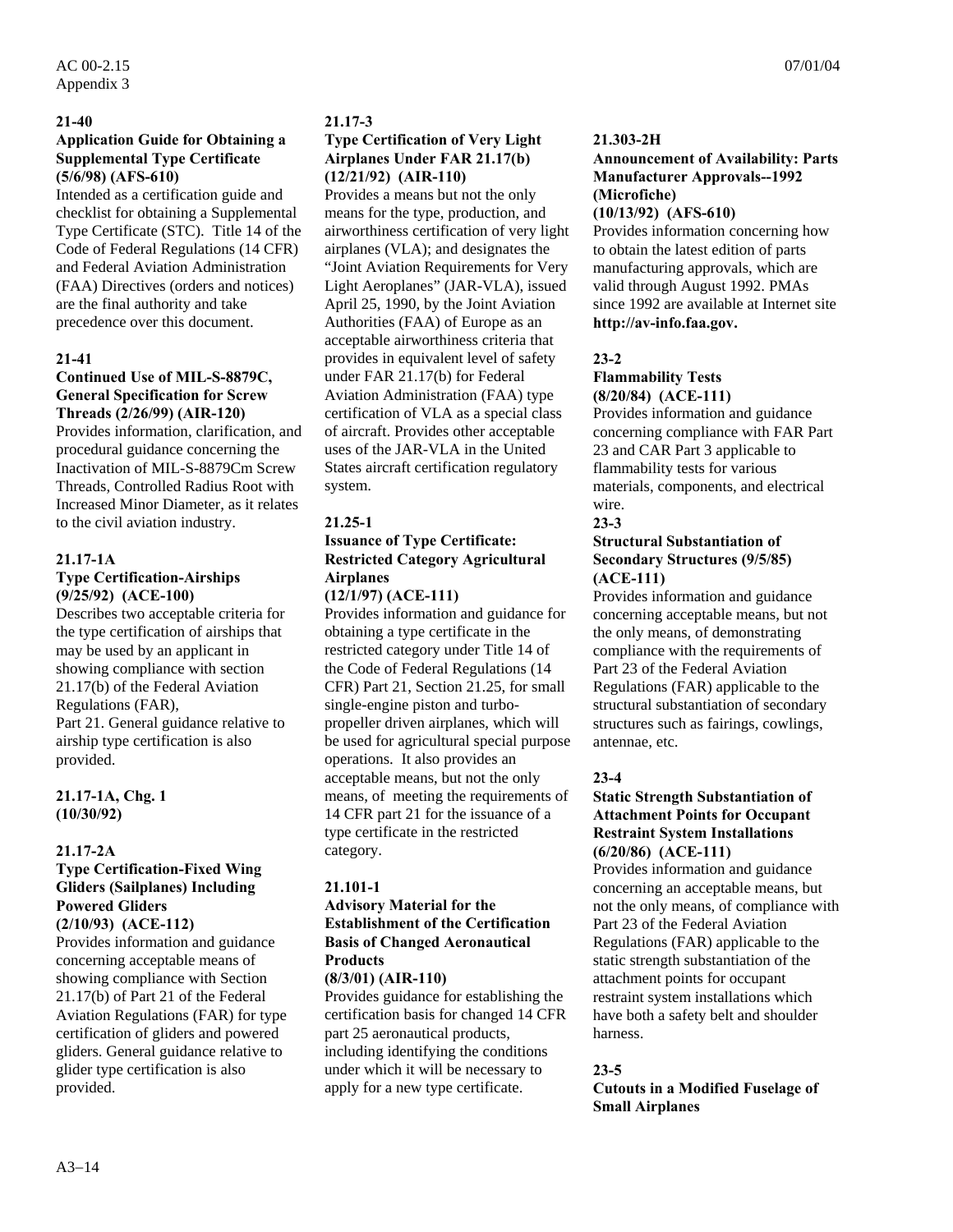#### **(8/6/86) (ACE-111)**

Provides information and guidance concerning acceptable means of compliance with Part 23 of the Federal Aviation Regulations (FAR) applicable to the structural substantiation of a fuselage modified by incorporation of large or small cutouts.

#### **23-6**

#### **Interpretation of Failure for Static Structural Test Programs (9/2/86) (ACE-111)**

Provides information and guidance concerning the interpretation of failure for small airplanes for static structural test programs.

#### **23-7**

## **Substantiation for an Increase in Maximum Weight, Maximum Landing Weight, or Maximum Zero Fuel Weight**

**(7/1/87) (ACE-100)** 

Provides information and guidance concerning acceptable means, but not the only means of compliance with Part 23 of the Federal Aviation Regulations (FAR) applicable to structural substantiation for an increase in maximum weight, maximum landing weight, or maximum zero fuel weight.

#### 4**23-8B**

## **Flight Test Guide for Certification of Part 23 Airplanes (8/14/03) (ACE-100)**

Provides information and guidance concerning compliance with Part 23 of the Federal Aviation Regulations (FAR) concerning flight tests and pilot judgments. SN 050-007-00817-1

#### **23-9**

#### **Evaluation of Flight Loads on Small Airplanes with T, V, +, or Y Empennage Configurations (1/27/88) (ACE-111)**

Provides information and guidance concerning compliance with Part 23 of the Federal Aviation Regulations (FAR) applicable to evaluation of empennage design flight loads on configurations where the horizontal tail surfaces are supported by the vertical tail, or have appreciable dihedral.

#### **23-10**

#### **Auxiliary Fuel Systems for Reciprocating and Turbine Powered Part 23 Airplanes (8/5/91) (ACE-111)**

Provides information and guidance concerning acceptable means of showing compliance with Part 23 of the Federal Aviation Regulations (FAR), applicable to auxiliary fuel systems in Part 23 airplanes. It is intended to be used for auxiliary fuel system installations in the airplane including fuselage, wing, or external configurations.

#### **23-11**

#### **Type Certification of Very Light Airplanes with Powerplants and Propellers Certificated to Parts 33 and 35 of the Federal Aviation Regulations**

**(FAR) (12/2/92) (ACE-111)**  Provides an acceptable means of compliance with Part 23 of the FAR for type certification of certain small airplanes.

#### **23-12**

#### **Structural Substantiation of Part 23 Airplane Modifications Involving Increased Engine Power (1/27/93) (ACE-111)**

Provides information and guidance concerning acceptable means of demonstrating compliance with the requirements of Part 23 of the Federal Aviation Regulations (FAR) applicable to the structural substantiation of modifications involving increased engine power.

#### **23-13**

#### **Fatigue and Fail-Safe Evaluation of Flight Structure and Pressurized Cabin for Part 23 Airplanes (4/15/93) (ACE-111)**

Provides information and guidance concerning an acceptable means of demonstrating compliance with the requirements of Part 23 of the Federal Aviation Regulations (FAR) regarding fatigue and fail-safe evaluation of metallic airplane structure.

#### **23-14**

#### **Type Certification Basis for Conversion from Reciprocating Engine to Turbine Engine-Powered Part 23 Airplanes (9/30/93) (ACE-100)**

Provides information and guidance concerning an acceptable means of showing compliance with Part 23 through amdt.23-45 of the Federal Aviation Regulations applicable to replacing reciprocating engines with gas turbine engines (turbopropeller, turbojet, or turbofan).

#### 4**23-15A**

#### **Small Airplane Certification Compliance Program (12/30/03) (ACE-111)**

Provides a compilation of historically acceptable means of compliance to specifically selected sections of Part 23 of the Federal Aviation Regulations that have become burdensome for small low performance airplanes to show compliance. However, applicability of these means of compliance remains the responsibility of the certification manager for each specific project. Utilization of these means of compliance does not affect the applicability of any other certification requirements that fall outside the scope of this AC.

#### $+23-16A$

#### **Powerplant Guide for Certification in Part 23 Airplanes (02/23/04) (ACE-111)**

Consolidates into a single document existing policy documents applicable to the powerplant installation in normal, utility, acrobatic, and commuter category airplanes; and, certain ACs that cover specific paragraphs of the regulations. SN 050-007-01285-3

#### **23-17A**

## **Systems and Equipment Guide For Certification of Part 23 Airplanes (6/27/02) (ACE-100)**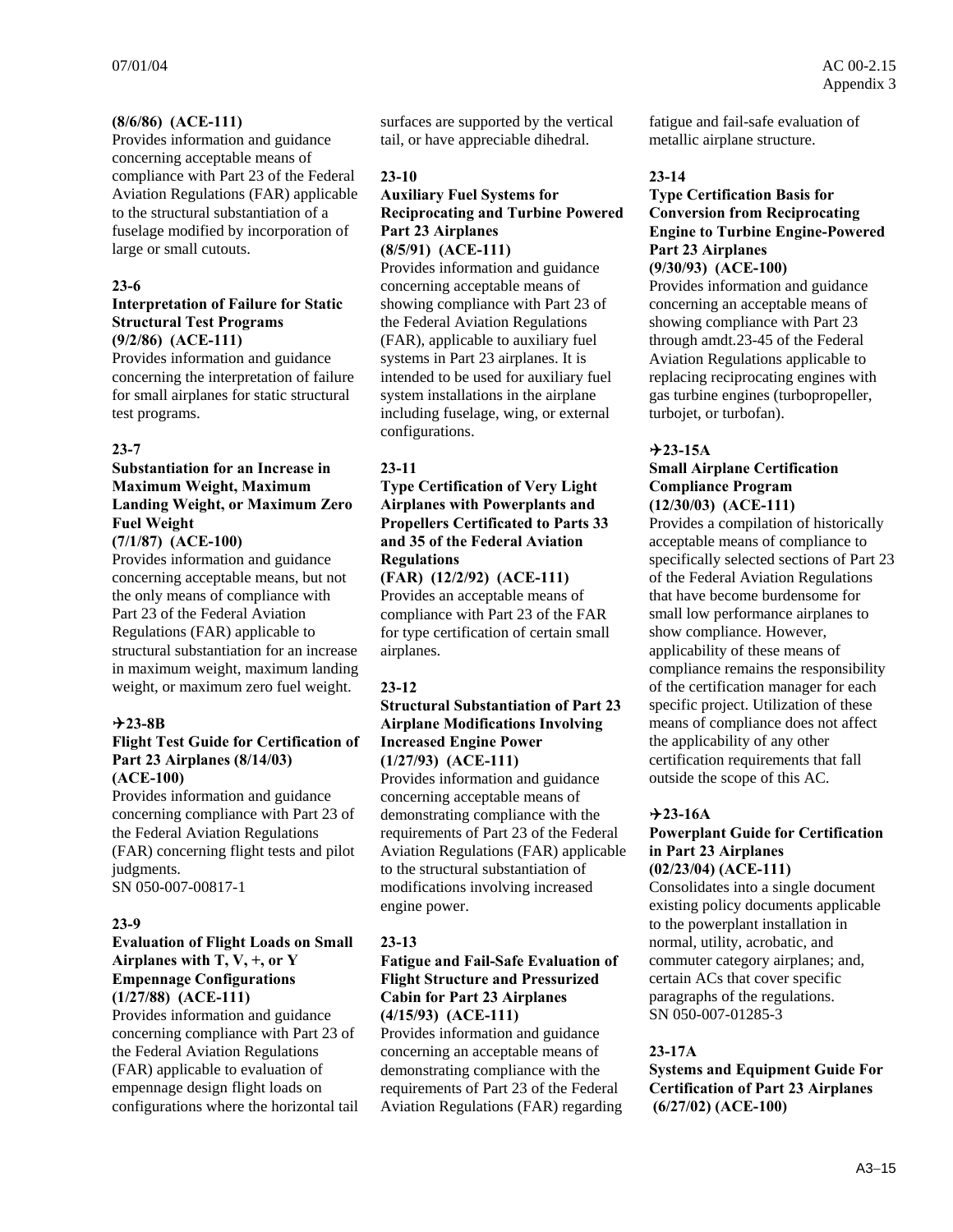Provides information and guidance concerning an acceptable means, but not the only means, for showing compliance with Title 14 Code of Federal Regulations (14 CFR) Part 23 for the certification of systems and equipment in normal, utility, acrobatic, and commuter category airplanes. SN 050-007-01332-9

## **23-18**

## **Installation of Terrain Awareness and Warning System (TAWS) Approved for Part 23 Airplanes (6/14/00) (ACE-111)**

Establishes an acceptable means, but not the only means, of obtaining FAA airworthiness approval for the installation of a TAWS that has been approved under Technical Standard Order (TSO)-C151A, Terrain Awareness and Warning System, in a Part 23 airplane. The FAA's TSO process is a means for obtaining FAA design and performance approval for an appliance, system, or product; however, the TSO does not provide installation approval. This AC serves to provide guidance for designing an acceptable installation for a TAWS that complies with TSO-C151a. The guidance provided is specific to installations of these systems on airplanes certificated under Title 14 of the Code of Federal Regulations Part 23. It describes the airworthiness considerations for such installations as they apply to the unique features of the TAWS and the interface of the TAWS with other systems on the airplane.

#### 4**23-19**

#### **Airframe Guide for Certification of Part 23 Airplanes (01/27/03) (ACE-111)**

Provides information and guidance concerning acceptable means, but not the only means, of complying with Title 14 of the Code of Federal Regulations (14 CFR) part 23 Subpart C and portions of Subpart D. It consolidates the substance of existing Civil Aeronautics Administration (CAA) and Federal Aviation Administration (FAA) letters into a

single reference. It also presents information from certain presently existing AC's that cover general topics and specific airworthiness standards. Material in this AC is neither mandatory nor regulatory. AC methods may be freely chosen, or ignored, by an applicant who seeks to demonstrate regulatory compliance. Use of FAA published AC guidance frequently speeds the design approval process for an applicant*.* 

## $+23-20$

#### **Acceptance Guidance on Material Procurement and Process Specifications for Polymer Matrix Composite Systems (09/19/03) (ACE-111)**

Provides information and guidance concerning an acceptable means, but not the only means, of compliance with Title 14 of the Code of Federal Regulations (14 CFR) part 23. It is applicable to the material and process specifications, or other documents, used to ensure sufficient control of composite prepreg materials in normal, utility, acrobatic, and commuter category airplanes. Material in this AC is neither mandatory nor regulatory in nature and does not constitute a regulation.

#### **23.562-1**

#### **Dynamic Testing of Part 23 Airplane Seat/Restraint Systems and Occupant Protection (6/22/89) (ACE-111)**

Provides information and guidance regarding compliance with Part 23 of the Federal Aviation Regulations (FAR) applicable to dynamic testing of airplane seats.

#### **23.607-1 Self-Locking Nuts on Bolts Subject to Rotation (8/24/84) (ACE-111)**

Provides information and guidance concerning compliance with Part 23 for self-locking nuts used on bolts subject to rotation in operation.

#### **23.629-1A Means of Compliance with Section 23.629, "Flutter" (10/23/85) (ACE-111)**

Presents information and guidance to provide one means, but not the only means, of complying with Section 23.629, Flutter (including flutter, airfoil divergence, and control reversal) of Part 23 of the Federal Aviation Regulations.

#### **23.1309-1C**

## **Equipment, Systems, and Installations in Part 23 Airplanes (3/12/99) (ACE-111)**

Provides guidance and information for an acceptable means, but not the only means, for showing compliance with the requirements of Section 23.1309(a) and (b) (amendment 23-49) for equipment, systems, and installations in Title 14 Code of Federal Regulations (14 CFR) Part 23 airplanes.

## **23.1311-1A**

## **Installation of Electronic Displays in Part 23 Airplanes (3/12/99) (ACE-111)**

Provides an acceptable means of showing compliance with Title 14 of the Code of Federal Regulations (14 CFR) applicable to the installation of electronic displays in Part 23 airplanes.

#### **23.1419-2B**

## **Certification of Part 23 Airplanes for Flight in Icing Conditions (9/26/02) (ACE-100)**

Sets forth an acceptable means, but not the only means, of demonstrating compliance with the ice protection requirements in 14 CFR Part 23. The FAA will consider other methods of demonstrating compliance that an applicant may present.

#### **23.1521-1B**

#### **Type Certification of Automobile Gasoline in Part 23 Airplanes with Reciprocating Engines (3/2/95) (ACE-111)**

Sets forth acceptable means of compliance with Part 23 of the Federal Air Regulations (FAR), for approval/certification to use automobile gasoline with or without oxygenates (alcohol, ethers, etc.) in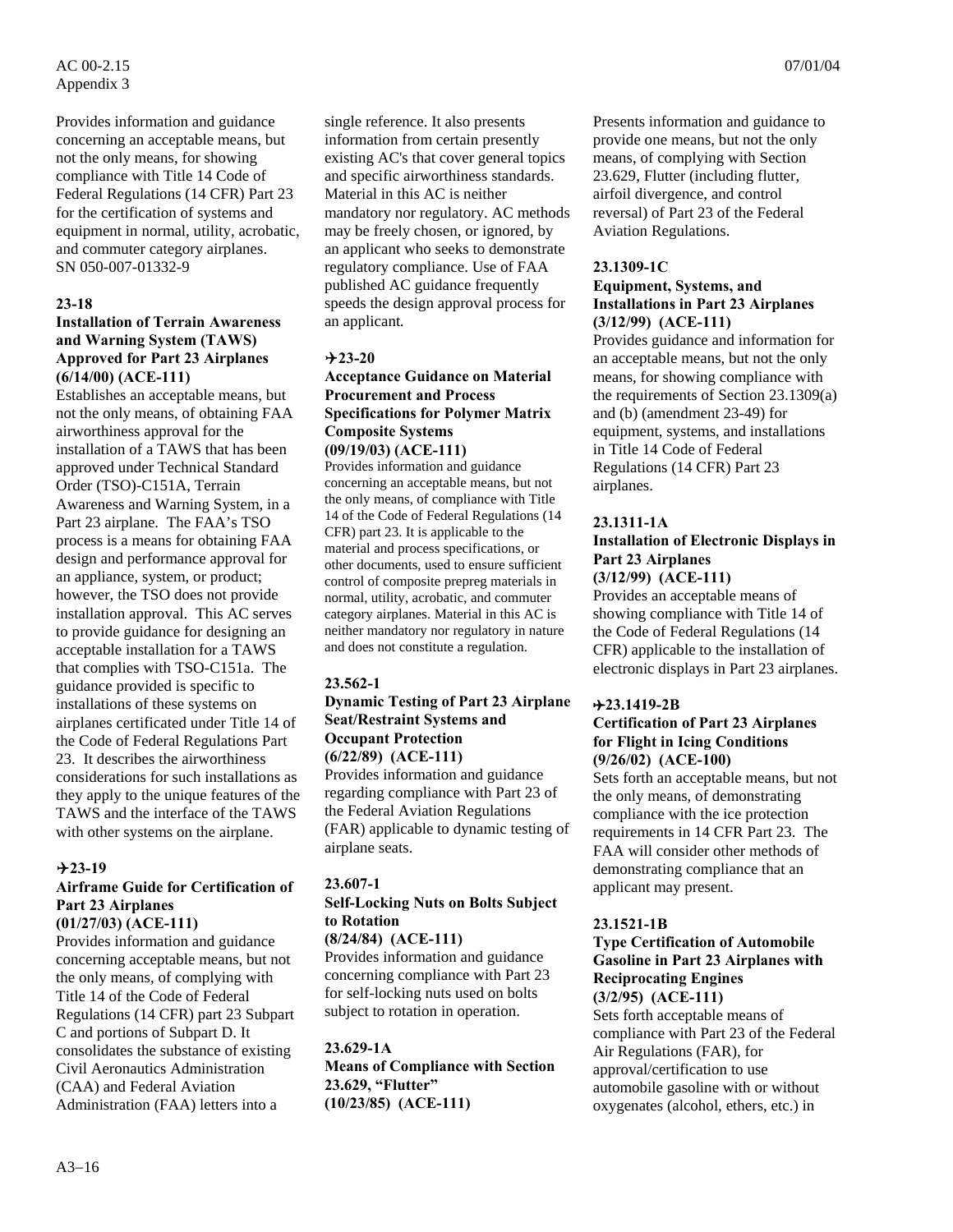Part 23 airplanes. These procedures also apply to those airplanes approved/certificated under previous regulations superseded by Part 23.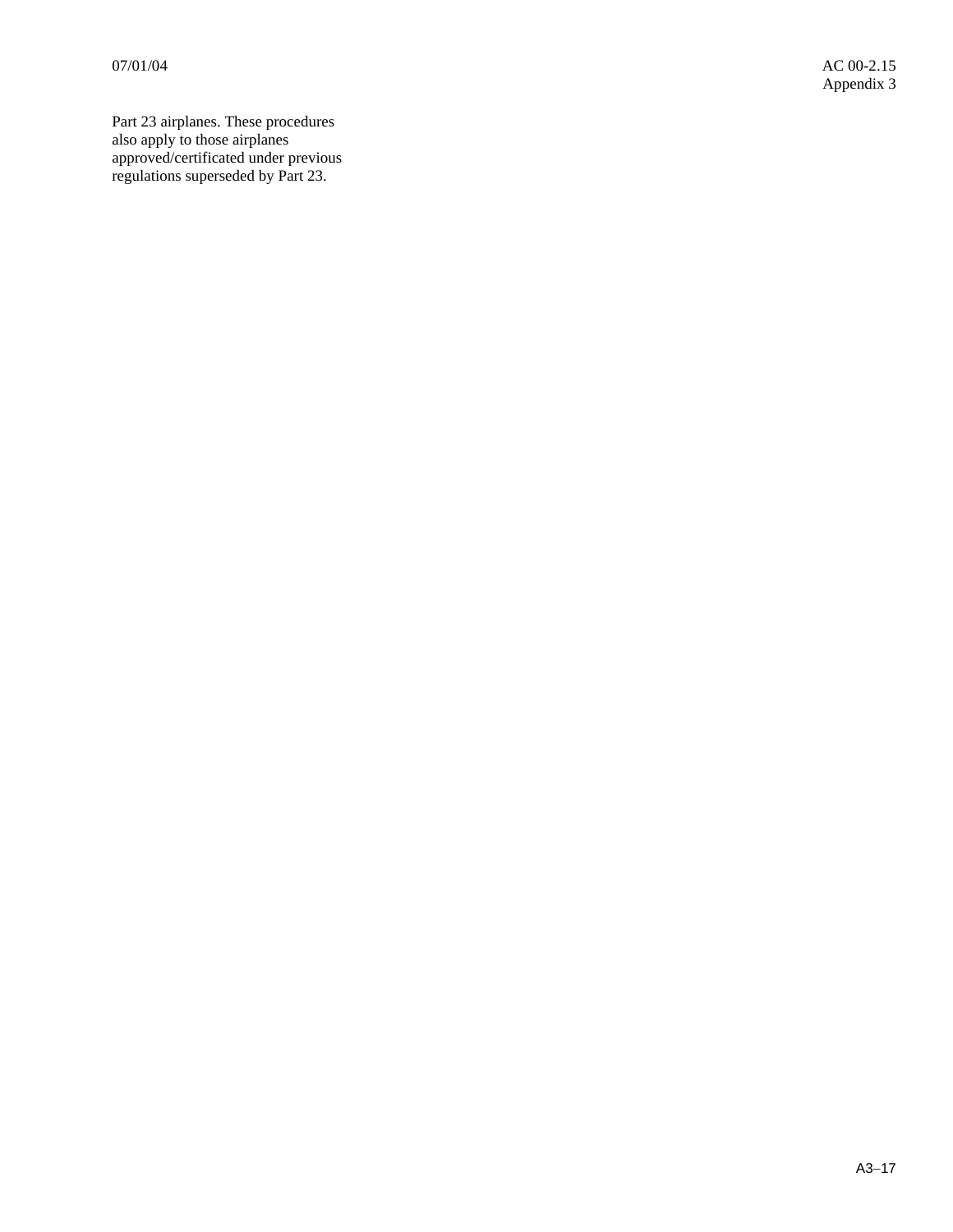#### **23.1521-2**

**Type Certification of Oxygenates and Oxygenated Gasoline Fuels in Part 23 Airplanes with Reciprocating Engines (1/21/93) (ACE-111)** 

Provides information and guidance concerning an acceptable means of compliance with Part 3 of the Civil Air Regulations (CAR) and Part 23 of the Federal Aviation Regulations (FAR), applicable to approval procedures for certification of alternate fuels. Also apply to those airplanes approved under Part 4a of the CAR and Aeronautics Bulletin 7a.

#### **23.1521-2, Chg. 1 (4/24/96) (ACE-111)**

Clarifies the Scope and makes the Scope and Purpose of this AC consistent with AC 23.1521-1B, Type Certification of Automobile Gasoline in Part 23 Airplanes with Reciprocating Engines.

#### **25-4**

#### **Inertial Navigation Systems (INS) (2/18/66) (ANM-100)**

Sets forth an acceptable means for complying with rules governing the installation of inertial navigation systems in transport category aircraft.

#### **25-5**

#### **Installation Approval on Transport Category Airplanes of Cargo Unit Load Devices Approved as Meeting the Criteria in NAS 3610 (6/3/70) (AIR-120)**

Sets forth an acceptable means, but not the sole means, of complying with the requirements of the Federal Aviation Regulations (FAR's) applicable to the installation on transport category airplanes of cargo load devices approved as meeting the criteria in NAS 3610.

#### **25-7A**

**Flight Test Guide for Certification of Transport Category Airplanes (3/31/98) (ANM-111)** 

Provides guidelines for the flight test evaluation of transport category airplanes. SN 050-007-01214-4.

## **25-7A, Chg 1 (6/3/99) (ANM-111)**

Provides updated guidance to ensure consistent application of certain airworthiness requirements adopted by Amendments 25-92 and 25-98 SN 050-007-01271-3

#### **25-8**

#### **Auxiliary Fuel System Installations (5/2/86) (ANM-112)**

Sets forth acceptable means, but not the sole means, by which compliance maybe shown with auxiliary fuel system installation requirements in accordance with the Federal Aviation Regulations identified within. SN 050-007-00741-8.

#### **25-9A**

#### **Smoke Detection, penetrating, and Evacuation Tests and Related Flight Manual Emergency Procedures (1/6/94) (ANM-111)**

Provides guidelines for the conduct of certification tests relating to smoke detection, penetration, and evacuation and to evaluate related Airplane Flight Manual (AFM) procedures. These guidelines may be used to reduce the number of decisions based solely on judgment in conducting tests and evaluating test results. While not mandatory this AC offers a method of demonstrating compliance with the applicable airworthiness requirements.

#### **25-10**

#### **Guidance for Installation of Miscellaneous Nonrequired Electrical Equipment (3/6/87) (ANM-110)**

Sets forth a method of compliance with the requirements of Part 25 of the Federal Aviation Regulations pertaining to installations of miscellaneous, nonrequired electrical equipment in transport category airplanes. Provides an example of a

method of compliance that has been found acceptable.

#### **25-11**

#### **Transport Category Airplane Electronic Display Systems (7/16/87) (ANM-110B)**

Provides guidance for acceptance of cathode ray tube (CRT) based electronic display systems used for guidance, control, or decision-making by the pilots of transport category airplanes.

#### **25-12**

**Airworthiness Criteria for the Approval of Airborne Windshear Warning Systems in Transport Category Airplanes (11/2/87) (ANM-111)**  Provides guidance for the airworthiness approval of airborne windshear warning systems in transport category airplanes.

#### **25-13**

## **Reduced and Derated Takeoff Thrust (Power) Procedures (5/4/88) (ANM-112)**

Provides guidance for the certification and use of reduced thrust (power) for takeoff and derated takeoff and derated thrust on turbine powered transport category airplanes. Serves as a ready reference for those involved with airplane certification and operation.

#### **25-15**

## **Approval of Flight Management Systems in Transport Category Airplanes**

**(11/20/89) (ANM-111)**  Provides guidance material for the airworthiness approval of flight management systems (FMS) in transport category airplanes. Is issued for guidance purposes and to outline a method of compliance with the rules. In lieu of following this method without deviation, the applicant may elect to follow an alternate method, provided the alternate method is also found by the FAA to be an acceptable means of complying with the requirement of Part 25.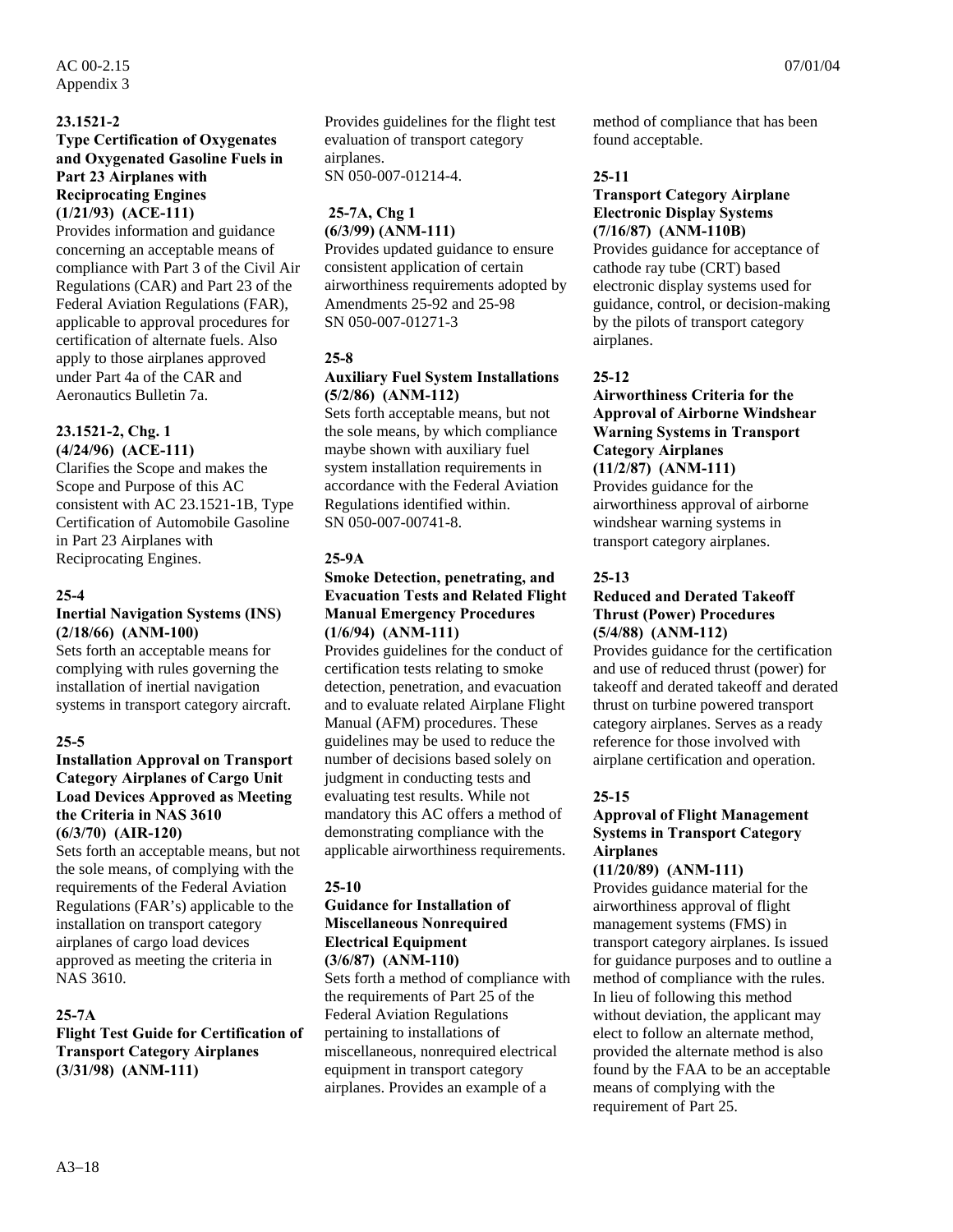#### **25-16**

## **Electrical Fault and Fire Prevention and Protection**

**(4/5/91) (ANM-111)** 

Provides information and guidance on electrically caused faults, overheat, smoke, and fire in transport category airplanes. Acceptable means are provided to minimize the potential for these conditions to occur, and to minimize or contain their effects when they do occur.

#### **25-17**

#### **Transport Airplane Cabin Interiors Crashworthiness Handbook (7/15/91) (ANM-114)**

Provides acceptable certification methods, but not necessarily the only acceptable methods, for demonstrating compliance with the crashworthiness requirements of Part 25 of the FAR for transport category airplanes. SN 050-007-00915-1.

#### **25-18**

#### **Transport Category Airplanes Modified for Cargo Service (1/6/94) (ANM-114)**

Provides guidance for demonstrating compliance with the FAR pertaining to transport category airplanes converted for use in all-cargo or combination passenger/cargo (combi) service and the relationship of those regulations to the requirements of Parts 121and 135 of the FAR.

#### **25-19**

## **Certification Maintenance Requirements**

**(11/28/94) (ANM-113)**  Provides guidance on the selection, documentation, and control of Certification Maintenance Requirements (CMR's).

#### **25-20**

**Pressurization, Ventilation, and Oxygen Systems Assessment for Subsonic Flight Including High Altitude Operation (9/10/96) (ANM-111)**  Provides guidance on methods of compliance with the requirements of part 25 of the Federal Aviation Regulations pertaining to pressurization, ventilation, and oxygen systems, especially as they pertain to high altitude subsonic flight. As with all AC material, it is not mandatory and does not constitute a regulation. The applicant may elect to follow alternate methods provided that these methods are also found by the FAA to be an acceptable means of complying with the requirements of part 25. Because the guidance on the methods of compliance presented in this AC are not mandatory, the terms "shall" and "must" when used herein, apply only to an applicant that chooses to follow a particular method without deviation.  **25-21** 

## **Certification of Transport Airplane Structure**

#### **(9/1/99) (ANM-110)**

Provides guidance to airplane manufacturers, modifiers, foreign regulatory authorities, and FAA transport airplane type certification engineers and their designees.

#### **25-22**

#### **Certification of Transport Category Airplane Mechanical Systems (3/14/00) (ANM-112)**

Provides methods acceptable to the Administrator for showing compliance with the type certification requirements for transport airplane mechanical systems and equipment installations.

#### **25-23 Airworthiness Criteria for the Installation Approval of a Terrain Awareness and Warning System (TAWS) for Part 25 Airplanes (5/22/00) (ANM-130L)**

Describes an acceptable means for obtaining FAA airworthiness approval for the installation of a Terrain Awareness and Warning System (TAWS) that has been approved under Technical Standard Order (TSO)- C151a.

## **25-24**

#### **Sustained Engine Imbalance (8-2-00) (ANW-100)**

Sets forth an acceptable means, but not the only means, of demonstrating compliance with the provisions of 14 CFR Part 25 related to the aircraft design for sustained engine rotor imbalance conditions. While these guidelines are not mandatory, they are derived from extensive Federal Aviation Administration (FAA) and industry experience in determining compliance with the pertinent Federal Aviation Regulations (FAR).

#### **25.253-1A High-Speed Characteristics (12/27/76) (ANM-110A)**

Sets forth an acceptable means, but not the only means, by which compliance may be shown with FAR 25.253 during certification flight tests.

#### **25.335-1A Design Dive Speed (9/29/00) (ANM-115)**

Sets forth an acceptable means , but not the only means, of demonstrating compliance with the provisions of part 25 of the Federal Aviation Regulations (FAR) related to the minimum speed margin between design cruise speed and design dive speed for transport category airplanes.

#### **25.491-1**

#### **Taxi, Takeoff, and Landing Roll Design Loads (10-30-00) (ANM-115)**

Sets forth acceptable methods of compliance with provisions of Part 25 of the FAR dealing with the certification requirements for taxi, takeoff, and landing roll design loads. Guidance information is provided for showing compliance with section 25.491 of the FAR relating to structural design for airplane operation on paved runways and taxiways normally used in commercial operations.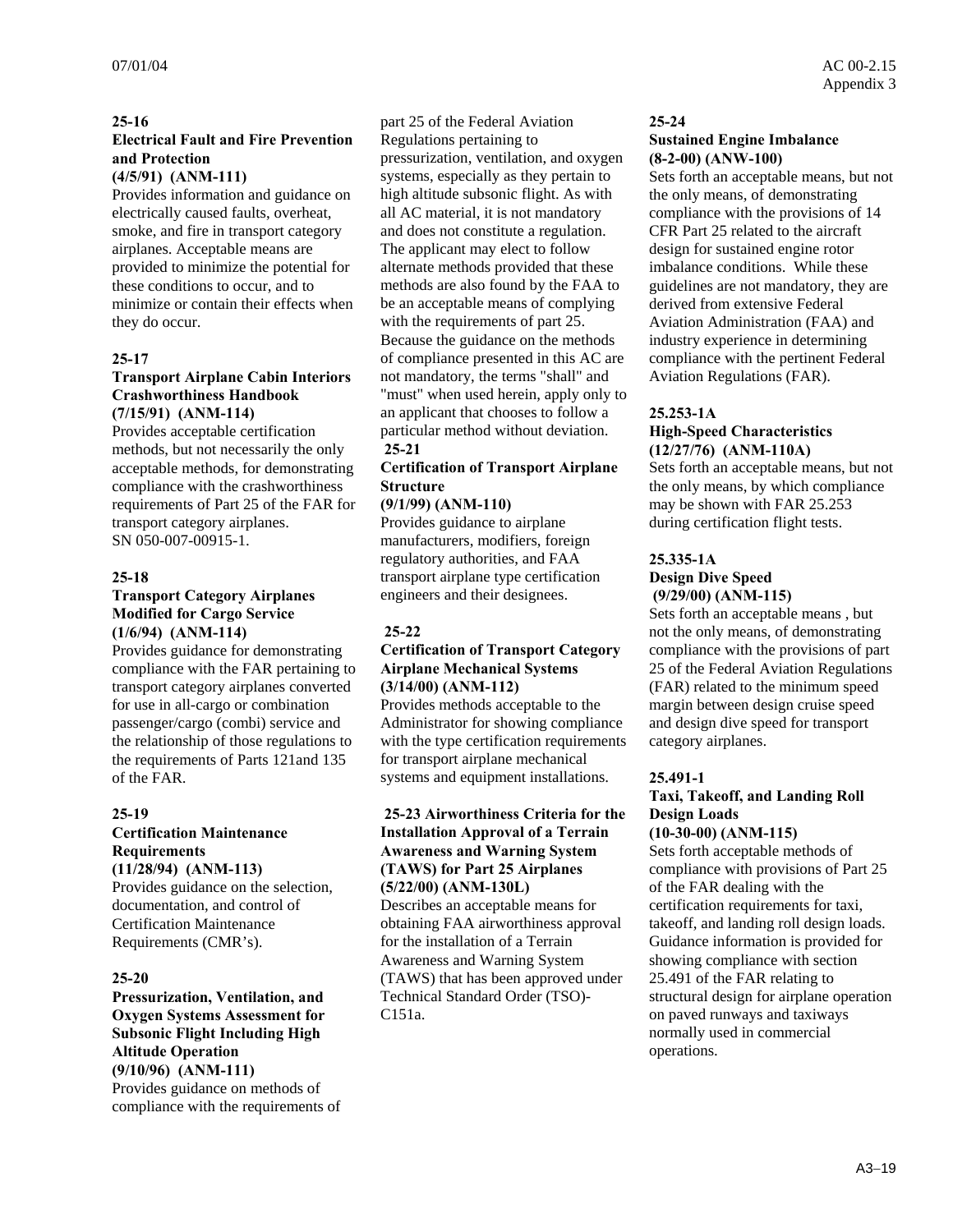#### **25.562-1A**

## **Dynamic Evaluation of Seat Restraint Systems & Occupant Protection on Transport Category Airplanes**

**(1/19/96) (ANM-14)**  Provides information and guidance regarding compliance with the provisions of Part 25 of the Federal Aviation Regulations applicable to dynamic testing of seats intended for

use in transport category airplanes.

#### **25.571-1C**

## **Damage-Tolerance and Fatigue Evaluation of Structure (4/29/98) (ANM-115)**

Provides guidance for compliance with the provisions of 14 CFR Part 25 of the Federal Aviation Regulations (FAR) pertaining to the damage-tolerance and fatigue evaluation requirements for transport category aircraft structure. It also provides guidelines for the evaluation of scatter factors for the determination of life for parts categorized as safe-life.

#### **25.629-1A**

#### **Aeroelastic Stability Substantiation of Transport Category Airplanes (7/23/98) (ANM-115)**

Provides guidance material for acceptable means for demonstrating compliance with the provisions of part 25 of the FAR dealing with the design requirements for transport category airplanes to preclude the aeroelastic instabilities of flutter, divergence and control reversal.

#### **25.672-1 Active Flight Controls (11/15/83) (ANM-110B)**

Sets forth an equivalent means of complying with the provisions of Part 25 of the Federal Aviation Regulations (FAR) pertaining to the certification requirements of active flight controls. The procedures set forth herein apply to load alleviation systems (SAS), and flutter suppression systems (FSS). These procedures provide compliance with Part 25 under the equivalent safety provisions of Section

 $21.21(b)(1)$  in addition to compliance with the applicable sections of Part 25.

## **25.703-1 Takeoff Configuration Warning Systems**

**(3/17/93) (ANM-111)** 

Provides guidance for the certification of takeoff configuration warning systems installed in transport category airplanes.

#### **25-723.1, Stock Absorption Test (5/25/01) (ANM-110)**

This advisory circular (AC) sets forth an acceptable means, but not the only means, of demonstrating compliance with the provisions of part 25 of the Federal Aviation Regulations (FAR) related to the use of landing gear shock absorption tests and analyses to determine landing loads for transport category airplanes.

#### **25.735-1, Brakes & Braking Systems Cert Test & Analysis (4/10/02) (ANM-112)**

Describes an acceptable means for obtaining FAA airworthiness approval concerning new or revised requirements for braking systems, and associated test conditions for braking systems, installed in transport category airplanes.

#### **25.773-1**

## **Pilot Compartment View for Transport Category Airplanes (1/8/93) (ANM-111)**

Provides guidance for demonstrating compliance with the airworthiness standards for transport category airplanes pertaining to pilot compartment view. These criteria include the properties of transport materials necessary to assure adequate visibility from the flight deck.

## 4**25.775-1 Windows and Windshields (01/17/03) (ANM-110)**

Sets forth an acceptable means, but not the only means, of demonstrating compliance with the provisions of Title 14, Code of Federal Regulations (14

CFR) part 25 pertaining to the certification requirements for windshields, windows, and mounting structure. Guidance information is provided for showing compliance with § 25.775(d), relating to structural design of windshields and windows for airplanes with pressurized cabins. Terms used in this AC, such as "shall" or "must," are used only in the sense of ensuring applicability of this particular method of compliance when the acceptable method of compliance described herein is used. Other methods of compliance with the requirements may be acceptable. While these guidelines are not mandatory, they are derived from extensive Federal Aviation Administration (FAA) and industry experience in determining compliance with 14 CFR. This AC does not change, create any additional, authorize changes in, or permit deviations from, regulatory requirements.

#### **25.783-1**

#### **Fuselage Doors, Hatches, and Exits (12/10/86) (ANM-110)**

Sets forth acceptable means of compliance with the provisions of Part 25 of the Federal Aviation Regulations (FAR) dealing with the certification requirements of fuselage doors. Guidance information is provided for showing compliance with structural and functional safety standards for doors and their operating systems. The intent of the requirements and some acceptable means of compliance are discussed. Other means are acceptable if they meet the intent of the regulations. For the propose of showing compliance with section 25.783 of FAR, hatches and exits are also considered to be doors.

#### **25.785-1A**

## **Flight Attendant Seat and Torso Restraint System Installations (1/6/94) (ANM-114)**

Provides information and guidance regarding an acceptable means, but not the only means, of compliance with the portions of Sections 25.785 and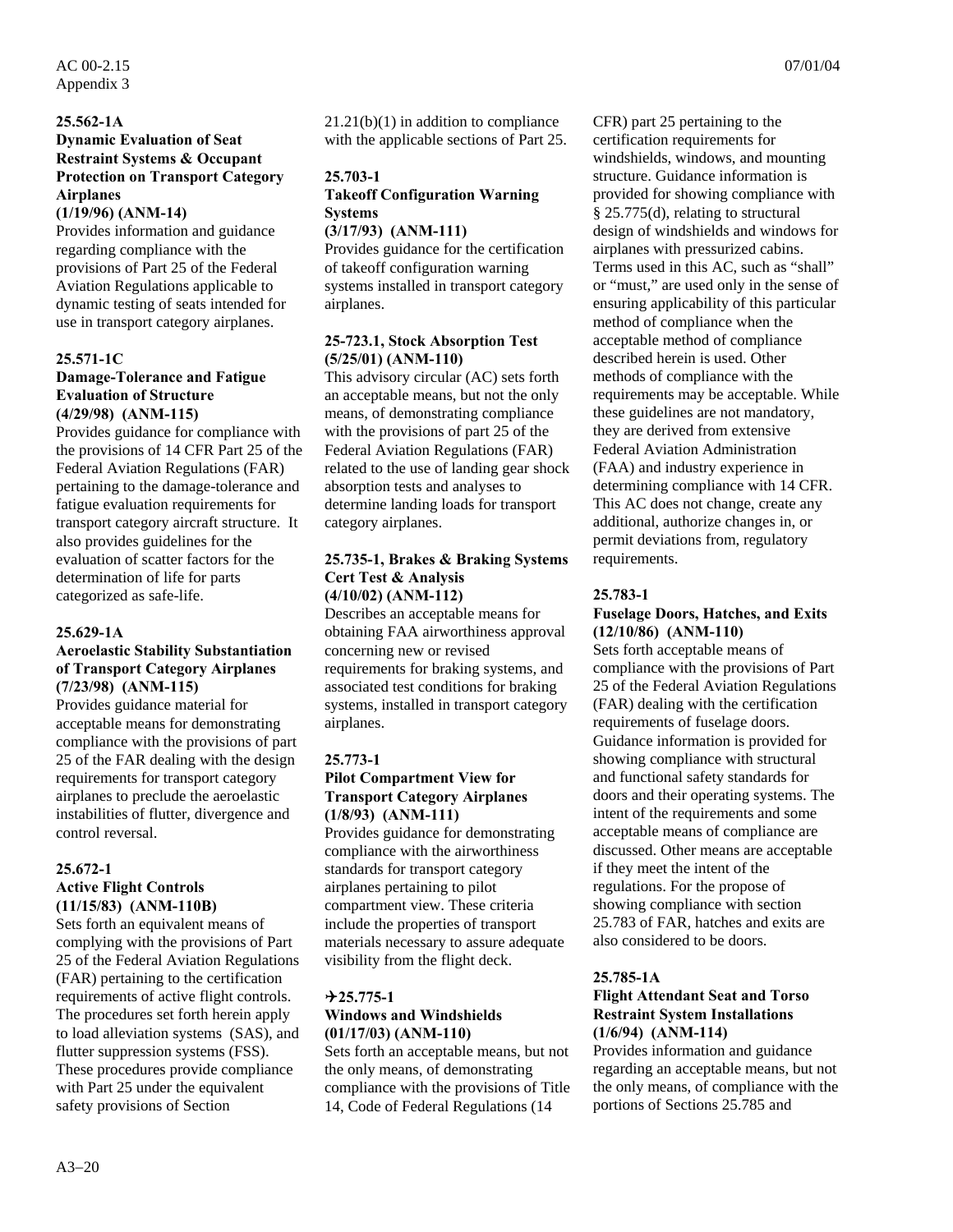121.311 of the FAR, which deals with flight attendant seats.

## **25-795-1, Flight Deck Intrusion Resistance**

**(1/10/02) (ANM-115)**  Sets forth an acceptable means, but not the only means of demonstrating compliance with the provisions of the airworthiness standards for transport category airplanes related to the airplane design for flight deck (also referred to as the pilot compartment or cockpit) intrusion resistance.

## **25.795-2, Flight deck Penetration Resistance**

**(1/10/02) (ANM-115)** 

Sets forth an acceptable means, but not the only means, of demonstrating compliance with the provisions of the airworthiness standards for transport category airplanes related to the airplane design for flight deck penetration resistance.

## **25.803-1**

#### **Emergency Evacuation Demonstrations (11/13/89) (ANM-114)**

Provides guidance material on a means, but not the only means, of compliance with the FAR concerning (1) conduct of full-scale emergency evacuation demonstrations, and (2) use analysis and tests for emergency evacuation demonstrations in lieu of conducting an actual demonstration.

#### **25.807-1**

## **Uniform Distribution of Exits (8/13/90) (ANM-114)**

Provides guidance material for acceptable means, but not the only means, of demonstrating compliance with the requirements for distributing required passenger emergency exits uniformly. Addresses only those passenger-carrying airplanes, including mixed passenger/cargo ("combi") configurations, with a type certification basis for Amendment 25-15 or later with respect to Section 25.807(c) or airplanes with an earlier type certification basis required by Section

25.2 to meet Section 25.807, Amendment 25-15. Does not address airplanes with only one pair of required exits.

#### **25.812-1A**

#### **Floor Proximity Emergency Escape Path Marking (5/22/89) (ANM-114)**

Provides guidance material for use in demonstrating compliance with the provisions of Part 25 of the FAR requiring floor proximity emergency escape path markings.

#### **25.812-2**

## **Floor Proximity Emergency Escape Path Marking Systems Incorporating Photo luminescent Elements**

## **(7/24/97) (ANM-114)**

Provides guidance for use in demonstrating compliance with the provisions of part 25 of the Federal Aviation Regulations (FAR) regarding floor proximity emergency escape path marking systems (FPEEPMS), which incorporate photo luminescent elements. Although mandatory terms such as "shall" or "must" are used in this AC, because the AC method of compliance is not itself mandatory, these terms apply only to applicants who seek to demonstrate compliance by use of the specific method described by this AC.

#### **25.853-1**

#### **Flammability Requirements for Aircraft Seat Cushions (9/17/86) (ANM-110)**

Provides guidance material for demonstrating compliance with the Federal Aviation Regulations (FAR) pertaining to flammability of aircraft seat cushions.

#### 4**25.869-1**

## **Electrical System Fire and Smoke Protection (03/25/04) (ANM-100)**

This Advisory Circular (AC) describes an acceptable means for showing compliance with the requirements of § 25.896(a), "Fire protection: systems,"

of Title 14, Code of Federal Regulations (CFR) part 25. Part 25 contains the airworthiness standards applicable to transport category airplanes. The means of compliance described in this document provides guidance to supplement the engineering and operational judgment that must form the basis of any compliance findings relative to protection of electrical systems from fire and smoke.

#### **25.905-1**

#### **Minimizing the Hazards for Propeller Blade and Hub Failures (9/27/00)**

Describes an acceptable means for showing compliance with the requirements of Section 25.905, "Propellers," of Title 14, Code of Federal Regulations (CFR) Part 25. It provides guidance on design precautions to take to minimize the hazards that could occur to an airplane if a propeller blade fails or is released by a hub failure. The AC addresses the hazards associated with impact damage.

#### **25.939-1**

## **Evaluating Turbine Engine Operating Characteristics**

**(3/19/86) (ANM-112)** 

Provides guidelines for the evaluation of turbine engine (turbojet, turboprop, and turboshaft) operating characteristics for subsonic transport category airplanes.

#### **25.963-1**

#### **Fuel Tank Access Covers (7/29/92) (ANM-112)**

Sets forth a means of compliance with the provisions of Part 25 of the FAR dealing with the certification requirements for fuel tank access covers on turbine powered transport category airplanes. Guidance information is provided for showing compliance with the impact and fire resistance requirements of Section 25.963(e).

#### **25.981-1B**

**Guidelines for Substantiating Compliance With the Fuel Tank Temperature Requirements (4/18/01) (AIR-110E)**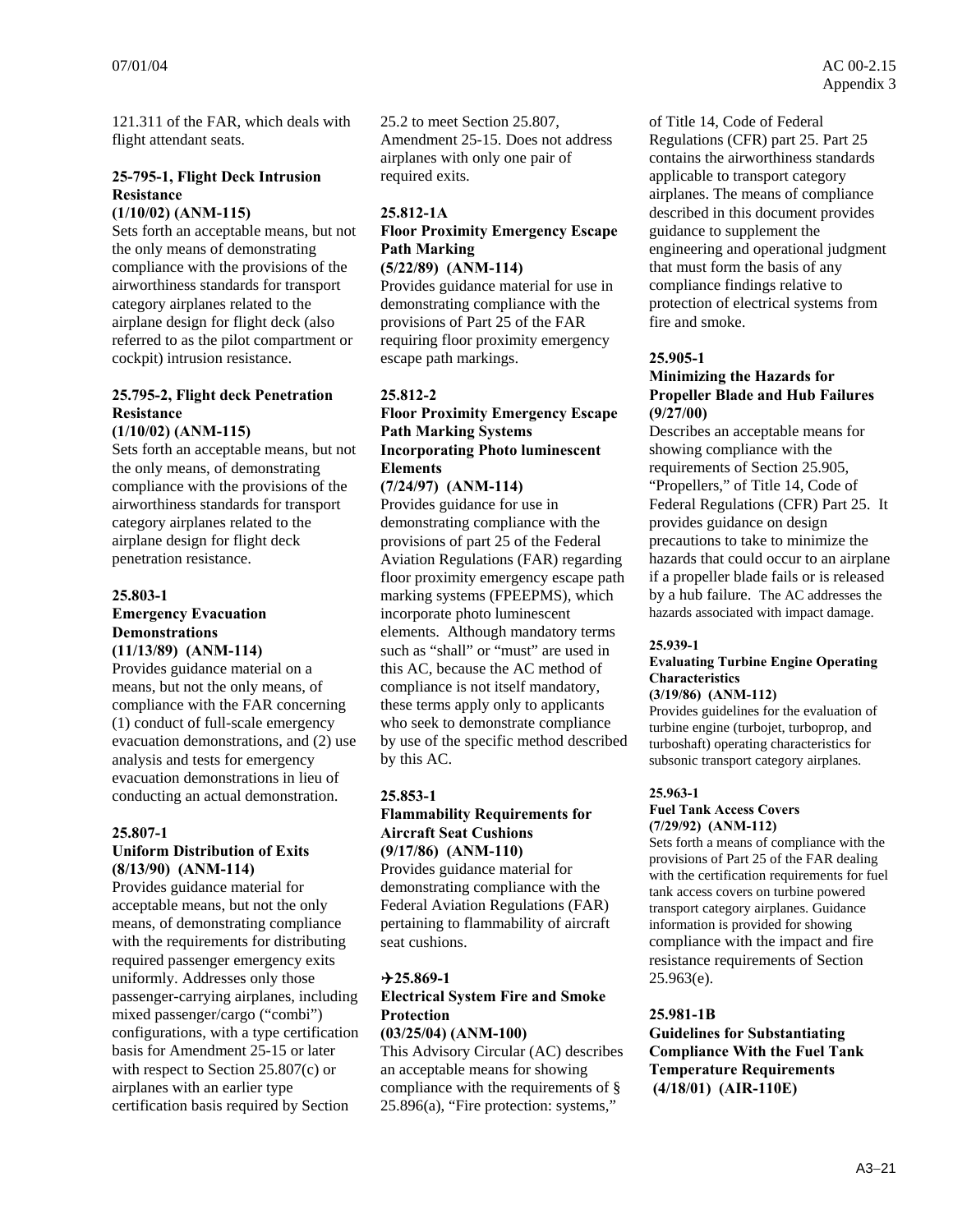Sets forth some general guidelines for substantiating compliance with fuel tank temperature airworthiness standards section 25.981.

#### **25.981-2**

## **Fuel Tank Flammability Minimization (4-18-01) (ANM-112)**

Provides information and guidance concerning compliance with the airworthiness standards for transport category airplanes pertaining to minimizing the formation or mitigation of hazards from flammable fuel air mixtures within fuel tanks. This guidance is applicable to transport category airplanes for which a new, amended, or supplemental type certificate is requested.

#### **25.994-1**

## **Design Considerations to Protect Fuel Systems During a Wheel-Up Landing**

## **(7/24/86) (ANM-111)**

Presents guidelines and methods for complying with the requirements of section 25.994 of the Federal Aviation Regulations (FAR). These guidelines pertain to protecting fuel system components located in the engine nacelles and the fuselage from damage which could result in spillage of enough fuel to constitute a fire hazard as a consequence of a wheels-up landing on a paved runway. This material is not mandatory and does not constitute a regulation.

#### **25.1309-1A System Design Analysis (6/21/88) (ANM-112)**

Describes various acceptable means for showing compliance with the requirements of section 25.1309(b), (c), and (d) of the Federal Aviation Regulations (FAR). These means are intended to provide guidance for the experience engineering and operational judgment that must form the basis for compliance findings.

## **25.1329-1A Automatic Pilot Systems Approval**

## **(7/8/68) (ANM-110A)**

Sets forth an acceptable means by which compliance with the automatic pilot installation requirements of FAR 25.1329 may be shown.

#### **25.1357-1 Circuit Protective Device Accessibility (9/20/88) (ANM-111)**

Describes acceptable means of compliance with the requirements of section 25.1357(d) and (f) of the FAR with respect to the accessibility of circuit protection devices (CPD), such as circuit breakers or fuses. An applicant may elect to use any alternative means found to be acceptable by the FAA for compliance with the FAR.

#### **25.1419-1**

**Certification of Transport Category Airplanes for Flight in Icing Conditions (8/18/99) (ANM-12)**  Provides guidance for certification of airframe ice protection systems on transport category airplanes.

## **25.1435.1, Hydraulic System Certification Tests & Analysis (5/21/01) (ANM-110)**

This advisory circular (AC) provides guidance material for use as an acceptable means, but not the only means, of demonstrating compliance with the airworthiness standards for transport category airplanes that contain hydraulic system requirements. It is not mandatory and does not constitute a regulation.

#### **25.1455-1 Waste Water/Potable Water Drain System Certification (3/11/85) (ANM-112)**

Sets forth a specific method of compliance with the requirements of section 25.1455 of the FAR pertaining to draining of fluids through drain masts when the fluids are subject to freezing. This method is designed to verify that draining fluids will not accumulate as ice in sufficient quantity to be hazardous. Is for guidance

purposes and to set forth one method of compliance that has been found acceptable.

## **25.1457-1A**

## **Cockpit Voice Recorder Installations (11/3/69) (ANM-110A)**

Sets forth one acceptable means of compliance with provisions of FAR  $25.1457$  (b), (e), and (f) pertaining to area microphones, cockpit voice recorder location, and erasure features.

#### **25.1523-1**

#### **Minimum Flight Crew (2/2/93) (ANM-111)**

Sets forth a method of compliance with the requirements of Section 25.1523 of the FAR, which contains the certification requirements for minimum flight crew on transport category airplanes.

#### **25.1529-1**

#### **Instructions for Continued Airworthiness of Structural Repairs on Transport Airplanes (8/1/91) (ANM-112)**

Provides instructions to ensure continued airworthiness of structural repairs on transport category airplanes. It addresses the approval procedures to follow when making structural repairs to structure certificated under the damage tolerance requirements of Section 25.571 of FAR, Amendment 25-45, and to type designs with Supplemental Inspection Documents, which were based on these criteria.

## 4**25. 1533-1**

## **Electronic Equipment and Installations (03/25/04) (ANM-100)**

Sets forth an acceptable means, but not the only means of demonstrating compliance with the provisions of the airworthiness standards for transport category airplanes related to the electrical equipment and installation.

## **25.1581-1 Airplane Flight Manual (7/14/97) (ANM-111)**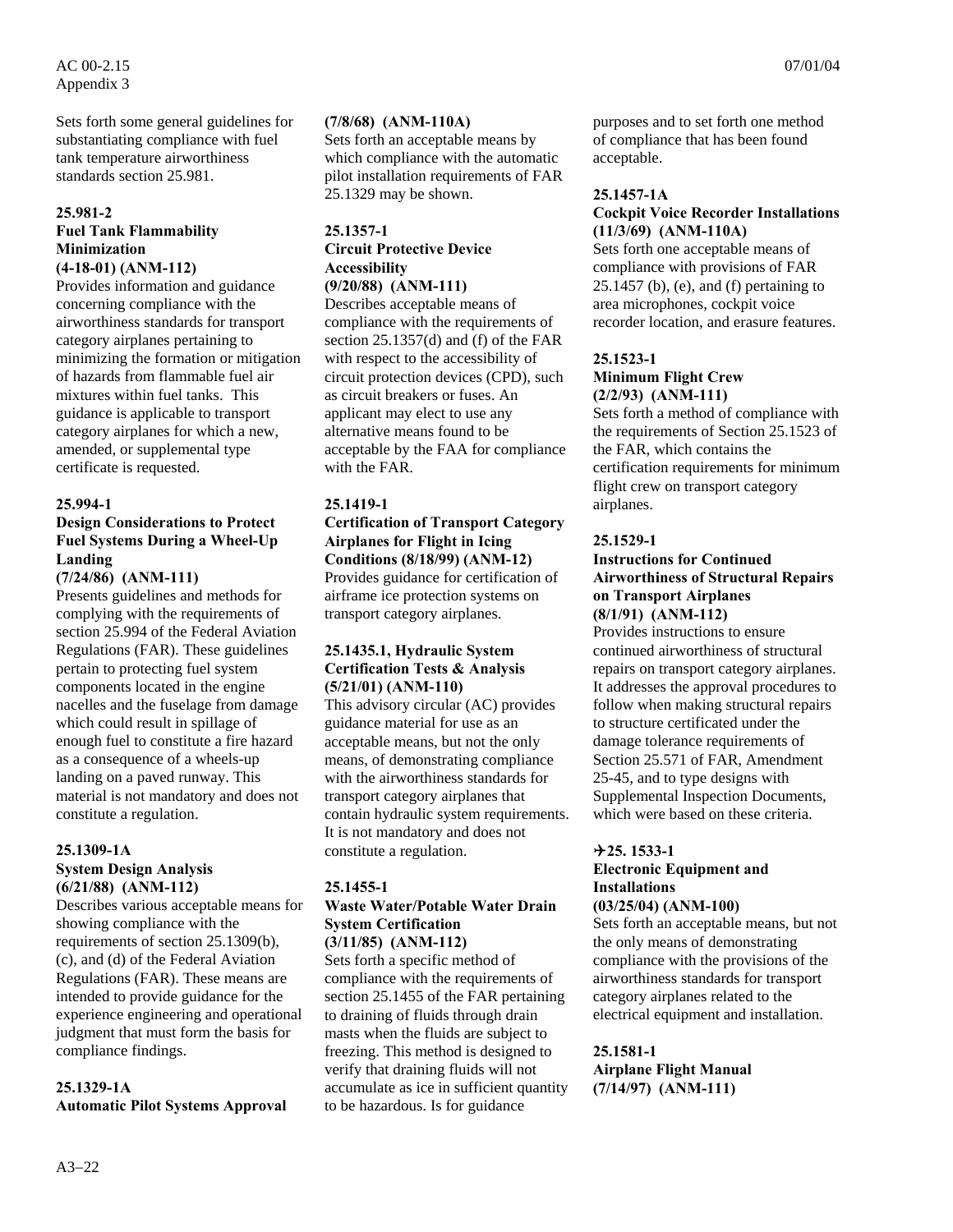Identifies the information that must be provided in Airplane Flight Manual (AFM) under the airworthiness regulations and provides guidance as to the form and content of the approved portion of an AFM.

#### **27-1B**

#### **Certification of Normal Category Rotorcraft**

#### **(9/30/99) (ASW-110)**

Provides guidance regarding an acceptable means but not the only means of compliance with Part 27 of the Federal Aviation Regulations (FAR) applicable to certification of normal category rotorcraft. This revision renumbers paragraphs to correspond with FAR numbering. Also, it is divided by Subparts and the page numbers reflect the relevant FAR Subpart.

SN 050-007-01279-9

#### **29-1**

## **Approval Basis for Automatic Stabilization Equipment (ASE) Installations in Rotorcraft (12/26/63) (AIR-160)**

Gives means for compliance with flight requirements in various CAR's.

## **29-1, Chg. 1**

**(3/26/64)** 

Transmits revised information about the time delay of automatic stabilization equipment.

#### **29-2C**

## **Certification of Transport Category Rotorcraft**

#### **(9/30/99) (ASW-110)**

Provides guidance regarding an acceptable means but not the only means of compliance with Part 29 of the Federal Aviation Regulations (FAR) applicable to certification of transport category rotorcraft. This revision renumbers paragraphs to correspond with FAR numbering. Also, it is divided by Subparts and the page numbers reflect the relevant FAR Subpart.

SN 050-007-01280-2

## **33-1B**

## **Turbine-Engine Foreign Object Ingestion and Rotor Blade Containment Type Certification Procedures**

## **(4/22/70) (ANE-100)**

Provides guidance and acceptable means, not the sole means, by which compliance may be shown with the design and construction requirements of Part 33 of the Federal Aviation Regulations.

#### **33-2B**

## **Aircraft Engine Type Certification Handbook**

#### **(6/30/93) (ANE-110)**

Contains guidance relating to type certification of aircraft engines which will constitute acceptable means, although not the sole means, of compliance with the Federal Aviation Regulations.

#### **33-3**

## **Turbine and Compressor Rotors Type Certification Substantiation Procedures**

**(9/9/68) (ANE-100)** 

Sets forth guidance and acceptable means, not the sole means, by which compliance may be shown with the turbine and compressor rotor substantiation requirements in FAR Part 33.

**33-4** 

#### **Design Considerations Concerning The Use Of Titanium In Aircraft Turbine Engines (7/28/83) (ANE-110)**

Provides guidance and acceptable means, not the sole means, by which compliance may be shown with the design requirements of Part 33 to minimize the probability of the occurrence of an internal fire when titanium is used in aircraft turbine engines.

#### **33-5**

#### **Turbine Engine Rotor Blade Containment/Durability (6/18/90) (ANE-110)**

Provides guidance and acceptable methods, but not the only methods, that may be used by an applicant in showing compliance with the turbine engine rotor blade containment requirements of Part 33 of the Federal Aviation Regulations (FAR).

#### **33-6**

## **Weld Repair of Aluminum Crankcases and Cylinders of Piston Engines**

## **(12/20/94) (ANE-110)**

Provides information and guidance concerning acceptable means, but not the only means, for the development of process specifications for weld repairs on crankcases and cylinders of piston engines.

#### **33.4-1**

#### **Instructions for Continued Airworthiness (8/27/99) (ANE-110)**

Provides guidance on acceptable methods, but not the only methods, of compliance with section 33.4 of the Federal Aviation Regulations, Title 14, Code of Federal Regulations.

#### **33.14-1**

#### **Damage Tolerance for High Energy Turbine Motors (1/08/01)**

This advisory circular describes an acceptable means for showing compliance with the requirements of section 33.14 of the Federal Aviation Regulations (Title 14, Code of Federal Regulations). Section 33.14 contains requirements applicable to the design and life management of high energy rotating parts of aircraft gas turbine engines.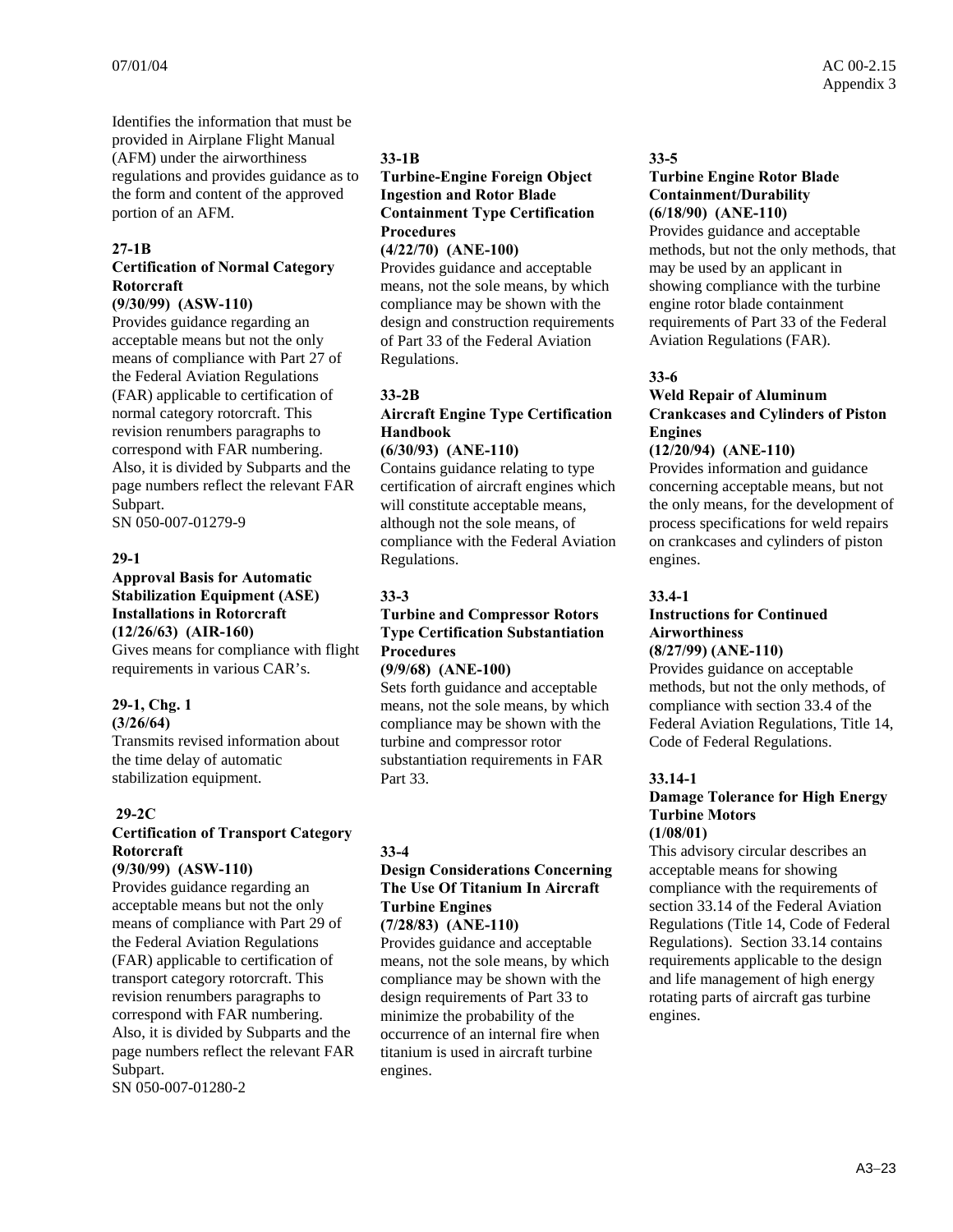#### **33.15-1**

#### **Manufacturing Process of Premium Quality Titanium Alloy Rotating Engine Components (9/22/98) (ANE-110)**

Provides guidance for compliance with the provisions under Title 14 under the Code of Federal Regulations, Part 33 (14 CFR 33) pertaining to the materials suitability and durability requirements, 33.15, as applicable to the manufacture of titanium alloy high energy rotating parts of aircraft engines.

#### **33.28-1**

## **Compliance Criteria for 14 CFR \$33.28, Aircraft Engines, Electrical and Electronic Engine Control Systems**

**(6/29/01) (ANE-110)** 

This advisory circular (AC) provides guidance and acceptable methods, but not the only methods, that may be used to demonstrate compliance with 14 CFR 33.28, Electrical and Electronic Engine Control Systems. Like all AC material, this AC is not, in itself, mandatory and does not constitute a regulation. While these guidelines are not mandatory, they are derived from extensive Federal Aviation Administration (FAA) and industry experience in determining compliance with the pertinent regulations.

#### 4**33.28-2**

## **Guidance Material for 14 CFR 33.28, Reciprocating Engine, Electrical and Electronic Engine Control Systems**

**(08/13/03) (ANE-110)** 

Provides guidance and acceptable methods, but not the only methods, that may be used by designers of reciprocating engine electronic control systems to demonstrate compliance with §33.28 of Title 14 of the Code of Federal Regulations (14 CFR 33.28), Electrical and electronic engine control systems.

#### **33.47-1**

#### **Detonation Testing In Reciprocating Aircraft Engines (6/27/88) (ANE-110)**

Provides guidance material for acceptable means of demonstrating compliance with the requirements of FAR Part 33, relating to detonation testing for reciprocating aircraft engines.

## 4**33.65-1A Surge and Stall Characteristics of**

## **Aircraft Turbine Engines (07/23/03) (ANE-110)**

Provides guidance material for acceptable means of demonstrating compliance with the requirements of Part 33 of the Federal Aviation Regulations (FAR) relative to surge and stall characteristics and thrust response of turbine engines. These guidelines do not constitute a regulation and are therefore not mandatory.

#### **33.74-92**

#### **Turbine Engine Continued Rotation and Rotor Locking (2/14/97) (ANE-110)**

Provides guidance and acceptable methods, but not the only methods, that may be used to demonstrate compliance with the continued rotation and rotor locking requirements of part 33 of the Federal Aviation Regulations (FARs).

#### **33.78-1**

## **Turbine Engine Power-Loss and Extreme Conditions of Rain and Hail**

## **(2/8/00) (ANE-110)**

Provides guidance and acceptable methods, but not the only methods, that may be used to demonstrate compliance with the requirements contained under Title 14 of the Code of Federal Regulations (14 CFR), part 33, sections 33.78(a)(2) and 33.78(c).

#### **33.83**

#### **Turbine Engine Vibration Survey (2/14/97) (ANE-110)**

Provides information and guidance concerning acceptable means, but not the only means, of compliance with part 33 of the Federal Aviation Regulation (FAR) applicable to vibration tests.

#### **35.37-1A**

## **Guidance material for Fatigue Limit Tests and Composite Blade Substantiation (9/17/01) (ANE-110)**

Provides guidance and describes methods, but not the only methods, for demonstrating compliance with 35.37. The AC also provides methods for the fatigue evaluation of propellers and the fatigue substantiation of composite propeller blades.

#### 4**35.4-1**

## **Propeller Instructions for Continued Airworthiness**

#### **(11/03/03) (ANE-110)**

Provides guidance and acceptable methods, but not the only methods, for demonstrating compliance with 14 CFR §35.4, Instructions for Continued Airworthiness. This AC addresses preparing the instructions for continued airworthiness (ICA) for propellers.

#### **36-1H**

#### **Noise Levels for U.S. Certificated and Foreign Aircraft (11/15/01) (AEE-110)**

Provides noise level data for airplanes certificated under FAR Part 36. Noise level data for foreign airplanes certificated to ICAO Annex 16 standards are also provided in a separate appendix for informational purposes.

#### **36-2C**

#### **Measured or Estimated (Uncertificated) Airplane Noise Levels**

#### **(2/12/86) (AEE-110)**

Provides estimates of noise levels or measured noise levels from airplanes not certificated to FAR Part 36.

#### **36-3H Estimated Airplane Noise Levels in A-Weighted Decibels (4/25/02) (AEE-110)**

Provides listings of estimated airplane noise levels in units of A-weighted sound levels in decibels (dBA), ranked in describing order for the conditions and assumptions described. This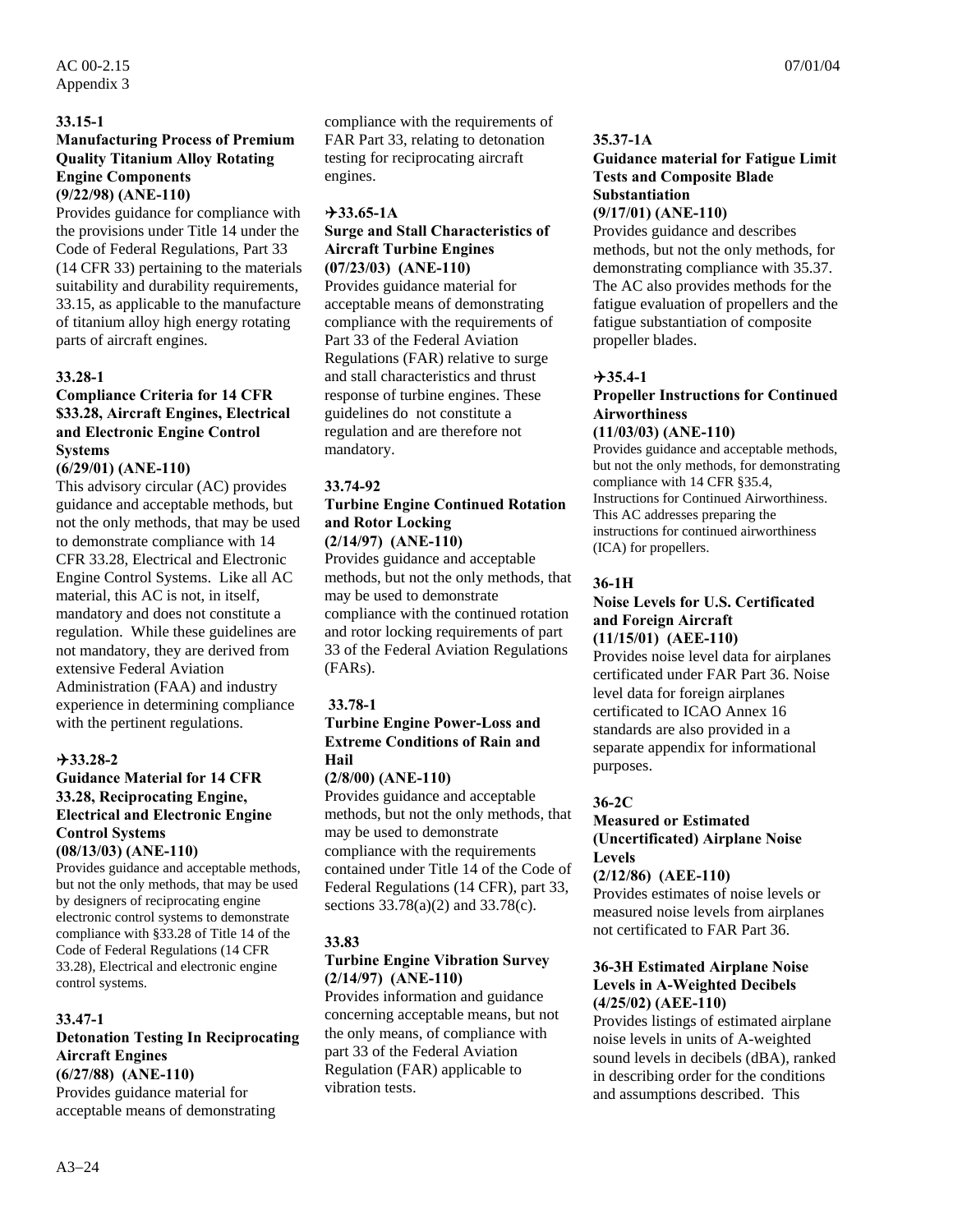information is provided both for aircraft that have been noise type certificated under 14 CFR Part 36 and for Aircraft for which no such requirement currently exists.

#### **36-4B**

#### **Noise Certification Handbook (3/23/88) (AEE-3)**

Promotes uniformity of implementation of the noise certification requirements of Part 36 of the Federal Aviation Regulations (FAR) by presenting technically acceptable test, analysis, and documentation procedures for subsonic turbojet airplanes that may be used by applicants for demonstrating compliance with Part 36. Where appropriate, FAA policy governing such certifications is reviewed.

#### **39-1A**

#### **Jig Fixtures; Replacement of Wing Attach Angles and Doublers on Douglas Model DC-3 Series Aircraft Airworthiness Directive 66-18-2 (3/5/70) (AFS-340)**

Describes methods of determining that jig fixtures used in the replacement of the subject attached angles and doublers meet the requirements of Airworthiness Directive 66-18-2.

#### **39-6S**

#### **Summary of Airworthiness Directives, Announcement of Availability**

**(8/10/98) (AFS-610)**  Announces the availability of the Summary of Airworthiness Directives 1998 edition in paper, microfiche, and electronic CD-ROM and bulletin board system, and also provides information for ordering these publications.

## **39-7C**

## **Airworthiness Directives (11/16/95) (AFS-340/AFS-613)**

Provides guidance and information to owners and operators of aircraft concerning their responsibility for complying with airworthiness directives (AD) and recording AD

compliance in the appropriate maintenance records

#### 4**39-8**

#### **Continued Airworthiness Assessments of Powerplant and Auxiliary Power Unit Installations of Transport Category Airplanes (09/08/03) (AIR-110)**

Describes the Continued Airworthiness Assessment Methodologies (CAAM). The Federal Aviation Administration (FAA) Engine and Propeller Directorate (EPD) and the Transport Airplane Directorate (TAD) may use CAAM to identify unsafe conditions and determine when an "unsafe condition is likely to exist or develop in other products of the same type design" before prescribing corrective action in accordance with Title 14 of the Code of Federal Regulations (14 CFR) part 39. CAAM is used for products associated with the Powerplant or Auxiliary Power Unit (APU) Installations on Transport Category Airplanes.

#### **43-2B Minimum Barometry for Calibration and Test of Atmospheric Pressure Instruments (10/16/80) (AFS-343)**

Provides guidance material which may be used to determine the adequacy of barometers used in the calibration of aircraft static instruments and presents information concerning the general operation, calibration, and maintenance of such barometers.

#### **43-3A**

#### **Nondestructive Testing in Aircraft (8/30/00 (AFS-330)**

Reviews the basic principles underlying nondestructive testing. SN 5007-00208-4.

#### **43-4A**

#### **Corrosion Control for Aircraft (7/25/91) (AFS-340)**

Summarizes current available data regarding identification and treatment of corrosive attack on aircraft structure and engine materials. SN 050-007-01044-3.

#### **Altitude Reporting Equipment and Transponder System Maintenance and Inspection Practices (8/14/02) (AFS-300)**

Provides information on acceptable methods of testing altimeters, static systems, altitude encoders, and Air Traffic Control (ATC) transponder systems.

## **43-7**

#### **Ultrasonic Testing for Aircraft (9/24/74) (AFS-310)**

Describes methods used in ultrasonic nondestructive testing, discusses the many advantages, and points out the simplicity of the tests. Contains many illustrations.

SN 050-007-00282-3.

#### **43-9C**

#### **Maintenance Records (6/8/98) (AFS-340)**

Describes methods, procedures and practices determined to be acceptable for showing compliance with the general aviation maintenance recordmaking and record-keeping requirements of Title 14 of the Code of Federal Regulations (14 CFR) parts 43 and 91. This material is issued for guidance and outlines several methods of compliance with the regulations.

#### **43-10A**

## **Mechanical Work Performed on U.S. and Canadian registered Aircraft**

#### **(2/25/83) (AFS-340)**

Provides updated information and guidance to aircraft owners/operators and maintenance personnel concerning mechanical work performed on U.S. registered aircraft by Canadian maintenance personnel and on Canadian registered aircraft by U.S. maintenance personnel and on Canadian registered aircraft by U.S. maintenance personnel.

#### **43-11**

**Reciprocating Engine Overhaul Terminology and Standards (4/7/76) (AFS-340)**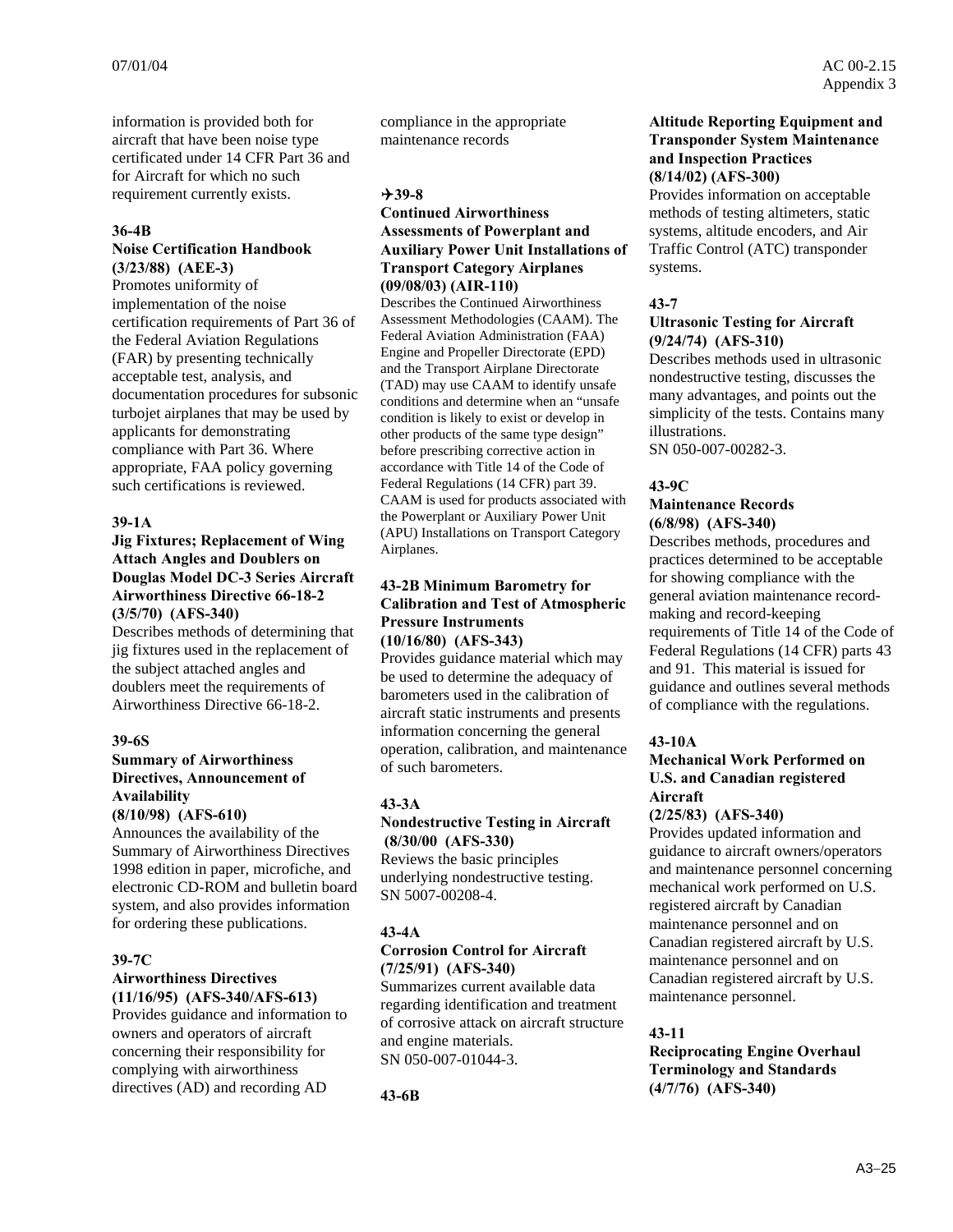$AC\ 00-2.15$  07/01/04 Appendix 3

Discusses engine overhaul terminology and standards that are used by the aviation industry.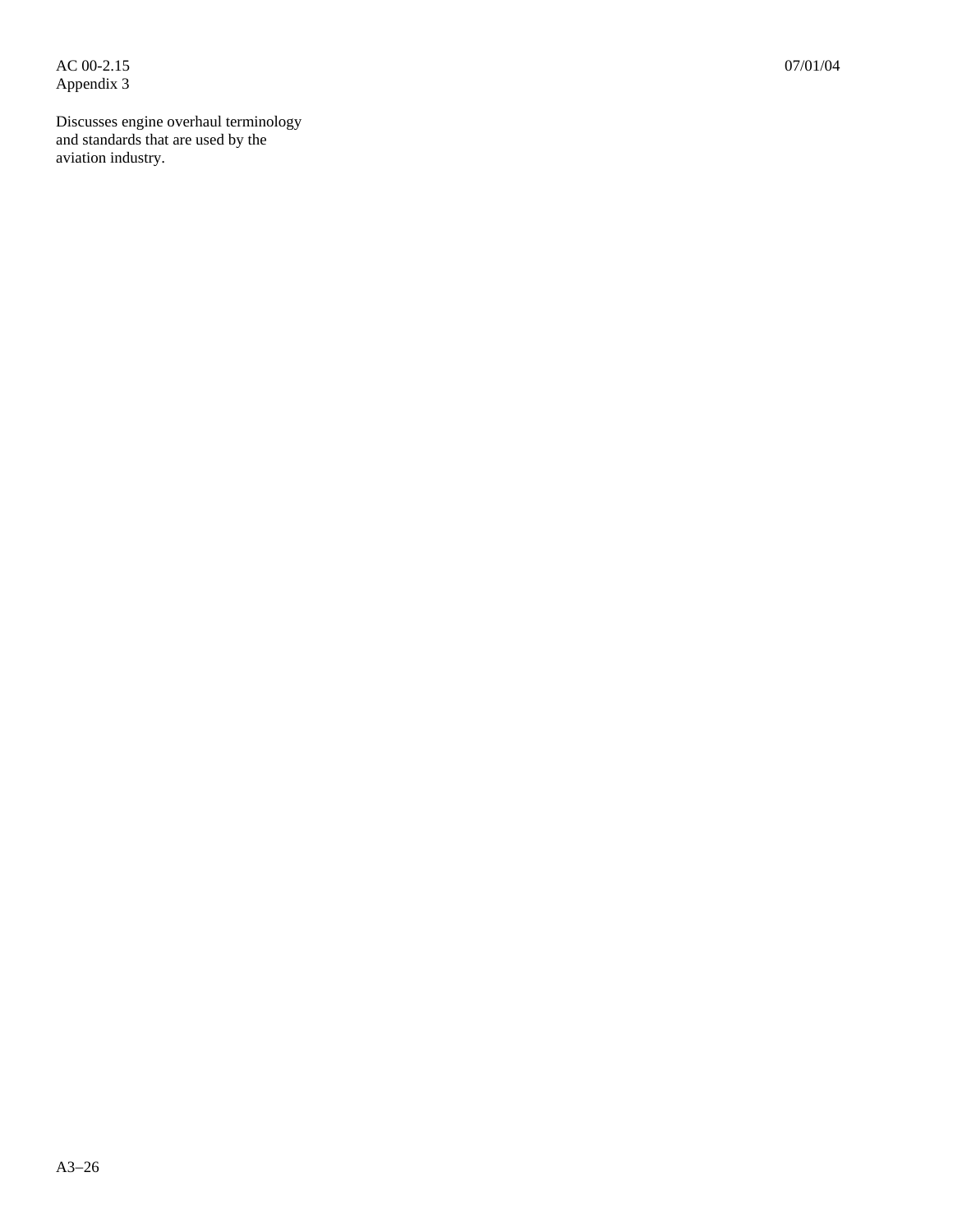Provides information concerning preventive maintenance, who may perform it, the standards of performance applicable to it, authority for approving aircraft for return to service, and the applicable recording requirements. It also clarifies those areas most frequently misunderstood in the past, and explains the recent changes in the rules concerning preventive maintenance.

#### **43-14 Maintenance of Weather Radar Radomes**

#### **(2/24/77) (AFS-350)**

Provides guidance material useful to repair facilities in the maintenance of weather radomes.

#### **43-15**

#### **Recommended Guidelines for Instrument Shops (8/15/77) (AFS-350)**

Provides guidelines concerning environmental conditions for instrument repair and overhaul shops and information on calibration of test equipment.

Provides information on obtaining printed copies of this document or electronic access to it. Provides information on obtaining printed copies of this document or electronic access to it.

#### **43-16A**

#### **Aviation Maintenance Alerts. (9/3/99) (AFS-640)**

Issued monthly, the Aviation Maintenance Alerts are prepared from information submitted by persons who operate and maintain civil aeronautical products. The Alerts provide a uniform means through which safety and service experience may be interchanged. The intent of this publication is to improve safety and service reliability of aeronautical products.

## **43-17**

#### **Methods, Techniques, and Practices Acceptable to the Administrator Governing the Installation, Removal, or Changes of Identification Data and Identification Plates (9/5/79) (AFS-340)**

Provides information and guidance concerning the installation, removal, or change of identification data and identification plates on aircraft, aircraft engines, propellers, and propeller blades and hubs.

## **43-204**

## **Visual Inspection for Aircraft (8/14/97) (AFS-310)**

Provides technical information to persons conducting a visual inspection of aircraft. The procedures presented in this AC are an acceptable means, but not the only means, for conducting visual inspections and inspection programs.

#### **43-205**

#### **Guidance for Selecting Chemical Agents and Process for Depainting and General Cleaning of Aircraft and Aviation Products (9/25/98) (AFS-340)**

Describes an acceptable means, but not the only means,, for selecting and testing alternatives to chemical agents and/or processes currently required by some manufacturers' maintenance instructions, including instructions for continuing airworthiness.

#### **43-206**

#### **Inspection, Prevention, Control, and Repair of Corrosion on Avionics Equipment (5/30/01) (AFS-304)**

AC contains acceptable methods, techniques, and practices for inspection, prevention, control and repair of corrosion on avionic systems and equipment.

#### 4**43-207**

#### **Correlation, Operation, Design, and Modification of Turbofan/Jet Engine Test Cells (12/26/02) (AFS-340)**

Provides guidance regarding test cell correlation procedures for test cells

used for in-service acceptance testing of turbofan and turbojet engines. This AC discusses the effects of the design, operation, and modification of a test cell and engine test hardware on engine performance. The AC also provides guidance on conducting, evaluating, and maintaining test cell correlation. Like all advisory material, this AC is not in itself mandatory and does not constitute a regulation. The Federal Aviation Administration (FAA) issues it to describe an acceptable means, but not the only means, for correlating and maintaining a satisfactory correlation status of a test cell.

#### $+43-208$

## **Maintenance of Emergency Evacuations Systems for Aircraft Operating Under Part 121 (04/04/03) (AFS-300)**

Provides information and guidance for the maintenance of emergency evacuation systems (EES) used on aircraft operating under the provisions of Title 14 of the Code of Federal Regulations (14 CFR) part 121. Additionally, this AC discusses the responsibilities and means of compliance for the air carrier and persons performing maintenance.

#### 4**43-209**

#### **L-39 Albatross Military Jet Recommended Inspection Program (10/16/03) (AFS-300)**

Provides a recommended inspection program for existing and new owners of L-39 Albatross aircraft operating under an Experimental Exhibition Special Airworthiness Certificate. While this AC provides one way of addressing the inspection and overhaul provisions found on the aircraft's operating limitations, it may not be the only way of addressing the requirements for continued airworthiness of L-39 aircraft. This AC is not meant to supersede existing L-39 inspection programs.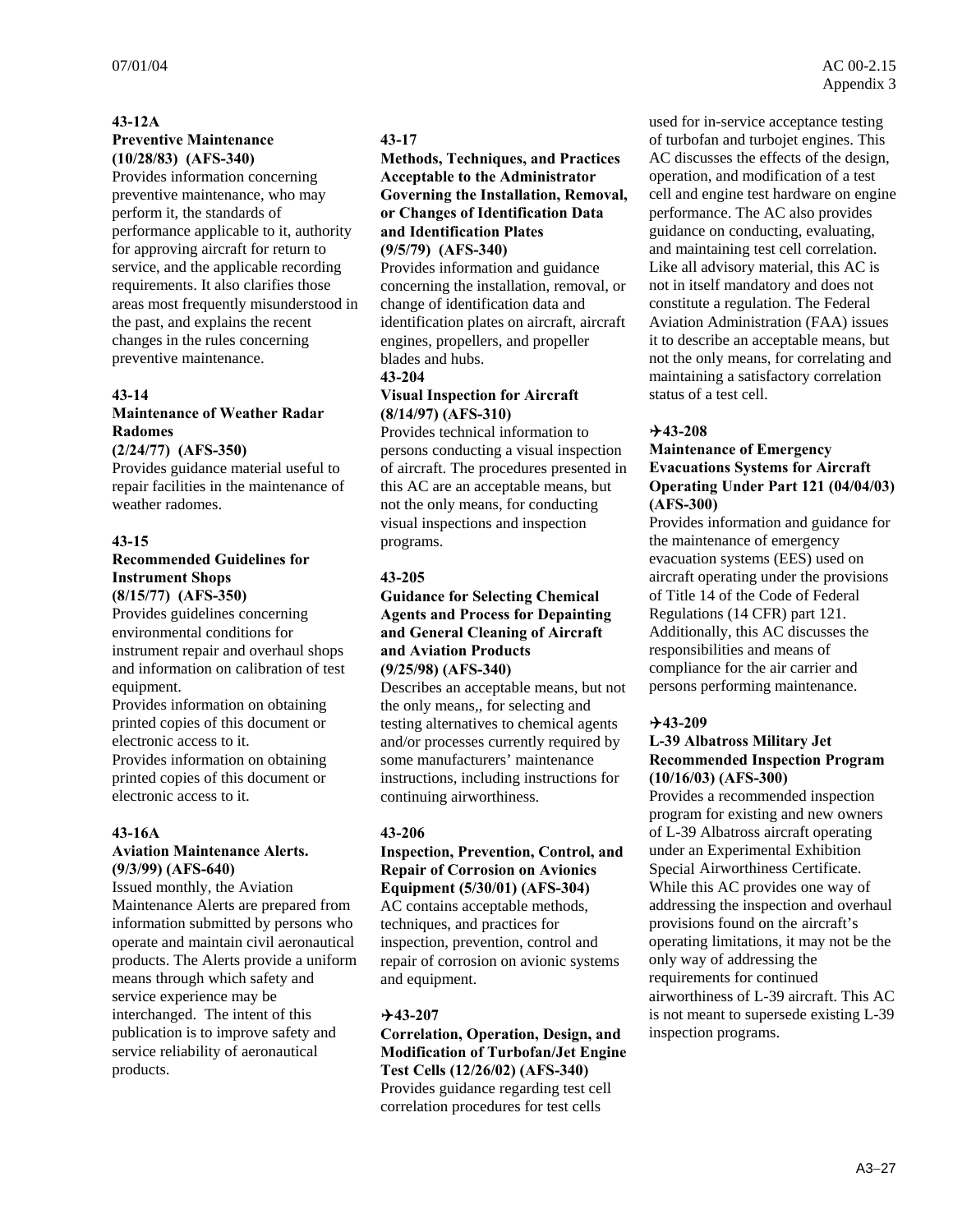#### $+43-210$

# **Standardized Procedures for Requesting Field Approval of Data,**

**Major Alterations, and Repairs**  Describes standardized procedures for requesting field approvals for certificated products. It describes the field approval process, data that supports making an alteration or repair, and the purpose and uses of the Aircraft Flight Manual Supplements (AFMS) and Instructions for Continued Airworthiness (ICA). This AC also gives instructions for completing the Field Approval Checklist and shows a sample Compliance Checklist format.

#### **43.9-1E**

**Instructions for Completion of AA Form 337 (OMB No. 2120-0020), Major Repair and Alteration (Airframe, Powerplant, Propeller, or Appliance) (5/21/87) (AFS-340)**  Provides instructions for completing FAA Form 337, Major Repair and Alteration (Airframe, Powerplant, Propeller, or Appliance).

#### **43.13-1B**

#### **Acceptable Methods, Techniques and Practices--Aircraft Inspection and Repair (9/8/98) (AFS-610)**

Contains methods, techniques, and practices acceptable to the Administrator for inspection and repair of nonpressurized areas of civil aircraft only when there are no manufacturer repair or maintenance instructions. Chg 1 (12/7/01) SN050-007-01227-6

**43.13-1B, Chg1 (12/7/01)**  SN050-007-01318-3

#### **43.13-2A**

**Acceptable Methods, Techniques, and Practices Aircraft Alterations (Includes Chg. 1). (6/9/77) (AFS-340)**  Contains methods, techniques, and practices acceptable to the Administrator for use in altering civil SN 050-007-00625-0. **43.13-2A, Chg. 2 (10/30/89)**  SN 050-007-00848-1.

## **45-2A Identification and Registration Marking**

#### **(4/16/92) (AIR-230)**

Provides guidance and information concerning the identification and marking requirements of Federal Aviation Regulations (FAR) Part 45, and describes an acceptable means, but not the sole means, of compliance with the regulations.

#### **45-3**

## **Installation, Removal, or Change of Identification Data and Identification Plates on Aircraft Engines,**

**(11/6/85) (AIR-200)**  Provides information and guidance concerning the installation, removal, or change of identification data and identification plates on aircraft engines, and identifies an acceptable means, but not the only means, of compliance with FAR Part 45.

## **Airmen**

#### **Subject No. 60**

#### **60-4A**

## **Pilot's Spatial Disorientation (2/9/83) (AFS-840)**

Acquaints pilots with the hazards of disorientation caused by loss of visual reference with the surface.

#### **60-6B**

#### **Airplane Flight Manuals (AFM), Approved Manual Materials, Markings, and Placards Airplanes (9/25/80) (AFS-820)**

Calls attention to the regulatory requirements relating to the subject and provides information to aid pilots to comply with these requirements.

# **60-11C**

#### **Test Aids and Materials That May Be Used by Airman Knowledge Testing Applicants**

#### **(4/26/99) (AFS-630)**

Provides information concerning test aids and materials that may be used by applicants taking airman knowledge tests.

#### **60-22**

#### **Aeronautical Decision Making (12/13/91) (AFS-800)**

Provides introductory material, background information, and reference material on aeronautical decision making. Provides a systematic approach to risk assessment and stress management in aviation, illustrates how personal attitudes can influence decision

#### **60-25E**

## **Reference Materials and Subject Matter Knowledge Codes for Airman Knowledge Testing (4/16/01) (AFS-630)**

Appendixes 1 and 2 contain the latest list of reference materials and subject matter knowledge codes for airman knowledge testing.

#### **60-26B**

## **Announcement of Availability: Flight Standards Service Airman Training and Testing Information (6/8/00) (AFS-630)**

Provides Flight Standards Service on airman training and testing materials website information. The airman certification knowledge and skill testing information is critical to flight safety and comprises the FAA's standards for airman certification testing.

#### **60-28**

## **English Language Skill Standards Required by 14 CFR Parts 61,63, and 65**

## **(9/23/97) (AFS-630)**

Provides guidance for airman applicants, training organizations, designated examiners, and aviation safety inspectors in determining English language skills required for airman certification under Title 14 of the Code of Federal Regulations (14 CFR) parts 61,63 and 65.

aircraft.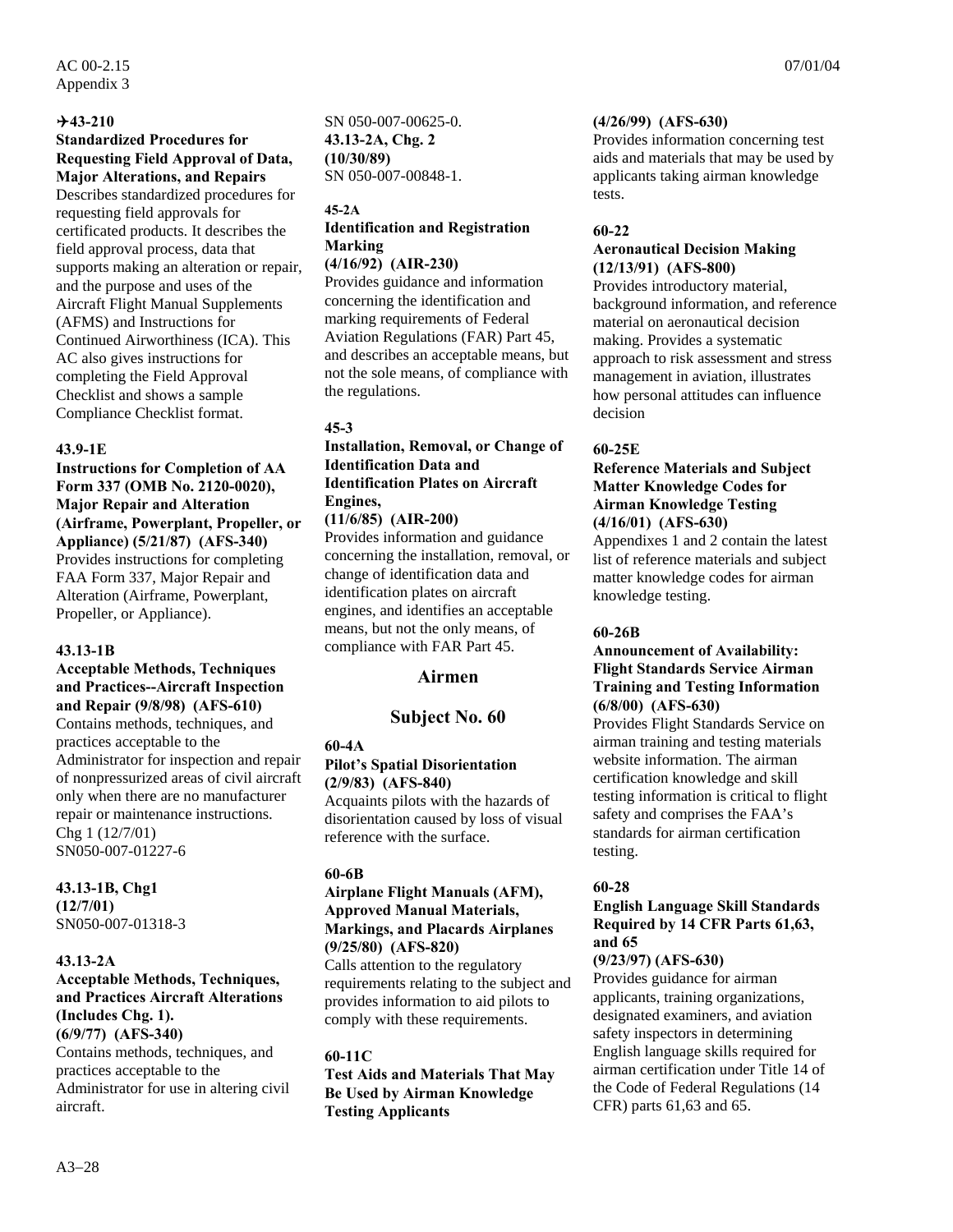# **60-29**

# **Renumbering of Airman Training and Testing Publications (2/1/99) (AFS-630)**

Announces the renumbering of airman training and testing materials published by the Airman Testing Standards Branch, AFS-630, Oklahoma City, OK.

## **61-9B**

## **Pilot Transition Courses for Complex Single Engine and Light Twin-Engine Airplanes (1/15/74) (AFS-630)**

A guide to the procedures and standards to be followed for a thorough and comprehensive checkout in modern single- and twin-engine aircraft.

SN 050-007-00226-2

## **61-10A Private and Commercial Pilots Refresher Courses**

**(9/27/72) (AFS-630)**  Provides a syllabus of study requirements and describes the areas of training that should be emphasized. SN 050-011-00060-7

# **61-23C**

# **Pilot's Handbook of Aeronautical Knowledge**

# **(7/10/97) (AFS-630)**

Provides basic knowledge that is essential for pilots. Introduces pilots to the broad spectrum of knowledge that will be needed as they progress in their pilot training. Except for the Code of Federal Regulations pertinent to civil aviation, most of the knowledge areas applicable to pilot certification are presented. This handbook is useful to beginning pilots, as well as those pursuing more advanced pilot certificates. SN 050-011-00078-1.

# **61-65D**

**Certification: Pilot and Flight Instructors and Ground Instructors (9/20/99) (AFS-840)** 

Provides guidance for pilots and flight instructors on the certification standards, written test procedures, and other requirements contained in FAR Part 61.

# **61-67C**

# **Stall Spin Awareness Training (9/25/00) (AFS-840)**

Explains the stall and spin awareness training required under FAR Part 61 and offers guidance to flight instructors who provide that training. Informs pilots of the airworthiness standards for the type certification of small airplanes prescribed in FAR 23.221 concerning spin maneuvers and emphasizes the importance of observing restrictions which prohibit the intentional spinning of certain airplanes.

# **61-83E**

# **Nationally Scheduled FAA-Approved Industry-Conducted Flight Instructor Refresher Clinics (FIRC)**

 **(11/19/01) (AFS-840)**  Provides guidance for the preparation of training course outlines (TCO) for FAA-approved industry conducted FIRC's under Amendment 61-25 to the FAR, which was adopted 4/13/94.

# **61-84B**

# **Role of Preflight Preparation (3/18/85) (AFS-840)**

Modifies and updates the flight information available to pilots as a result of changes in the basic Airmen Information Manual format.

### **61-89E**

# **Pilot Certificates: Aircraft Type Ratings**

**(8/4/00) (AFS-840)**  Provides a generic type rating

curriculum that may serve as a basis for schools to develop a training requirements of Federal Aviation Regulations Parts 61 and 141.

# **61-91H**

**Pilot Proficiency Award Program (4/26/96) (AFS-800)** 

Expands the Pilot Proficiency Award Program to 20 phases and makes special provision for seaplane-rated pilots to obtain "seawings." **61-94** 

## **Pilot Transition Course For Self-Launching Or Powered Sailplanes (Motorgliders) (7/31/84) (AFS-840)**

Provides recommendations, but is not the only means, that may be used by glider pilots who desire to transition into sailplanes or gliders with selflaunching capability.

## **61-98A**

## **Currency and Additional Qualification Requirements for Certificated Pilots (3/26/91) (AFS-840)**

Provides information for certificated pilots and flight instructors to use in complying with flight review required by FAR Section 61.56, the recent flight experience requirements of FAR Section 61.57, and the general limitations contained in FAR Section  $61.31(d)$ , (e), and (g). It also provides guidance regarding transition to other makes and models of aircraft.

## 4**61-107A**

**Operations of Aircraft at Altitudes Above 25,000 Feet MSL and/or MACH numbers (Mmo) Greater Than .75 (01/02/2003) (AFS-820)**  Alerts pilots transitioning to complex, high-performance aircraft which are capable of operating at high altitudes and high airspeeds of the need to be knowledgeable of the special physiological and aerodynamic considerations involved within this realm of operations.

### **61-111A**

**Announcement of Availability: FAA-S-8081-4C, Instrument Rating Practical Test Standards (PTS) for Airplane, Helicopter, Power Lift (12/15/98) (AFS-630)** 

Provides information on obtaining printed copies of this document or electronic access to it.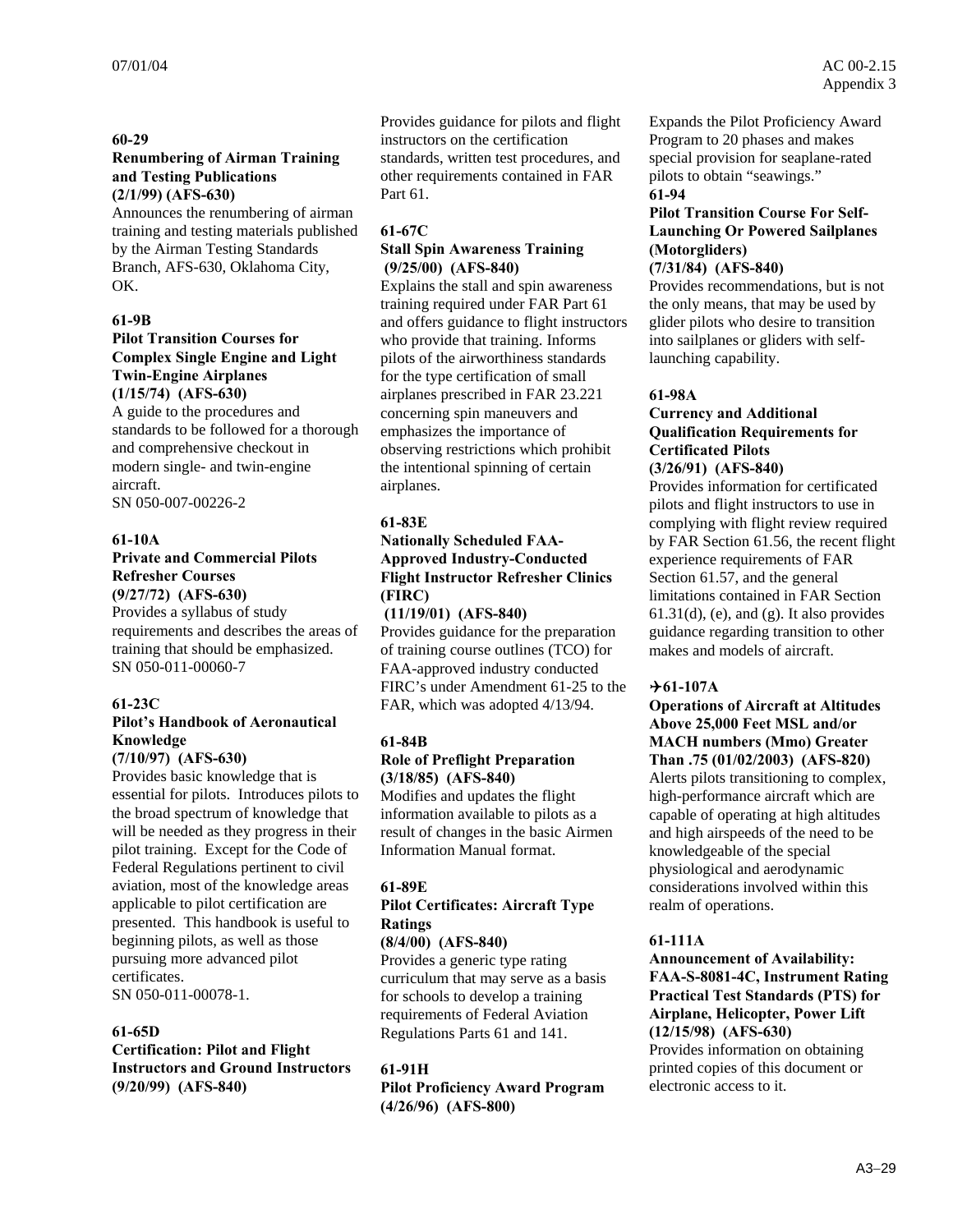## **61-118A**

**Announcement of Availability: FAA-S-8081-14, Private Pilot Practical Test Standards (Airplane) (3/1/99) (AFS-630)**  Provides information on obtaining printed copies of this document or electronic access to it

### **61-121**

# **Announcement of Availability: FAA-S-8081-10A, Aircraft Dispatcher Practical Test Standard (5/17/95) (AFS-630)**

Announces availability of this publication from the Superintendent of Documents.

## **61-122D**

## **Announcement of Availability: FAA-S-8081-5D, Airline Transport Pilot and Aircraft Type Rating PTS for Airplane, (2/9/01) (AFS-630)**

Provides information on obtaining printed copies of this document or electronic access to it.

### **61-123**

## **Announcement of Availability: Practical Test Standards (Rotorcraft) FAA-S-8081-7A, FAA-S-8081-15, FAA-S-8081-16 (3/5/96) (AFS-630)**

Announces the availability of FAA-S-8081-7A, Flight Instructor Practical Test Standards for Rotorcraft; FAA-S-8081-15, Private Pilot Practical Test Standards for Rotorcraft; FAA-S-8081- 16, Commercial Pilot Practical Test Standards for Rotorcraft; and, provides information on obtaining printed copies or electronic access to these documents.

### **61-124**

## **Announcement of Availability: FAA-S-8081-17, Private Pilot Practical Test Standards for Lighter-Than-Air (Balloon/Airship) (5/15/96) (AFS-630)**

Announces the availability of FAA-S-8081-17, Private Pilot Practical Test Standards for Lighter-Than-Air (Balloon/Airship), and provides

information on obtaining printed copies or electronic access to this document.

### **61-125**

# **Announcement of Availability: Commercial Pilot Practical Test Standards: FAA-S-8081-18 and FAA-S-8081-12A,**

**(4/30/97) (AFS-630)** 

Announces the availability of FAA-S-8081-18, Commercial Pilot Practical Test Standards for Lighter-Than-Air, and FAA-S-8081-12A, Commercial Pilot Practical Test Standards for Airplane; and provides information on obtaining printed copies or electronic access to these documents.

# **61-126**

## **Qualification and Approval of Personal Computer-Based Aviation Training Devices (5/12/97) (AFS-840)**

Provides information and guidance to potential training device manufacturers and aviation training consumers concerning a means, acceptable to the Administrator, by which personal computer-based aviation training devices (PCATD) may be qualified and approved for flight training toward satisfying the instrument rating training under the provisions of 14 CFR parts 61 and 141.

# **61-127A**

# **Announcement of Availability: FAA-S-8081-19, Recreational Pilot Powered Parachute Practical Test Standard**

### **(5/9/01) (AFS-630)**

Announces the availability of FAA-S-8081-19, Recreational Pilot Powered Parachute Practical Test Standard and provides information on obtaining printed copies or electronic access.

# **61-128**

**Announcement of Availability: FAA-S-8081-6A, Flight Instructor Practical Test Standard for Airplane, with Change 1**

#### **(4/13/98) (AFS-630)**

Announces the availability of the reprint of FAA-S-8081-6A, Flight Instructor Practical Test Standards for Airplane (Single-Engine and Multiengine) with Change 1, and provides information for obtaining printed copies or electronic access.

## **61-129**

## **Announcement of Availability: FAA-S-8081-20, Airline Transport Pilot Aircraft Type Rating PTS for Helicopter (8/12/98) (AFS-630)**

Announces the availability of FAA-S-8081-20, Airline Transport Pilot and Aircraft Type Rating Practical Test Standards for Helicopter, from the Superintendent of Documents, and provides information on obtaining printed copies or electronic access.

## **61-130**

## **Announcement of Availability: FAA-S-8081-8A, Flight Instructor Practical Test Standards for Glider (4/26/99) (AFS-630)**  Provides information on obtaining printed copies of this document or electronic access to it.

# **61-131**

# **Announcement of Availability: FAA-S-88081-22, Private Pilot Practical Test Standards for Gliders (4/26/99) (AFS-630)**  Provides information on obtaining

printed copies of this document or electronic access to it.

# **61-132**

# **Announcement of Availability: FAA-S-8081-23, Commercial Pilot Practical Test Standards for Glider (4/26/99) (AFS-630)**  Provides information on obtaining

printed copies of this document or electronic access to it.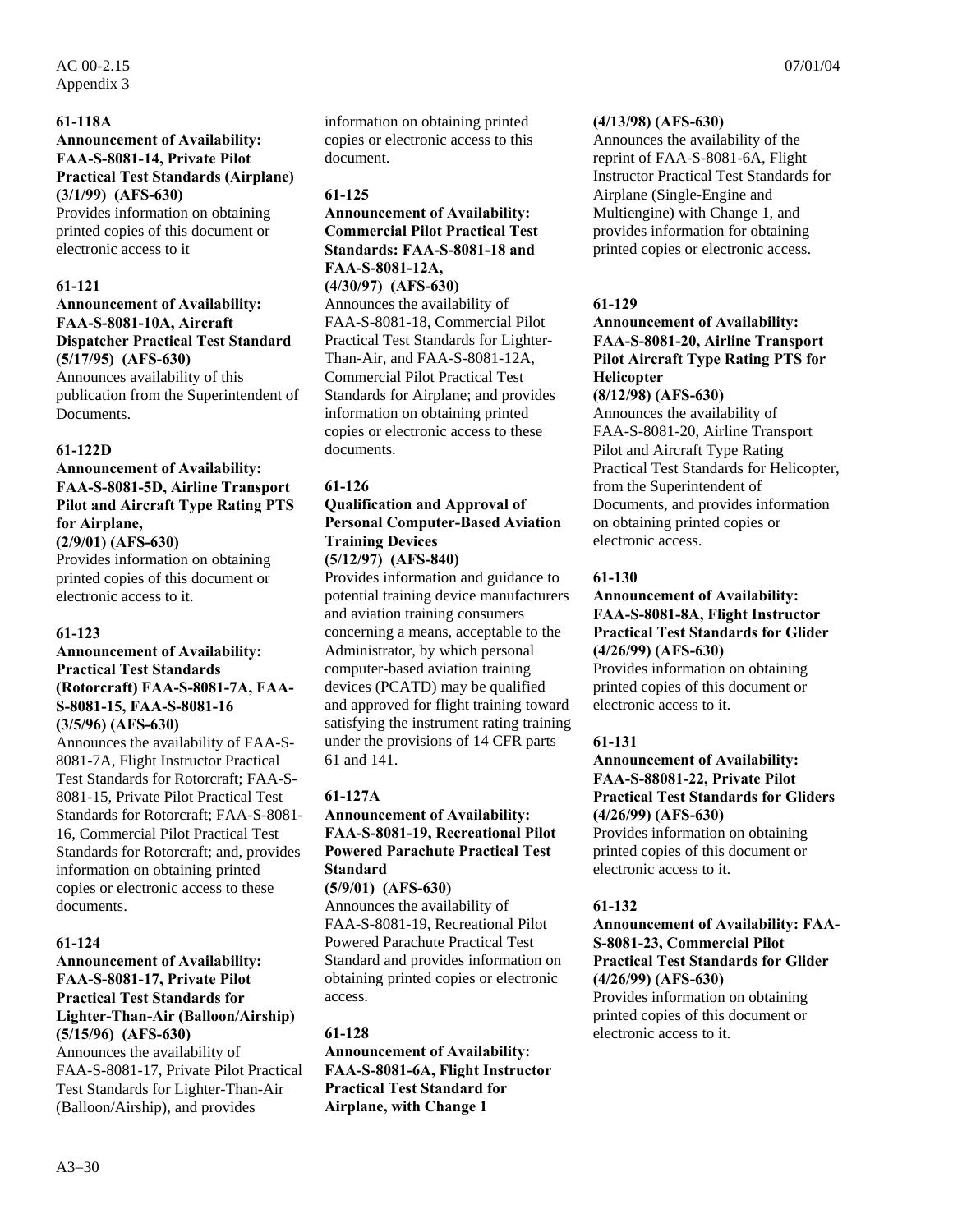## **61-133B**

## **Announcement of Availability: FAA-S-8081-9B, Flight Instructor Instrument Practical Test Standards for Airplane and Helicopter (5/9/01) (AFS-600)**

Provides information on obtaining copies or electronic access of this document.

## **61-134**

## **General Aviation Controlled Flight into Terrain Awareness (04/01/03) (AFS-800)**

Highlights the inherent risk that controlled flight into terrain (CFIT) poses for general aviation (GA) pilots. This AC includes the Federal Aviation Administration's (FAA) common definition of the term CFIT, identifies some, but not all, of the risks associated with GA CFIT accidents, and provides some recommendations and strategies to combat CFIT within the GA community. This AC is not an all-inclusive document on CFIT; rather, this AC is designed to help flight instructors, FAA Aviation Safety Program Managers, and other trainers develop CFIT training materials by identifying some of the factors involved in GA CFIT accidents.

### **63-2**

## **Announcement of Availability: FAA-S-8081-21, Flight Engineer Practical Test Standards (3/1/99) (AFS-630)**

Provides information on obtaining printed copies of this document or electronic access to it.

### **65-5B**

## **Parachute Rigger Senior/Mastercertification Guide (7/25/88) (AFS-630)**

Provides information to persons interested in becoming certificated parachute riggers. Provides information on how to apply for a parachute rigger certificate and ratings, and assists the applicant in preparing for the written, oral, and practical tests. SN 050-007-00805-8

## **65-9A**

## **Airframe and Powerplant Mechanics--General Handbook (4/12/76) (AFS-640)**

Designed as a study manual for persons preparing for a mechanic certificate with airframe or powerplant ratings. Emphasis in this volume is on theory and methods of application, and is intended to provide basic information on principles, fundamentals, and airframe and powerplant ratings. SN 050-007-00379-0

### **65-9A, Chg. 1 (6/16/99) (AFS-640)**

.

This change accommodates NTSB's Safety Recommendation A-96-37. The "spot test" procedure that distinguishes between Inconel and stainless steel is replaced with an "electrochemical" procedure. SN 050-007-01255-1

# **65-12A**

# **Airframe and Powerplant Mechanics Powerplant Handbook (4/12/76) (AFS-640)**

Designed to familiarize student mechanics with the construction, theory of operation, and maintenance of aircraft powerplants. SN 050-007-00373-1

#### **65-13X**

## **FAA Inspection Authorization Directory (9/9/03) (AFS-640)**

Transmits a directory all certificated mechanics who held an inspection authorization as of September, 2003. SN 050-007-01341-8

## **65-15A**

## **Airframe and Powerplant Mechanics Airframe Handbook (4/12/76) (AFS-640)**

Designed to familiarize student mechanics with airframe construction, repair, and the operating theory of airframe systems. SN 050-007-00391-9

**65-23A** 

#### **Certification of Repairmen (Experimental Aircraft Builders) (7/22/87) (AFS-340)**

Provides guidance to builders of experimental aircraft concerning certification as repairmen.

#### **65-24**

### **Certification Of A Repairman (General) (2/1/83) (AFS-350)**

Provides information and guidance to the aviation public on the procedures for certification of a repairman.

#### **65-25B**

# **Aviation Maintenance Technician Awards Program (8/26/99) (AFS-300)**

Outlines and upgrades the requirements for participation in the Federal Aviation Administration's Aviation Maintenance Technician Awards Program.

#### **65-26B**

## **Charles Taylor "Master Mechanic Award"**

### **(7/20/98) (AFS-340)**

Presents changes to the Charles Taylor "Master Mechanic" award. This FAA award recognizes aviation maintenance personnel who have at least 50 years of experience in the aviation maintenance industry. The award is named for Charles Taylor, the mechanic who maintained the Wright Brothers airplane.

#### **65-30A**

## **Overview of the Aviation Maintenance Profession (11/09/01) (AFS-305)**

To provide information to prospective airframe and powerplant mechanics and other persons interested in the certification requirements, application procedures, and the mechanic written, oral, and practical tests.

### **65-31**

# **Training Qualification, and Certification of Non-Destructive Inspection (NDI) Personnel (10/4/01)**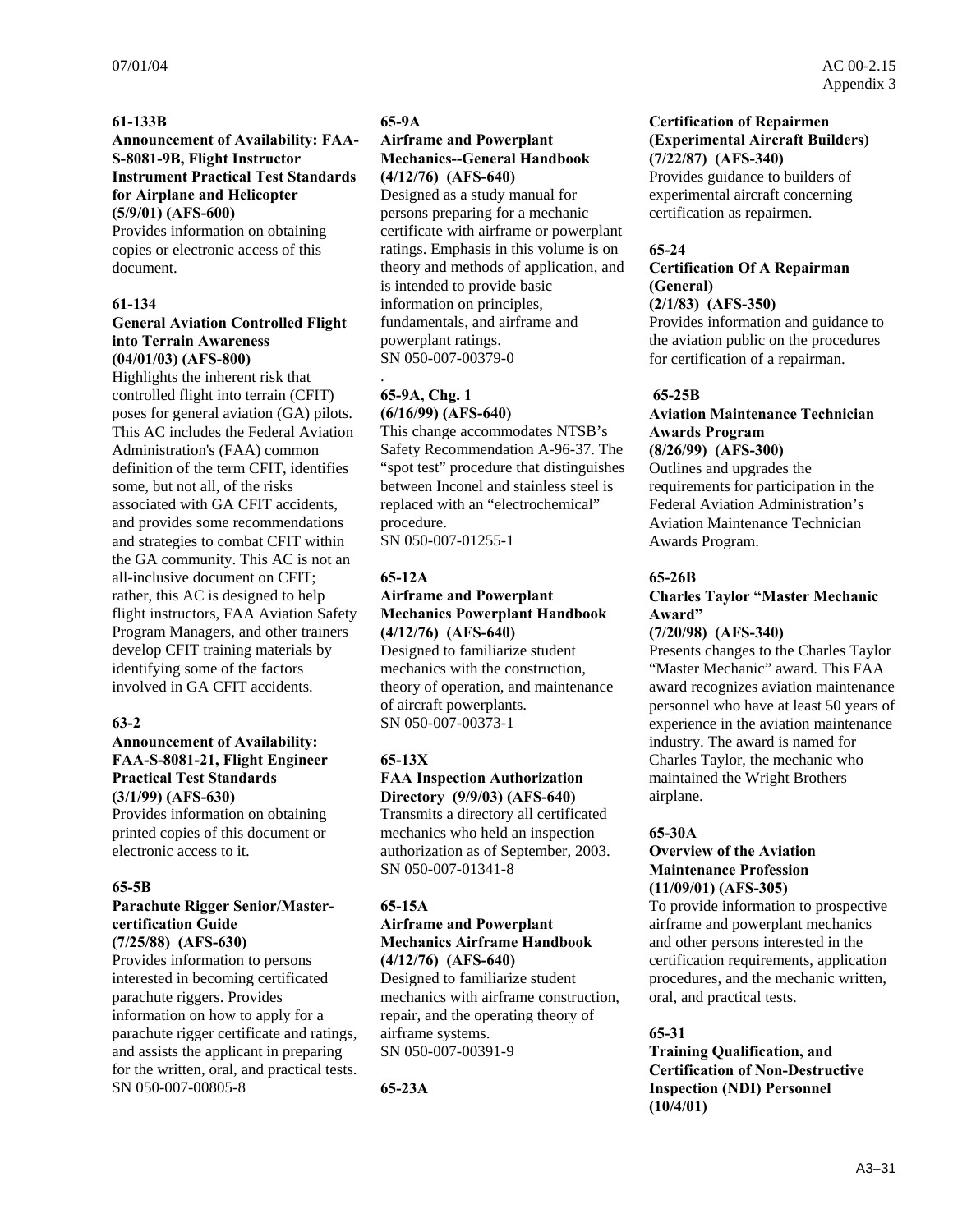Consolidated directory of FAA Certificated technical Personnel Examiners designated under the authority of Title 14 of the Code of Federal Regulations (14CFR) Part 183, and is current as of August 29, 2001

# **Airspace**

# **Subject No. 70**

**70/7460-1K Obstruction Marking and Lighting (2/3/00) (ATA-411)**  Describes the FAA standards for marking and lighting structures to promote safety.

**70/7460-1K, Chg 1 (4/15/00)** 

# **70/7460-2K**

## **Proposed Construction or Alteration of Objects that May Affect the Navigable Airspace (ATA-400)**

Provides information to persons proposing to erect or alter an object that may affect the navigable airspace. Explains the need to notify FAA before construction begins and FAA's response to those notices as required by FAR 77.

# **73-2**

## **IFR Helicopter Operations in the Northeast Corridor (6/11/79) (ATF-4)**

Advises interested users of special Area Navigation (RNAV) helicopter routes between Washington, DC, and Boston, Massachusetts, (known as the "Northeast Corridor") and provides guidelines to operators for the safe use of these routes. The use of these routes is voluntary.

# **Air Traffic Control and General Operations**

# **Subject No. 90**

**90-23F Aircraft Wake Turbulence** 

### **(2/20/02) (AFS-430)**

Alerts pilots to the hazards of aircraft wake turbulence and recommends related operational procedures.

## **90-34**

## **Accidents Resulting from Wheelbarrowing In Tricycle Gear Equipped Aircraft (2/27/68) (AFS-840)**

Explains "wheel barrowing", the circumstances under which it is likely to occur, and recommended corrective action.

### **90-42F**

# **Traffic Advisory Practices at Airports Without Operating Control Towers**

**(5/21/90) (AFS-820)**  Contains good operating practices and

procedures for use when approaching or departing airports without an operating control tower and airports that have control towers operating part time. Includes changes in radio frequencies and phraseology.

# **90-45A**

## **Approval of Area Navigation Systems for Use in the U.S. National Airspace System (Consolidated Reprint includes Changes 1 and 2) (2/21/75) (AFS-400)**

Provides guidelines for implementation of two-dimensional area navigation (2D RNAV) within the U.S. National Airspace System (NAS). Provides for both VOR/DME dependent systems and self-contained systems such as Inertial Navigation Systems (INS).

### **90-48C**

## **Pilots' Role in Collision Avoidance (3/18/83) (AFS-820)**

Alerts all pilots to the potential hazards of midair collision and near midair collision, and to emphasize those basic problem areas related to the human causal factors where improvements in pilot education, operating practices, procedures, and improved scanning techniques are needed to reduce midair conflicts.

#### **90-50D**

# **Requirements for 760-Channel VHF Radio for Aeronautical Operations (4/9/92) (ASR-520)**

Encourages aircraft owners to upgrade their air-ground radio communication systems. Describes and upgrades civil air traffic control frequencies in the very high frequency (118.000 to 136.975 MHz) band. The 136.000 to 136.975 MHz band became available for aeronautical use on January 1, 1990.

## **90-58C**

#### **VOR Course Errors Resulting from 50 kHz channel Mis-Selection (4/7/75) (AFS-310)**

Provides information concerning a potentially hazardous situation when a 200 channel VOR receiver is inadvertently mistuned by 50 kHz from the frequency of a 100 kHz ground station.

#### **90-66A**

## **Recommended Standard Traffic Patterns and Practices for Aeronautical Operations at Airports without Operating Control Towers (8/26/93) (AFS-820)**

Calls attention to regulatory requirements and recommended procedures for aeronautical operations at airports without operating control towers. It recommends traffic patterns and operational procedures for aircraft, lighter than air, glider, parachute, rotorcraft, and ultra-light vehicle operations where such use is not in conflict with existing procedures in effect at those airports.

# **90-67B**

## **Light Signals from the Control Tower for Ground Vehicles, Equipment, and Personnel (8/25/94) (ATP-129)**

Provides the aviation community with the meaning of the light signals used when communicating with ground vehicles, equipment, and personnel on the airport movement area from the control tower.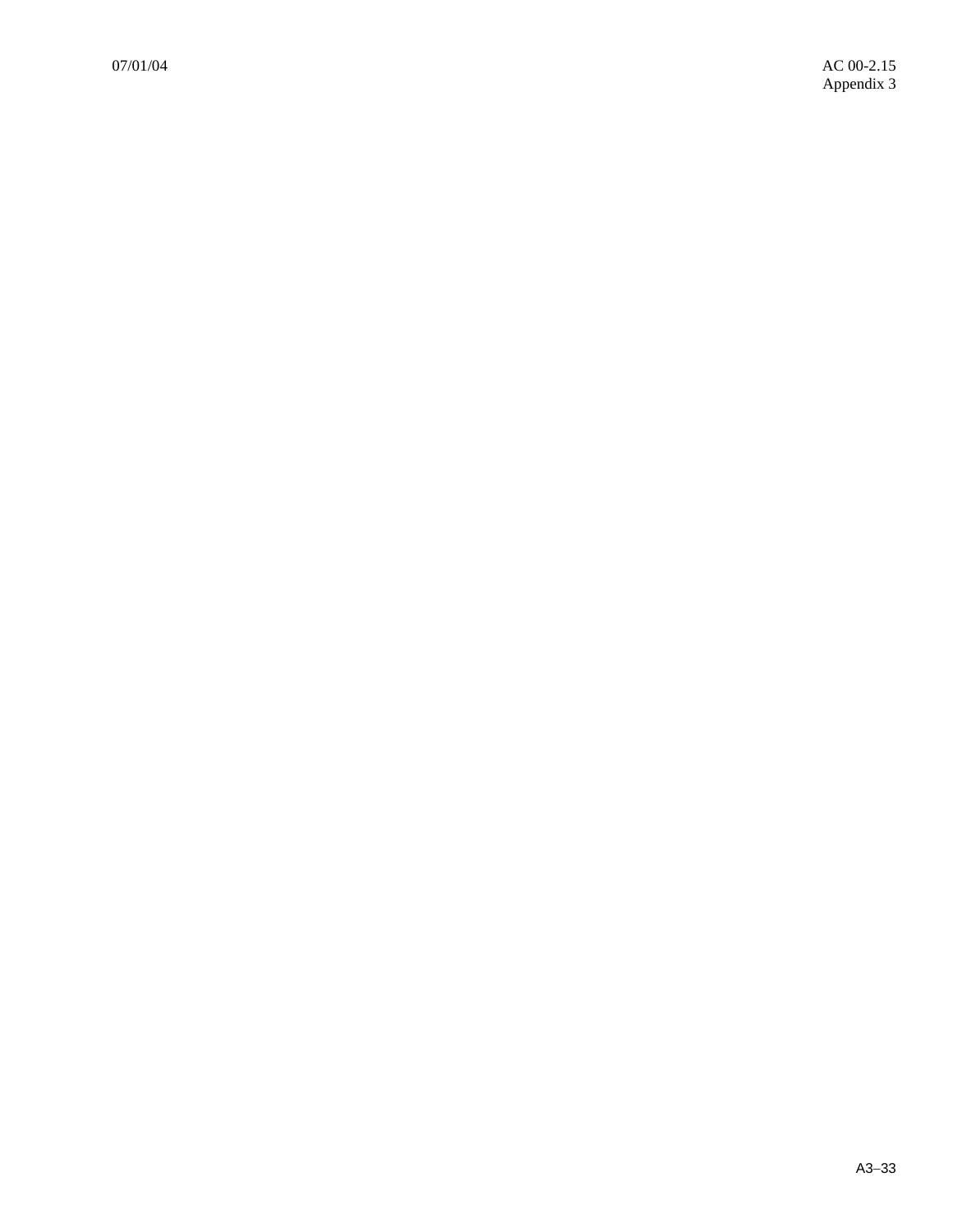#### **90-75**

# **Strobe Light System Inspection Practices**

**(2/10/77) (AFS-310)**  Advises the general aviation community of the importance of proper maintenance of capacitive discharge strobe light systems which are installed within or near fuel systems.

#### **90-79**

## **Recommended Practices and Procedures for the Use of Electronic Long-Range Navigation (7/14/80) (AFS-400)**

Presents recommended operational practices and procedures for the use of electronic long-range navigation equipment in oceanic or remote land areas.

#### **90-80B**

**Approval of Offshore Standard Approach Procedure (OSAP), Airborne Radar Approaches (ARA), and Helicopter En Route Areas (HEDA) Criteria (4/12/99) (AFS-420)** 

Provides criteria and describes methods for obtaining to use Offshore Standard Approach Procedures, Airborne Radar Approaches, and Helicopter Enroute Areas.

#### **90-89A**

## **Amateur-Built Aircraft Flight Testing Handbook (5/24/95) (AFS-340)**

Provides suggestions and safety-related recommendations to assist amateur and ultra-light builders in developing individualized aircraft flight test plans. It includes flight testing recommendations for canard-type and ultra-light aircraft. SN 050-007-01087-7

### 4**90-91G**

# **North American Route Program (05/08/03) (ATT-1)**

Provides guidance to users of the National Air Space System for participation in the North American Route Program (NRP).

## **90-92**

# **Guidelines for the Operational Use of Loran-C Navigation Systems Outside the U.S. NAS**

**(2/5/93) (AFS-430)**  Contains guidance to be used by pilots for the operational use of Loran-C navigation systems under visual flight rules and instrument flight rules while operating outside the U.S. NAS and beyond the coverage of standard International Civil Aviation Organization navigation aids. These navigation aids include very high frequency omnidirectional beacons. Also contains guidance which is applicable for use while over the Gulf of Mexico and other coastal waters.

**90-92, Chg. 1 (6/15/93)** 

### **90-93A**

**Operating Procedures for Airport Traffic Control Towers (ATCT) That Are Not Operated by, or Under Contract with, the United States (Non-Federal) (11/15/99) (ATP-40)**  Recommends publications, administrative and operational procedures that will assist in the management of a non-federal ATCT (NFCT).

### **90-94**

**Guidelines for Using GPS Equipment for IFR En Route & Terminal Operations & for Nonprecision Instrument Approaches in the U.S. National Airspace System (12/14/94) (AFS-820)**  Contains guidance for pilots to use Global Positioning System (GPS) equipment during instrument flight rules navigation. Emphasis is placed on the GPS approach overlay program.

# **90-95**

## **Unanticipated Right Yaw in Helicopters (12/26/95) (AFS-800)**  Examines the unanticipated right yaw phenomenon, the circumstances under

which it may be encountered, how it can be prevented, and how the pilot should react if it is encountered.

#### **90-96**

**Approval of U.S. Operators and Aircraft to Operate Under IFR in European Airspace Designated for Basic Area Navigation (BRNAV/RNP-5) (3/20/98) (AFS-430)** 

Provides guidance regarding on-board Area Navigation (BRNAV) equipment requirements for operators of U.S. registered civil aircraft, operating in a Basic Area Navigation (BRNAV) environment in the European region.

#### **90-97**

# **Use of Barometric Vertical Navigation (VNAV) for Instrument Approach Operations using Decision Altitude**

#### **(10/19/00) (AFS-420)**

Provides guidance for the operational use of vertical navigation (VNAV) equipment to perform CFR Part 97 area navigation (RNAV) instrument approach procedures published with a VNAV Decision Altitude (DA). This Advisory Circular identifies the types of equipment that the Federal Aviation Administration (FAA) has determined to be acceptable for VNAV) approach procedures.

# 4**90-98 Chg. 1**

# **Simultaneous Closely Spaced Parallel Operations at Airports Using Precision Runway Monitor (PRM) Systems**

**(10/06/03) (ATP-120)**  Notify pilots and operators about the establishment of specific air traffic procedures to conduct flight operations into airports identified for simultaneous closely-spaced parallel approaches using PRM systems.

### 4**90-99**

# **High Altitude Airspace Redesign Phase 1(ATA-301) (09/22/03)**

Describes the National Airspace Redesign (NAR) program to redesign high altitude airspace, High Altitude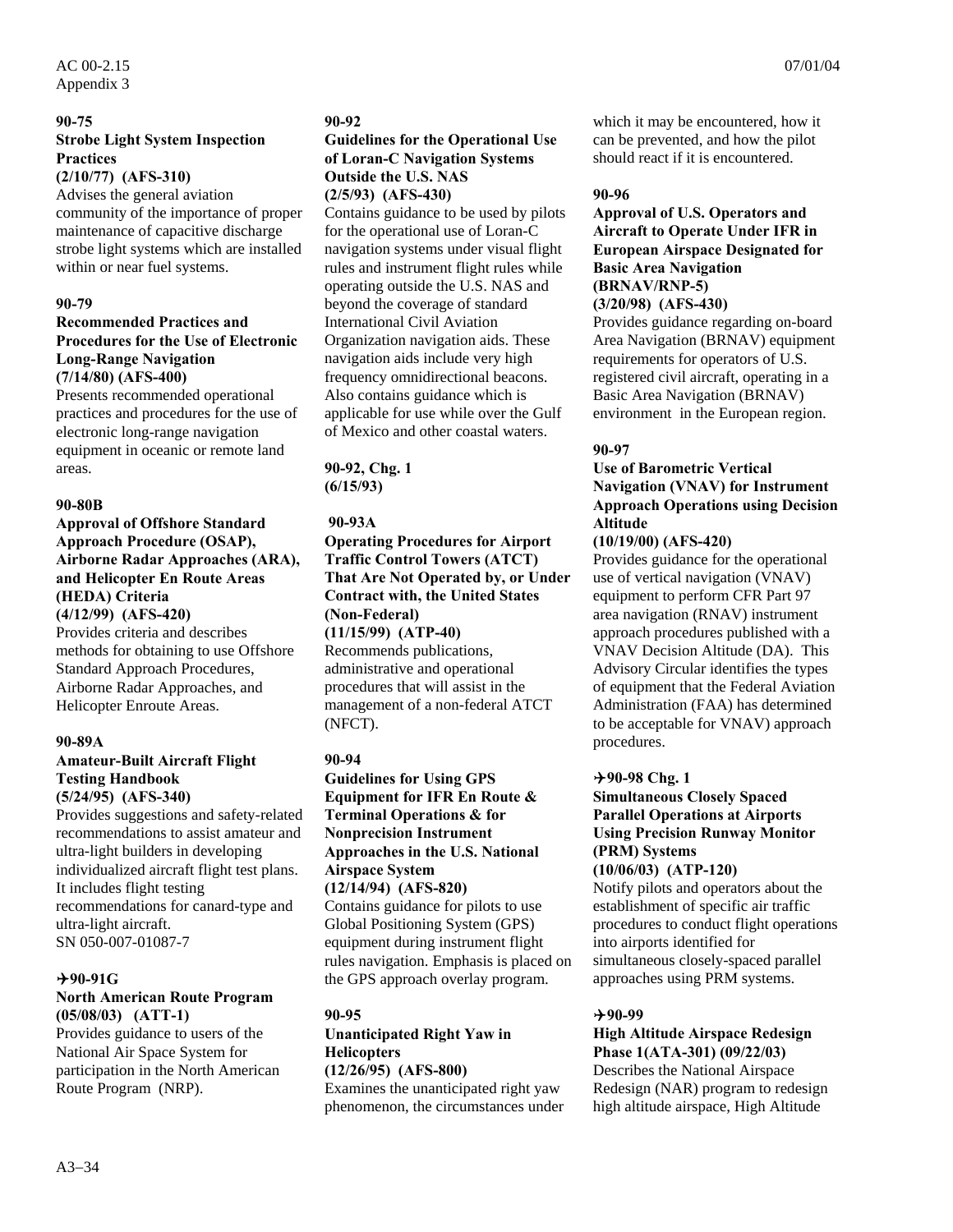Redesign (HAR), and provide recommended processes for flight planning and operations in the first segment of the redesigned airspace during Phase 1.

# **91-6A**

# **Water, Slush, and Snow on the Runway**

### **(5/24/78) (AFS-430)**

Provides background and guidelines concerning the operation of turbojet aircraft with water, slush, and/or snow on the runway.

# **91-13C**

# **Cold Weather Operation of Aircraft (7/24/79) (AFS-820)**

Provides background and guidelines relating to operation of aircraft in the colder climates where wide temperature changes may occur.

# **91-14D**

### **Altimeter Setting Sources (4/9/79) (AFS-340)**

Provides the aviation public and industry with guidelines for setting up reliable altimeter setting sources.

# **91-16**

## **Category II Operations General Aviation Airplanes (8/7/67) (AFS-820)**

Sets forth acceptable means by which Category II operations may be approved in accordance with FAR Parts 23, 25, 61, 91, 97, and 135.

# **91-22A**

# **Altitude Alerting Devices/Systems (12/23/71) (AFS-400)**

Provides guidelines for designing, installing, and evaluating altitude alerting systems.

### **91-26**

# **Maintenance and Handling of Air-Driven Gyroscopic Instruments (10/29/69) (AFS-310)**

Advises operators of general aviation aircraft of the need for proper maintenance of air-driven gyroscopic instruments and associated air filters.

# **91-33A**

# **Use of Alternate Grades of Aviation Gasoline for Grade 80/87 and Use of Automotive Gasoline**

**(7/18/84) (ANE-110)**  Provides information relating to the use of alternate grades of gasoline when grade 80/87 aviation is not available and the resultant effects of the use of the alternate fuels which have higher TEL (tetraethyl lead) content. Suggestions are offered as acceptable means of avoiding engine operating difficulties when using alternate fuels. This circular also provides suggestions for added safety in the use of automotive gasoline in those aircraft engines and aircraft covered by Supplemental Type Certificates (STCs).

# **91-35**

#### **Noise, Hearing Damage, and Fatigue in General Aviation Pilots (3/28/72) (AAM-620)**

Acquaints pilots with the hazards of regular exposure to cockpit noise. Especially pertinent are piston-engine, fixed-wing, and rotary-wing aircraft.

# **91-36C**

# **VFR Flight Near Noise-Sensitive Areas**

## **(10/19/84) (ATA-300)**  Encourages pilots making VFR flights

near noise-sensitive areas to fly at altitudes higher than the minimum permitted by regulation and on flight paths, which will reduce aircraft noise in such area.

## **91-37A Truth in Leasing (1/16/78) (AFS-820)**

Provides information and guidance for lessees and conditional buyers of U.S. registered large civil aircraft. If you are planning to charter an airplane take a moment to learn about chartered and leased aircraft.

## **91-38A**

# **Large and Turbine-Powered Multiengine Airplanes, Part 91, Subpart D**

## **(11/27/78) (AFS-340)**

Sets forth guidelines and procedures to assist operators of large and turbinepowered multiengine airplanes in meeting the safety requirements of FAR, Part 91, Subpart D.

## **91-42D**

## **Hazards of Rotating Propeller and Helicopter Rotor Blades (3/3/83) (AFS-310)**

Updates statistical information on propellers-and rotor-to-person accidents and offers suggestions to reduce the frequency of such accidents.

# **91-43**

### **Unreliable Airspeed Indications (6/26/75) (AFS-223)**

Alerts pilots to the possibility of erroneous airspeed/Mach indications that may be caused by blocking or freezing of the pilot system and advises of corrective action that can be taken.

# **91-44A**

# **Operational and Maintenance Practices for Emergency Locator Transmitters and Receivers (12/12/80) (AIR-120)**

Combines and updates material in several Advisory Circulars on the subject of emergency locator transmitters (ELT) receivers for airborne service.

# **91-45C**

# **Waivers: Aviation Events (2/1/90) (AFS-810)**

Provides prospective aviation event sponsors and other interested parties with information necessary to assist in planning and conducting a safe aviation event. In addition, it provides information on the application process for a certificate of Waiver or Authorization.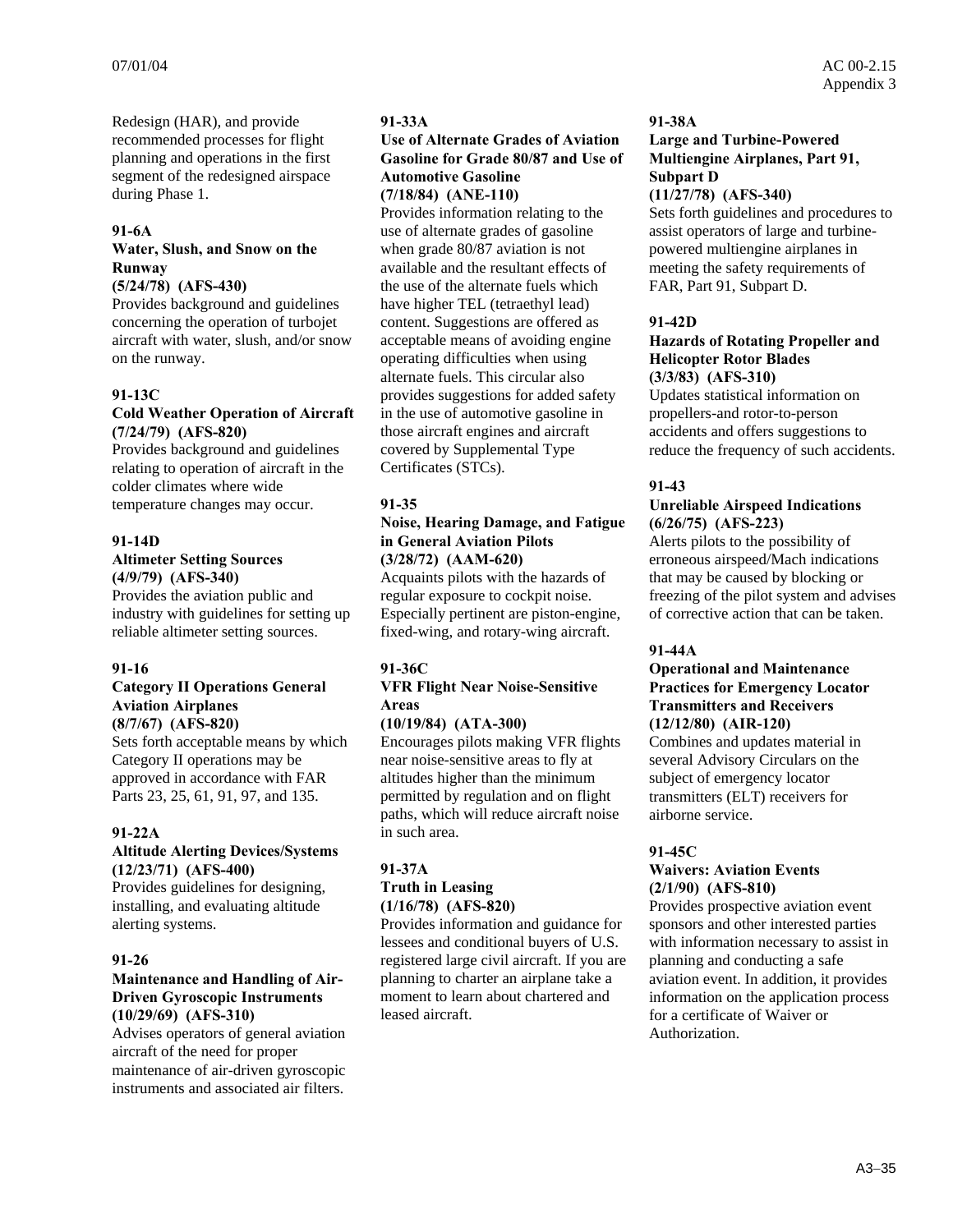### **91-46**

# **Gyroscopic Instruments. Good Operating Practices (2/4/77) (AFS-350)**

Issued to re-emphasize to general aviation instrument-rated pilots the need to determine the proper operation of gyroscopic instruments, the importance of instrument crosschecks and proficiency in partial-panel operations.

### **91-48**

# **Acrobatics--Precision Flying With a Purpose**

# **(6/29/77) (AFS-820)**

Provides information to persons who are interested in acrobatic flying to improve their piloting skills as recreation, sport, or as a competitive activity.

### **91-49**

# **General Aviation Procedures for Flight in North Atlantic Minimum Navigation Performance Specifications Airspace (8/23/77) (AFS-820)**  Sets forth acceptable means, but not the only means, of obtaining authorization to operate within specified airspace over the North Atlantic, designated as the NAT (North Atlantic) MNPS (Minimum Navigation Performance Specifications) airspace, after 0001 Greenwich Mean Time, Dec. 29, 1977. This requirement applies to persons operating under FAR Part 91 and for FAR Part 135 certificate holders, except those operating under Section 135.2.

## **91-49, Chg. 1 (2/6/78)**

### **91-50**

## **Importance of Transponder Operation and Altitude Reporting (8/24/77) (AFS-820)**

Provides information and guidance concerning the importance of transponder operation and altitude reporting in the National Airspace System.

# **91-51A**

## **Effect of Icing on Aircraft Control and Airplane Deice and Anti-Ice Systems**

**(7/19/96) (AFS-820)**  Provides information for pilots regarding the hazards of aircraft icing and the use of airplane deice and antiice systems.

## **91-53A**

### **Noise Abatement Departure Profile (7/22/93) (AFS-430)**

Describes acceptable criteria for safe noise abatement departure profiles (NADP) for subsonic turbojet-powered airplanes with a maximum certificated gross takeoff weight of more than 75,000 pounds. These procedures provide the user with one means, although not the only means, of establishing acceptable NADP's. These departure profiles are consistent with the airworthiness standards required by the Federal Aviation Regulations Part 25 for type certification and Part 91 for general airplane operations.

### **91-54**

## **Automatic Reporting Systems-- Altimeter Setting and Other Operational Data (2/26/79) (AFS-820)**

Provides guidelines for the development and installation of automatic reporting systems for altimeter setting and other operational data intended for use in connection with IFR operations.

#### **91-55**

# **Reduction of Electrical System Failures Following Aircraft Engine Starting**

**(10/28/80) (AFS-310)**  Warns general aviation aircraft owner/pilots and maintenance personnel of possible total electrical system failure following aircraft engine starting.

# **91-56A**

# **Program For Large Transport Category Airplanes (4/29/98) (ANM-115)**

Provides guidance material to manufacturers and operators of transport category airplanes for use in developing a continuing structural integrity program to ensure safe operation of older airplanes throughout their operational lives. This guidance material applies to large transport airplanes which were certified under the fail-safe and fatigue requirements of Civil Air Regulations (CAR) 4b o 14 CFR part 25 of the Federal Aviation Regulations (FAR), prior to Amendment 25-45, and which have a maximum gross weight greater than 75,000 pounds. Guidance material on this subject for other transports is provided in AC 91-60. The procedures set forth by this AC are applicable to the large transport category airplanes operated under Subpart D of part 91, and parts 121 and 125.

## **91-57**

## **Model Aircraft Operating Standards (6/9/81) (AFS-820)**

Outlines, and encourages voluntary compliance with, safety standards for model aircraft operators.

# **91-58A**

## **Use of Pyrotechnic Visual Distress Signaling Devices in Aviation (2/10/00) (AFS-820/AFS-630)**  Suggests standards and procedures for

the acquisition, use, and storage of pyrotechnic visual distress signaling devices that are intended for use in aircraft emergencies.

# **91-59**

## **Inspection and Care of General Aviation Aircraft Exhaust Systems (8/20/82) (AFS-340)**

Emphasizes the safety hazards of poorly maintained single-engine aircraft exhaust systems (reciprocating powerplants) and highlights points at which exhaust system failures occur. Further, it provides information on the kind of problems to be expected and recommends the performance of ongoing preventive maintenance and maintenance by pilots and mechanics, respectively.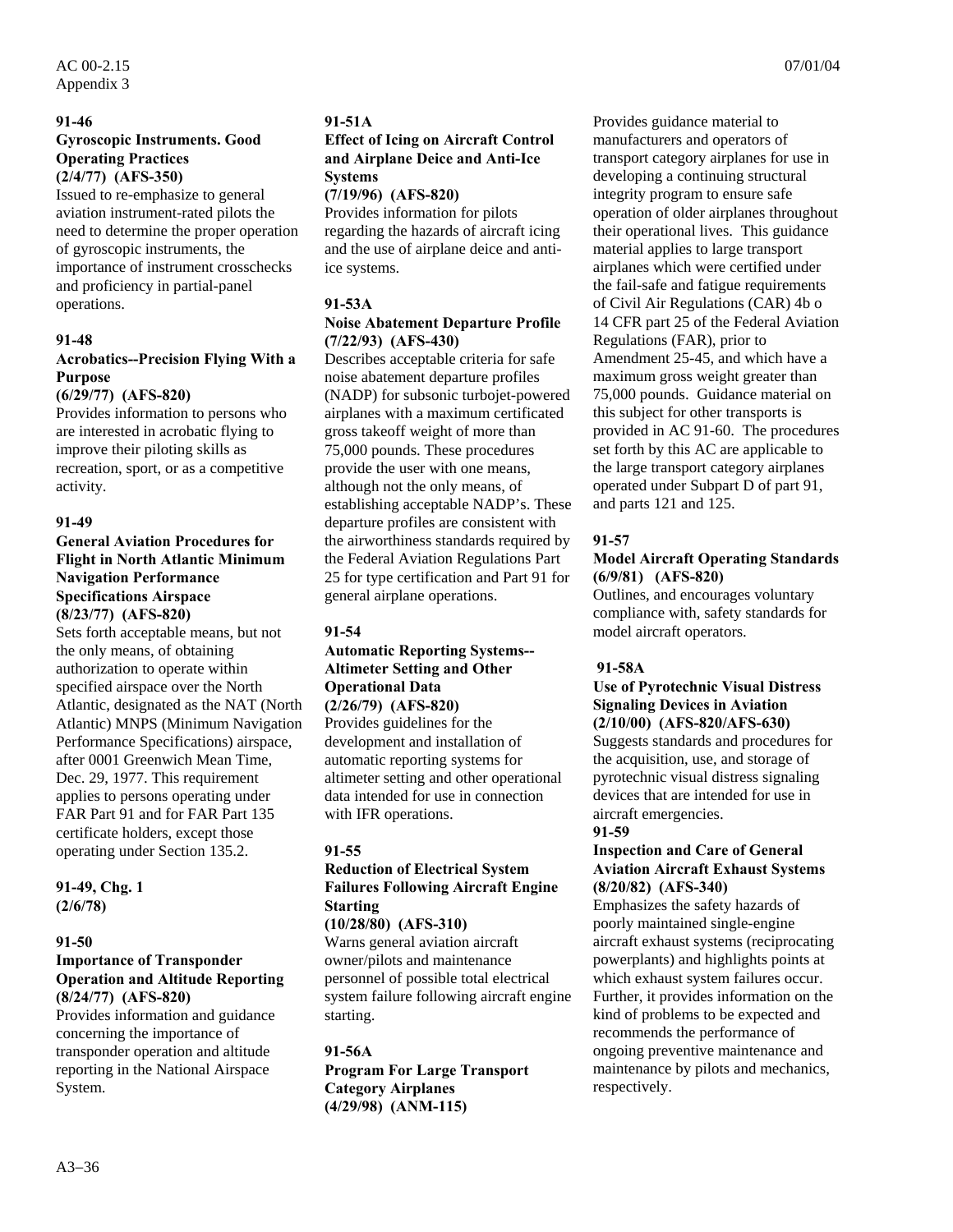## **91-60**

# **Continued Airworthiness of Older Airplanes, The**

**(6/13/83) (AFS-310)**  Provides information and recommendations to manufacturers and airplane owners/operators for the development and use of programs to assure the continued airworthiness of older airplanes not covered under AC 91-56, Supplemental Structural Inspection Program for Large Transport Category Airplanes.

## **91-61**

# **A Hazard in Aerobatics: Effects or G-Forces of Pilots**

**(2/28/84) (AFS-800/AAM-500)**  Provides background information on G-forces, their effect on the human body and their role in safe flying, and offers suggestions for avoiding problems caused by acceleration encountered in aerobatic maneuvers.

## **91-62A**

# **Use of Child Seats In Aircraft (10/15/92) (AIR-121)**

Provides information to assist the public in the proper use of child seats aboard aircraft and provides precautions so all occupants are able to exit rapidly from aircraft during emergencies.

## 4**91-63C Temporary Flight Restrictions (TFR)**

# **(03/29/04) (ATO-120)**

Describes the types of conditions under which the FAA may impose a temporary flight restriction. Also explains which elements have been delegated authority by the Administrator to issue TFR's and lists the types of responsible agencies/offices from which the FAA will accept requests to establish TFR's. Examples of NOTAM's for each type of TFR are also provided.

### **91-65**

**Use of Shoulder Harness In Passenger Seats (8/4/86) (AFS-820)** 

Provides guidance and information to pilots, passengers, and maintenance personnel regarding the crash survivability aspects of small aircraft equipped with shoulder harnesses and the hazards of modifying seats, adding appendages to seats, and storage of articles, beneath the seats. Recommends inspection and maintenance of seats, lap belts and shoulder harnesses to enhance their effectiveness for crash survivability.

### **91-66**

# **Noise Abatement for Helicopters (6/4/87) (AFS-840)**

Presents guidelines intended to assist pilots, operators, managers, and other interested persons in the establishment of effective noise reduction procedures when operating helicopters.

## **91-67**

## **Minimum Equipment Requirements for General Aviation Operations Under FAR Part 91 (6/28/91) (AFS-820)**

Describes acceptable methods for the operation of aircraft under Federal Aviation Regulations Part 91 with certain inoperative instrument and equipment, which are not essential for safe flight.

# **91-68**

## **Pilot Qualification and Operation of all Surplus Military Turbine-Powered Airplanes (2/25/92) (AFS-820)**

Provides information and guidance to pilots who wish to become qualified to operate surplus military turbinepowered airplanes under a letter of authorization, as required by operating limitations issued for this type of aircraft.

# **91-69A**

## **Seaplane Safety for FAR Part 91 Operators (11/19/99) (AFS-820)**

Provides revised information to FAR Part 91 seaplane operators regarding seaplane preflight, oral briefings for seaplane passengers, the use of safety belts and shoulder harnesses in seaplanes, escape/egress after capsizing, water survival, and flotation gear for seaplane occupants. This AC generally covers seaplanes engaged in not-for-hire operations. Most for-hire seaplane operations are subject to 14 CFR part 135, as well as part 91.

## **91-70**

# **Oceanic Operations, An Authoritative Guide to Oceanic Operations**

# **(9/6/94) (AFS-400)**

Contains information and guidance to be used by operators and pilots planning oceanic flights.

# **91-71**

## **Operation of Hot Air Balloons with Airborne Heaters (6/13/96) (AFS-820)**

Provides guidance for the safe and practical operation of hot air balloons with airborne heaters in compliance with appropriate portions of 14 CFR 91.

# **91-72**

# **Waivers of Provisions of Title 14 of the Code of Federal Regulations Part 91**

**(11/8/96) (AFS-820)** 

Provides information concerning the submission of applications for the issuance of waivers of certain sections of Title 14 of the Code of Federal Regulations (14 CFR) part 91.

# 4**91-73A**

# **Part 91**

# **Pilot and Flight crew Procedures During Taxi Operations and Part 135 Single-Pilot Operations (09/24/03) (AFS-820)**

Provides guidance for the development and implementation of standard pilot procedures for conducting safe aircraft operations on the airport surface. It is intended for use by 14 CFR part 91 operators and part 135 operators conducting single pilot flight operations.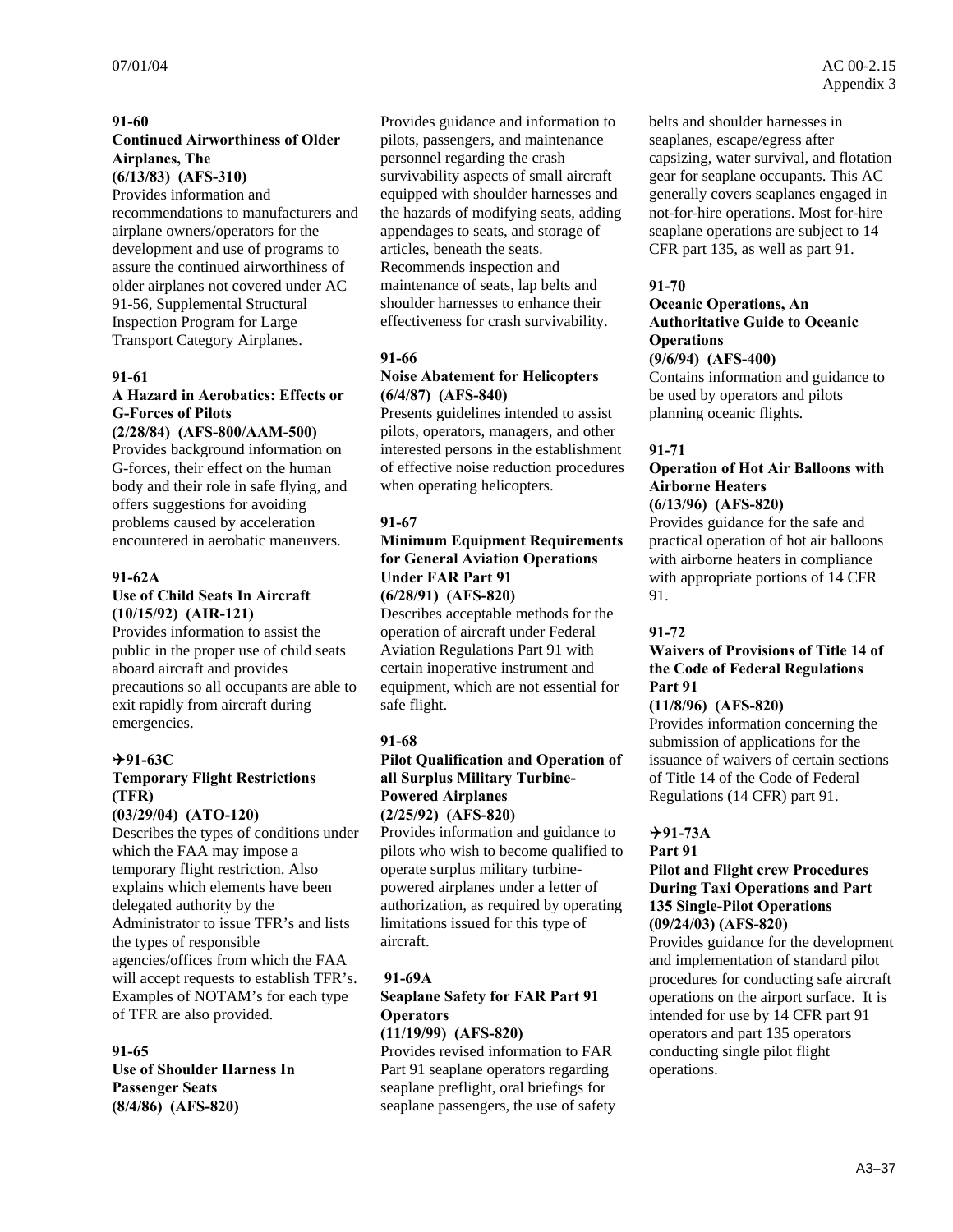## **91-74 Pilot Guide; Flight and Icing Conditions (12/12/02) (AFS-220)**

## **91-75**

# **Attitude Indicator (06/25/03) (AFS-400)**

Provides a method to substitute an approved attitude indicator for the rateof-turn indicator mandated by Title 14 of the Code of Federal Regulations (14 CFR) part 91, section 91.205(d)(3). This AC excludes airplanes covered by section  $91.205(d)(3)(i)$  and (ii). This AC is applicable to part 23-certificated airplanes (or airplanes certificated under earlier equivalent regulations) that weigh less than 12,500 pounds and are operated under part 91.

# **91.11-1**

# **Guide to Drug Hazards in Aviation Medicine**

## **(7/19/63) (AAM-620)**

Lists all commonly used drugs by pharmacological effect on airmen with side effects and recommendations.

# **91.21-1A**

## **Use of Portable Electronic Devices Aboard Aircraft (10/2/00) (AFS-350)**

Provides aircraft operators with information and guidance for assistance in the compliance to FAR Section 91.21.

### **93-1**

# **Reservations for Unscheduled Flights at High Density Airports (10/1/02) (ATP-120)**

AC provides information for obtaining instrument flight rules (IFR) and visual flight rules (VFR) reservations for unscheduled operations at high-density airports.

### **97-1A**

# **Runway Visual Range (RVR) (9/28/77) (AFS-400)**  Describes RVR measuring equipment and its operating use.

# **99-1C Security Control of Air Traffic (4/20/89) (ATP-140)**

Provides civil aviation with recommended practices for operating aircraft within air defense identification zone or when penetrating an air defense identification zone (ADIZ) during peacetime conditions. Specifies the procedures for use during an air defense emergency/defense emergency or prior to these declarations when procedures for Security Control of Air Traffic and Navigation Aids are in effect. Also provides information for airmen to use when area/sector/regional Emergency Security Control of Air Traffic procedures.

## **103-4**

## **Hazard Associated with Sublimation of Solid Carbon Dioxide (Dry Ice) Aboard Aircraft (5/1/74) (AAM-620)**

Discusses the potential hazard associated with the sublimation of dry ice aboard aircraft. Precautionary measures and simple rules of thumb are indicated in order to preclude environmentally hazardous conditions affecting crews and passengers aboard aircraft.

# **103-6**

# **Ultralight Vehicle Operations-Airports, ATC, and Weather (6/23/83) (AFS-820)**

Provides guidance for the operation of ultralight vehicles in the U.S. Information includes airport and flight park operations, how to work with ATC, and the availability of weather services.

# **103-7**

# **Ultralight Vehicle, The (1/30/84) (AFS-820)**

Provides guidance to the operators of ultralights in the United States. It discusses the elements, which make up the definition of ultralight vehicles for the purposes of operating under Federal Aviation Regulation (FAR)

Part 103. It also discusses when an ultralight must be operated as an aircraft under the regulations applicable to certificated aircraft.

## **105-2C Sport Parachute Jumping (1/2/91) (AFS-340/820)**

Provides suggestions to improve sport parachuting safety and disseminates information to assist all parties associated with sport parachuting in complying with FAR Part 105, Parachute Jumping. It also contains a list of aircraft which may be operated with one cabin door removed and includes procedures for obtaining FAA authorization for flight with door removal.

# **107-1**

# **Aviation Security--Airports (5/19/72) (ACP-100)**

Furnishes guidance to those individuals and organizations having responsibilities under Part 107 of the Federal Aviation Regulations. It also provides recommendations for establishing and improving security for restricted or critical facilities and areas as the security of which is not dealt with in Part 107.

# **108-1**

# **Air Carrier Security (10/16/81 (ACP-100)**

Provides information and guidance for implementation of new FAR 108, Airplane Operator Security.

# **108-2**

# **Security Rules--Carriage of Weapons and Escorted Persons (10/16/81) (ACP-100)**

Provides information and guidance for implementation of FARs 108.11 and 108.21 concerning the carriage of weapons and passengers under the control of armed law enforcement escorts.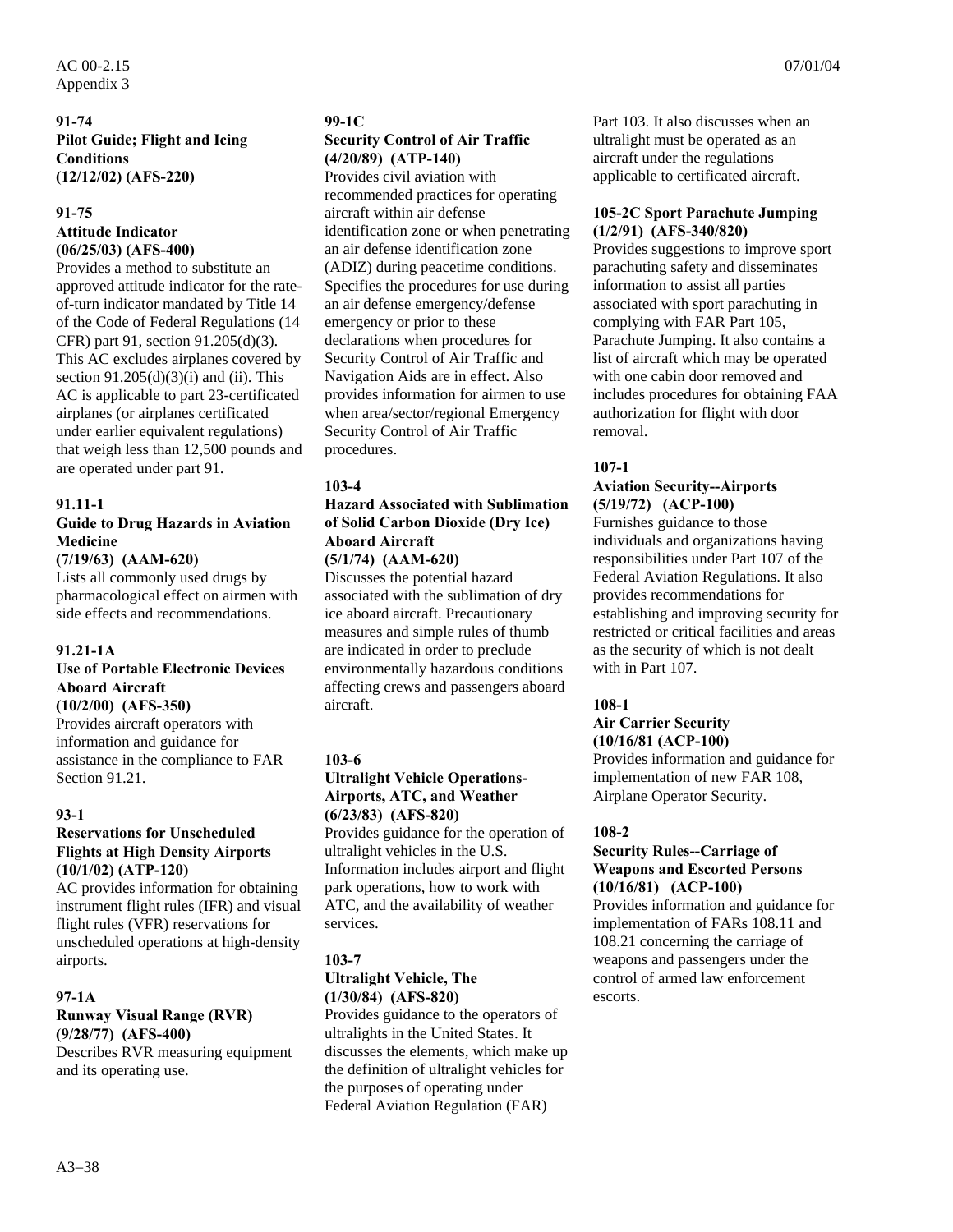### **108-3**

### **Screening of Persons Carrying U.S. Classified Material (11/6/81) (ACP-100)**

Provides instructions for the screening of passengers carrying classified material in order to maintain the integrity of the screening process and prevent the compromise of classified material.

#### **109-1**

## **Aviation Security--Acceptance and Handling Procedures Indirect Air Carrier Security (3/3/82) (ACS-100)**

Provides information and guidance which should be used by "indirect air carriers" when accepting and handling property to be carried by "air carriers"' or by the operator of any civil aircraft for transportation in air commerce. SN 050-007-00643-8

# **Air Carrier and Commercial Operators and Helicopters**

# **Subject No. 120**

### **120-12A**

## **Private Carriage Versus Common Carriage of Persons or Property (4/26/86) (AFS-820)**

Furnishes FAA personal and interested segments of industry with general guidelines for determining whether current or proposed transportation operations by air constitute private or common carriage.

# 4**120-16D**

### **Continuous Airworthiness Maintenance Programs (03/20/03) (AFS-300)**

Provides information and guidance on continuous airworthiness maintenance programs for operators subject to the provisions of FAR Parts 121, 127, or 135.

# **120-17A**

# **Maintenance Control by Reliability Methods (3/27/78) (AFS-330)**

Provides information and guidance materials which may be used to design or develop maintenance reliability programs utilizing reliability control methods.

### **120-26H**

# **International Civil Aviation Organization Three-Letter and Radio Telephony Designators (6/21/91) (ATP-215)**

Defines the criteria and procedures required for an International Civil Aviation Organization (ICAO) threeletter and/or telephony designator assignment.

# **120-27C**

## **Aircraft Weight and Balance Control (11/7/95) (AFS-330)**

# Provides one means, but not the only means, for obtaining approval of a weight and balance control system. It provides guidance to certificate holders that are required to have an approved weight and balance program by Title 14, Code of Federal Regulations (14 CFR) Part 121 or choose to have an approved program under 14 CFR Part 135.

### **120-28D**

## **Criteria for Approval of Category III Landing Weather Minima for Takeoff, Landing, and Rollout (7/13/99) (AFS-400)**

States an acceptable means, not the only means, for obtaining approval of Category III Landing Weather Minima and low visibility takeoff, including the installation and approval of associated aircraft systems.

### **120-29A**

## **Criteria for Approval of Category I and Category II Weather Minima for Approach (8/12/02) (AFS-400)**

This AC provides an acceptable means, but not the only means, for obtaining and maintaining approval of CAT I & II Weather Minima including the installation and approval of associated aircraft systems.

#### **120-30A**

# **Reporting Requirements of Air Carriers, Commercial Operators, Travel Clubs, and Air Traffic (9/8/76) (AFS-330)**

Clarifies the mechanical reliability reporting requirements contained in Parts 121, 127, and 135 of the Federal Aviation Regulations (FAR) and the accident and incident reporting requirements of Part 830 (old Part 430) of the National Transportation Safety Board (NTSB), Safety Investigation Regulations.

## **120-31A**

## **Operational and Airworthiness Approval of Airborne Omega Radio Navigation Systems as a Means of Updating Self-Contained Navigation Systems**

### **(4/21/77) (AFS-260)**

Set forth an acceptable means, but not the only means, of obtaining airworthiness and operational approval of airborne OMEGA navigation systems used in updating selfcontained navigation systems such as Doppler and Inertial Radar for operations outside the United States under FAR Part 121.

### **120-32**

# **Air Transportation of Handicapped Persons**

## **(3/25/77) (AFS-223)**

Identifies some of the problems handicapped air travelers face and provides some guidelines to airline personnel to help alleviate these problems.

### **120-33**

## **Operational Approval of Airborne Long-Range Navigation Systems for Flight Within the North Atlantic Minimum Navigation Performance Specifications Airspace (6/24/77) (AFS-400)**

Sets forth acceptable means, but not the only means, for operators certificated under FAR Parts 121 and 123 and operators utilizing large aircraft under FAR 135.2, to obtain approval to operate within a specific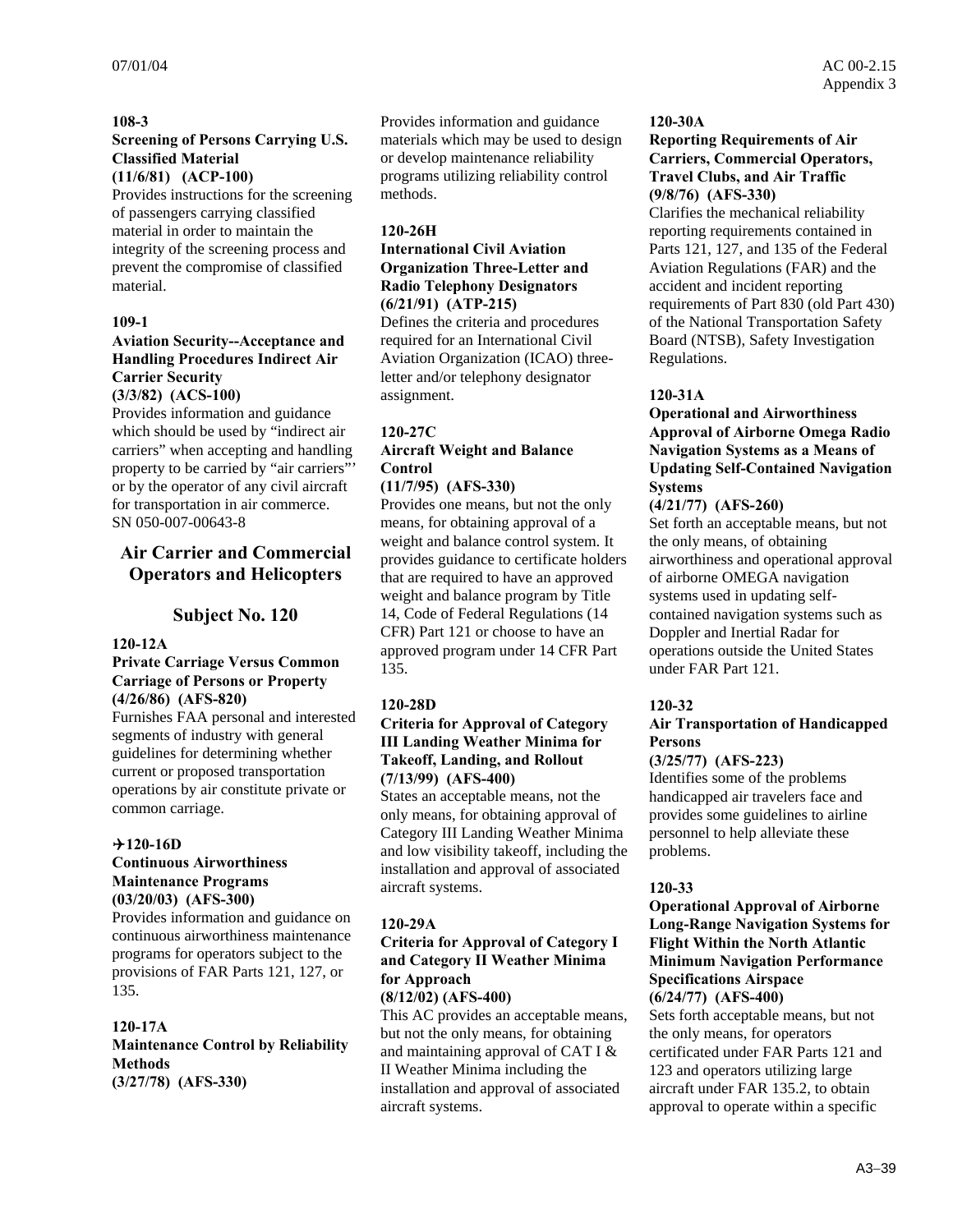airspace over the NAT (North Atlantic) MNPS (Minimum Navigation Performance Specifications) airspace after 0001 Greenwich Mean Time, Dec. 29, 1977.

## **120-34**

# **Air Transportation of Mental Patients**

**(6/29/77) (AFS-223)** 

Provides guidelines to organizations and persons responsible for transportation of mental patients and outlines the responsibilities of those escorting such persons.

# **120-35B**

## **Line Operational Simulations: Line-Oriented Flight Training, Special Purpose Operational Training, Line Operational Evaluation (9/6/90) (AFS-210)**

Presents guidelines for the design and implementation of subject advisory circular.

# **120-37**

# **Operational and Airworthiness Approval of Airborne Omega Radio Navigational Systems as a Sole Means of Long Range Navigation Outside the United States (10/10/78) (AIR-120)**

Establishes an acceptable means of obtaining airworthiness and operational approval of Airborne Omega Navigational Systems as a sole means of long range navigation for operations conducted outside the United States in accordance with FAR 121, 123, or large aircraft operated under FAR 135.2.

### **120-38**

# **Transport Category Airplanes Cabin Ozone Concentrations (10/10/80) (AFS-260)**

Provides guidance concerning acceptable means, but not the only means, for an air carrier to demonstrate compliance with the maximum permissible cabin ozone (03) concentrations established by Section 121.578 of the Federal Aviation Regulations.

# **120-39**

# **Hazards of Waste Water Ice Accumulation Separating From Aircraft In Flight (10/31/80) (AFS-331)**

This advisory circular emphasizes the potential hazards to life and property due to lavatory fluid and potable water systems' ice accumulation and resultant separation from aircraft in flight.

## **120-40B**

### **Airplane Simulator Qualification (7/29/91) (AFS-205)**

Provides an acceptable means, but not the only means, of compliance with the Federal Aviation Regulations (FAR) regarding the evaluation of and qualification of airplane simulators used in training programs or airmen checking under Title 14 Code of Federal Regulations (CFR).

#### **120-40B, Chg. 1 (1/24/92) (AFS-205)**

**120-40B, Chg. 2 (6/9/93) (AFS-205)** 

### **120-41**

# **Criteria For Operational Approval Of Airborne Wind Shear Alerting and Flight Guidance Systems (11/7/83) (AFS-400)**

Establishes an acceptable means, but not the only means, of obtaining operational approval of an airborne wind shear alerting and flight guidance system. It describes acceptable simulation test criteria, wind field modeling data, and minimum performance parameters for evaluating candidate systems.

# **120-42A**

# **Extended Range Operation With Two-Engine Airplanes (ETOPS) (12/30/88) (AFS-400)**

States an acceptable means but not the only means for obtaining approval under FAR Section 121.161 for twoengine airplanes to operate over a route that contains a point farther than one

hour flying time at the normal oneengine inoperative cruise speed (in still air) from an adequate airport.

# **120-43**

## **Influence of Beards on Oxygen Mask Efficiency, The (1/27/87) (AFS-220)**

Provides information about the effects of beards on masks in continuous flow and demand oxygen systems.

## **120-44A**

# **Air Carrier First Aid Programs (3/9/95) (AFS-220)**

Provides guidance about first aid program resources, subjects, equipment, and pertinent regulations. This revision adds information about blood borne pathogen awareness programs.

# **120-45A**

# **Airplane Flight Training Device Qualification (2/5/92) (AFS-205)**

Provides an acceptable means of ensuring compliance with the FAR regarding the evaluation and qualification of all training devices in which flight training, qualification, or certification of airmen under Title 14, Code of Federal Regulations, is accomplished. Specifies the criteria to be used by the FAA when qualifying a device and determining what the qualification level should be.

### **120-47**

## **Survival Equipment for Use In Overwater Operations (6/12/87) (AFS-220)**

Provides information regarding the survival items that should be carried during aircraft extended overwater operations. Provides a means, but not the only means, for compliance with the pertinent regulations.

# **120-48**

**Communication and Coordination Between Flight Crewmembers and Flight Attendants (7/13/88) (AFS-220)**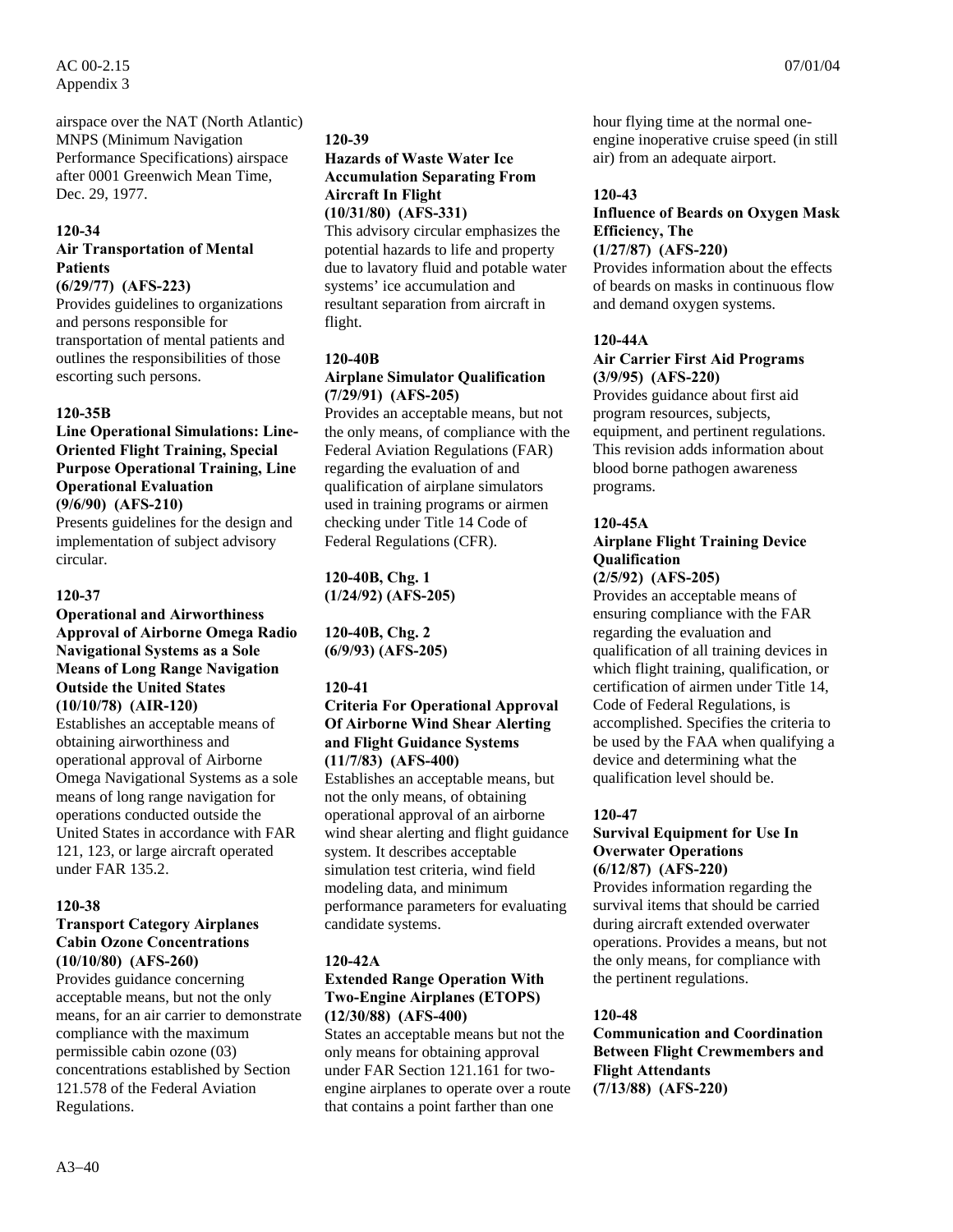Presents information on common problems associated with crew coordination between flight crewmembers and flight attendants and how these problems can be avoided.

### **120-49**

### **Certification of Air Carriers (11/23/88) (AFS-200)**

Provides information and guidance material on the certification process of air carriers under FAR Part 121 and Part 135. It provides information that can be used by applicants who desire to be certificated as an air carrier in accordance with FAR Part 121 and Part 135.

### **120-50A**

### **Guidelines for Operational Approval of Windshear Training Programs ` (2/9/96) (AFS-210)**

Provides guidance for approval of lowaltitude windshear training for operations under Title 14 of the Code of Federal Regulations, parts 121 and 135.

#### 4**120-51E**

# **Crew Resource Management Training**

# **(01/22/04) (AFS-210)**

Presents guidelines for developing, implementing, reinforcing, and accessing Crew Resource Management (CRM) training programs for flight crewmembers and other personnel essential to flight safety. These programs are designed to become an integral part of training and operations. Guidelines are primarily for those operators subject to 14 CFR Part 121 and 135.

### **120-52**

# **Radiation Exposure of Air Carrier Crewmembers**

# **(3/5/90) (CAMI-AAM-600)**

Provides (a) information on cosmic radiation and or air shipments of radioactive material as sources of ionizing radiation exposure during air travel; (b) guidelines for exposure to radiation; (c) estimates of the amounts of galactic cosmic radiation received

on air carrier flights on various routes to and from, or within, the contiguous United States (table 1); and (d) example calculations for estimating health risks from exposure to galactic cosmic radiation.

### **120-53**

# **Crew Qualification and Pilot Type Rating Requirements for Transport Category Aircraft Operated Under FAR Part 121**

**(5/13/91) (AFS-200)** 

Provides an acceptable means, but not the only means, of compliance with the FAR regarding qualification and type rating of flight crewmembers operating under FAR Part 121. Included are criteria for determination and approval of training, checking, and currency necessary for safe operation of aircraft in air carrier operations, particularly for pilots who frequently fly different variants of the same type aircraft. Describes the process by which the FAA determines "type rating" requirements applicable to the pilot in command of new or modified aircraft.

# **120-54**

## **Advanced Qualification Program (8/9/91) (AFS-210)**

Provides FAA guidance for approval of an Advanced Qualification Program (AQP) under SFAR 58.

# **120-55B**

## **Air Carrier Operational Approval and Use of TCAS II (10/22/01) (AFS-450)**

Provides an acceptable means, but not the only means, to address Traffic Alert and Collision Avoidance System (TCAS) issues related to installation of TCAS II regarding compliance with 14 CFR Parts 121, 125, and 129 requirements for air carriers.

#### **120-57A**

## **Surface Movement Guidance and Control System (12/19/96) (AFS-400)**

Describes the standards and provides guidance in the development of a Surface Movement Guidance and

Control System (SMGCS) plan for U.S. airports where scheduled air carriers are authorized to conduct operations when the visibility is less than 1,200 feet runway visual range.

### **120-58**

## **Pilot Guide for Large Aircraft Ground Deicing (9/30/92) (AFS-420)**

Contains recommendations for ensuring safe operations of large airplanes during icing conditions and guidelines for the development of adequate procedures for the deicing of large airplanes.

#### **120-59**

# **Air Carrier Internal Evaluation Programs**

# **(10/26/92) (AFS-201)**

Provides information and guidance material that may be used by air carrier certificate holders, operating under Federal Aviation Regulations (FAR) Parts 121 and 135, to design or develop an Internal Evaluation Program. The procedures and practices outlined in this (AC can be applied to maintenance, flight operations, and security aspects of an air carrier's organization. Internal evaluation guidance for certificate holders other than those operating under FAR Pars 121 and 135 may be issued separately in the future.

## **120-60**

# **Ground Deicing and Anti-Icing Program**

# **(5/19/94) (AFS-240)**

Provides one means, but not the only means, for obtaining approval of a Ground Deicing and Anti-icing Program, and for ensuring compliance with FAR Section 121.629.

### **120-61**

## **Crewmember Training on In-Flight Radiation Exposure (5/19/94) (AFS-203)**

Recommends subject to be covered in air carrier programs designed to: (1) inform crewmembers about radiation exposure and known associated health risks; and (2) assist crewmembers in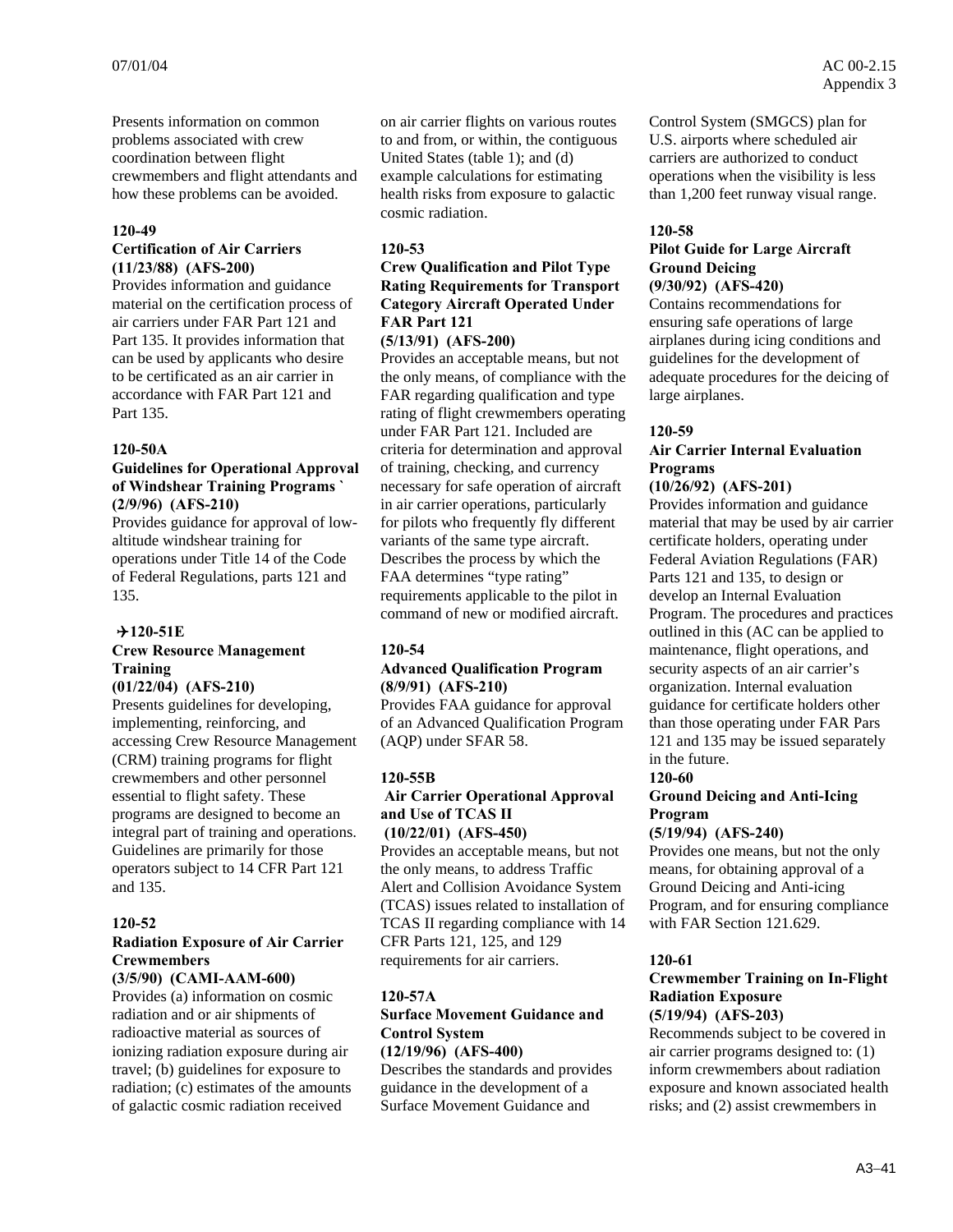making informed decisions with regard to their work on commercial air carriers. This AC provides a possible outline of courses but actual subject material should be gathered by the air carriers.

### **120-62**

### **Takeoff Safety Training Aid-- Announcement of Availability (9/12/94) (AFS-210)**

Announces the availability of a joint industry/FAA Takeoff Safety Training Aid to help air carriers and pilots increase safety during the takeoff phase of flight.

## **120-63**

# **Helicopter Simulator Qualification (10/11/94) (AFS-205)**

Provides a suggested means of compliance with the FAR regarding the evaluation and qualification of helicopter simulators to be used in training and checking.

## **120-64**

# **Operational Use & Modification of Electronic Checklists (4/24/96) (AFS-200N)**

Provides an acceptable means, but not the only means, to address the processes for approval, operational use, and modification of electronic checklists (ECL) and ECL data by air carriers.

# **120-65**

## **Interference With Crewmembers in the Performance of Their Duties (10/18/96) (AFS-200)**

Provides information to air carriers, crewmembers, law enforcement officers, and the general public regarding methods which may be used to manage and reduce the instances of interference with crewmembers. This AC provides general information about the types of subjects which could be included in an operator's program.

### **120-66B**

**Aviation Safety Action Programs (ASAP) (11/15/02) (AFS-230)** 

This AC provides guidance for establishing an air transportation Aviation Safety Action Program (ASAP). This objective of the ASAP is to encourage air carrier and repair station employees to voluntarily report safety information that may be critical to identifying potential precursors to accidents. Under ASAP, safety issues are resolved through punishment or discipline.

### **120-67**

## **Criteria For Operational Approval of Auto Flight Guidance Systems (3/18/97) (AFS-400)**

States an acceptable means, but not the only means, for obtaining operational approval of the initial engagement or use of an Auto Flight Guidance System (AFGS) under Title 14 CFR part 121, section 121.579(d); part 125, section 125.329(e); and part 135, section 135.93(e) for the takeoff and initial climb phase of flight.

### 4**120-68C**

#### **Pilot Records Improvement Act of 1996**

### **(01/28/04) (AFS-220)**

Provides information and standard forms that may be used to comply with provisions of the Pilot Records Improvement Act of 1996, which requires air carriers, prior to hiring an individual as a pilot, to request and receive: from the FAA certain records pertaining to the individual concerning pilot certificates and rating; certain records from other air carriers or other persons for whom the individual may have been employed in the past 5-year period; and from the National Driver Register pertinent records concerning the motor vehicle driving record of the individual being considered for hiring.

### **120-70**

# **Initial Air Carrier Operational Approval For Use of Digital Communication Systems (2/17/00) (AFS-430)**

Provides an acceptable means, but not the only means, for operational approval to use digital communication systems, including data link and voice communications (e.g. via satellite), for air traffic service (ATS) and related capabilities for operators conducting operations under Title 14 of the Code of Federal Regulations (14 CFR), parts 121, 125, 129, and 135.

## 4**120-71A**

# **Standard Operating Procedures for Flight Deck Crewmembers (02/27/03) (AFS-210)**

Presents background, basic concepts and philosophy in respect to SOP. SOP's are universally recognized as basic to safe aviation operations. Effective crew coordination and crew performance, two central concepts of crew resource management depend upon the crew's having a shared mental model of each task. That mental model, in turn, is founded on SOP's. This AC emphasizes that SOP's must be clear, comprehensive, and readily available in the manuals used by flight deck crewmembers. A comprehensive SOP template is provided.

### **120-72**

# **Maintenance Resource Management Training**

### **(9/28/00) (AFS-340)**

Presents guidelines for developing, implementing, reinforcing, and accessing Maintenance Resources Management Training Programs for improving communication effectiveness, and safety in maintenance operations.

# **120-73**

## **Damage Tolerance Assessment of Repairs to Pressurized Fuselages (12/14/00) (ANM-120L)**

Provides guidance to operators of certain transport category airplanes operated under 14 CFR Parts 91, 121, 125, and 129. The guidance provides an acceptable means of compliance with the regulations that require incorporating FAA-approved "repair assessment guidelines" into an operator's FAA-approved maintenance or inspection program. The means of compliance described is intended to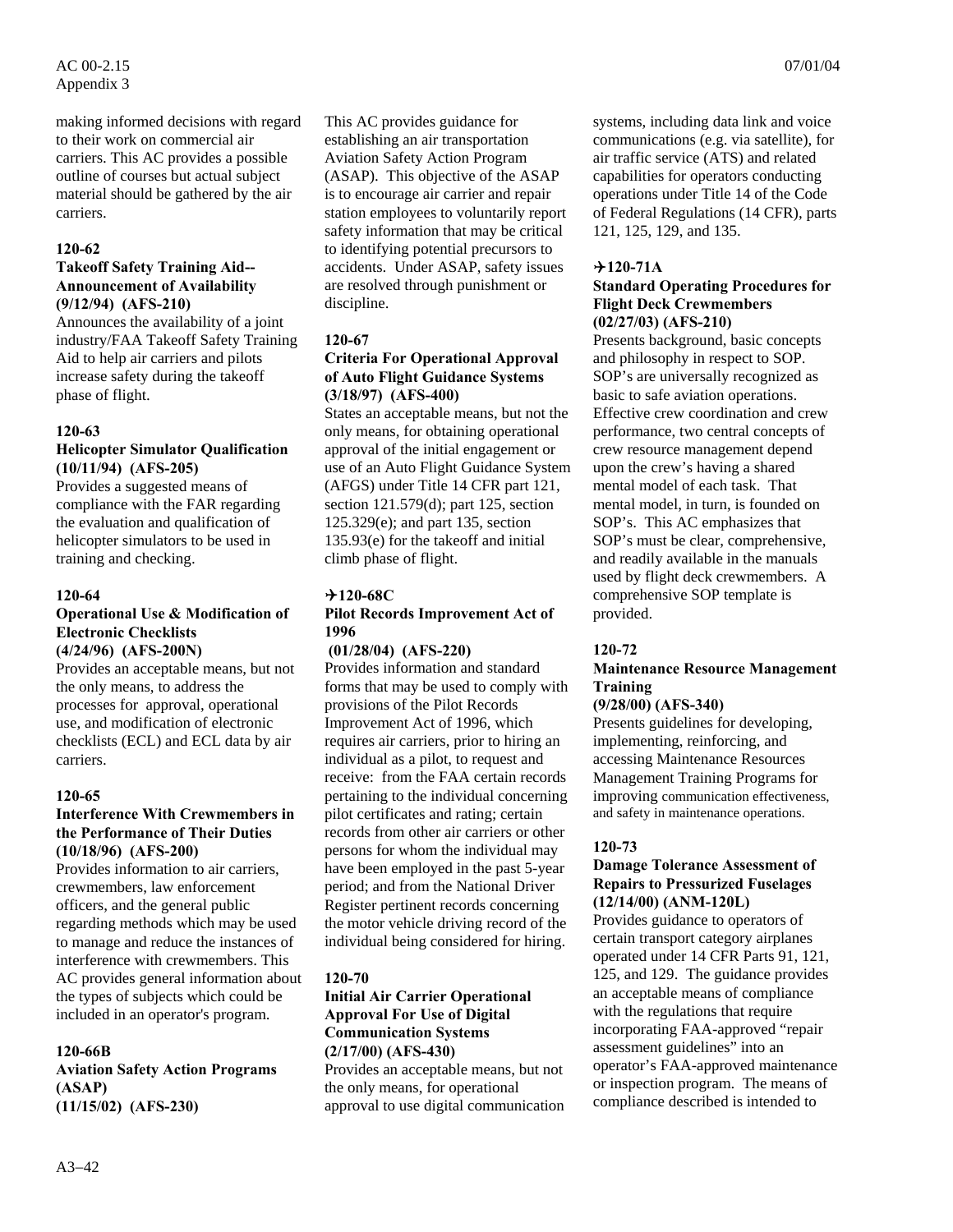provide guidance to supplement the engineering and operational judgment that must form the basis of any compliance findings relative to repair assessments for pressurized fuselages.

### **120-74**

## **Part 121, 125 and 135 Flightcrew Procedures During Taxi Operations (6/18/01) (AFS-220)**

Provides guidelines for the development and implementation of standard operating procedures for conducting safe aircraft operations during taxiing. It is intended for use by persons operating aircraft under parts 121, 125, and 135 (those part 135 flight operations where two or more pilots are in the cockpit) of Title 14 CFR.

### **120-76**

## **Guidelines for the Certification, Airworthiness, and Operational Approval of Electronic Flight Bag (7/9/02) (AFS-400)**

This joint Flight Standards and Aircraft Certification Service AC provides an acceptable method of compliance for the certification, airworthiness, and operational approval of both portable and installed electronic flight bag (EFB) aircraft computing devices.

### **120-77**

### **Maintenance and Alternation Data (10/07/02) (AFS-300)**

This advisory circular (AC) provides one means, but not the only means, of ensuring that the contemplated maintenance, alteration, or continue-inservice condition is in compliance with applicable regulations and existing policy.

### **120-78**

# **Acceptance and Use of Electronic Signatures, Electronic Recordkeeping Systems, and Electronic Manuals (10/29/02) (AFS-340)**

This AC provides guidance on the acceptance and use of electronic signatures to satisfy certain operational and maintenance requirements. This

AC also provides guidance on the acceptability of electronic recordkeeping systems and electronic maintenance manuals, including inspection procedures manuals, quality, operations manuals, and training manuals required by Title 14 of the Code of Federal Regulations (14 CFR).

## $+120-79$

# **Developing and Implementing a Continuing Analysis and Surveillance System (04/21/2003) (AFS-300)**

Provides information on how to implement a continuing analysis and surveillance system (CASS), which is required for certain types of air carriers and commercial operators under Title 14 of the Code of Federal Regulations (14 CFR), §§ 121.373 and 135.431. A CASS is a quality management system for air carriers and commercial operators that monitors and analyzes the performance and effectiveness of inspection and maintenance programs.

# 4**120-80**

## **In-Flight Fires (01/08/04) (AFS-210)**

Address a number of issues linked to inflight fires

### 4**120-81**

# **Whistleblower Protection Program (Air Carrier)**

**(03/25/04) (AFS-200W)**  Provides guidance for air carrier employees, air carrier contractor employees, and air carrier subcontractor employees, concerning the joint Federal Aviation Administration (FAA)/Occupational Safety and Health Administration (OSHA) Whistleblower Protection Program.

### $+120-82$

# **Flight Operational Quality Assurance (04/12/04) (AFS-230)**

Provides guidance on one means, but not necessarily the only means, of developing, implementing, and

operating a voluntary Flight Operational Quality Assurance (FOQA) program that is acceptable to the Federal Aviation Administration (FAA).

## 4**120-83**

### **Flight Deck Observer Seat and Associated Equipment (06/03/04) (AFS-260)**

Provides guidance for 14 CFR parts 121, 125, and 135 certificate holders for obtaining an FAA finding regarding the operational safety/suitability of the Flight Deck Observer Seat and Associated Equipment.

# **121-1A**

# **Standard Operations Specifications Aircraft Maintenance Handbook (6/26/73) (AFS-330)**

Provides procedures acceptable to the Federal Aviation Administration, which may be used by operators when establishing inspection intervals and overhaul times.

# **121-1A, Chg. 1**

**(1/23/75)**  Updates the overhaul and inspection/check period of selected airframes, powerplants, propellers, and appliances in relation to current industry standards. **121-1A, Chg. 2 (8/19/76)** 

**121-1A, Chg. 3 (2/18/77) 121-1A, Chg. 4 (7/7/78)** 

## **121-6 Portable Battery-Powered Megaphones (1/5/66) (AIR-110)**

Sets forth an acceptable means for complying with rules (applicable to various persons operating under Part 121 of the Federal Aviation Regulations) that prescribe the installation of approved megaphones.

**121-13**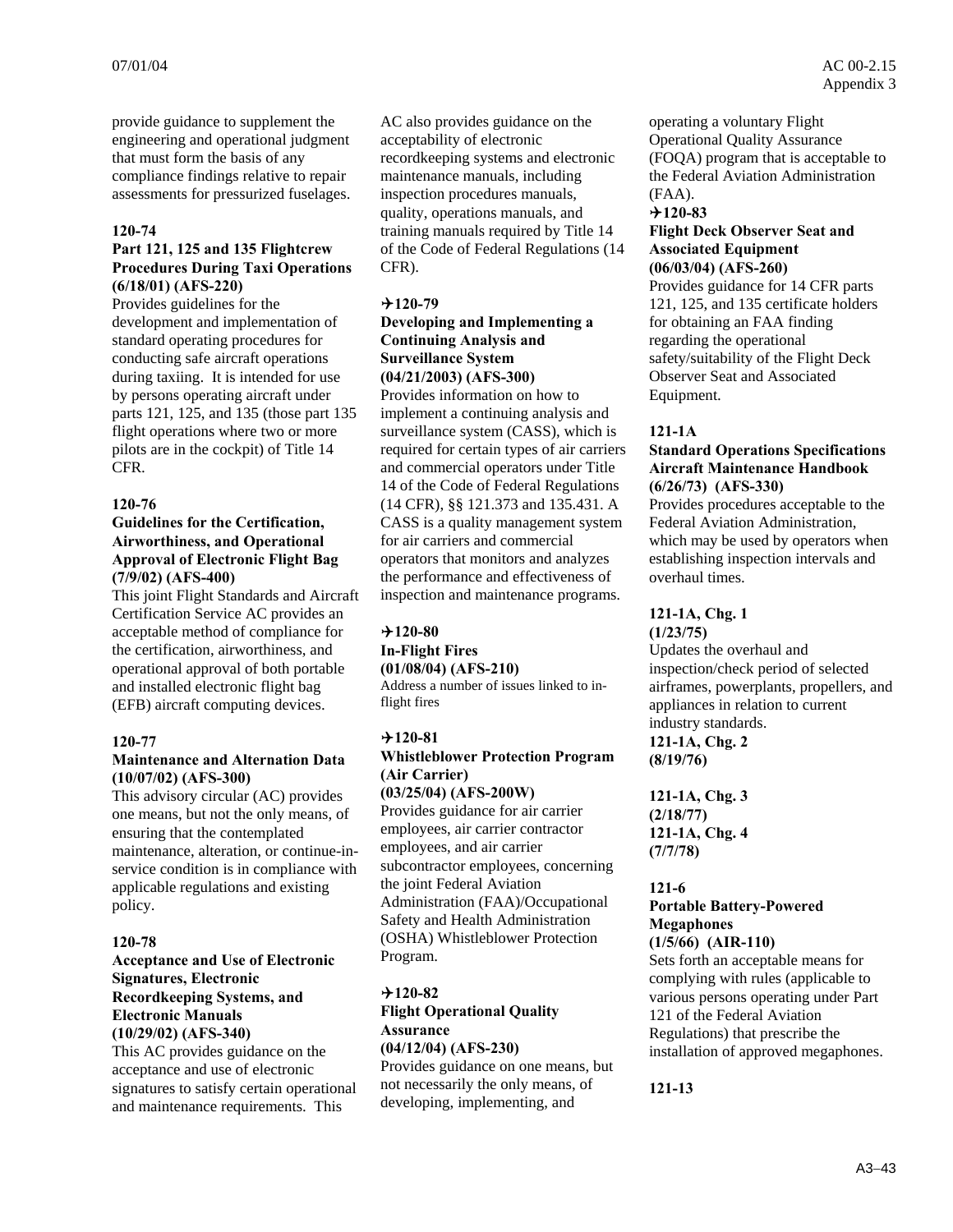### **Self-Contained Navigation Systems (Long Range) (10/14/69) (AFS-224)**

States an acceptable means, not the only means, of compliance with the referenced sections of the FAR as they apply to persons operating under Parts 121 or 123 who desire approval of Doppler RADAR navigation systems or Inertial Navigation Systems (INS) for use in their operations.

# **121-13, Chg. 1 (7/31/70)**

Assures standardization of the Minimum Equipment List (MEL) with respect to Inertial Navigation Systems (INS) through the appropriate Flight Operations Evaluation Board (FOEB).

# **121-13, Chg. 2 (12/21/70)**

Permits all flight training for Doppler and INS qualification, to be completed in a simulator or training device approved for conducting the required pilot training and qualifications in the use of these systems.

# **121-16**

# **Maintenance Certification Procedures (11/9/70) (AFS-330)**

Provides guidance for the preparation of an Operations Specification-- Preface Page which will afford nominal and reasonable relief from approved service and overhaul time limits when a part is borrowed from another operator.

# **121-21B**

## **Information Guide for Training Programs and Manual Requirements in the Air Transportation of Hazardous Materials (12/22/83) (ACS-130)**

Provides certificate holders operating aircraft under Code of Federal Regulations (CFR) Title 14, Parts 121 and 135, Federal Aviation Regulations, with information relevant to CFR Title 49 and the International Civil Aviation Organization (ICAO) Technical

Instructions for the Safe Transport of Dangerous Goods by Air.

### **121-22A Maintenance Review Board (MRB) (3/7/97) (AFS-330)**

Provides guidelines that may be used by industry during its development and revision of the initial minimum scheduled maintenance/inspection requirements for derivative or newly type-certificated transport category aircraft and powerplants for submittal to the FAA for approval. These initial minimum scheduled maintenance/inspection requirements are referred to in this AC as the Maintenance Review Board Report (MRBR). The requirements, after approval by the FAA, become the framework around which each air carrier develops its own individual maintenance program.

# **121-24B**

## **Passenger Safety Information Briefing and Briefing Cards (2/1/99) (AFS-220)**

Provides updated information regarding the items that are required to be covered in oral passenger briefings and on passenger briefing cards. Provides specific information about air carrier operations conducted under 14 CFR Part 121 and 135. It also provides suggestions for making this information interesting meaningful.

# **121-25**

## **Additional Weather Information: Domestic and Flag Air Carriers (9/16/77) (AFS-224)**

Provides guidance and standards to domestic and flag air carriers for approval of a system for obtaining forecasts and reports of adverse weather phenomena.

# **121-26 Airports--Required Data (6/29/81) (AFS-250)**

Provides guidance as to acceptable methods for compliance with changes to the Federal Aviation Regulations 121.97(b) and 121.117(b).

# **121-27**

**Guide For Air Carriers, Freight Forwarders, and Shippers in Obtaining Information Dealing with the Transportation of Hazardous Materials by Air (1/3/84) (ACS-100)** 

Provides air carriers, freight forwarders, and shippers with sources of regulatory and training information and provides office locations and telephone numbers where technical assistance may be obtained dealing with the provisions of the appropriate regulations concerning the transportation by air of commodities which have been designated as regulated hazardous materials.

## **121-28**

## **Preparation and Loading of Magnetron Magnetic Materials for Air Transportation (3/19/87) (ACS-120)**  Provides information relevant to the

preparation and loading of magnetic materials for shipment in civil aircraft.

# **121-29B**

### **Carry-on Baggage (7/24/00) (AFS-200)**

Provides information to the public, certificated air carriers, commercial operators, and airline personnel about FAA-approved carry-on baggage programs. It updates, provides clarification and additional information on how to comply with the carry-on baggage regulations.

# **121-31**

# **Flight Crew Sleeping Quarters and Rest Facilities**

**(9/30/94) (AFS-220)**  Provides methods acceptable to the FAA Administrator for FAR Part 121 certificate holders who conduct flag and supplemental operations to obtain an FAA finding regarding the adequacy of onboard sleeping quarters for compliance with FAR Sections 121.485(a) and 121.523(b). This AC also references FAA-acceptable

criteria which may be used for the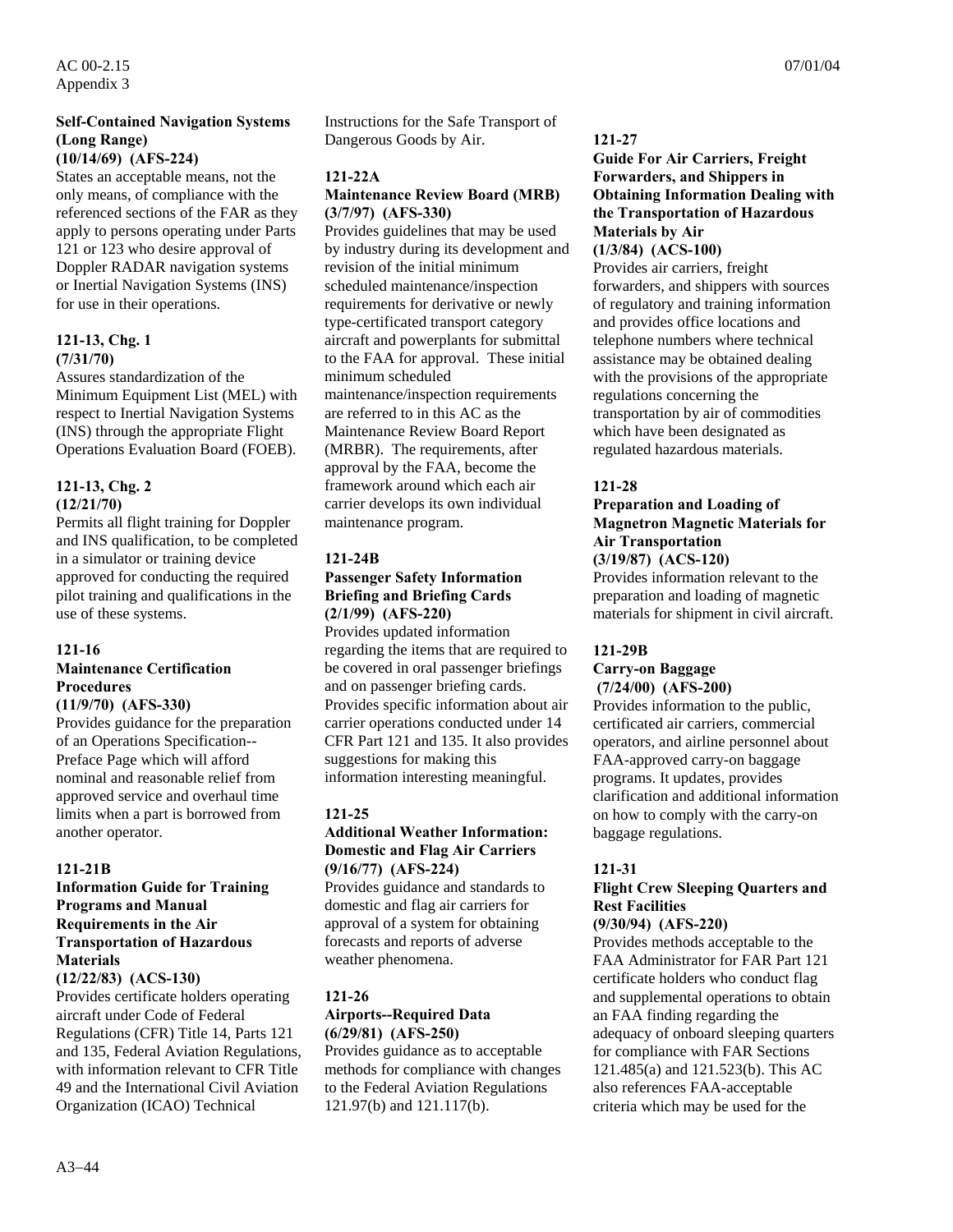design and installation of flight crew sleeping quarters and rest facilities on commercial transport aircraft capable of long-range operations with augmented or enlarged flight crew complements.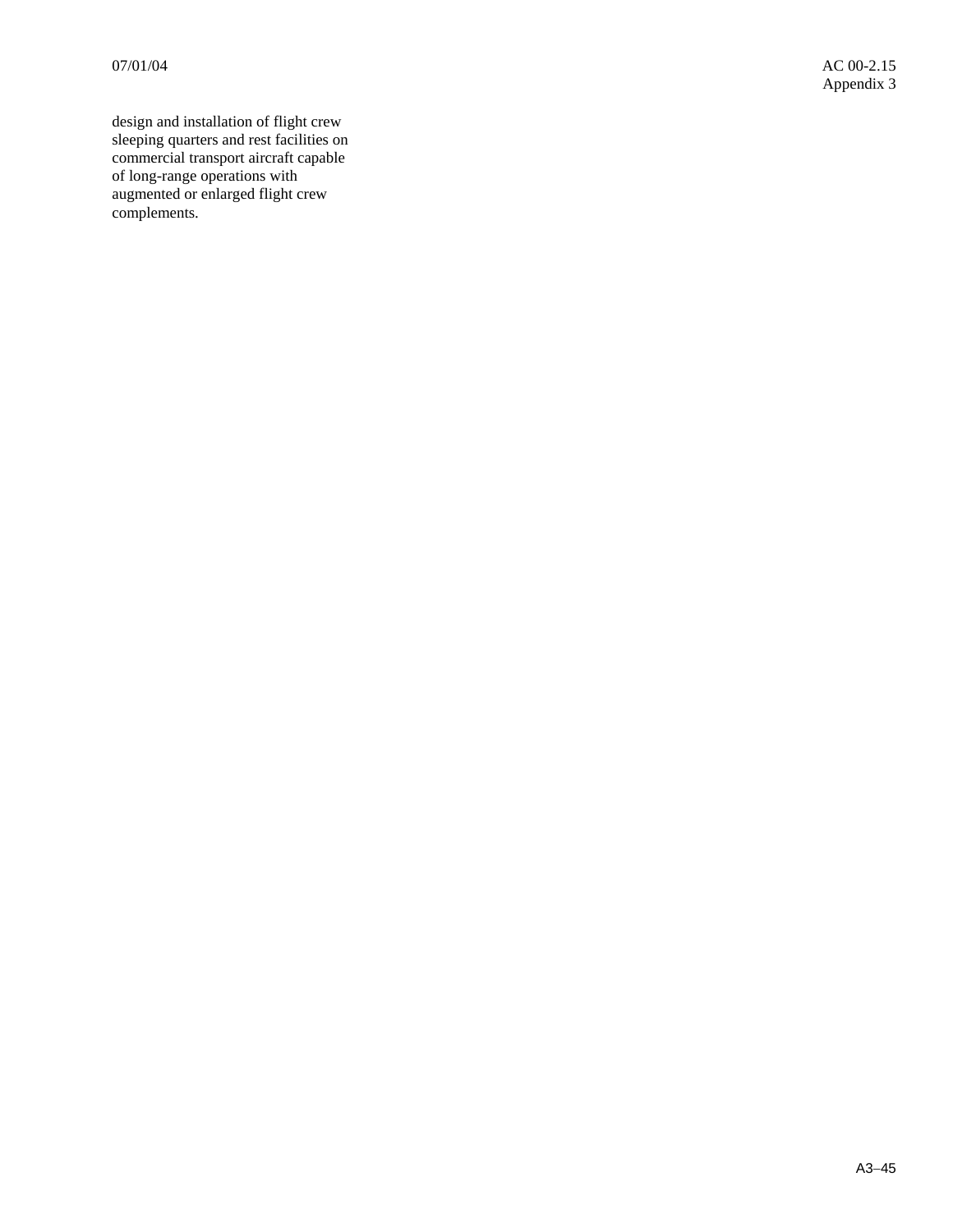## **121-32 Dispatch Resource Management Training**

**(2/7/95) (AFS-210)** 

This AC complements guidance already developed for flight crewmembers and other groups with respect to training in resource management. Focus is on the aircraft dispatcher whose traditional role in air carrier operations is being changed by fundamental changes in aviation, notably advanced technology.

# **121-33**

# **Emergency Medical Equipment (8/14/02) (AAM-210)**

AC provides guidance to elaborate requirements for enhanced emergency medical equipment currently carried on most major air carriers and becoming mandatory as of April 12, 2004.

# **121-34**

# **Emergency Medical Equipment Training**

**(8/14/02) (AAM-600\_**  AC contains guidance to elaborate

requirements for enhanced crew member emergency medical training that will become mandatory as of April 12, 2004.

# **121.195(d)-1A**

# **Operational Landing Distances for Wet Runways; Transport Category Airplanes**

**(6/19/90) (AFS-430)**  Sets forth an acceptable means, but not the only means, of showing compliance with Federal Aviation Regulations Section 121.195(d) pertaining to operational landing distances on wet runways. It is for guidance purposes and provides an example of a method of compliance that has been found acceptable.

# **125-1**

# **Operations of Large Airplanes Subject to Federal Aviation Regulations Part 125 (1/22/81) (AFS-820)**

Sets forth one means that would be acceptable to the Administrator to

assist persons in complying with the requirements of FAR Part 125. It also provides (in Chapter 1) a test of applicability for those operations, which may be subject to Part 125.

# **129-3**

# **Foreign Air Carrier (6/10/82) (ACS-120)**

Provides information and guidance for the implementation of Change 7 to FAR Part 129 (sections 129.25, 129.26, and 129.27) which became effective 9/11/81.The sensitive nature of many security procedures precludes full discussion in this AC. FAA Security Inspectors located throughout the U.S., as well as Foreign Air Carrier Principal Security Inspectors, located at FAA offices in Brussels, Belgium, and at FAA Regional Headquarters in the U.S., having responsibility for those foreign air carriers operating within the FAA offices geographical area of responsibility, are available to discuss the many issues that may arise regarding implementation and procedural details of security safeguards.

# **129-4**

# **Maintenance Programs for U.S. Registered Aircraft Under FAR Part 129 (3/1/88) (AFS-300)**

Provides information and guidance about acceptable maintenance programs for U.S. registered aircraft subject to FAR Part 129.

# **133-1A**

# **Rotorcraft External-Load Operations in Accordance with FAR Part 133 (10/16/79) (AFS-824)**

Provides information for persons interested in applying for a Rotorcraft External-Load Operator Certificate.

# **135-4A**

### **Aviation Security: Air Taxi Commercial Operators (ATCO) (4/15/76) (ACS-100)**

Provides recommended security measures applicable to ATCO operations that should minimize the effects of crimes directed against air transportation.

# **135-5B**

## **Maintenance Program Approval for Carry-On Oxygen Equipment for Medical Purposes (9/26/83) (AFS-330)**

Provides a means whereby air taxi operators may submit a maintenance program to comply with FAR Part 135, Section 135.91.

# **135-7**

# **FAR 135: Additional Maintenance Requirements for Aircraft Type Certificated for Nine or Less Passenger Seats**

**(10/24/78) (AFS-350)**  Provides information on establishing methods for compliance with additional maintenance requirements of FAR Part 135, Revised December 1, 1978, for certain air taxi operators and commercial operators (ATCO).

# **135-9**

# **FAR Part 135 Icing Limitations (5/30/81) (AFS-220)**

To provide guidance to commuter/air taxi operators to assist them to comply with Section 135.227.

# **135-10A**

# **Approved Aircraft Inspection Program**

**(12/22/93) (AFS-340)** 

Provides information and guidance which can be used to develop an approved aircraft inspection program (AAIP) for operators subject to provisions of FAR Section 135.419.

# 4**135-13L**

## **FAA Certificated Air Carriers Directory (9/9/03) (AFS-640)**

Transmits a directory of air carriers certificated by the FAA under the provisions of Title 14 of the Code of Federal Regulations (14 CFR Part 135). The directory is current as of September 2003. SN 050-007-01360-4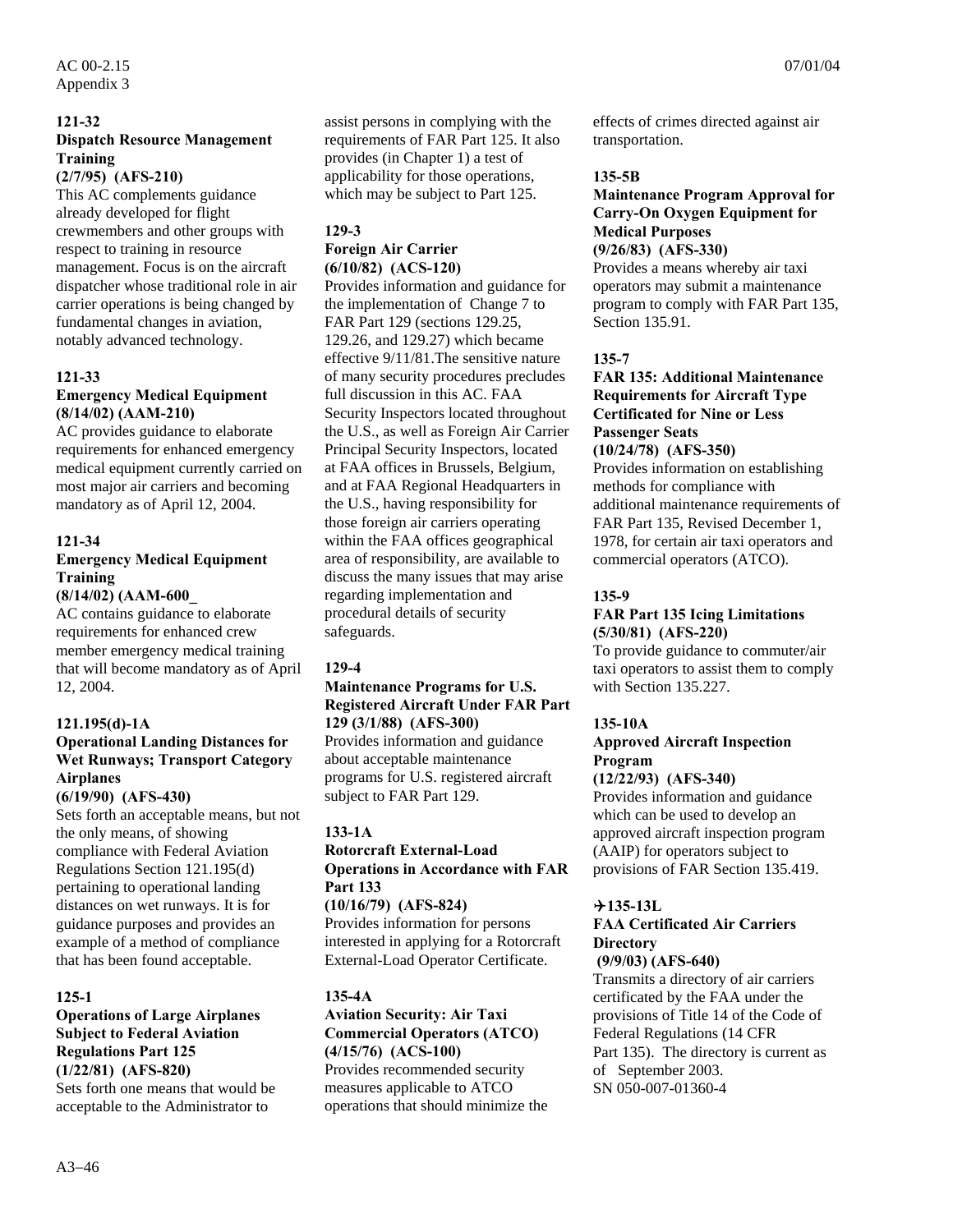# **135-14A**

## **Emergency Medical Services/Helicopter (EMS/H) (6/20/91) (AFS-250)**

Provides information and guidance material which may be used by Air Ambulance and Emergency Medical Service/Helicopter (EMS/H) operators. It must be emphasized that this AC diminishes neither the force nor the effect of the FAR. The regulations, of course, are always controlling. This AC does not interpret the regulations; interpretations are issued only under established national FAA procedures.

# **135-15**

# **Emergency Medical Service/Airplane (EMS/A) (11/19/90) (AFS-250)**

Provides information and guidance material which may be used by Air Ambulance and Emergency Medical Service/Airplane (EMS/A). These guidelines are applicable to EMS/A operations under FAR Part 135 and are also recommended for EMS operations conducted by public service and other operators.

### **135-16**

### **Ground Deicing & Anti-icing Training & Checking (12/12/94) (AFS-250)**

This AC provides one means, but not the only means, of complying with FAR Sections 135.227, 135.345, & 135.351 (referred to as the FAR Part 135 ground deicing rule).

### **135-17**

# **Pilot Guide - Small Aircraft Ground Deicing (pocket)**

**(12/14/94) (AFS-250)**  Contains information and recommendations to assist pilots in conducting ground operations during weather conditions conducive to aircraft icing. Also contains information and guidance regarding deicing and anti-icing fluids and procedures for use and identifies the aircraft critical surfaces which must be

free of contamination prior to takeoff.

# **135.169-1**

## **Small Propeller-Driven Air Taxi Airplanes That Meet Sections 135.169 (formerly 135.144) (9/24/79) (AIR-110)**

Provides a summary of and information on small propeller-driven air taxi airplanes that comply with section 135.169(b) and may continue operations under FAR 135 with ten or more passenger seats.

### **136-1**

## **Commercial Air Tour Operations Conducted Over National Parks and Tribal Lands (10/25/02) (AFS-200)**

This Advisory Circular (AC) contains information, directions, and procedures for obtaining operating authority for commercial air tour operations over national parks and tribal lands. Because this AC covers several types of operating authority, operators should read the entire AC before beginning actions to obtain operating authority over a particular park.

# **137-1**

# **Agricultural Aircraft Operations (11/29/65) (AFS-820)**

Explains and clarifies the requirements of FAR Part 137 and provides additional information, not regulatory in nature, which will assist interested persons in understanding the operating privileges and limitations of this Part.

### **139.201-1**

## **Airport Certification Manual (ACM) and Airport Certification Specifications (ACS) (7/15/88) (AAS-310)**

Provides methods acceptable to the Administrator for showing compliance with the ACM and ACS requirements contained in Part 139 of the FAR.

# **Schools and Other Certificated Agencies**

**Subject No. 140** 

# 4**140-2FF**

### **FAA Certificated Pilot Schools Directory (9/9/03) (AFS-640)**

Transmits a directory of all FAA Certificated Pilot Schools, current as of September 2003.

# **140-6C**

# **Development and Use of Major Repair Data Under Provisions of Special Federal Aviation Regulation No. 36**

## **(2/3/84) (AFS-340)**

Advises that SFAR 36 has been extended for an additional 5 years. Provides information related to the issuance of an authorization to allow repair stations, air carriers and air taxi/commercial operators of large aircraft to develop and use major repair data not specifically approved by the Administrator in accordance with the requirements of SFAR 36.

#### $+140-7N$

# **FAA Certificated Repair Stations Directory**

#### **(9/9/03) (AFS-640)**

Transmits a consolidated directory of all FAA Certificated Repair Stations certificated as of September, 2003 under the authority of Title 14 of the Code of Federal Regulations (14 CFR) Part 145.

SN 050-007-01361-2

# **141-1A**

### **Pilot School Certification (2/18/93) (AFS-840)**

Sets forth guidelines to assist persons in obtaining a pilot school certificate and associated ratings under FAR Part 141.

### **145-2**

#### **Repair Station Limited Ratings Beech 18 Series Aircraft (4/21/76) (AFS-340)**

Advises of a required limited repair station rating to perform X-ray inspection of the Beech 18 wing and center section spar, and of the procedures for application.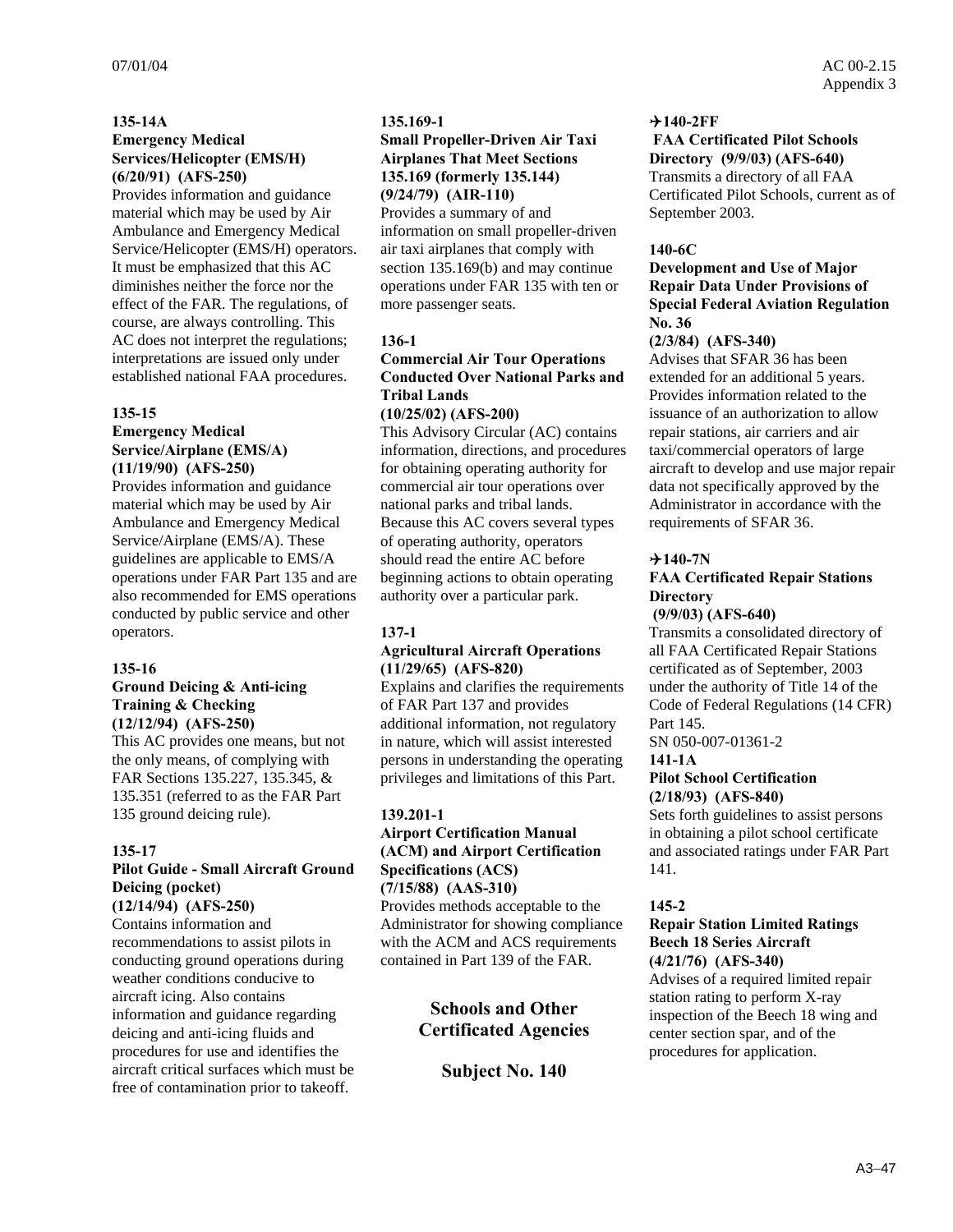# **145-3**

**Guide For Developing and Evaluating Repair Station Inspection Procedures Manuals (2/13/81) (AFS-350)**  An aid to the development of a repair station inspection procedures manual

that adequately covers all pertinent FARs.

**145-3, Chg. 1 (2/10/82) (AFS-350)** 

## **145-4**

## **Inspection, Retread, Repair and Alterations of Aircraft Tires (9/27/82) (AFS-340)**

Provides guidance for the development, qualification, and approval of aircraft tire repair and retread process specifications, and the use of special nondestructive inspection (NDI) techniques. The information sets forth an acceptable means, but not the only means of developing a process specification for approval.

### **145-5**

# **Repair Station Internal Evaluation Programs**

**(9/27/95) (AFS-350)** 

Provides information and guidance material that may be used by repair station certificate holders, operating under FAR Part 145, to design and implement an Internal Evaluation Program. The procedures and practices outlined in this AC can be applied to all of a repair station's operations. Establishing the type of program described in this AC is completely voluntary.

# **145-6**

## **Repair Stations for Composite and Bonded Aircraft Structure (11/15/96) (AFS-350)**

Provides information and guidance concerning an acceptable means, but not the only means, of demonstrating compliance with the requirements of 14 CFR parts 21, 43, 121, 125, 127, 135, and 145 regarding procedures and facilities for repairs and alterations of

structures consisting of metal-bonded and fiber-reinforced materials (e.g., carbon, boron, aramid, and glassreinforced polymeric materials mentioned in AC 20-107, Composite Aircraft Structures). Consideration will be given to any other method of compliance the applicant elects to present to FAA.

# **145-7A**

## **Issuance of Repair Station Certificates to Foreign Approved Maintenance Organizations Under the Maintenance Implementation Procedures of a Bilateral Aviation Safety Agreement (9/23/02) (AFS-350)**

Provides information and guidance concerning an acceptable means, but not the only means, that may be used by a Joint Aviation Authorities (JAA) Approved Maintenance Organization (AMO) to obtain, renew, or amend a FAR Part 145 repair station certificate under the provisions of Maintenance Implementation Procedures (MIP) concluded pursuant to a Bilateral Aviation Safety Agreement (BASA).

# 4**145-8A**

## **Acceptance of Repair Stations by the JAA and JAA-Member NAAs Under the MIP of a Bilateral Aviation Safety Agreement (04/03/03) (AFS-350)**

Provides information concerning an acceptable means, but not the only means, that should be used by repair station certificate holders in the U.S. to obtain Joint Aviation Authorities (JAA) and foreign National Aviation Authority (NAA) acceptance under the provisions of Maintenance Implementation Procedures (MIP) concluded pursuant to a Bilateral Aviation Safety Agreement.

# $+145-9$

# **Guide for Developing and Evaluating Repair Station and Quality Control Manuals (07/03/03) (AFS-340)**

Provides information and guidance material for all repair station certificate holders or applicants under Title 14 of the Code of Federal Regulations (14 CFR) part 145 to develop and evaluate a repair station manual (RSM) and quality control manual (QCM).

# **147-2HH**

# **FAA Certificated Aviation Maintenance Technician Schools Directory**

# **(8/23/02) (AFS-640)**

Transmits a directory of Federal Aviation Administration certificated Aviation Maintenance technician schools certificated by FAA under CFR 14 part 147, and the directory is current as of August 20, 2002.

# **147-3**

## **Certification and Operation of Aviation Maintenance Technician Schools (AMTS) (5/22/91) (AFS-340)**

Provides guidance to assist persons in obtaining and maintaining Federal Aviation Administration certification of an AMTS. FAR Part 147, Aviation Maintenance Technician Schools, specifies requirements for the certification and operation of an AMTS. The regulation includes both the curriculum requirements and operating rules for all certificated AMTS.

# **147-4**

# **Guidelines for Evaluation of Military Aviation Training Courses. (5/19/94) (AFS-340)**

Provides guidelines to assist FAAcertificated aviation maintenance technician schools when crediting servicemen/women and veterans in the evaluation of aviation training completed while in the military.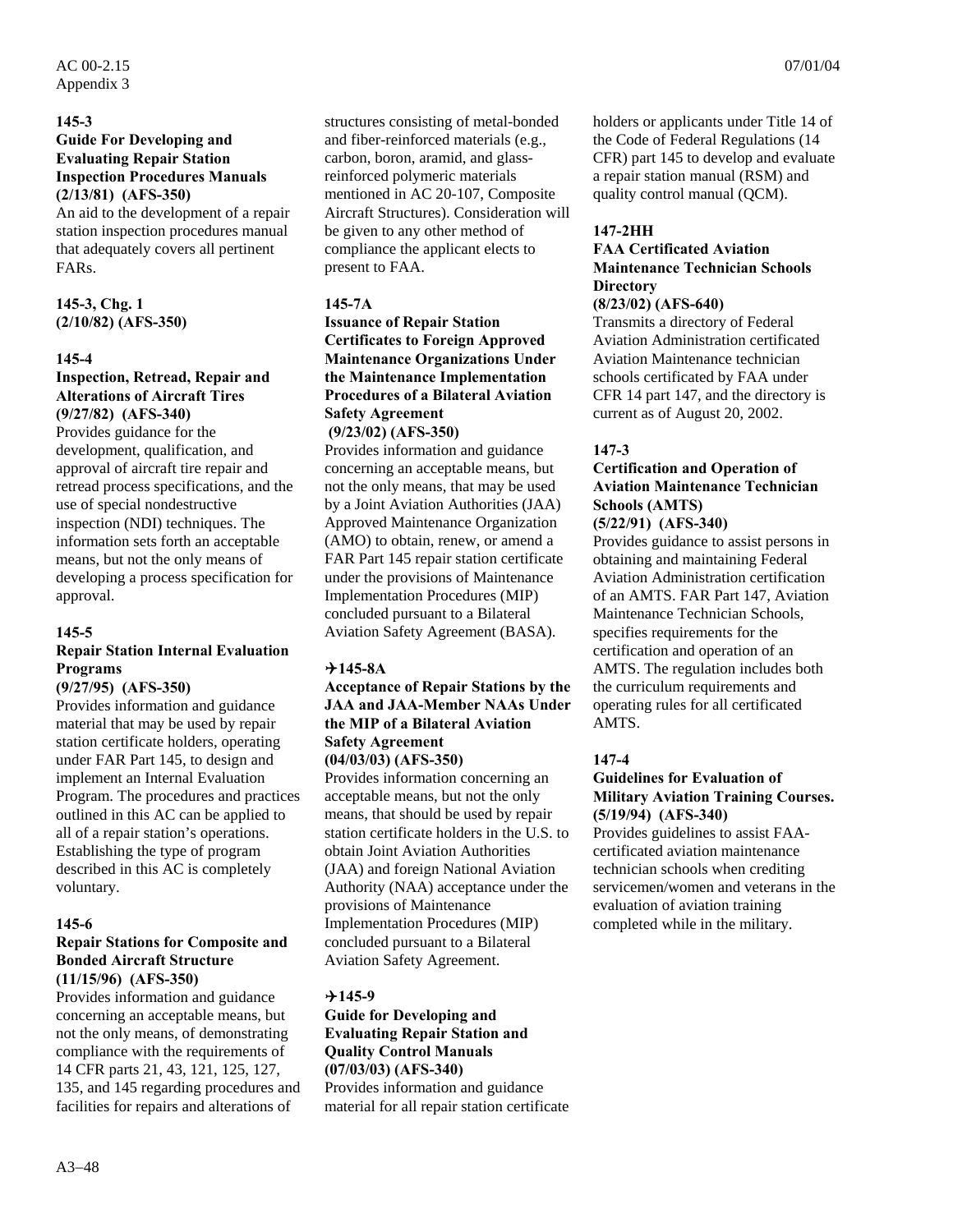# **Airports**

# **Subject No. 150**

# **AIRPORT PLANNING**

# **150/5000-5C Designated U.S. International Airports**

**(12/3/96) (AAS-3)**  Explains the different categories of U.S. airports designated to serve international air traffic and provides a list of these airports.

## **150/5000-9A**

**Announcement of Availability Report No. DOT/FAA/PP/92-5, Guidelines for the Sound Insulation of Residences Exposed to Aircraft Operations (7/3/93) (APP-510)**  Announces the availability of subject report.

# **150/5000-12**

**Announcement of Availability-- Passenger Facility Charge (PFC) Application Form 5500-1) (7/15/94) (APP-530)**  Provides guidance for the submission of the PFC application.

# **150/5000-13**

# **Announcement of Availability: RTCA Inc., Document RTCA-221 (9/7/94) (AAS-200)**

Announces the availability of RTCA, Inc., Document RTCA/DO-221, Guidance and Recommended Requirements for Airport Surface Movement Sensors.

# **150/5000-14**

**Announcement of Availability-- National Plan of Integrated Airport Systems (NPIAS) 1993-1997 (9/12/95) (APP-400)**  Announces the availability of the National Plan of Integrated Airport Systems (NPIAS) 1993-1997.

# **NOISE CONTROL AND COMPATIBILITY PLANNING FOR AIRPORTS**

## **150/5020-1 Noise Control and Compatibility Planning for Airports (8/5/83) (AEE-300)**

Provides general guidance for noise control and compatibility planning for airports. Provides specific guidance for preparation of airport noise exposure maps and airport noise compatibility programs by airport operators for submission under FAR Part 150 and the Aviation Safety and Noise Abatement Act of 1979. Contains an expanded Table of Land Uses Normally Compatible with Various Levels of Noise.

# **150/5050-3B**

**Planning the State Aviation System (1/6/89) (APP-400)**  Provides general guidance in preparing

a State airport system plan. SN 050-007-00813-9

# **150/5050-4**

# **Citizen Participation in Airport Planning (9/26/75) (APP-600)**  Provides guidance for citizen involvement in airport planning.

Although not mandatory for airport grant programs, it demonstrates the need for early citizen participation.

# **150/5050-7**

## **Establishment of Airport Action Groups (6/23/87) (AAS-300)**  Provides guidance on the establishment of airport action groups.

# **150/5060-5**

**Airport Capacity And Delay (Consolidated reprint includes Change 1). (9/23/83) (AAS-100)**  Explains how to compute airport capacity and aircraft delay for airport planning and design.

# **150/5060-5, Chg. 2 (12/1/95) (AAS-100)**

Reflects the increased capacity resulting from the recent change in parallel runway separation criteria, adds a procedure for calculating savings associated with a reduction in aircraft delay, and updates the capacity and delay computer program references.

# **150/5070-5**

# **Planning the Metropolitan Airport System**

## **(5/22/70) (APP-400)**

Gives guidance in developing airportsystem plans for large metropolitan areas. It may be used by metropolitan planning agencies and their consultants in preparing such system plans and by the FAA in reviewing same. SN 050-008-00003-7

## **150/5070-6A Airport Master Plans (6/1/85) (APP-400)**

Provides guidance for the preparation of airport master plans, pursuant to the provisions of the Airport and Airway Improvement Act of 1982. SN 050-007-00703-5

# **FEDERAL-AID AIRPORT PROGRAMS**

# **150/5100-6D**

# **Labor Requirements for the Airport Improvement Program (AIP) (10/15/86) (APP-510)**

Encompasses the basic labor and associated requirements for the Airport Improvement Program (ADAP). It is intended for sponsors using program assistance and for contractors and subcontractors working on projects under the program.

# **150/5100-10A**

# **Accounting Records Guide for Airport Aid Program Sponsors (4/13/76) (APP-500)**

This advisory circular sets forth recordkeeping requirements imposed on sponsor of Airport Development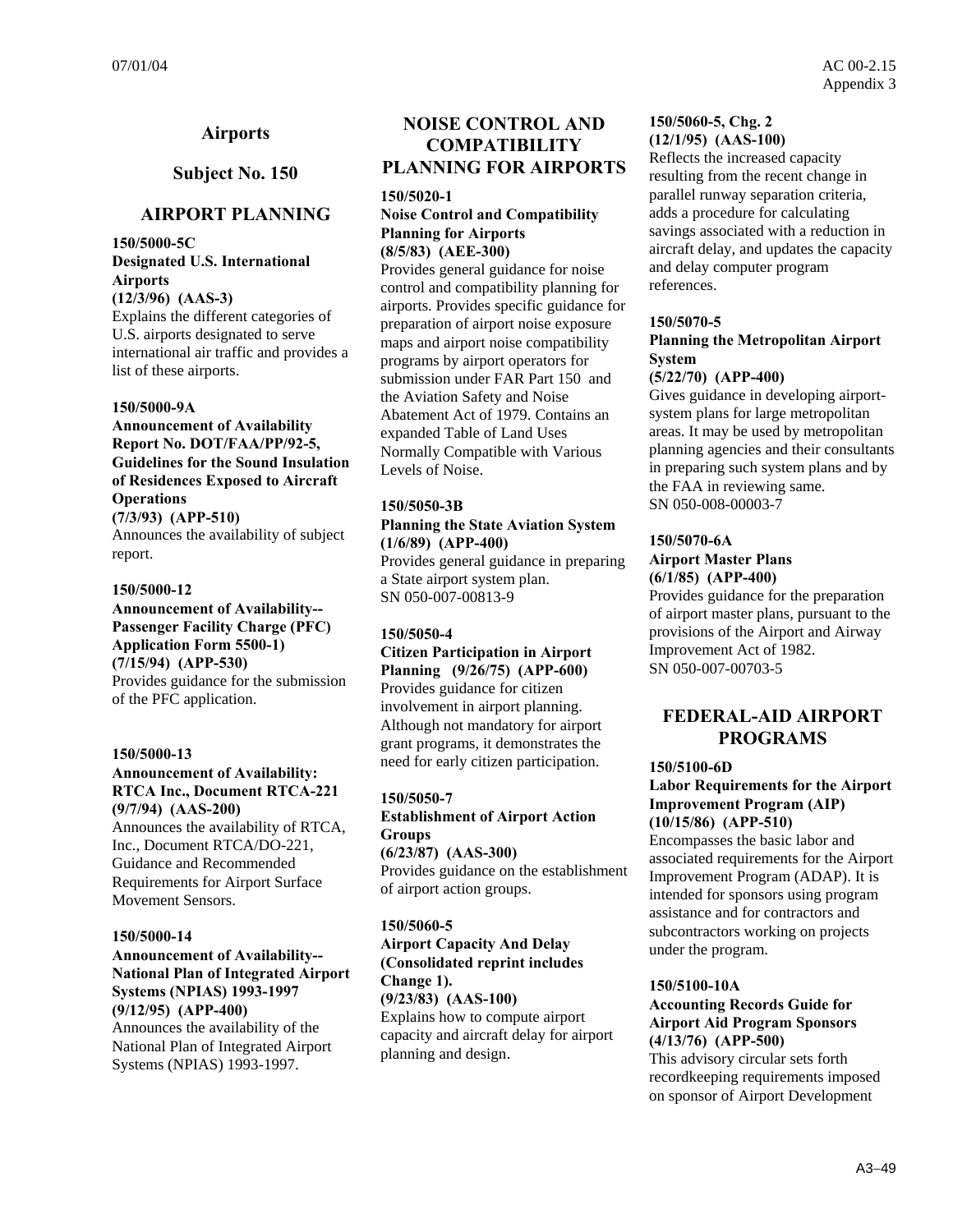Aid Program (ADAP) and the Planning Grant Program (PGP) projects by the Airport and Airway Development Act of 1970, as amended. In addition, the Federal Aviation Regulations (FARs) require a sponsor to establish and maintain a financial management system that meets the standards set forth in FAR 152, Appendix K. This circular provides detailed explanations of these requirements.

### **150/5100-13A**

### **Development of State Standards for Non-Primary Airports (9/28/99) (AAS-200)**

Provides guidelines for the development of state standards for nonprimary public-use airports as provided for in Title 49 United States Code, Section 47-05©.

### **150/5100-14C**

## **Architectural, Engineering, and Planning Consultant Services for Airport Grant Projects (2/16/94) (AAS-200)**

Provides guidance for airport sponsors in the selection and employment of architectural, engineering, and planning consultants under Federal Aviation Administration airport grant programs.

### **150/5100-15A**

# **Civil Rights Requirements For The Airport Improvement Program (AIP)**

**(3/31/89) (APP-510)**  Encompasses the basic civil rights requirements for the Airport Improvement Program (AIP). It is intended for sponsors using program assistance and for contractors and subcontractors working on projects under the program.

### **150/5100-16A**

# **Airport Improvement Program Grant Assurance Number One-- General Federal Requirements, (10/4/88) (APP-510)**

Describes the Federal requirements contained in Assurance 1 of the Grant Assurances required by the Airport and Airway Improvement Act of 1982, as amended. It is intended for sponsors receiving assistance under the Airport Improvement.

# **150/5100-17**

## **Land Acquisition and Relocation Assistance for Airport Improvement Program Assisted Projects (3/29/96) (APP-600)**

Provides guidance to sponsors of airport projects developed under the Airport Improvement Program (AIP) to meet the requirements of the Uniform Relocation Assistance and Real Property Acquisition Act of 1970 (PL 91-646, as amended) and the regulations of the Office of the Secretary of Transportation, 49 CFR Part 24.

#### **150/5100-17, Chg. 1 (12/20/96) (APP-600)**

Change implements revised fixed moving expense schedule for residential displacements.

#### **150/5100-17, Chg. 2 (5/1/97) (APP-600)**

Update the AC by replacing with new Appendix 2 describing replacement housing payment options for mobile home displacement; modifying paragraph 8-3.

## **150/5100-17, Chg 3 (12/1/00) (APP-600)**

Provides for revised 49 CFR Part 24 implementing PL 105-117 that precludes relocation assistance and payments to persons in unlawful occupancy in the United States.

#### 4**150/5100-17 Chg 4 (09/07/01) (APP-600)**

Implements revised fixed moving expense schedule for residential displacements.

# **150/5100-19B**

**Guide for Airport Financial Reports Filed by Airport Sponsors (4/20/01) (AAS-100)**  Provides airport sponsors with guidance for complying with the airport financial reporting requirements required by 49 U.S.C. §47107(a)(15). This AC does not impose new obligations on airport sponsors, so the use of mandatory terms such as "must" reflects obligations that already exist.

# **SURPLUS AIRPORT PROPERTY CONVEYANCE PROGRAMS**

### **150/5150-2B**

# **Federal Surplus Personal Property for Public Airport Purposes (10/1/84) (APP-510)**

Attempts to Acquaint public airport owners and other interested parties with the Federal Surplus Personal Property Program for public airports and to outline procedures to be used in applying for and acquiring surplus personal property for this purpose.

# **AIRPORT COMPLIANCE PROGRAM**

### **150/5190-1A**

**Minimum Standards for Commercial Aeronautical Activities on Public Airports** 

# **(12/16/85) (AAS-310)**

Provides basic information and broad guidance material to assist the owners of public airports in developing and applying minimum standards for commercial aeronautical activities on public airports.

### **150/5190-2A**

**Exclusive Rights at Airports (Consolidated reprint incorporates Change 1)** 

**(4/4/72) (AAS-300)**  Makes available to public airport owners, and to other interested persons, basic information and guidance on FAA's policy regarding exclusive rights at public airports on which Federal funds, administered by FAA, have been expended.

# **150/5190-4A**

**Model Zoning Ordinance to Limit Height of Objects Around Airports (12/14/87) (AAS-100)**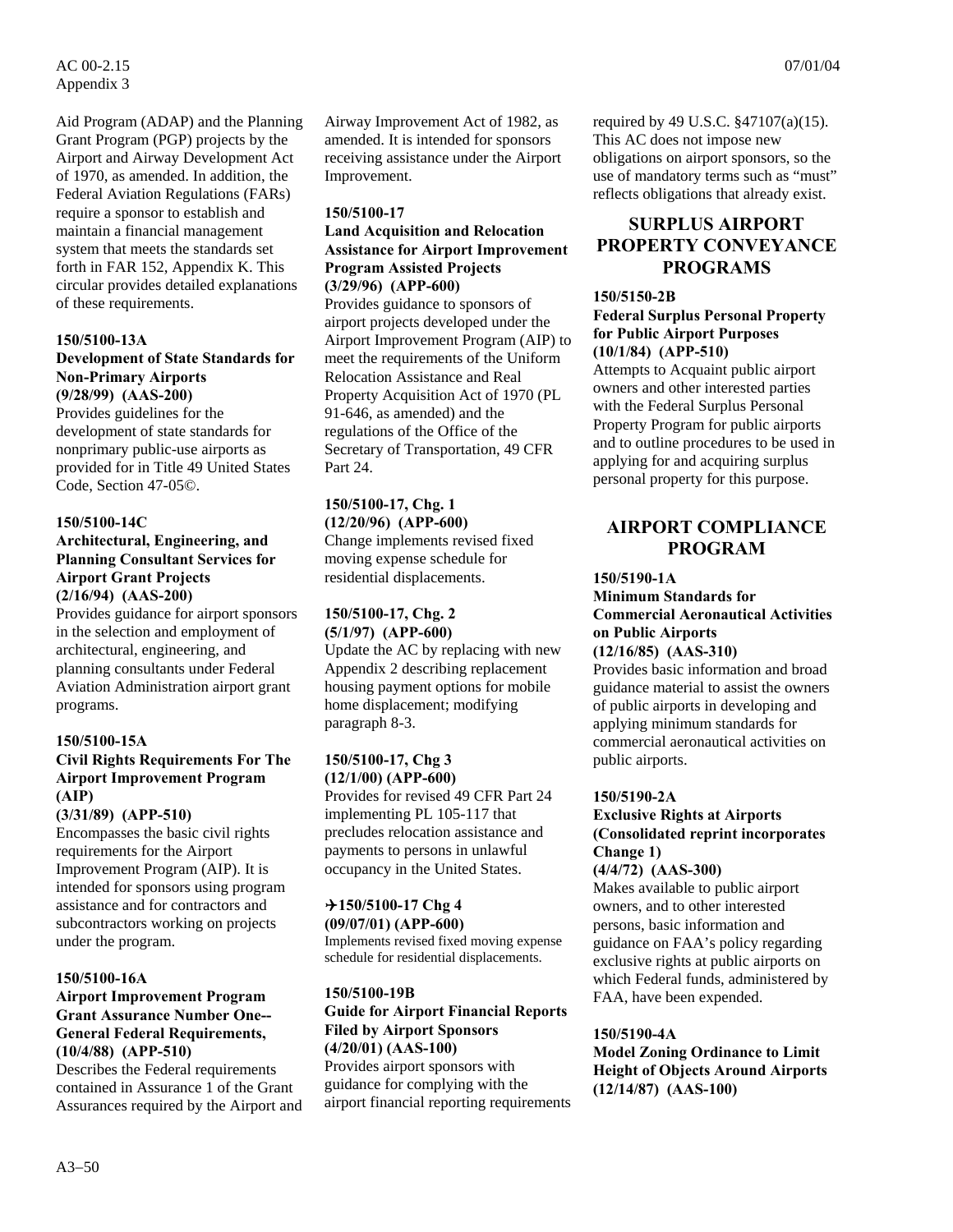Provides a model zoning ordinance to be used as a guide to control the height of objects around airports.

# **AIRPORT SAFETY GENERAL**

# **150/5200-12B**

**Fire Department Responsibility in Protecting Evidence at the Scene of an Aircraft Accident (9/3/99) (AAS-300)** 

Furnishes general guidance on the proper preservation of evidence by airport employees, airport management and other personnel responsible for firefighting and rescue operations at the scene of an aircraft accident,.

# **150/5200-18B**

### **Airport Safety Self-Inspection (5/2/88) (AAS-310)**

Provides information to airport operators on airport self-inspection programs and identifies items that should be included in such a program.

# **150/5200-18B**

**Autoinspeccion De Seguridad Para Los Aeropuertos (5/2/88) (AAS-310)**  (Spanish Version).

# **150/5200-28B**

**Notices to Airmen (NOTAMS) for Airport Operators (6/26/96) (AAS-310)**  Provides guidance for use of the NOTAM system in airport condition reporting.

# **150/5200-30A Airport Winter Safety and Operations**

**(10/1/91) (AAS-100)**  Provides guidance to assist airport

owners/operators in the development of an acceptable airport snow and ice control program and to provide guidance on appropriate field condition reporting procedures.

# **150/5200-30A, Chg. 1 (11/22/91) (AAS-100)**

# **150/5200-30A, Chg. 2 (3/27/95)**

Chapters 2 and 3 have been revised to incorporate additional guidance in conducting runway-friction surveys under winter operational conditions, and to provide a generic specification for fluid-based runway deicers/anti-icers that may be used on aircraft operational areas.

## **150/5200-30A, Chg. 3 (11/30/98) (AAS-100)**

Provides guidance to assist airport operators in applying sand to runways under winter operational conditions; the use of runway and taxiway and taxiway edge light markers; and in reporting runway friction measurements taken under winter operational conditions.

# **150/5200-30A, Chg 4 (11/15/99) (AAS-100)**

Modifies guidance in reporting runway friction values measured under winter operational conditions. Appendix 4 has been revised to update changes in addresses.

# **150/5200-30A, Chg 5 (1/15/02) (AAS-100)**  Appendix 4 has been revised to update change in addresses

4**150/5200-30A, Chg 6 (12/16/02) (AAS-100)**  Appendix 4 has been revised to update

change in addresses

# 4**150/5200-30A, Chg 7 (04/09/04) (AAS-100)**  Appendix 4 has been revised to include

Vericom VC3000 RFM Decelerometer as a FAA-Approved Decelerometer

## **150/5200-31A Airport Emergency Plan**

**(9/30/99) (AAS-310)**  Provides guidance for the preparation of emergency plans at civil airports. **150/5200-32** 

## **Announcement of Availability: Bird Strike Incident/Ingestion Report (2/14/90) (AAS-310)**

Explains the nature of the revision of FAA Form 5200-7, Bird Strike Incident/ Ingestion Report and how it can be obtained.

# **150/5200-33**

### **Hazardous Wildlife Attractants on or Near Airports (5/1/97) (AAS-310)**

Provides guidance on locating certain land uses having the potential to attract hazardous wildlife to or in the vicinity of public-use airports.

# **150/5200-34**

# **Construction of Establishment of Landfills Near Pubic Airports (8/26/00) (AAS-310)**

Contains guidance on complying with new Federal statutory requirements regarding the construction of establishment of landfills near public airports.

# **AIRPORT SAFETY OPERATIONS (RECOMMENDED TRAINING, STANDARDS, MANNING)**

**150/5210-2A Airport Emergency Medical Facilities and Services (11/27/84) (AAS-300)** 

Provides information and advice so that airports may take specific voluntary preplanning actions to assure at least minimum first-aid and medical readiness appropriate to the size of the airport in terms of permanent and transient personnel.

# **150/5210-5B**

## **Painting, Marking, and lighting of Vehicles Used on an Airport (7/11/86) (AAS-120)**

Provides guidance, specifications, and standards, in the interest of airport personnel safety and operational efficiency, for painting, marking, and lighting of vehicles operating in the airport air operations areas.

# A3−51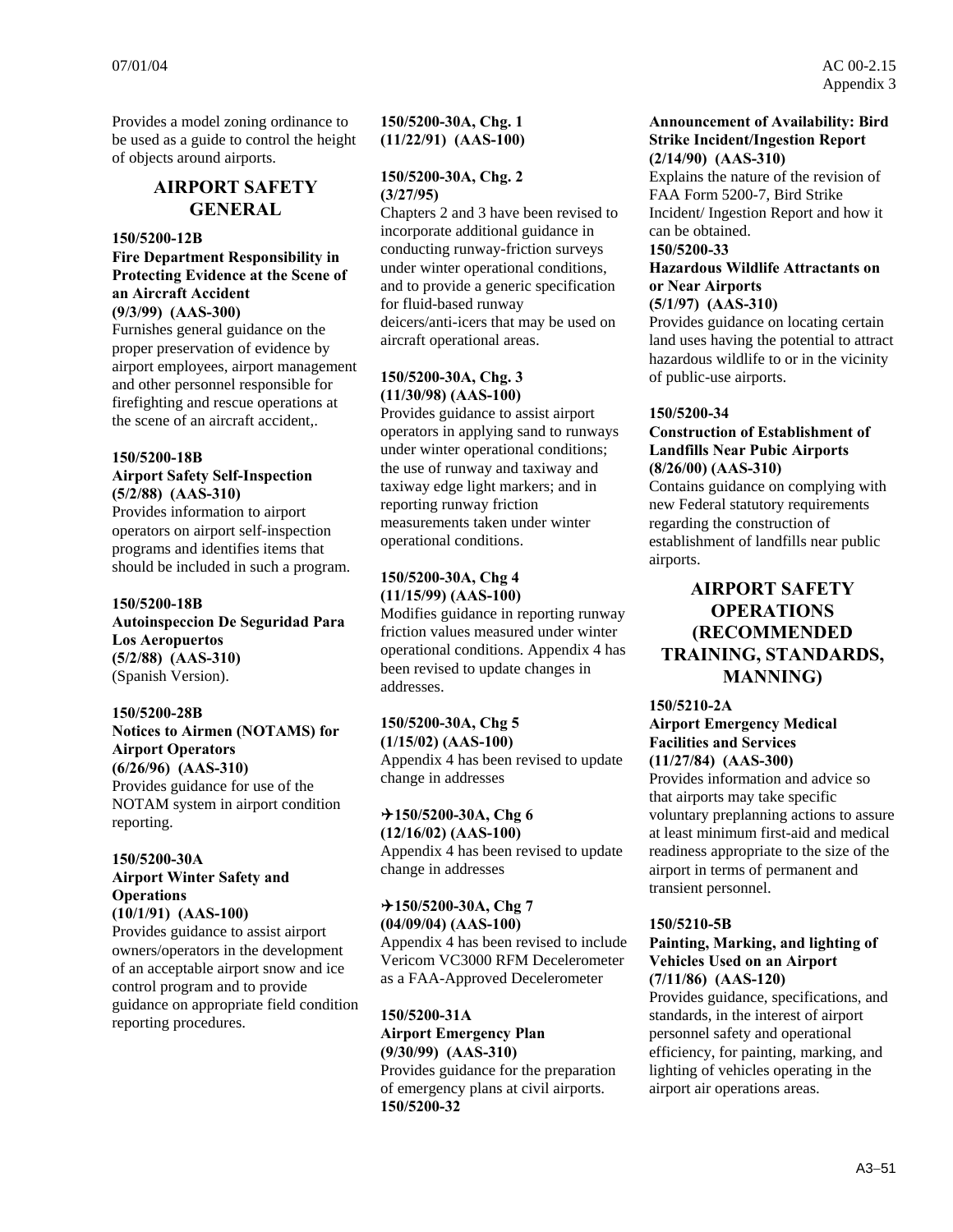### **150/5210-6C**

## **Aircraft Fire and Rescue Facilities and Extinguishing Agents (1/28/85) (AAS-100)**

Outlines scales of protection considered as the recommended level compared with the minimum level in Federal Aviation Regulation Part 139.49 and tells how these levels were established from test and experience data.

#### **150/5210-7C**

## **Aircraft Rescue and Firefighting Communications (7/1/99) (AAS-300)**

Provides guidance for planning and implementing the airport Aircraft Rescue and Firefighting (ARFF) Communications Systems.

### 4**150/5210-13B**

# **Water Rescue Plans, Facilities, and Equipment**

**(4/15/04) (AAS-300)**  Provides guidance to assist airport operators in preparing for water rescue operations.

### **150/5210-14A**

## **Airport Fire and Rescue Personnel Protective Clothing (7/13/95) (AAS-100)**

Identifies minimum standards for design, performance, testing, and safety of personnel protective equipment (PPE), frequently referred to as personnel protective clothing, for airport firefighting.

# **150/5210-15**

# **Airport Rescue and Firefighting Station Building Design (7/30/87) (AAS-100)**

Provides standards and guidance for planning, designing, and constructing and airport rescue and firefighting station.

# **150/5210-17**

# **Programs for Training of Aircraft Rescue and Firefighting Personnel (3/9/94) (AAS-100)**

Provides information on courses and reference materials for training of

aircraft and firefighting (ARFF) personnel.

# **150/5210-17, Chg. 1 (4/6/95)**

Changed to reflect a new source for the FAA Standard Basic Aircraft Rescue and Firefighting Curriculum, and to update other sources of training programs.

# **150/5210-17, Chg. 2 (10/1/95) (AAS-100)**

Chapter 9 has been updated to reflect new course availability and new contact information for sources of training programs on aircraft rescue and firefighting.

## **150/5210-18**

# **Systems for Interactive Training of Airport Personnel**

**(4/13/94) (AAS-100)**  Provides guidance in the design of systems for interactive training of airport personnel.

### **150/5210-19**

# **Driver's Enhanced Vision System (DEVS)**

**(12/23/96) (AAS-100)**  Contains performance standards, specifications, and recommendations for DEVS.

# **150/5210-20 Ground Vehicle Operations on Airports (6/21/02) (AAS-300)**

Provides guidance to airport operators on the formulation of training programs for persons operating ground vehicles on an airport.

# 4**150/5210-21**

## **Announcement of Availability: Airport Surface Safety Training Programs for Mechanics and Ramp Personnel**

**(09/23/03) (AFS-305)**  Announces the availability of two training programs on aircraft taxi procedures and tug and tow procedures, and also provides

information about how to acquire these programs.

# **AIRPORT SAFETY EQUIPMENT AND FACILITIES**

# **150/5220-4B**

### **Water Supply Systems for Aircraft Fire and Rescue Protection (7/29/92) (AAS-120)**

Provides guidance for the selection of a water source and standards for the design of a distribution system to support aircraft rescue and firefighting (ARFF) service operations on airports.

## **150/5220-9**

## **Aircraft Arresting System for Joint Civil/Military Airports (4/6/70) (AAS-300)**

Updates existing policy and describes and illustrates the various types of military aircraft emergency arresting systems that are now installed at various joint civil/military airports. It also informs users of criteria concerning installations of such systems at joint civil/military airports.

# **150/5220-10B**

# **Guide Specification for Water/Foam Aircraft Rescue and Firefighting Vehicles**

# **(10/20/97) (AAS-100)**

Provides new and additional guidance on selected topics; and provides clarification relating to the sponsor's selection of various options and subsystem components presented in the original AC.

# **150/5220-13B**

# **Runway Surface Condition Sensor Specification Guide**

**(3/27/91) (AAS-100)** 

Provides guidance to assist airport operators, consultants, and design engineers in the preparation of procurement specifications for sensor systems which monitor and report runway surface conditions.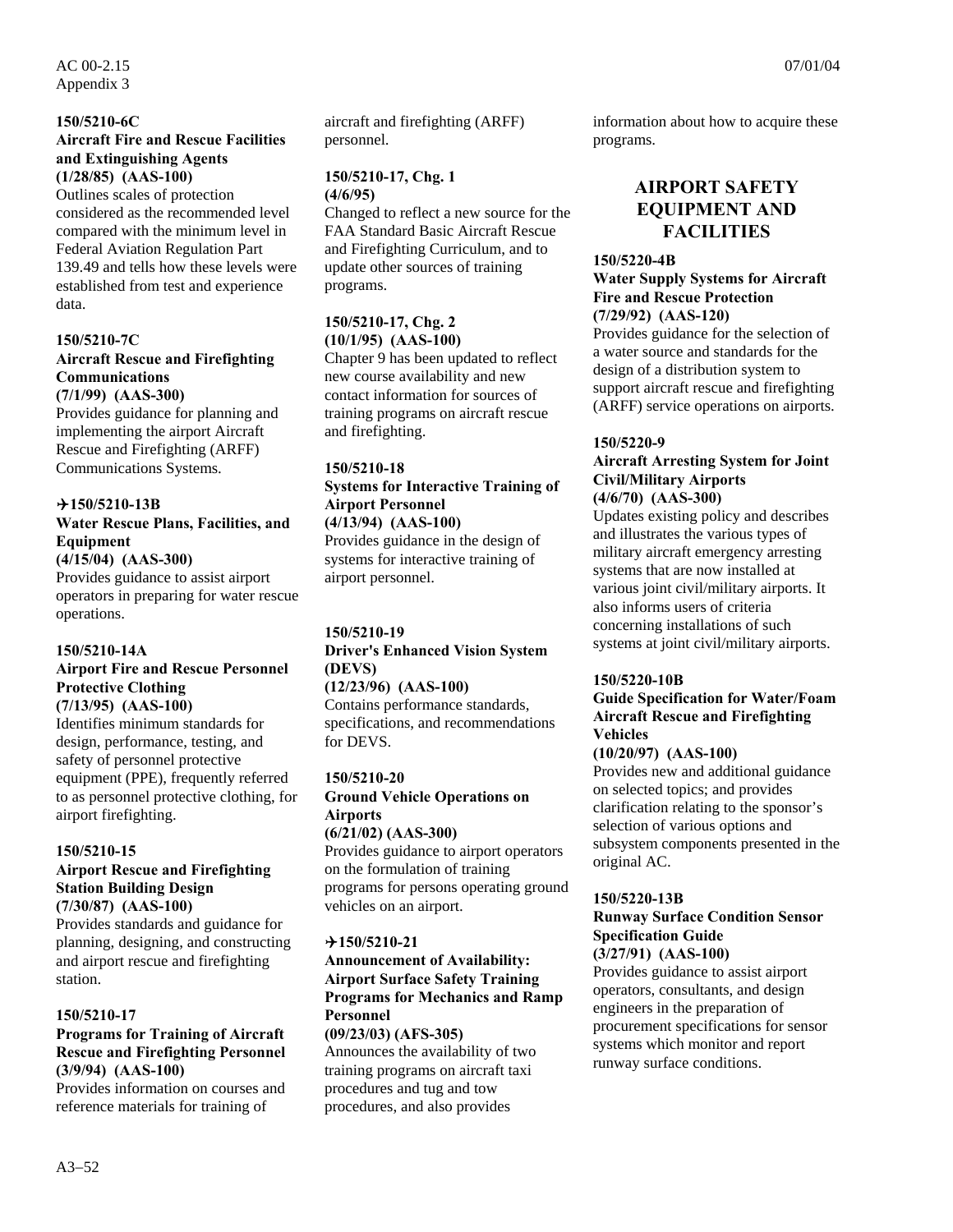# **150/5220-16C Automated Weather Observing Systems (AWOS) for NonFederal Applications**

**(12/13/99) (AUA-430)**  Contains the FAA standard for non Federal Automated Weather Observing Systems (AWOS)

## **150/5220-17A**

# **Design Standards for an Aircraft Rescue and Firefighting Training Facility**

**(1/31/92) (AAS-100)** 

Contains standards, specifications, and recommendations for the design of an aircraft rescue and firefighting training facility utilizing either propane or a flammable liquid hydrocarbon (FLH) as the fuel.

#### **150/5220-17A,Chg. 1 (11/24/98) (AAS-100)**

Incorporates Chapter 4, Mobile ARTFF Training Devices, which provides the standards, specifications, and recommendations for the design of mobile RFF training devices.

### **150/5220-18**

# **Buildings For Storage and Maintenance of Airport Snow and Ice Control Equipment and Materials**

**(10/15/92) (AAS-100)**  Provides guidance for site selection, design and construction of buildings used to store and maintain airport snow and ice control equipment and materials.

### **150/5220-19**

# **Guide Specification for Small Agent Aircraft Rescue and Fire Fighting Vehicles**

**(12/7/93) (AAS-120)**  Contains performance standards, specifications, and recommendations for the design, construction, and testing of a family of small, dual agent aircraft rescue and fire fighting (ARFF) vehicles

## **150/5220-20**

# **Airport Snow and Ice Control Equipment (6/30/92) (AAS-120)**

Provides guidance to assist airport operators in the procurement of snow and ice control equipment for airport use.

**150/5220-20, Chg. 1 (3/1/94)** 

### **150/5220-21B**

# **Guide Specifications for Devices Used to Board Airline Passengers With Mobility Impairments (3/17/00) (AAS-100)**

Contains performance standards, specifications, and recommendations for the design, construction, and testing of portable devices used in the boarding of airline passengers with mobility impairments.

## **150/5220-22 Engineered Materials Arresting Systems (EMAS) for Aircraft Overruns (8/21/98) (AAS-100)**

Contains standards for the planning, design, and installation of Engineered Materials Arresting Systems in runway safety areas. Engineered materials means high energy absorbing materials of selected strength, which will predictably crush under the weight of an aircraft.

#### **150/5220-22, Chg 1 (10/6/00) (AAS-100)**

This change provides additional guidance in the installation of Engineered Material Arresting System (EMAS).

### **150/5230-4A**

## **Aircraft Fuel Storage, Handling, and Dispensing On Airports (6/18/04) (AAS-300)**  Provides information on aviation fuel

deliveries to airport storage and the handling, cleaning, and dispensing of fuel into aircraft.

# **DESIGN CONSTRUCTION, AND MAINTENANCE GENERAL**

### **150/5300-7B**

# **FAA Policy on Facility Relocations Occasioned by Airport Improvements or Changes (11/8/72) (ABU-10)**

Reaffirms the aviation community of the FAA policy governing responsibility for funding relocation, replacement and modification to air traffic control and air navigation facilities that are made necessary by improvements or changes to the airport.

### **150/5300-9A**

## **Predesign, Prebid, and Preconstruction Conferences for Airport Grant Projects (5/1/85) (AAS-200)**

Provides guidance for conducting predesign, prebid, and preconstruction conferences for projects funded under the FAA airport grant program.

### **150/5300-13**

## **Airport Design (Consolidated reprint includes Changes 1 thru 5). (5/11/98) (AAS-110)**

Contains the FAA's standards and recommendations for airport design. SN 050-007-01306-0 \$7.50 Supt. Docs.

**150/5300-13 Chg 6 (9/30/00) (AAS-100)** 

# **150/5300-13 Chg 7 (10/11/02) (AAS-100)**  SN 050-007-01208-0

\$30.50 Supt. Docs.

# **150/5300-14**

**Design of Aircraft Deicing Facilities (8/23/93) (AAS-100)** Provides standards, specifications, and guidance for designing aircraft deicing facilities.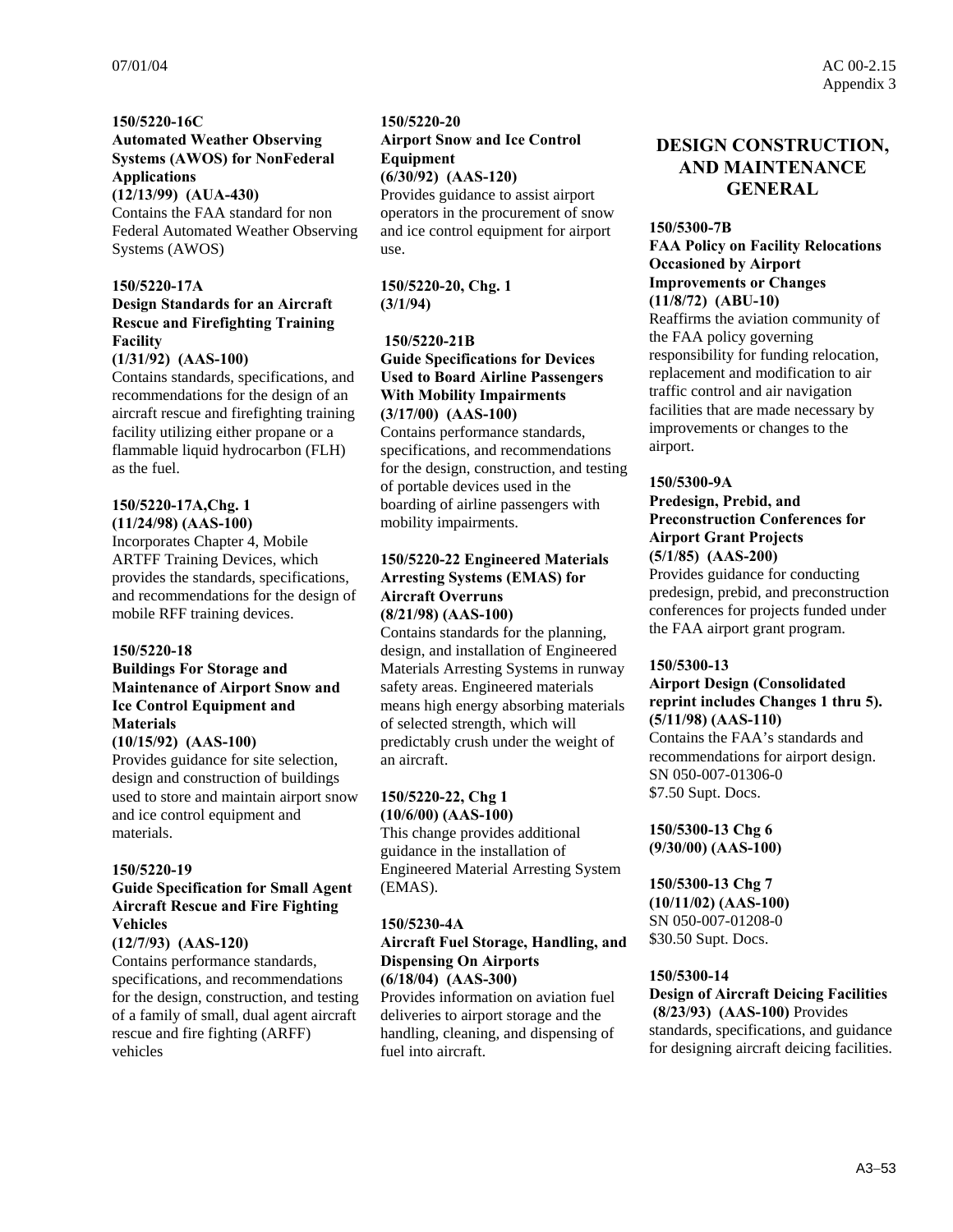# **150/5300-14, Chg. 1 (8/13/99) (AAS-100)**

Updates the definition of aircraft deicing facilities and holdover times of fluids, design criteria for aircraft de/anti-icing fluid storage and transfer systems, information concerning recycling of glycols, and references.

# **150/5300-14 Chg 2 (8/31/00) (AAS-100) Design of Aircraft Deicing Facilities**

This change provides standards and recommendations to build infra-red aircraft deicing facilities and adds anaerobic bioremediation as an alternative method to mitigate the runoff effects of ade/anti-icing products.

# 4**150/5300-15**

# **Use of Value Engineering for Engineering and Design of Airport Grant Projects (09/09/93) (AAS-200)**

Provides guidance for the use of value engineering (VE) in airport projects funded under the Federal Aviation Administration's (FAA) Airport Grant Program. This AC should be used by sponsors of airport development projects considering the application of value engineering to projects involving grant funds.

# **150/5320-5B Airport Drainage (7/1/70) (AAS-200)**

Provides guidance for engineers, airport managers, and the public in the design and maintenance of airport drainage systems. SN 050-007-00149-5

# **150/5320-6D**

## **Airport Pavement Design and Evaluation (7/7/95) (AAS-200)**

Provides guidance to the public for the design and evaluation of pavement at civil airports.

**150/5320-6D, Chg. 1 (1/30/96) (AAS-200)** 

Corrects an error in the graph for Figure 2-4.

# **150/5320-12C**

## **Measurement, Construction, and Maintenance of Skid Resistant Airport Pavement Surfaces (3/18/97) (AAS-100)**

Contains guidelines and procedures for the design and construction of skidresistant pavement; pavement evaluation, without or with friction equipment; and maintenance of high skid-resistant pavements.

# 4**150/5320-12C Chg 1 (4/16/04) (AAS-100)**

# **150/5320-14 Airport Landscaping for Noise Control Purposes (1/31/78) (APP-400)**

Provides guidance to airport planners and operators in the use of tree and vegetation screens in and around airports.

## **150/5320-15 Management of Airport Industrial Waste**

**(2/11/91) (AAS-100)**  Provides basic information on the characteristics, management, and regulations of industrial wastes generated at airports.

# **150/5320-15, Chg. 1 (4/22/97) (AAS-100)**

Provides guidance on best management practices to eliminate, prevent, or reduce pollutants in storm water runoff associated with airport industrial activities.

# **150/5320-16**

# **Airport Pavement Design for the Boeing 777 Airplane (10/22/95) (AAS-200)**  Provides thickness design standards for pavements intended to serve the Boeing 777 airplane.

# **INFLUENCE OF AIRCRAFT PERFORMANCE ON AIRCRAFT DESIGN**

# **150/5325-4A**

**Runway Length Requirements for Airport Design (Consolidated reprint includes Change 1 dtd 3-11- 91).** 

**(1/29/90) (AAS-110)**  Provides design standards and guidelines for determining recommended runway lengths.

# **150/5335-5**

# **Standardized Method of Reporting Airport Pavement Strength PCN (6/15/83) (AAS-200)**

Provides guidance for using the standardized International Civil Aviation Organization (ICAO) method to report airport pavement strength. The standardized method is known as the ACN/PCN method.

**150/5335-5, Chg. 1 (3/6/87)** 

# **150/5340-1H Standards for Airport Markings (8/31/99) (AAS-300)**

Contains the Federal Aviation Administration (FAA) standards for markings used on airport runways, taxiways, and aprons**.** 

**150/5340-1H Chg 1 (12/01/00) (AAS-300)** 

# **150/5340-4C**

# **Installation Details for Runway Centerline Touchdown Zone Lighting Systems (Consolidated reprint includes Changes 1 and 2). (5/6/75) (AAS-200)**  Describes standards for the design and installation of runway centerline and touchdown zone lighting systems.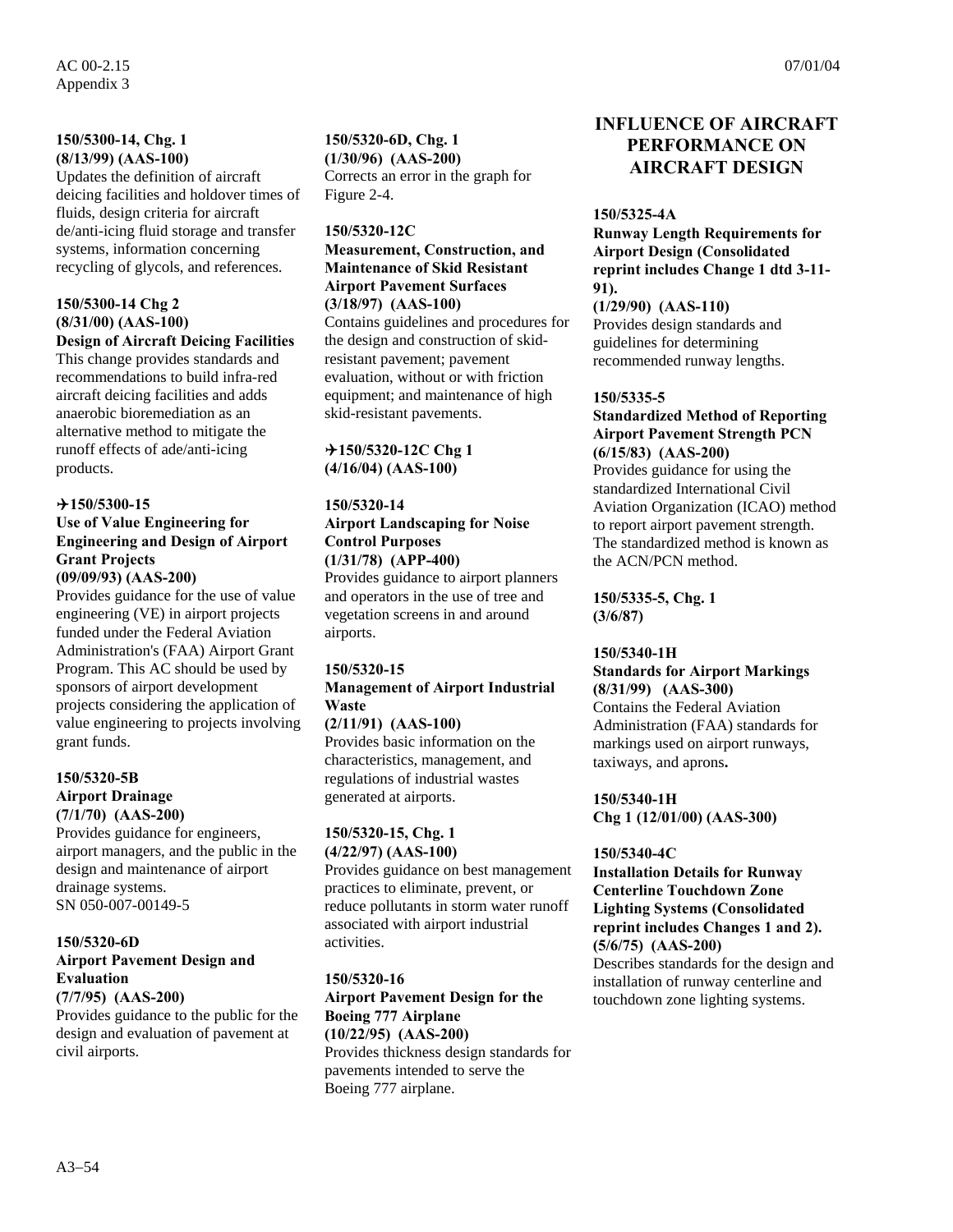# **150/5340-5B Segmented Circle Airport Marker System (Consolidated reprint includes Change 1). (12/21/84) (AAS-200)**  Sets forth standards for a system of

airport marking consisting of certain pilot aids and traffic control devices.

**150/5340-14B Economy Approach Lighting Aids (Consolidated reprint includes Changes 1 and 2). (6/19/70) (AAS-200)**  Describes standards for the design selection, siting, and maintenance of economy approach lighting aids.

# **150/5340-14B, Chg. 3**

**(1/26/99) (AAS-200)**  Updates the location and height requirements for runway end identifier lights (REILS).

**150/5340-17B Standby Power for Non-FAA Airport Lighting Systems (1/6/86) (AAS-200)** 

Describes standards for the design, installation, and maintenance of standby power for nonagency owned airport visual aids associated with the National Airspace System (NAS) and the national system of airports.

# **150/5340-18C Standards for Airport Sign Systems (Consolidated Reprint Incorporates Change 1)**

**(7/31/91) (AAS-300)**  Contains the Federal Aviation Administration standards for the siting and installation of signs on airport runways and taxiways.

# **150/5340-21 Airport Miscellaneous Lighting Visual Aids**

**(3/25/71) (AAS-200)**  Describes standards for the system design, installation, inspection, testing, and maintenance of airport miscellaneous visual aids; i.e., airport

beacons, beacon towers, wind cones, wind tees, and obstruction lights.

# **150/5340-23B Supplemental Wind Cones (5/11/90) (AAS-200)**  Describes criteria for the location and performance of supplemental wind cones.

## **150/5340-24**

**Runway and Taxiway Edge Lighting System (Consolidated reprint includes Change 1) (9/3/75) (AAS-200)**  Describes standards for the design, installation, and maintenance of runway and taxiway edge lighting.

## **150/5340-26**

**Maintenance of Airport Visual Aid Facilities (Spanish Language Version Available) (8/26/82) (AAS-200)**  Provides recommended guidelines for maintenance of airport visual aid facilities.

# **150/5340-26**

**Mantenimento de Ayudas Viscuales de Aeropuertos (8/26/82) (AAS-200) Spanish Version** 

### **150/5340-27A**

**Air-to-Ground Radio Control of Airport Lighting Systems (3/4/86) (AAS-200)**  Contains the FAA standard operating configurations for air-to-ground radio control of airport lighting systems.

## **150/5340-28 Low Visibility Taxiway (9/1/98) (AAS-200)**

Describes the standards for design, installation, and maintenance of low visibility taxiway lighting systems, including taxiway centerline lights, stop bards, runway guard lights, and clearance bars.

# **150/5340-29**

**Installation Details for Land and Hold Short Lighting Systems** 

# **(12/30/99) (AAS-200)**

Contains the FAA's standard for the design and installation of land and hold short lighting systems.

## **150/5345-1V Approved Airport Equipment (6/6/97) (AAS-200)**

Cancels AC 150/5345-1U, Approved Airport Equipment dated 2/20/89, and directs replacement of any reference of AC 150/5345-1 with AC 150/5345-53, Airport Lighting Equipment Certification Program.

# **150/5345-3E**

# **Specification for L-821 Panels for Control to Airport Lighting (9/1/98) (AAS-200)**

Provides the specification requirements for panels used for remote control of airport lighting and auxiliary systems.

## **150/5345-5A**

### **Circuit Selector Switch (3/23/82) (AAS-200)**

This advisory circular contains a specification for a circuit selector switch for use in airport lighting circuits.

### **150/5345.7E**

**Specification for L-824 Underground Electrical Cable for Airport Lighting Circuits (7/16/01) (AAS-200)**  Describes the specification requirements for L-824 electrical cables.

# **150/5345-10E**

# **Specification for Constant Current Regulators Regulator Monitors (10/16/84) (AAS-200)**

Contains a specification for constant current regulators used on airport lighting circuits, and for a monitor that reports on the status of the regulator.

### **150/5345-12C**

# **Specification for Airport and Heliport Beacon (1/9/84) (AAS-200)**

Contains equipment specifications for light beacons, which are used to locate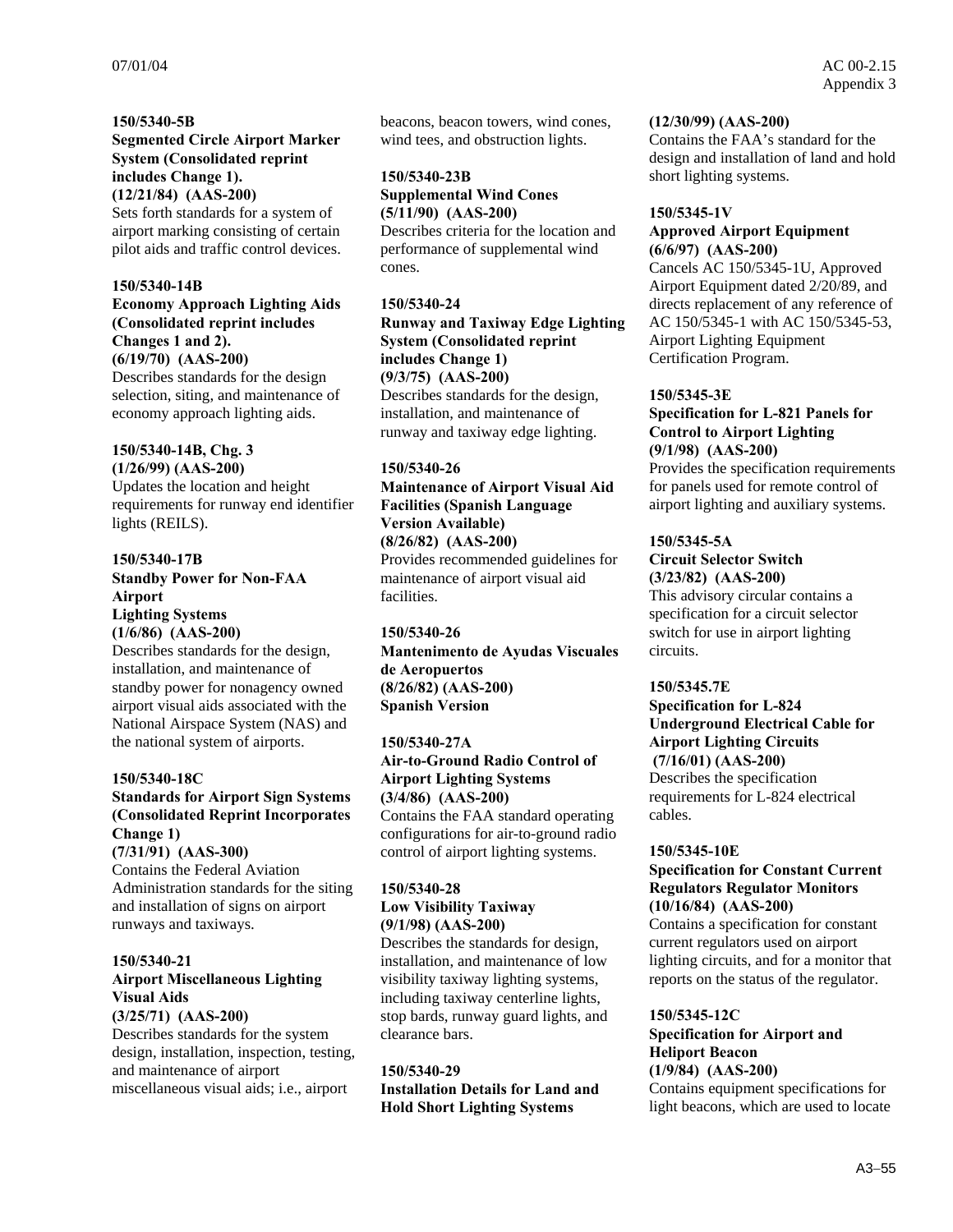and identify civil airports, seaplane bases, and heliports.

## **150/5345-13A**

# **Specification for L-841 Auxiliary Relay Cabinet Assembly for Pilot Control of Airport Lighting Circuits (8/8/86) (AAS-200)**

Contains the specification requirements for a relay cabinet used to control airfield lighting circuits. The L-841 consists of an enclosure containing a DC power supply, control circuit protection and 20 pilot relays.

### **150/5345-26C**

# **Specification for L-823, Plug and Receptacle, Cable Connectors (4/17/00) (AAS-200)**

Contains the specification for plug and receptacle (cable connectors) used with underground power cables, isolation transformer leads, and light fixture leads for airport lighting systems.

# 4**150/5345-27D**

# **Specification for Wind Cone Assemblies**

**(06/02/04) (AAS-100)**  Contains a specification for wind cone assemblies to be used to provide wind information to pilots of aircraft.

# **150/5345-28D**

**Precision Approach Path Indicator Systems (PAPI) (Consolidated reprint includes Change 1) (1/3/91) (AAS-200)**  Describes the specification requirements for precision approach path indicator (PAPI) and abbreviated precision approach path indicator (A-PAPI) equipment and accessories.

# **150/5345-39B**

**FAA Specification L-853, Runway and Taxiway Centerline Retroreflective Markers (Consolidated reprint includes Change 1) (12/9/80) (AAS-200)**  Describes specification requirements for L-853 Runway and Taxiway

Retroreflective markers, for the guidance of the public.

**150/5345-42C Specification for Airport Light Bases, Transformer Houses, Junction Boxes and Accessories (Consolidated Reprint includes Change 1) (6/8/89) (AAS-200)**  Contains specification for containers designed to serve as airport light bases, transformer housings, junction boxes and related accessories.

# **150/5345-43E Specification for Obstruction Lighting Equipment (10/19/95) (AAS-200)**  Contains FAA specification for obstruction lighting equipment.

## **150/5345-44F**

**Specification for Taxiway and Runway Signs (Consolidated reprint includes change 1) (1/5/94) (AAS-200)**  Contains a specification for lighted and unlighted signs to be used on taxiways and runways.

# **150/5345-45A**

# **Lightweight Approach Light Structure**

**(12/9/87) (AAS-200)**  Presents the specifications for lightweight structures for supporting lights as used in visual navigational aid systems.

## **150/5345-46B Specification for Runway and Taxiway Light Fixtures (9/1/98) (AAS-200)**  Contains specifications for light

fixtures to be used on airport runways and taxiways.

**150/5345-47A Isolation Transformers for Airport Lighting Systems (12/9/87) (AAS-200)**  Contains the specifications requirements for series-to-series

isolation transformers for use in airport lighting systems.

## **150/5345-49A**

## **Specification L-854, Radio Control Equipment (8/8/86) (AAS-200)**

Contains the specification for radio control equipment to be used for controlling airport lighting facilities.

### **150/5345-50**

**Specification for Portable Runway Lights (Consolidated reprint includes Change 1). (10/16/78) (AAS-200)**  Contains a specification for a battery operated light unit to be used to outline

## **150/5345-51**

# **Specification for Discharge-Type Flasher Equipment (Consolidated reprint includes Change 1) (8/14/81) (AAS-200)**

a runway area temporarily.

Contains the specifications for discharge-type flashing light equipment to be used for runway and identification lights (REIL) and for an omnidirectional approach lightning system (ODALS).

### **150/5345-52**

# **Generic Visual Glideslope Indicators (GVGI)**

# **(6/21/88) (AAS-200)**

Contains the FAA standards for generic visual glideslope indicators systems. GVGI systems provide pilots with visual glideslope guidance during approaches for landing at general aviation airports.

# **150/5345-53B**

# **Airport Lighting Equipment Certification Program (10/23/98) (AAS-200)**  Describes the Airport Lighting

Equipment Certification Program (ALECP).

# **150/5345-54A**

**Specification for L-1884 Power and Control Unit for Land and Hold Short**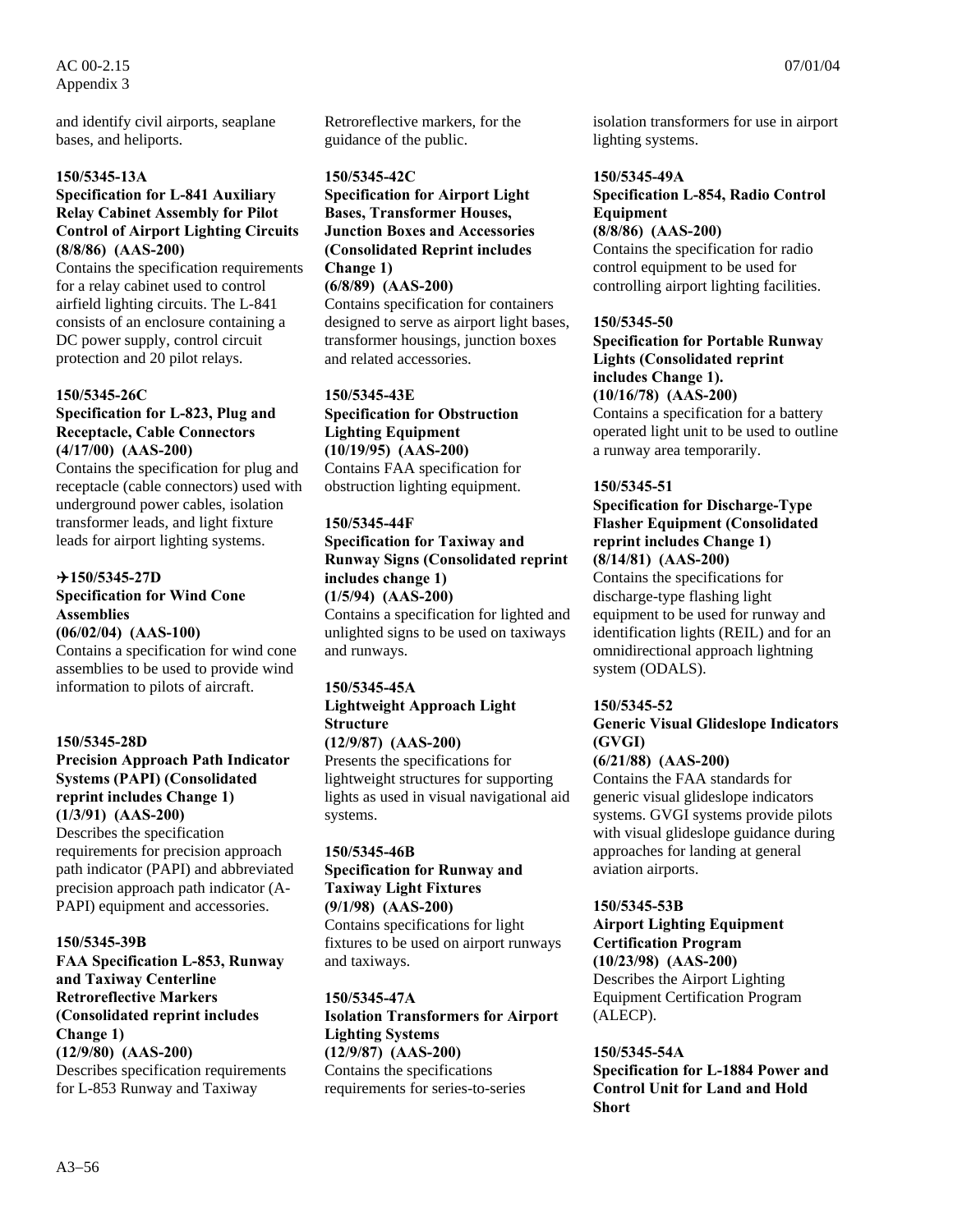**150/5345-54A, Chg. 1 (6/29/01) (AAS-200)** 

# 4**150/5345-55**

# **Lighted Visual AID to Indicate Temporary Runway Closure (07/14/03) (AAS-100)**

Provides guidance in the design of a lighted visual aid to indicate temporary runway closure.

## **150/5360-8B**

# **Announcement of Availability of Information on Foreign Airport Planning, Design, Construction, and Trade Opportunities**

**(6/26/97) (AAS-102)**  Provides information on trade opportunity programs and publications relating to foreign airport planning, design, and construction.

### **150/5360-9**

## **Planning and Design of Airport Terminal Facilities at Non-Hub Locations (4/4/80) (AAS-100)**

This advisory circular provides guidance material for the planning and design of airport terminal buildings at non-hub locations.

# **150/5360-11 Energy Conservation for Airport Buildings**

### **(5/31/84) (AAS-200)**

Provides guidance for promoting energy conservation in the design and operation of airport buildings; for initiating energy conservation programs; and for conducting airport building energy assessments.

# **150/5360-12C Airport Signing and Graphics (8/29/01) (AAS-100)**

Provides guidance on airport related signs and graphics.

## **150/5360-13**

**Planning and Design Guidelines for Airport Terminal Facilities (4/22/88) (AAS-100)**  Provides guidelines for the planning and design of airport terminal buildings and related access facilities.

**150/5360-13, Chg. 1 (1/19/94) (AAS-100)** 

### **150/5360-14**

# **Access to Airports by Individuals with Disabilities (6/30/99) (AAS-100)**

Assists airports n complying with the current laws and regulations regarding individuals with disabilities.

## 4**150/5370-2E Operational Safety on Airports During Construction (01/17/03) (AAS-300)**

Concurring operational safety on airports with special emphasis on safety during periods of construction activity, to assist airport operators in complying with Part 139.

# **150/5370-6B**

# **Construction Progress and Inspection Report--Airports Grant Program**

**(8/7/89) (AAS-200)**  Provides guidance for submission of a report on construction progress of Airport Development Aid Program (ADAP) projects.

## **150/5370-10A Standards for Specifying Construction of Airports (2/17/89) (AAS-200)**

Provides standards for construction of airports. Items covered include earthwork, drainage, paving, turfing, lighting, and incidental construction. SN 050-007-00821-0

# **150/5370-10A, Chg. 1 (6/15/90) (AAS-200)**

Revised Item P-501, Portland Cement Concrete Pavement, to reflect the use of cementitous materials and chemical admixtures.

### **150/5370-10A, Chg. 2 (11/2/90) (AAS-200)**

Revised Items P-155, D-701, D-705, D-751, and F-162, have been revised to reflect changes in material specifications and new materials. SN050-007-01229-2

# **150/5370-10A, Chg. 3**

**(1/9/91) (AAS-200)**  Revised Item P-625, Coal-Tar Emulsion Sealcoat, is withdrawn. SN050-007-01230-6

## **150/5370-10A, Chg. 4**

**(7/7/92) (AAS-200)**  Revised Item P-401, Plant Mix Bituminous Pavements to incorporate quality assurance provisions. SN050-007-01231-4

# **150/5370-10A, Chg. 5**

**(4/2/93) (AAS-200)**  Revises Table 2 and deletes requirement for voids filled with asphalt. SN050-007-0123-2

**150/5370-10A, Chg. 6 (1/25/94) (AAS-200)** 

Adds Section 100 and 110 to the General Provisions of the AC. The Notice to Users, Notice, and Item P-401 have been revised. SN050-007-01233-1

## **150/5370-10A, Chg. 7 (5/20/94) (AAS-200)**

Item P-501, Portland Cement Concrete, has been revised to incorporate quality assurance provisions. Pay incentives have been added when strength exceeds design and acceptance requirements. SN050-007-01234-9

# **150/5370-10A, Chg. 8**

**(7/6/94)**  Revised Item F-162, Chain Link Fences, to incorporate new materials. SN050-007-01235-7

**150/5370-10A, Chg. 9 (9/10/96) (AAS-200)** 

# 07/01/04 AC 00-2.15 Appendix 3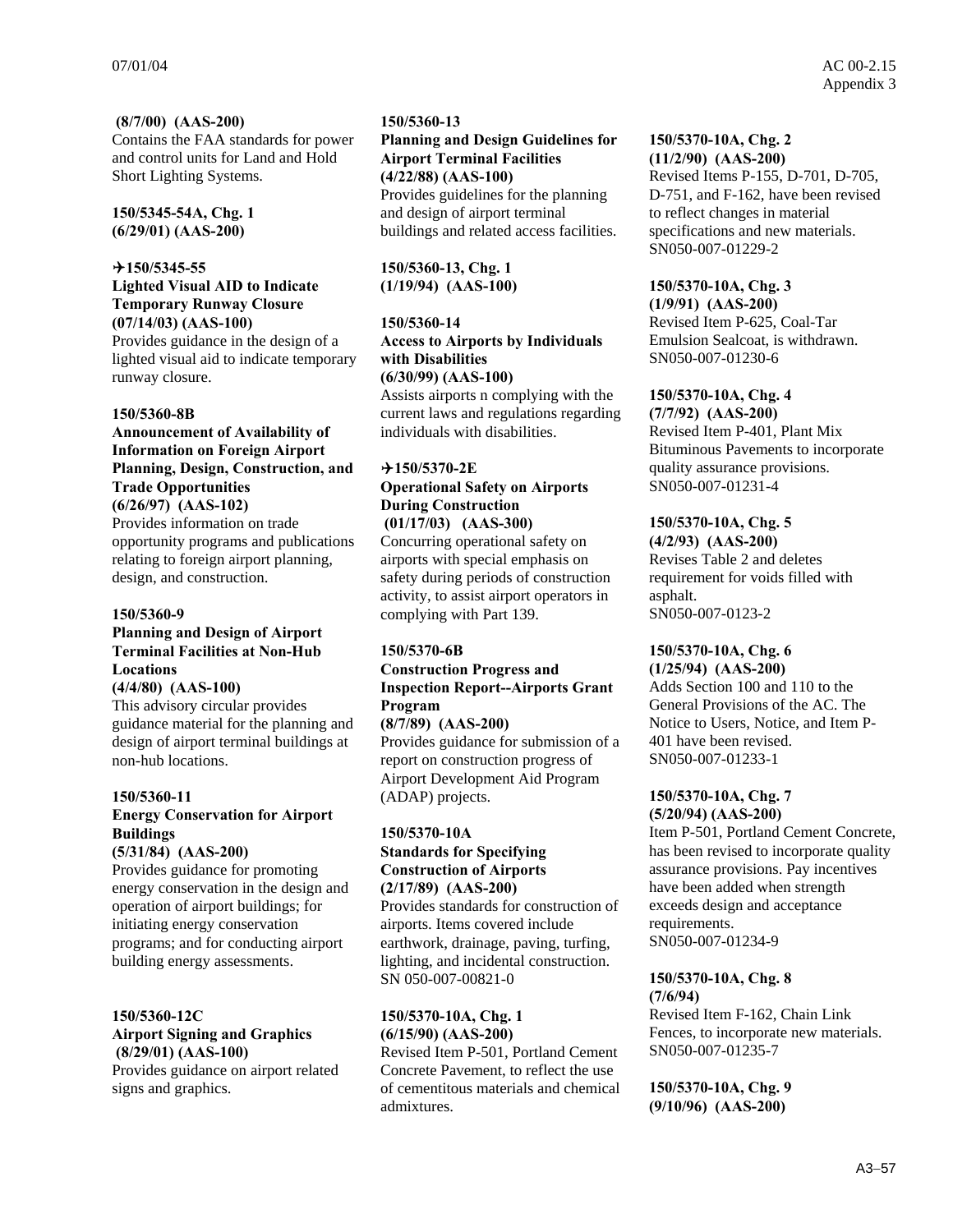Item P-620, Runway and Taxiway Painting, has been revised to specify waterborne, epoxy, methacrylate, and solvent based paints. Glass beads and silica sand have been given additional emphasis to increase conspicuity and friction characteristics of markings. SN 050-007-01236-5

## **150/5370-10A, Chg. 10 (3/11/99) (AAS-200)**

Clarifies PWL concepts and explains the degree of uncertainty (risk) associated with acceptance plans when small fractions of material are used to evaluate a day's production and informs the contractor, as a result, that production quality must be consistently equal to or higher than the lot acceptance criteria to consistently offset his/her risk. SN050-007-01237-3

# **150/5370-10A, Chg. 11 (5/20/99) (AAS-200)**

Item P-626 Emulsified Asphalt Slurry Seal Surface Treatment has been revised to incorporate recent changes n material specifications, new materials, and construction practices for slurry seals.

SN050-007-01238-1

# **150/5370-10A, Chg. 12 (2/22/99) (AAS-200)**

Item P-620 Runway and Taxiway Painting has been revised to clarify AIP and PFC funded project requirements for drop-on glass beads in paint to improve conspicuity and friction characteristics, make minor technical corrections, and add tolerances to dimensions and spacings of markings. SN050-007-01248-9

**150/5370-10A, Chg. 13 (1/30/01) (AAS-200)** 

# **150/5370-11**

**Use of Nondestructive Testing Devices in the Evaluation of Airport Pavements (Consolidated reprint includes Change 1) (6/4/76) (AAS-200)** 

Provides guidance to the public on the use of nondestructive testing devices as aids in the evaluation of the loadcarrying capacity of airport pavements.

# **150/5370-12 Quality Control of Construction for Airport Grant Projects**

**(9/6/85) (AAS-200)**  Provides information to ensure the quality of construction accomplished under the FAA Airports grant program.

# **150/5370-13**

# **Offpeak Construction of Airport Pavements Using Hot-Mix Asphalt (8/27/90) (AAS-200)**

Provides guidance for the planning, coordination, management, design, testing, inspection, and execution of offpeak construction of airport pavements using hot mix asphalt paving materials.

### **150/5370-14 Hot Mix Asphalt Paving Handbook (10/15/91) (AAS-200)**

Provides guidance on asphalt paving operations including plant operations, transportation of materials, surface preparation, laydown and compaction. SN 050-007-00925-9.

# **150/5380-5B Debris Hazards at Civil Airports (7/5/96) (AAS-100)**

Discusses problems of debris at airports, gives information on foreign objects, and tells how to eliminate such objects from operational areas.

# **150/5380-6**

## **Guidelines and Procedures for Maintenance of Airport Pavements (12/3/82) (AAS-200)**

Provides guidelines and procedures for maintenance of rigid and flexible airport pavements. SN 050-007-00627-6.

### **150/5380-7**

# **Pavement Management System (9/28/88) (AAS-200)**

Presents the concepts of a Pavement Management System, discusses the

essential components of such a system, and outlines how it can be used in making cost-effective decisions regarding pavement maintenance and rehabilitation.

## 4**150/5380-8**

**Handbook for Identification of Alkali-Silica Reactivity in Airfield Pavements** 

# **(02/02/04) (AAS-100)**

Provides guidance on understanding, identifying, preventing, and mitigating alkali-silica reactivity (ASR) in fresh and hardened Portland cement Concrete airfield pavements.

# **150/5390-2A**

**Heliport Design (1/20/94) (AAS-100)**  Provides recommendations and standards for heliport and helistop design.

# **150/5390-3**

#### **Vertiport Design (5/31/91) (AAS-100)**

Provides guidance to planners and communities interested in developing a civil vertiport or vertistop.

# **150/5395-1**

## **Seaplane Bases (6/29/94) (AAS-100)**  Provides guidance to assist operators in planning, designing, and constructing seaplane base facilities.

# **170-6C**

# **Use of Radionavigation Land Test Station and Signal Generators (2/13/81) (ASM-500)**

Gives information as to the frequencies on which the FAA will authorize and the FCC will license radionavigation land test stations. It also discusses the interference potential of signal generators operating in aeronautical bands of the radio spectrum and how this interference can be alleviated.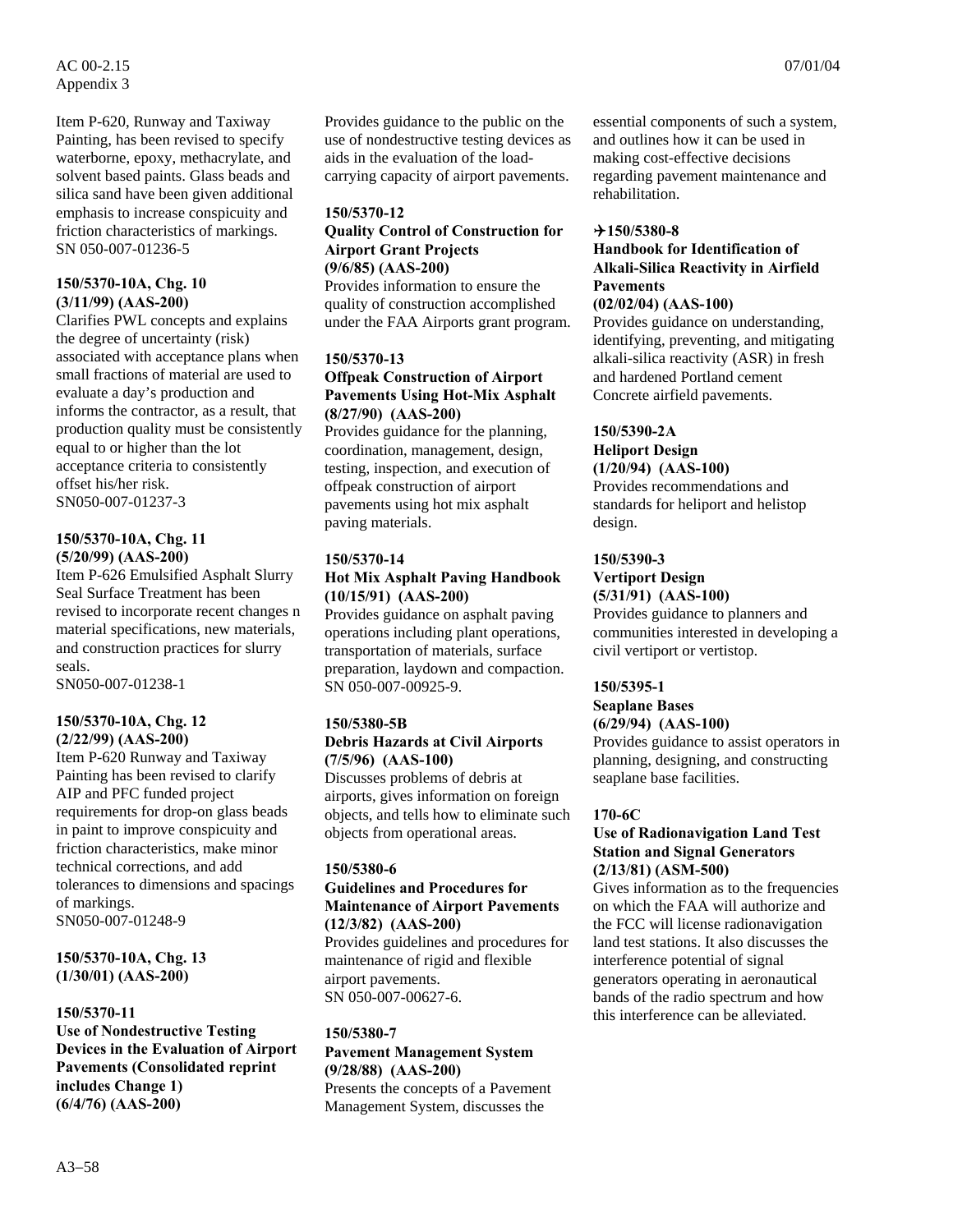# **Criteria for Acceptance of Ownership and Servicing of Civil Aviation Interest(s) Navigational and Air Traffic Control Systems and Equipment**

### **(11/26/68) (ASM-500)**

Contains a revised FAA policy under which the FAA accepts conditional ownership of equipment and systems from civil aviation interests, without the use of Federal funds, and operates, maintains, and provides the logistic support of such equipment.

### **170-11**

## **Amendment of Federal Aviation Regulation Part 171 (FAR-171) Cost of Flight and Ground Inspections (9/17/70) (ASM-500)**

Alerts the public to the amendment to FAR Part 171 pertaining to the payment of ground and flight inspection charges prior to the issuance of an approved IFR procedure.

#### **170-13**

## **Approach Lighting System Configurations and Energy Conservation (9/6/77) (APS-440)**

Advises interested persons of the agency's plan for the next several years to improve federally owned approach light systems installed on instrument approach runways by adding lowimpact resistance structures and reducing energy consumption.

### **170-14**

# **Implementation of 50 kHz/Y Channels for ILS/VOR/DME (7/30/92) (ASM-500)**

Advises aircraft owners, operators, and radio equipment manufacturers of the FAA's continued implementation of 50 kHz/Y or Omnidirectional Range (VOR) frequency assignments.

# **ADMINISTRATIVE Subject No. 180**

### **183-32M**

## **Certificated Technical Personnel Examiners Directory (8/23/02) (AFS-640)**

Transmits a consolidated directory of FAA Certificated Technical Personnel Examiners, current as 8/20/02, under the authority of Federal Aviation Regulation Part 183.

### 4**183-35K**

**Airworthiness Designee Function Codes and Consolidated Directory for DMIR/DAR/ODAR/DAS/DOA and SFAR No. 36 (01/06/04) (AFS-640)**  Contains information concerning designee application, authorized functions, and initial and subsequent certificates of authority for DMIR/DAR/ODAR /DAS/DOA and SFAR No. 36.

# **183.29-1HH**

### **Designated Engineering Representatives (3/1/00) (AFS-610)**

Directory of Designated Engineering Representatives available for consulting work. Available electronically at internet site **http://avinfo.faa.gov.** 

### **187-1**

# **Flight Standards Service Schedule of Charges Outside the United States (3/31/95) (AFS-50)**

Transmits a schedule of charges for services of FAA Flight Standards aviation safety inspectors outside the U.S. The methodology for determining these charges and the initial charges developed by this methodology were established by rulemaking action to FAR Part 187, Docket No. 27809; Notice No. 94-24, Fees for Certification Services and Approvals Performed Outside the United States.

### **187-2**

**Aircraft Certification Service Fees for Providing Production Certification-Related Services Outside (3/11/98) (AIR-230)** 

Provides information concerning applications and fees for production certification-related services provided outside the United States by Federal Aviation Administration (FAA) Aircraft Certification Service personnel. This AC provides a means of compliance with Title 14 Code of Federal Regulations (CFR) part 197, Fees (part 187), Appendix C, Fees for Providing Production Certification-Related Services Outside the United **States** 

# **FLIGHT INFORMATION Subject No. 210**

### **210-5B Military Flying Activities (8/8/90) (ATM-400)**

Provides information about military flying activities in the National Airspace System, describes the various types of routes and areas allocated for this purpose, and explains how information on the location and status of these routes and areas can be obtained.

### **211-2**

### **Recommended Standards for IFR Aeronautical Charts (3/20/67) (ATP-250)**

Sets forth standards recommended by the Federal Aviation Administration for the guidance of the public in the issuance of IFR aeronautical charts for use in the National Airspace System (NAS)

# **APPLICATIONS Subject No. 413**

## **413-1**

## **Licensing Application Procedures (8/16/99) (AST-6)**

Provides guidance to commercial launch license applicants on the procedural aspects of the application process. These procedures apply to all applicants whether for a license to launch a launch vehicle, to reenter a reentry vehicle, or to operate a launch or reentry site.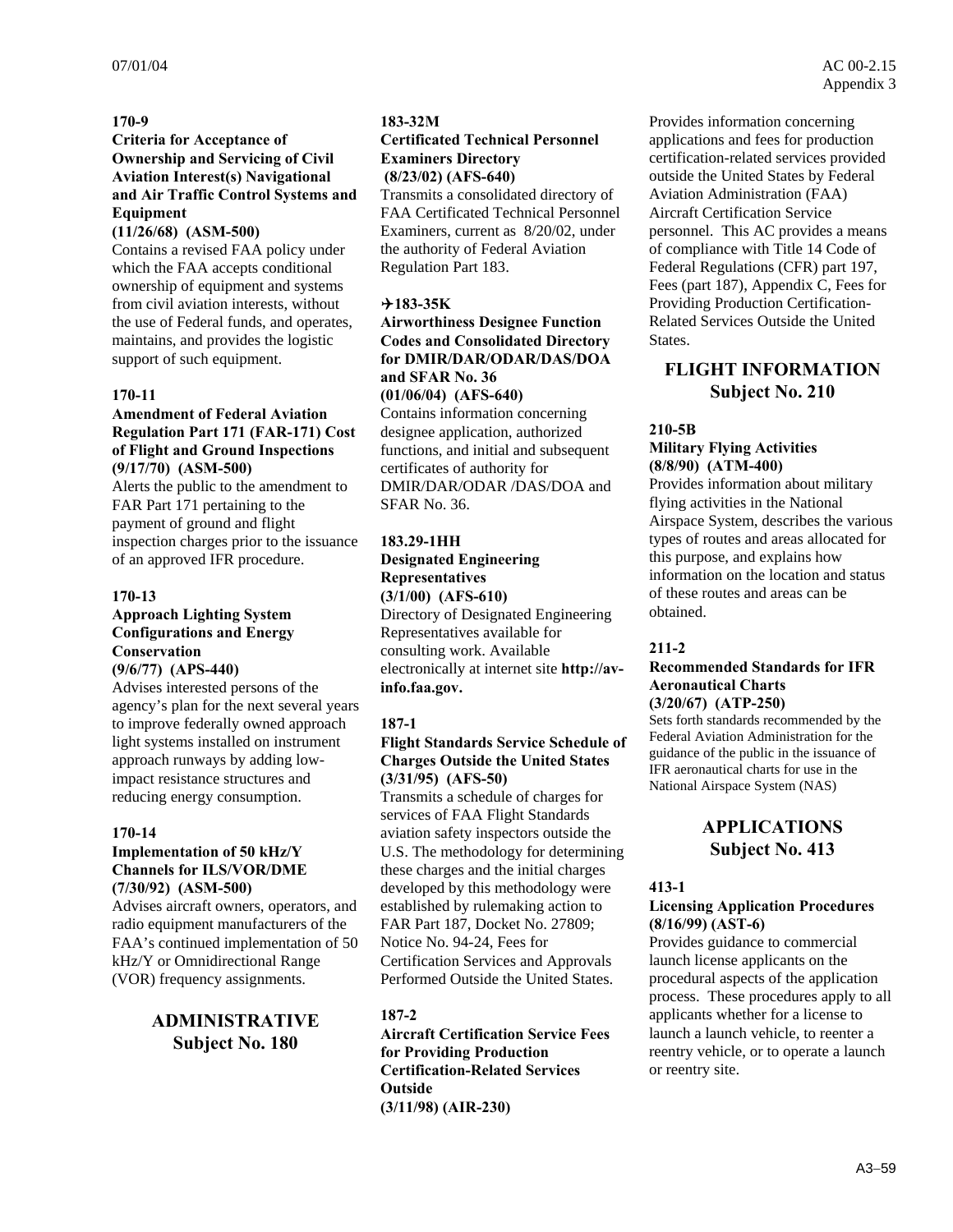# **COMMERCIAL LAUNCH LICENSING APPLICATIONS PRCEDURES Subject No. 413**

### **413.1 Licensing Application Procedures (8/16/99) (AST-6)**

Provides guidance to commercial launch license applicants on the procedural aspects of the application process. These procedures apply to all applicants whether for a license to launch a launch vehicle, to reenter a reentry vehicle, or to operate a launch or reentry site.

# **LAUNCH AND REENTRY OF REUSABLE LAUNCH VEHICLE Subject No. 431**

#### **431-35-1**

## **Expected Casualty Calculations (8/30/00) (AST-200)**

Provides an accepted methodology for estimating the value, or upper limit of the value, of Expected Casualty Ec for commercial space launch and reentry missions.

# **431-35-2,**

## **System Safety Process (9/00) (AST-200)**

Provides guidance and information concerning the application of a systematic and logical system safety process and methodology for identification and control of public safety hazards associated with the operation of reusable launch vehicle and reentry vehicle systems.

**431.35.3, Test Flights for Reusable Launch Vehicles, AST-200** 

# **FINANCIAL RESPONSIBILITY FOR LICENSED LAUNCH ACTIVITIES Subject No. 440**

# **440-1 Part 440 Insurance Conditions (11/3/98) (AGC-250)**

Describes how insurance policies obtained by licensees to meet the requirements of 14 CFR Part 440 may satisfy certain conditions of coverage.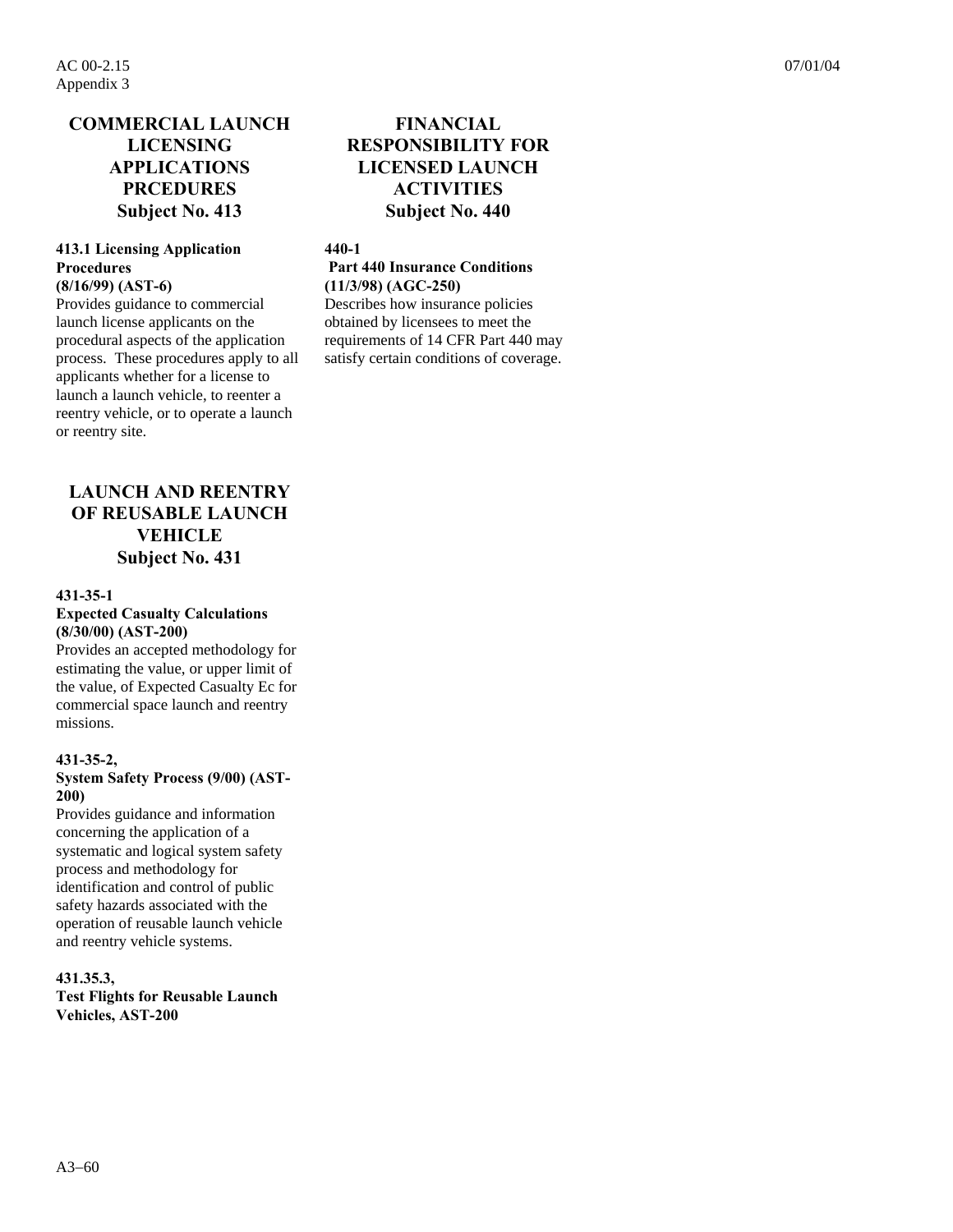# **APPENDIX 4**

# **FAA PUBLICATIONS SOLD BY GPO**

## **Stock Numbers**

Superintendent of Documents stock numbers (SN) have been included to aid you in processing orders. Please use them when ordering along with the title and FAA publication number. To avoid unnecessary delays, do not order single-sales material and subscription sales material on the same order form as orders are separated for processing by different departments when they arrive at the Superintendent of Documents. Be sure your name and address appear on each list.

# **Prices**

For current prices reference the GPO Bookstore online at http://bookstore.gpo.gov/ or contact U.S. Government Printing Office Bookstore at 710 N. Capitol Street, NW Washington, DC 20401 Phone: (202) 512-0132 Fax: (202) 512-1355

## **00-45E**

**Aviation Weather Services**  (12/99) (AFS-400) SN 050-007-01329-9

## **00-60**

**North American Free Trade Agreement & Specialty Air Services Operations**  (11/9/99) (AFS-805) SN 050-007-01281-1

# **21-2J**

# **Expert Airworthiness Approval Procedures**  (6/00) (AIR-200/AFS-610)

SN050-007-01293-4 **21-6A** 

**Production Under Type Certificate Only**  (7/1/82) (AIR-200) SN 050-007-00636-5

### **23-8B Flight Test Guide for Certification of Part 23 Airplanes**  (8/14/2003) (ACE-100) SN 050-007-01013-3

**23-16A Powerplant Guide for Certification in Part 23 Airplanes**  (02/23/04) (ACE-111) SN 050-007-01285-3

## **23-17A Systems and Equipment Guide For Certification of Part 23 Airplanes**  (6/27/02) (ACE-100) SN 050-007-01332-9

**25-7A Flight Test Guide for Certification of Transport Category Airplanes**  (3/31/98) (ANM-111) SN 050-007-01214-4

# **25-8**

# **Auxiliary Fuel System Installations (5/2/86) (ANM-112)**

Sets forth acceptable means, but not the sole means, by which compliance maybe shown with auxiliary fuel system installation requirements in accordance with the Federal Aviation Regulations identified within. SN 050-007-00741-8

# **25-17**

# **Transport Airplane Cabin Interiors Crashworthiness Handbook**  (7/15/91) (ANM-114)

SN 050-007-00915-1

## **27-1B**  Certification of Normal Category Rotorcraft (9/30/99) (ASW-110) SN 050-007-01186-5

## **29-2C Certification of Transport Category Rotorcraft**  (9/30/99) (ASW-110) SN 050-007-01280-2

## **43-3A**

## **Nondestructive Testing in Aircraft (8/30/00 (AFS-330)**

Reviews the basic principles underlying nondestructive testing. SN 5007-00208-4.

# **43-4A**

## **Corrosion Control for Aircraft (7/25/91) (AFS-340)**

Summarizes current available data regarding identification and treatment of corrosive attack on aircraft structure and engine materials. SN 050-007-01044-3.

# **43-7**

## **Ultrasonic Testing for Aircraft (9/24/74) (AFS-310)**

Describes methods used in ultrasonic nondestructive testing, discusses the many advantages, and points out the simplicity of the tests. Contains many illustrations.

SN 050-007-00282-3.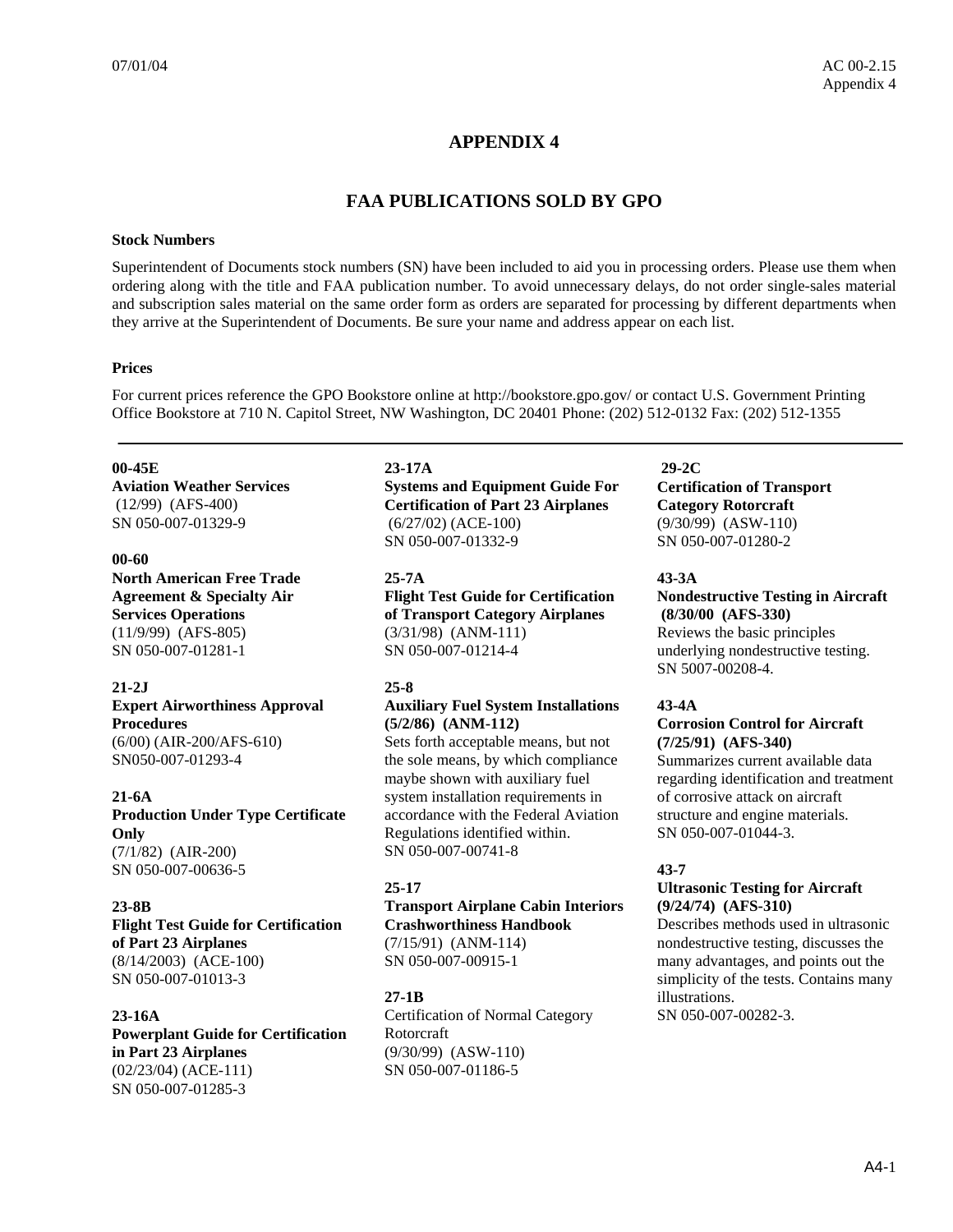$AC$  00-2.15 07/01/04 Appendix 4

### **43.13-1B**

**Acceptable Methods, Techniques and Practices Aircraft Inspection and Repair (with Errata Sheet) (9/8/98) (AFS-640)** SN 050-007-01227-6

**43.13-1B, Chg. 1 (12/7/01) (AFS-640)**  SN 050-007-01318-3

**43.13-2A Acceptable Methods, Techniques, and Practices Aircraft Alterations (Includes Chg. 1)**  (6/9/77) (AFS-340) SN 050-007-00625-0

**43.13-2A, Chg. 2**  (10/30/89) SN 050-007-00848-1

**65-5B Parachute Rigger Senior/ Master-certification Guide**  (7/25/88) (AFS-630) SN 050-007-00805-8

### **65-9A**

**Airframe and Powerplant Mechanics–General Handbook**  (4/12/76) (AFS-640) SN 050-007-00379-0

**65-9A, Chg. 1**  (6/16/99) (AFS-640) SN 050-007-01255-1

**65-12A Airframe and Powerplant Mechanics Powerplant Handbook**  (4/12/76) (AFS-640) SN 050-007-00373-1

**65-15A Airframe and Powerplant Mechanics Airframe Handbook**  (4/12/76) (AFS-640) SN 050-007-00391-9

**90-89A Amateur-Built Aircraft Flight Testing Handbook**  (5/24/95) (AFS-340) SN 050-007-01087-7

### **109-1**

**Aviation Security–Acceptance and Handling Procedures Indirect Air Carrier Security**  (3/3/82) (ACS-100) SN 050-007-00643-8

**129-3 Foreign Air Carrier**  (6/10/82) (ACS-120) SN 050-007-00641-1

**135-13L FAA Certificated Air Carriers Directory**  (9/9/03) (AFS-640) SN 050-007-01360-4

 $+140-7N$ **FAA Certificated Repair Stations Directory**  (9/9/03) (AFS-640) SN050-007-01361-2

**150/5050-3B Planning the State Aviation System**  (1/6/89) (APP-400) SN 050-007-00813-9

**150/5070-5 Planning the Metropolitan Airport System**  (5/22/70) (APP-400) SN 050-008-00003-7

**150/5070-6A Airport Master Plans**  (6/1/85) (APP-400) SN 050-007-00703-5

**150/5300-13 Airport Design (Consolidated reprint includes changes 1 thru 5).**  (5/11/98) (AAS-110) SN 050-007-01208-0

**150/5320-5B Airport Drainage**  (7/1/70) (AAS-200) SN 050-007-00149-5

**150/5370-10A Standards for Specifying Construction of Airports**  (9/10/96) (AAS-200) SN 050-007-00821-0

**150/5370-10A, Chg. 1**  (6/15/90) (AAS-200) SN

**150/5370-10A, Chg. 2 (11/2/90) (AAS-200)**  SN050-007-01229-2

**150/5370-10A, Chg. 3 (1/9/91) (AAS-200)**  SN050-007-01230-6

**150/5370-10A, Chg. 4 (7/7/92) (AAS-200)**  SN050-007-01231-4

**150/5370-10A, Chg. 5 (4/2/93) (AAS-200)**  SN050-007-0123-2

**150/5370-10A, Chg. 6 (1/25/94) (AAS-200)**  SN050-007-01233-1

**150/5370-10A, Chg. 7 (5/20/94) (AAS-200)**  SN050-007-01234-9

**150/5370-10A, Chg. 8 (7/6/94)**  SN050-007-01235-7

**150/5370-10A, Chg. 9 (9/10/96) (AAS-200)**  SN 050-007-01236-5

**150/5370-10A, Chg. 10 (3/11/99) (AAS-200)** SN050-007-01237-3

**150/5370-10A, Chg. 11**  (5/20/99) (AAS-200) SN050-007-01238-1

**150/5370-10A, Chg. 12 (2/22/99) (AAS-200)**  SN050-007-01248-9

**150/5370-10A, Chg. 13**  (1/30/01) (AAS-200)

**150/5370-14 Hot Mix Asphalt Paving Handbook**  (10/15/91) (AAS-200) SN 050-007-00925-9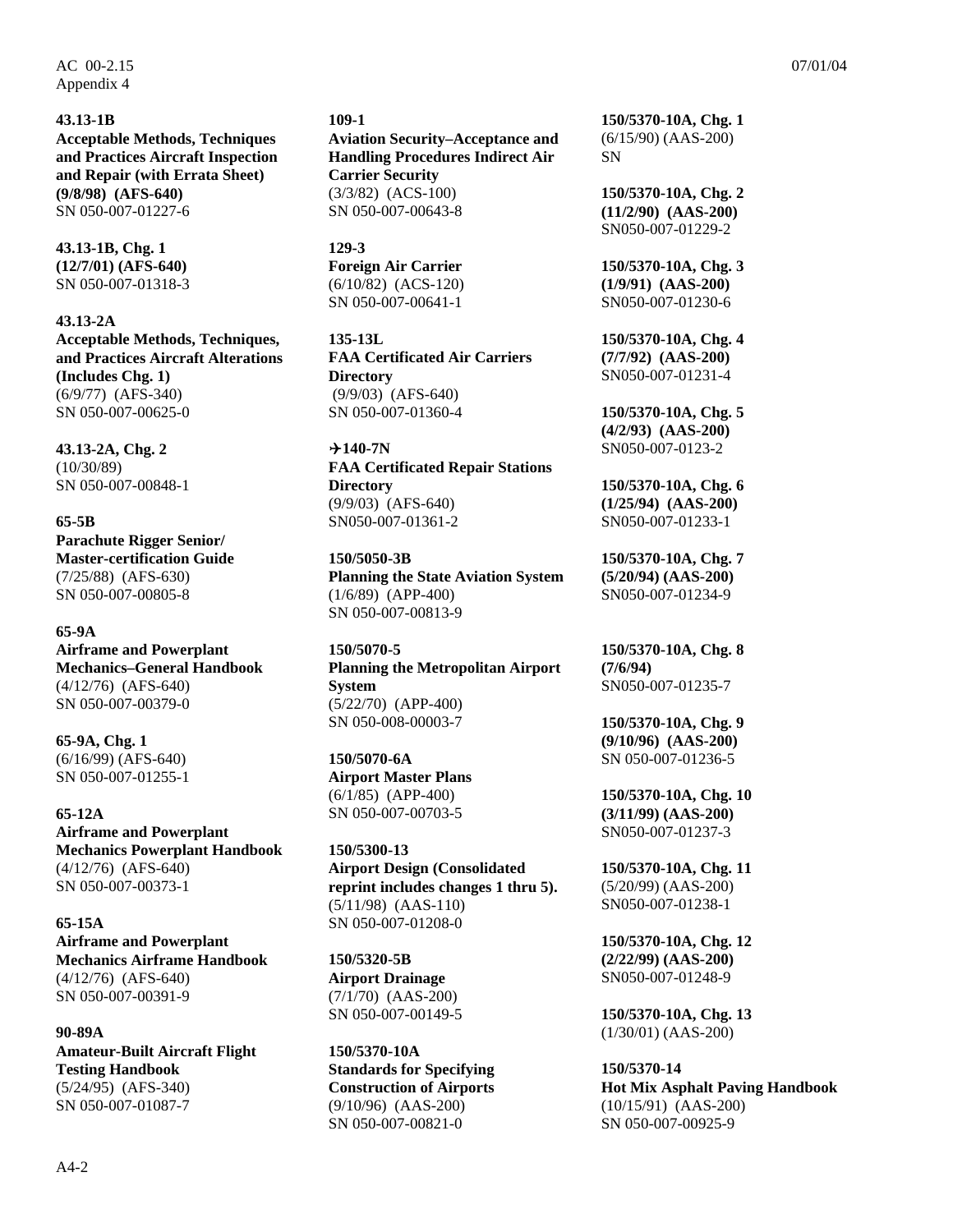**150/5380-6 Guidelines and Procedures for Maintenance of Airport Pavements**  (12/3/82) (AAS-200) SN 050-007-00627-6

# **INTERNAL PUBLICATIONS**

# 4**Air Traffic Control Handbook, 7110.65P**

(2/19/04) (ATP-211) Prescribes air traffic control procedures and phraseology for use by personnel providing air traffic control services. Controllers are required to be familiar with the provisions of this handbook which pertain to their operational responsibility and to exercise their best judgment if they encounter situations not covered by it. SN 950-002-00000-0

# 4**Contractions, 7340.1X**

(09/30/04) (ATA-10) Contains approved word and phrase contractions used by personnel of FAA. It is also used by other agencies that provide air traffic control, communications, weather, charting, and associated services. SN 950-003-00000-6

### 4**Flight Services, 7110.10R**

(2/19/04) (ATA-10) Prescribes procedures and phraseology for use by personnel providing flight assistance services. SN 950-032-00000-6

### 4**Location Identifiers, 7350.7P**

 (6/10/04) (ATA-10) Lists location identifiers authorized by the Federal Aviation Administration and Transport Canada. Also lists United States airspace fixes and procedure codes and includes guidelines for requesting identifiers and procedures for making assignments. Subscription service consists of three basic manuals issued every 112 days. Effective date will coincide with aeronautical charting date.

SN 950-035-00000-5

## **United States Standard for Terminal Instrument Procedures (TERPS), 8260.3B (Consolidated reprint includes changes 1 thru 14) (July 1976) (AVN-210)**

Contains criteria which shall be used to formulate, review, approve, and publish procedures for instrument approach and departure of aircraft to and from civil and military airports. These criteria are for application at any location over which an appropriate U.S. agency exercises jurisdiction. (Changes sold separately as issued) SN 050-007-01006-1

**Chg. 15 (9-10-93)** SN 050-007-01015-0

**Chg. 16 (2-18-94)** SN 050-007-01043-5

**Chg. 17 (2/98)**  SN 050-007-01217-9

**Chg. 18 (11/12/99)**  SN

**Chg. 19 (5/15/02)**  SN 050-007-01331-1

## 4**Airworthiness Inspector's Handbook, 8300.10 (Consolidated reprint includes changes 1 thru 5) (11/88) (AFS-300)**

Contains procedural steps required for Federal Aviation Administration (FAA) airworthiness inspector's to accomplish their job tasks. (AFS-300) (\$48.00 single copy. Supt. Docs.) (Changes sold separately as issued.) SN 050-007-00922-4

**Chg. 6 (6-24-92)** SN 050-007-00955-1

**Chg. 7 (7-17-92)** SN 050-007-00958-5

**Chg. 8 (7-24-92)** SN 050-007-00966-6

**Chg. 9 (8-13-93)** SN 050-007-01011-7

**Chg. 10 (10/30/95)** 

SN 050-007-01121-1

**Chg. 11 (12/20/96)**  SN 050-007-01157-1

**Chg. 12 (12/99)**  SN 050-007-01284-5

**Chg. 13 (5/14/01)**  SN-050-007-01312-4)

**Chg. 14 (1/30/02)**  SN-050-007-01324-8

**Chg. 15 (10/30/02)**  SN-050-007-01344-2

**Chg. 16 (05/21/03)**  SN-050-007-01358-2

**Chg. 17 (2/11/04)**  SN-050-007-01343-4

4**Air Transportation Operations Inspector's Handbook, 8400.10 (12-28-94) (Consolidated reprint includes changes 1 thru 8)**  Directs the activities of operations aviation safety inspectors (ASI's) who are responsible for the certification, technical administration and surveillance of air carriers and certifies the air operators who conduct their operation in accordance with FAR Part 121 and 135. (AFS-200) (Changes sold separately as issued.) SN 050-007-01066-4

**Chg. 9 (11-2-94)** SN 050-007-01068-11.

**Chg. 10 (12-20-94)**  SN 050-007-01072-9.

**Chg. 11 (3/13/97 )**  SN 050-007-01173-3

**Chg. 12 ( 8/26/98)**  SN 050-007-01220-9

**Chg. 13 (10/19/01)**  SN-050-007-01319-1

**Chg. 14 (1/30/02)**  SN-050-007-01320-5

**Chg. 15 (6/02)**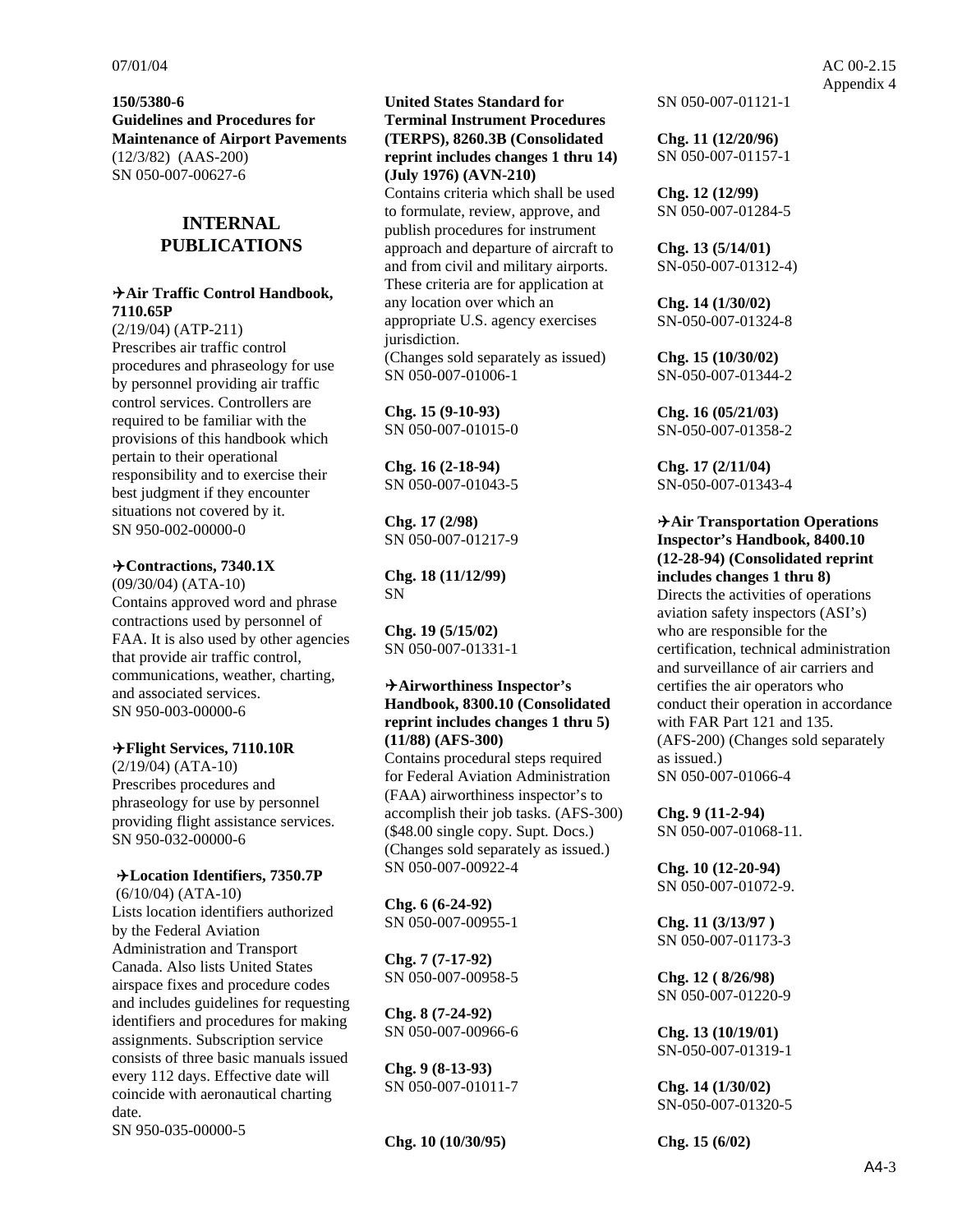$AC$  00-2.15 07/01/04 Appendix 4

#### SN-050-007-01330-2

**Chg. 16 (8/02)**  SN-050-007-01337-0

**Chg. 17-26 Available at http://www.faa.gov/regulations/ind ex.cfm**

4**General Aviation Operations Inspector's Handbook, 8700.1 (October 1988). (Consolidated reprint includes changes 1 thru 7)**  Directs the activities of operations aviation safety inspectors (ASI's) who are responsible for the certification, technical administration and surveillance of airmen, air operators, and air agencies. (Changes sold separately as issued.) (AFS-800) SN 050-007-00921-6

**Chg. 8 (3-1-93)** SN 050-007-00977-1

**Chg. 9 (6-1-93)**  SN 050-007-00997-6

**Chg. 10 (2-3-94)**  SN 050-007-01041-9

**Chg. 11 (2/9/96)**  SN 050-007-01133-4

**Chg. 12 (2/9/96)**  SN 050-007-01134-2

**Chg. 13 (8/30/96)**  SN 050-007-01225-0

**Chg. 14 (2/27/97)**  SN 050-007-01164-4

**Chg. 15 (7/25/97)**  SN 050-007-01226-8

**Chg. 16 (10/22/97)**  SN 050-007-01193-8

**Chg. 17 (12/12/97)**  SN 050-007-01197-1

**Chg. 18 (3/1/99)** SN 050-007-01247-1

**Chg. 19 (2/11/00) Chg. 20 (4/26/00)**

SN 050-007-01289-0

**Chg. 21(4/10/01)**  SN-050-007-01310-8

**Chg. 22 (7/30/02)**  SN-050-007-01333-7

**Chg. 23 (01/31/03)**  SN-050-007-01346-9

**Chg. 24 (05/02/03)** SN-050-007-01351-5

# **FLIGHT INFORMATION**

## 4**Aeronautical Information Publication: Official Guide to Basic Flight Information and ATC Procedures (2/19/04) (ATA-10)**

Contains fundamentals required to fly in the U.S. National Airspace System. It also contains items of interest to pilots concerning health and medical facts, factors affecting flight safety, a pilot/controller glossary of terms used in the air traffic control system, and information on safety, accident, and hazard reporting. Subscription service consists of basic manual and changes. SN 950-001-00000-3

## 4**Notices to Airmen**

Issued every 14 days and contains current Notices to Airmen considered essential to the safety of flight as well as supplemental data to aeronautical publications. (ATP-210) SN 750-004-00000-8

### **Airport/Facility Directory**

This is a pilot's manual which contains data on airports, seaplane bases, heliports, NAVAIDs, communications, special notices, and operational procedures. The seven volumes cover the conterminous United States, Puerto Rico, and the Virgin Islands. The Airport/Facility Directory includes data that cannot be readily depicted in graphic form; e.g., airport hours of operation, types of fuel available, runway widths, lighting codes, etc. This Directory also provides a means for pilots to

update VFR charts between edition dates; i.e., it is published every 56 days while the Sectional and Terminal Area Charts are generally revised each six months. For prices and ordering information contact: Distribution Branch (N/ACC33) National Ocean Service, NOAA Riverdale, Maryland 20737-1199 Phone: 301-436-6990 Fax: 301-436-6829

**International Flight Information Manual, Vol. 46 (March 2000)** 

This Manual is primarily designed as a preflight and planning guide for use by U.S. nonscheduled operators, business and private aviators contemplating flights outside of the United States. The Manual, which is complemented by the Notices to Airmen publication, contains foreign entry requirements, a directory of aerodromes of entry including operational data, and pertinent regulations, and restrictions. It also contains passport, visa, and health requirements for each country. Published bi-annually with quarterly amendments. (ATP-216). SN 050-007-01245-4

## **United States Aeronautical Information Publication Sixteenth Edition (1/25/01) (ATX-10)**

This is a comprehensive aeronautical publication containing regulations and data required for safe aircraft operations in the U.S. National Airspace System (NAS). It is produced in accordance with the recommended standards of the International Civil Aviation Organization (ICAO). SN950-001-00000-3

# **PRODUCTION/DESIGN APPROVALS**

# **Summary of Supplemental Type Certificates, August 1995**

Contains all supplemental type certificates issued by FAA regarding design changes in aircraft, engines, or propellers. List includes description of change, the model and type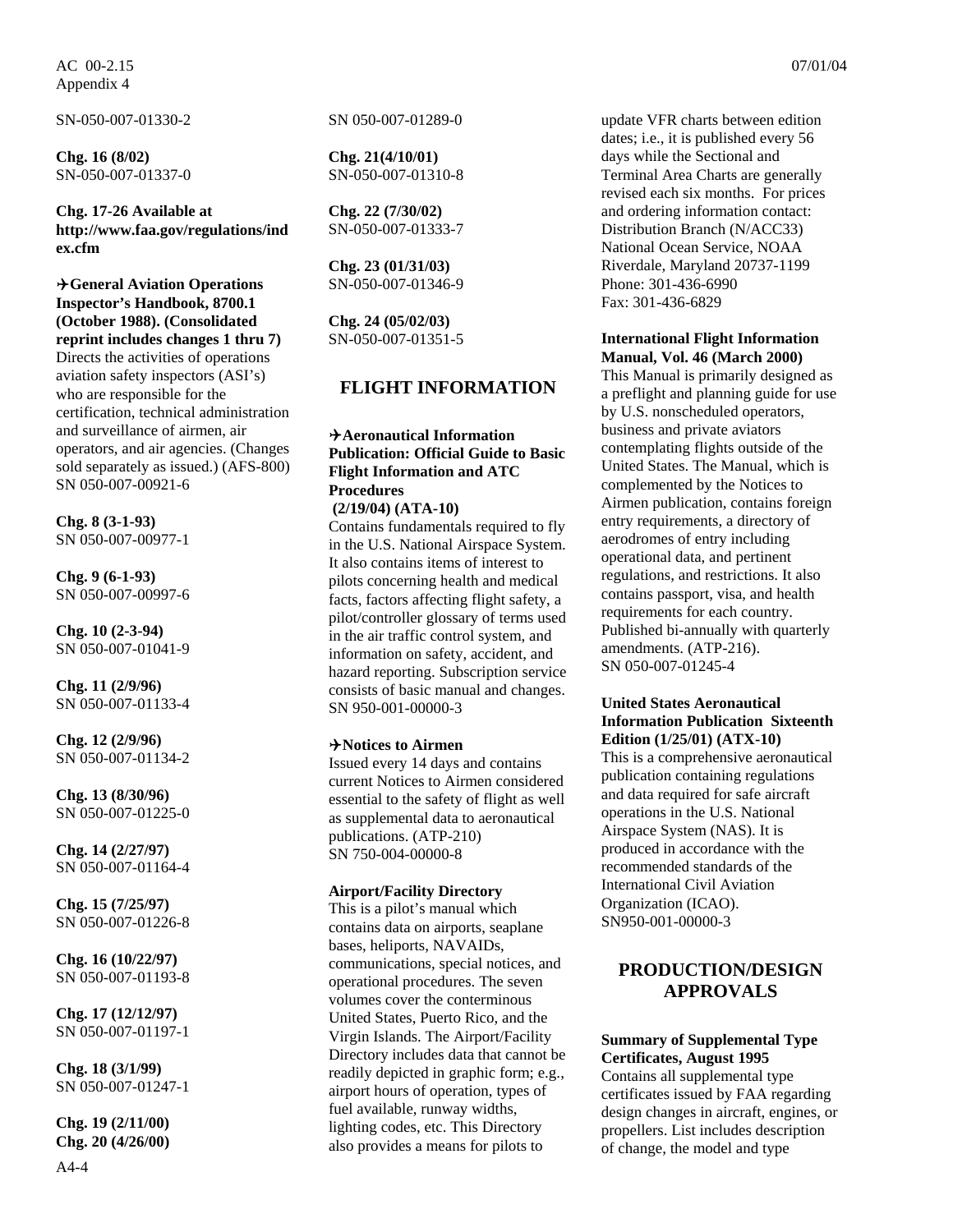certificate number, the supplemental type certificate number, and the holder of the change (AFS-613). SN 050-007-01196-2

# **Type Certificate Data Sheets and Specifications (AFS-613)**

Type Certificate Data Sheets and Specifications (TC Data Sheets) are compiled by FAA from information supplied by the manufacturer. The TC Data Sheets describe the type design and set forth the limitations prescribed by the applicable Federal Aviation Regulations. They also include any other limitations and information found necessary for type certification of a particular product. Volumes I-VI are also sold through Supt

**Vol. I** Single Engine Airplanes SN 950-048-00000-0

**Vol. II** Small Multiengine Airplanes SN 950-049-00000-6

**Vol. III** Large Multiengine Airplanes SN 950-050-00000-4

**Vol. IV** Rotorcraft, Gliders, and Balloons SN 950-051-00000-1

**Vol. V** Aircraft Engines and **Propellers** SN 950-052-00000-7

**Vol. VI** Aircraft Listing and Aircraft Engine and Propeller Listing SN 050-007-00893-7

# **Volumes I, II, III, IV, and V** are

sold on a subscription basis and monthly supplementary service is included in the sale price. (1-year subscription)

**Volume VI** is sold on a single-sale basis and will be issued as a revised edition when sufficient changes warrant.

# **AIRWORTHINESS INFORMATION**

# **The Summary of Airworthiness Directives–**

Containing books 1 - 4, Biweekly listing (Supplements to the AD's) and the Summary Index are sold and distributed by the Government Printing Office in Washington DC. Requests for subscriptions to either of these publications should be sent to: Government Printing Office P.O. Box 371954 Pittsburgh, PA 15250-7954 Phone:(202) 512-1806 FAX:(202) 512-2250 Make certified checks or money orders payable to Government Printing Office. ADs are also available free on the Internet at www.airweb.faa.gov/rgl.

#### **Summary of Airworthiness Directives for Small Aircraft, Book 2**

Present, in volume form, all the Airworthiness Directives for small aircraft issued after 1970. ADs for engines, propellers, and equipment are included in each volume. Each volume is arranged alphabetically by product manufacturer. SN 850-02-00000-2

#### **Summary of Airworthiness Directives for Large Aircraft, Book 2**

Presents, in volume form, all the Airworthiness Directives for large aircraft (over 12,500 pounds maximum certificated takeoff weight) issued after 1970. ADs for engines, propellers, and equipment are included in each volume. SN 850-03-00000-9

#### **Summary of Airworthiness Directives for Small Aircraft, Book 3**

Present, in volume form, all the Airworthiness Directives for small aircraft issued between 1990 - 1999. ADs for engines, propellers, and equipment are included in each volume. Each volume is arranged

alphabetically by product manufacturer. SN 050-007-01190-3.

### **Summary of Airworthiness Directives for Large Aircraft, Book 3**

Presents, in volume form, all the Airworthiness Directives for large aircraft (over 12,500 pounds maximum certificated takeoff weight) issued between 1990 - 1999. ADs for engines, propellers, and equipment are included in each volume. SN 050-007-01191-1.

#### **Summary of Airworthiness Directives for Small Aircraft, Book 4**

Present, in volume form, all the Airworthiness Directives for small aircraft issued between 2000 - 2003. ADs for engines, propellers, and equipment are included in each volume. Each volume is arranged alphabetically by product manufacturer. SN 050-007-01321-3.

### **Summary of Airworthiness Directives for Large Aircraft, Book 4**

Presents, in volume form, all the Airworthiness Directives for large aircraft (over 12,500 pounds maximum certificated takeoff weight) issued between 2000 - 2003. ADs for engines, propellers, and equipment are included in each volume. SN 050-007-01322-1.

# **FAA COMPUTERIZED TESTING SUPPLEMENTS**

### **FAA-CT-8080-1B, Computerized Testing Supplement for Commercial Pilot (1998) (AFS-630)**

Designed by the FAA for use by computer testing designees and testing centers in administering the subject tests. SN 050-007-01203-9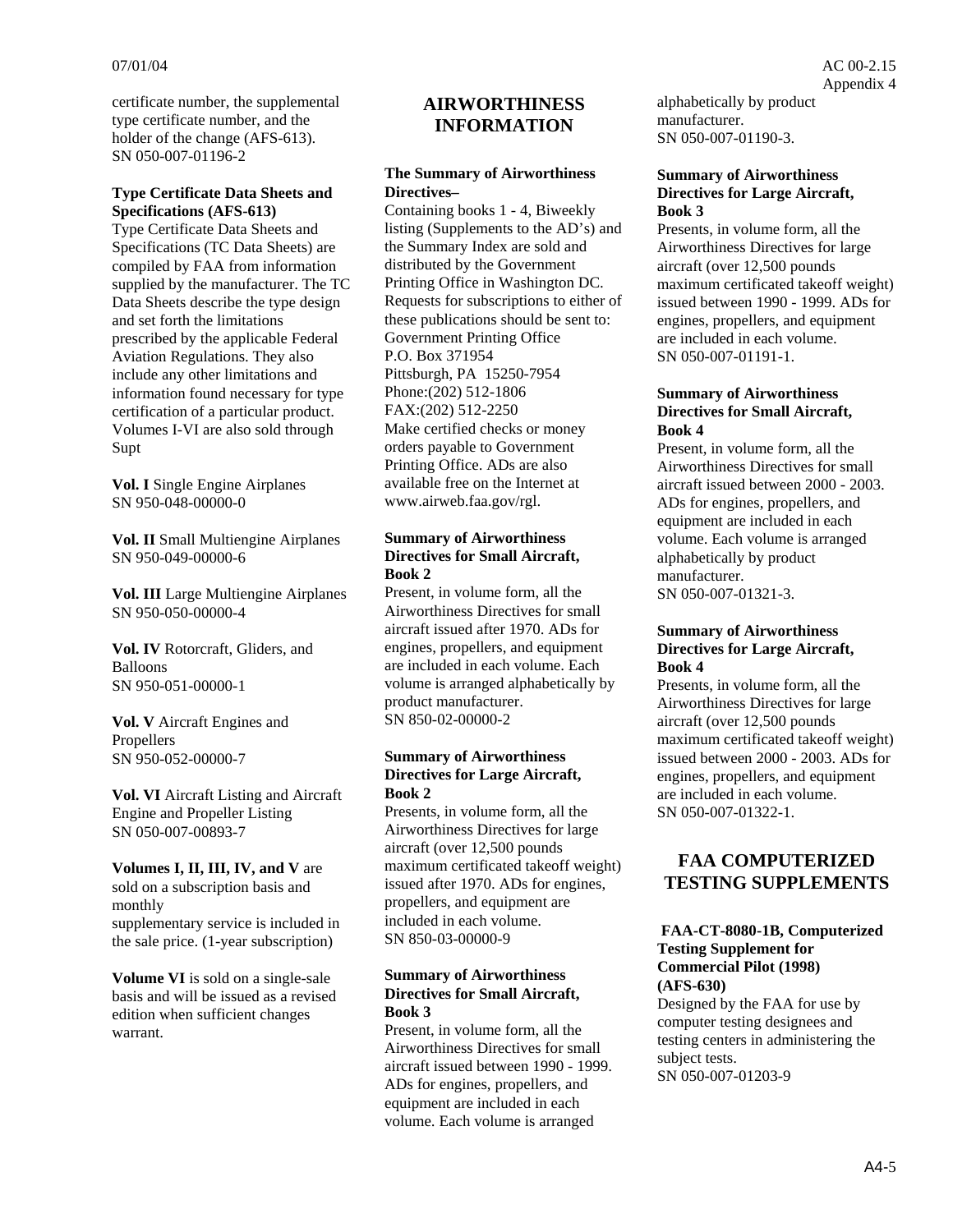# **FAA-CT-8080-2D Computerized Testing Supplement for Recreational Pilot and Private Pilot (7/7/00) (AFS-630)**  Designed by the FAA for

computerized testing designees (CTDs) in the administration of airman knowledge tests in the recreational pilot and private pilot areas. Applicants shall use FAA-CT-8080.2C to answer those computerassisted airman knowledge test questions which reference figures. SN 050-007-01296-9

# **FAA-CT-8080-3D Computerized Testing Supplement for Instrument Rating**

**(6/28/00) (AFS-630)**  Designed by the FAA for use by computer testing designees and testing centers in administering the subject tests. SN 050-007-01294-2

# **FAA-CT-8080-4D**

**Computerized Testing Supplement for Aviation Mechanic General, Powerplant, and Airframe; and Parachute Rigger (4/11/01) (AFS-630)** 

Designed by the FAA for use by computer testing designees in the administration of airman knowledge tests in the aviation mechanic general, powerplant, and airframe; and parachute rigger knowledge areas. SN 050-007-01252-7

#### **FAA-CT-8080-5E Computerized Testing Supplement for Flight and Ground Instructor (4/11/01) (AFS-630)**

Designed by the FAA for use by computer testing designees and testing centers in administering knowledge tests in the flight and ground instructor knowledge area SN 050-007-01254-3

### **FAA-CT-8080-6A, Computerized Testing Supplement for Flight Engineer (3/16/99) (AFS-630)**

Developed by the FAA for use by computer testing designees in the administration of airman knowledge tests in the flight engineer knowledge areas. SN 050-007-01253-5

# **FAA-CT-8080-7B Computerized Testing Supplement for Airline Transport Pilot and Aircraft Dispatcher (8/98) (AFS-630)**  Designed by the FAA for use by computer testing designees and testing centers in administering the subject tests.

SN 050-007-01207-1

# **FAA PRACTICAL TEST STANDARDS**

### **FAA-S-8081-3 Recreational Pilot Practical Test Standards (4/21/89) (AFS-630)**

Contains standards that set forth the practical test requirements for recreational pilot certification in airplane and rotorcraft category aircraft. To be used by FAA inspectors and designated pilot examiners when conducting recreational pilot airmen practical tests.

SN 050-007-00827-9

### 4**FAA-S-8081-4D Instrument Rating Practical Test Standards, for Airplane, Helicopter, and Powered-Lift, (04/04) (AFS-630)**  The standards contained in this practical test book are to be used by FAA inspectors and designated pilot examiners when conducting airman practical tests. Instructors are expected to use this book when preparing applicants for practical tests. (old 4C 1999) SN 050-007-01335-3

#### **FAA-S-8081-5D Airline Transport Pilot and Aircraft Type Rating Practical Test Standards for Airplane with Chg 1 (02/01) (AFS-630)**

Establishes the standards for Airline Transport Pilot and Aircraft Type Rating practical tests for airplanes. FAA inspectors, designated pilot examiners, and check airmen shall

conduct practical tests in compliance with these standards. Flight instructors and applicants should find these standards helpful in practical test preparation. SN 050-007-01307-8

# **FAA-S-8081-6B Flight Instructor Practical Test Standards for Airplane - Single-Engine and Multiengine with Change 1 (8/02) (AFS-630)**

Developed as a standard to be used by FAA inspectors and designated pilot examiners when conducting flight inspector - airplane (singleengine)

and flight instructor - airplane (multiengine) practical tests. Flight instructors are expected to use this book when preparing flight instructor applicants for practical tests. SN 050-007-01327-2

#### **FAA-S-8081-7A Flight Instructor Practical Test Standards for Rotorcraft (11-29-95) (AFS-630)**

Developed as a standard to be used by FAA inspectors and designated pilot examiners when conducting flight instructor-rotorcraft (helicopter) and flight instructor-rotorcraft (gyroplane) practical tests. Flight instructors are expected to use this book when preparing flight instructor applicants for practical tests. SN 050-007-01123-7

### **FAA-S-8081-8A, Flight Instructor Practical Test Standards for Glider (April 1999) (AFS-630)**

Contains the standards which establish the practical test requirements for flight instructor certification practical tests for the glider category. It is to be used by FAA inspectors and designated pilot examiners when conducting practical tests in compliance with these standards. Flight instructors and applicants will find these standards helpful in practical test preparation. SN 050-007-01244-6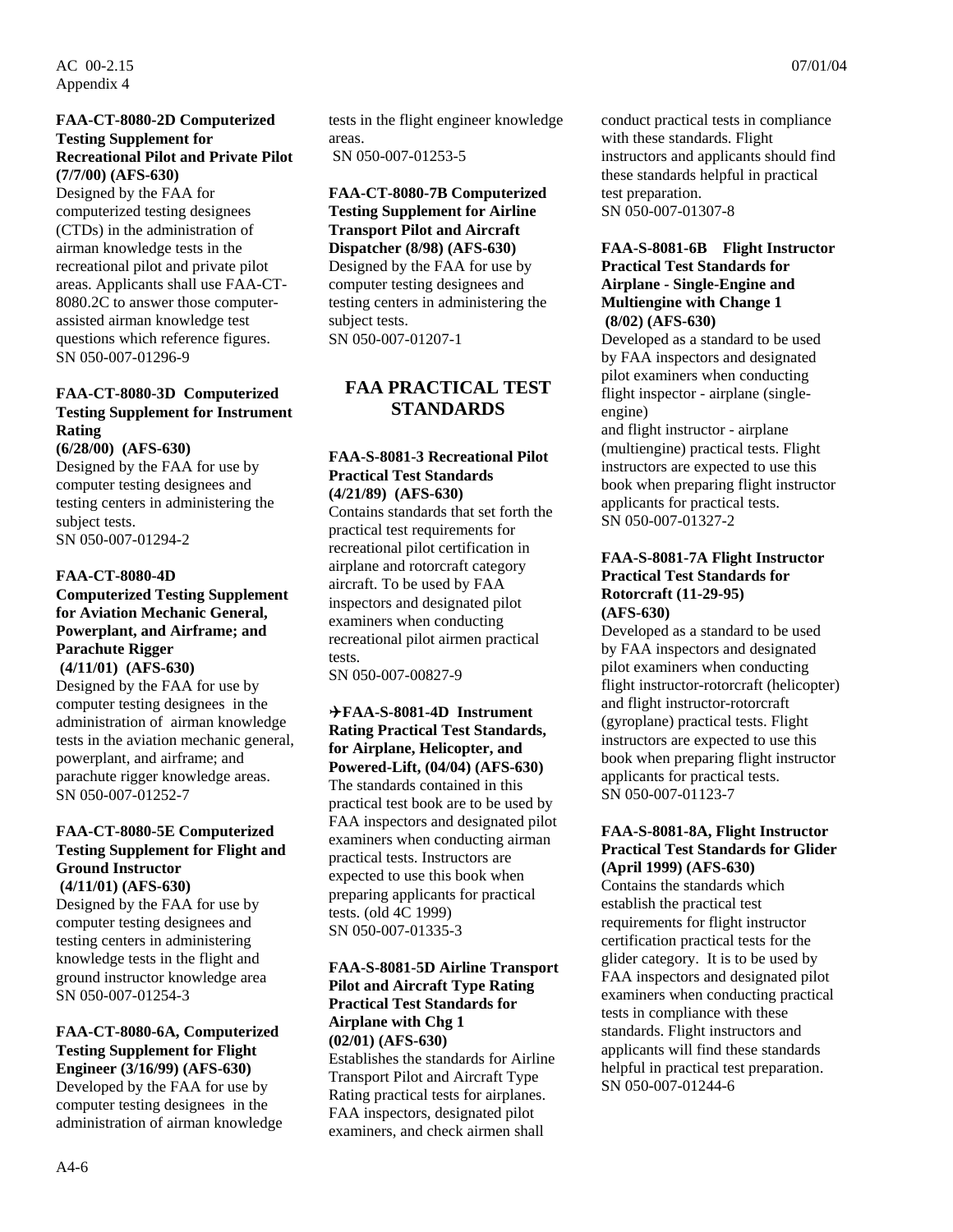### **FAA-S-8081-9B, Flight Instructor – Instrument (Airplane and Helicopter) Practical Test Standards (3/14/01) (AFS-630)**

Developed as a standard to be used by FAA inspectors and designated pilot examiners when conducting flight instructor–instrument (airplane) and flight instructor –instrument (helicopter) practical tests. Flight instructors are expected to use this book when preparing flight instructor applicants for practical tests). SN 050-007-01336-1

# **FAA-S-8081-10A Aircraft Dispatcher Practical Test Standards**

# **(2-10-95) (AFS-630)**

Developed as a standard to be used by FAA inspectors and designated examiners when conducting the aircraft dispatcher practical test. Instructors are expected to use this book when preparing applications for the practical test. SN 050-007-01080-0

### **FAA-S-8081-12B, Commercial Pilot Practical Test Standards for Airplane (4/23/02) (AFS-630)**

Developed as a standard to be used by FAA inspectors and designated pilot examiners when conducting commercial pilot certification practical tests for the airplane category, single engine, land and sea; and multi-engine, land and sea classes. Flight instructors and applicants should find these standards helpful during training and preparing for the practical test. SN 050-007-01328-1

#### **FAA-S-8081-14A Private Pilot Practical Test Standards for Airplane (4/23/02) (AFS-630)**

Developed as a standard to be used by FAA inspectors and designated pilot examiners when conducting airman practical tests. Flight instructors are expected to use this book when preparing applicants for practical tests. This practical test book replaces ONLY THE AIRPLANE PORTION of FAA-S-8081-1A,

Private Pilot Practical Test Standards, dated November 1987. SN 050-007-01326-4

### **FAA-S-8081-15 Private Pilot Practical Test Standards for Rotorcraft (11/29/95) (AFS-630).**

Developed as a standard to be used by FAA inspectors and designated pilot examiners when conducting private pilot-rotorcraft (helicopter and gyroplane) practical tests. Flight instructors are expected to use this book when preparing private pilot applicants for practical tests. This book replaces ONLY the ROTORCRAFT PORTION of FAA-S-8081-1A, Private Pilot PTS (Nov. 1987) SN 050-007-01124-5

### **FAA-S-8081-16 Commercial Pilot Practical Test Standards for Rotorcraft (11/29/95) (AFS-630)**

Developed as a standard to be used by FAA inspectors and designated pilot examiners when conducting commercial pilot-rotorcraft (helicopter and gyroplane) practical tests. Flight instructors are expected to use this book when preparing commercial pilot applicants for practical tests. This book replaces ONLY the ROTORCRAFT PORTION of FAA-S-8081-2 (Sept. 1988). SN 050-007-01122-9

### **FAA-S-8081-17, Private Pilot Practical Test Standards for Lighter-Than-Air (Balloon/Airship) (3/15/96) (AFS-630)**

Developed as a standard to be used by FAA inspectors and designated pilot examiners when conducting private pilot lighter-than-air (balloon/airship) practical tests. Flight instructors are expected to use this book when preparing private pilot applicants for practical tests. This book replaced ONLY the LIGHTER-THAN-AIR PORTION of FAA-S-8081-1A (November 1987). SN 050-007-01135-1

#### Appendix 4 **FAA-S-8081-18, Commercial Pilot Practical Test Standards for Lighter-Than-Air (Balloon/Airship) (1/ 27/ 97) (AFS 630)**

Establishes the standards for commercial pilot certification practical tests for the lighter-than-air category, balloon and airship classes. FAA inspectors and designated pilot examiners shall conduct practical tests in compliance with these standards.

SN 050-007-01158-0

## **FAA-S-8081-20 Airline Transport Pilot and Aircraft Type Rating Practical Test Standards for Helicopter**

### **(August 1998) (AFS-630)**  Establishes the standards for airline transport pilot and aircraft type rating practical tests for helicopters. FAA inspectors, designated pilot examiners, and check airmen shall conduct practical tests in compliance with these standards. Flight instructors and applicants should find these standards helpful in practical test preparation. SN 050-007-01209-8

### **FAA-S-8081-21 Flight Engineer Practical Test Standards for Reciprocating Engine, Turbopropeller, and Turbojet Powered Aircraft (1/1/99) (AFS-630)**

FAA inspectors and designated examiners shall conduct practical tests in compliance with this standard. Flight engineers exercising instructor privileges and applicants should find this standard helpful during training and when preparing for practical tests.

SN 050-007-01241-1

## **FAA-S-8081-22 Private Pilot Practical Test Standards for Glider (4/1/99) (AFS-630)**

The FAA's Flight Standards Service developed this practical test book as a standard to be used by FAA inspectors and designated pilot examiners when conducting airman practical tests. Instructors are expected to use this book when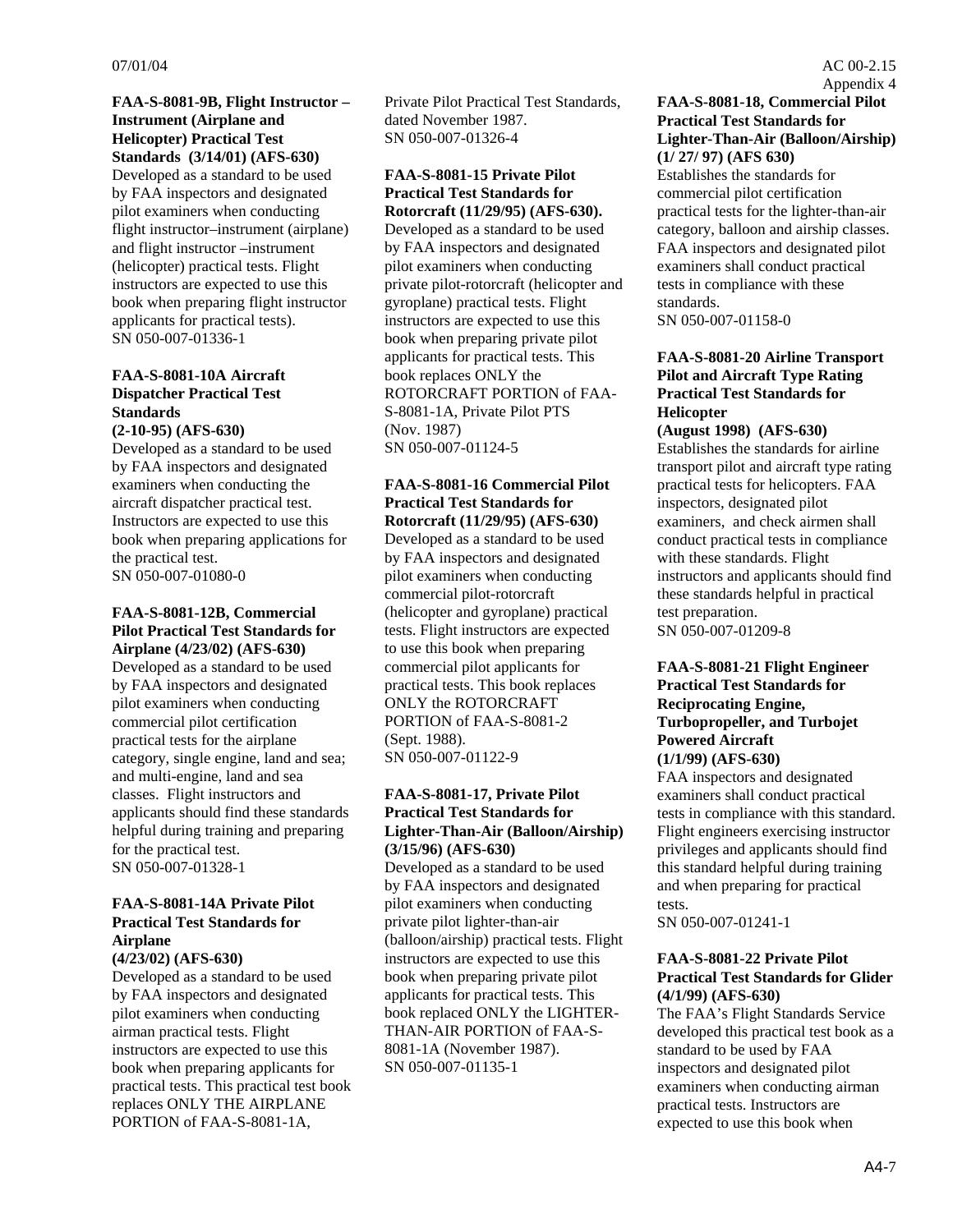$AC$  00-2.15 07/01/04 Appendix 4

preparing applicants for practical tests.

SN 050-007-01242-0

# **FAA-S-8081-23 Commercial Pilot Practical Test Standards for Glider (4/1/99) (AFS-630)**

The FAA's Flight Standards Service developed this practical test book as a standard to be used by FAA inspectors when conducting airman practical tests. Instructors are expected to use this book when preparing applicants for practical tests.

SN 050-007-01243-8

### 4**FAA-S-8081-25 Parachute Rigger Practical Test Standards (2003) (AFS-630)**

Establishes standards for the Parachute Rigger Certification Practical Test for the Senior and Master Certificates. SN 050-007-01355-8

# 4**FAA-S-8081-26 Aviation Mechanic General Practical Test Standards (2003) (AFS-630)**  Designed as a study manual for

persons preparing for a mechanic certificate with airframe or powerplant ratings. SN 050-007-01356-6

#### 4**FAA-S-8081-27 Aviation Mechanic Airframe Practical Test Standards (2003) (AFS-630)**

Designed as a study manual for persons preparing for a mechanic certificate with airframe ratings. SN 050-007-01357-4

### 4**FAA-S-8081-28 Aviation Mechanic Powerplant Practical Test Standards (2003) (AFS-630)**

Designed as a study manual for persons preparing for a mechanic certificate with powerplant ratings. SN 050-007-01354-0

# **FAA KNOWLEDGE TEST GUIDES**

**FAA-G-8082-1 Airline Transport Pilot, Aircraft Dispatcher, and** 

### **Flight Navigator Knowledge Test Guide (6/1/99) (AFS-630)**

Provides information for obtaining authorization to take the airline transport pilot, aircraft dispatcher, and flight navigator knowledge tests. SN 050-007-01258-6

#### **FAA-G-8082-3 Aviation Mechanic General, Airframe, and Powerplant Knowledge Test Guide (8/23/99) (AFS-630)**

Provides information for obtaining authorization to take the aviation mechanic general, airframe, and powerplant knowledge tests. SN 050-007-01273-0

#### **FAA-G-8082-5 Commercial Pilot Knowledge Test Guide (6/1/99) (AFS-630)**

Provides information for obtaining authorization to take the commercial pilot knowledge tests. SN 050-007-01259-4

## **FAA-G-8082-7 Flight and Ground Instructor Knowledge Test Guide (6/1/99) (AFS-630)**

Provides information for obtaining authorization to take the flight and ground instructor knowledge tests. SN 050-007-01260-8

#### **FAA-G-8082-9 Flight Engineer Knowledge Test Guide (6/1/99) (AFS-630)**

Provides information for obtaining authorization to take the flight engineer knowledge tests. SN 050-007-01261-6

# **FAA-G-8082-11 Inspection Authorization Knowledge Test Guide**

**(7/13/99) (AFS-630)**  Provides information for obtaining authorization to take the inspection authorization knowledge test. SN 050-007-01268-3

**FAA-G-8082-13 Instrument Rating Knowledge Test Guide (6/1/99) (AFS-630)** 

Provides information for obtaining authorization to take the instrument rating knowledge tests. SN 050-007-01262-4

#### **FAA-G-8082-15 Parachute Rigger Knowledge Test Guide (7/28/99) (AFS-630)**

Provides information for obtaining authorization to take the parachute rigger knowledge tests. SN 050-007-01270-5

### **FAA-G-8082-17 Recreational and Private Pilot Knowledge Test Guide (6/1/99) (AFS-630)**

Provides information for obtaining authorization to take the recreational pilot and private pilot knowledge tests. SN 050-007-01263-2

# **FAA AERONAUTICAL HANDBOOKS**

#### **FAA-H-8083-1 Aircraft Weight and Balance Handbook (8/23/99) (AFS-630)**

Prepared in recognition of the importance of weight and balance technology in conducting safe and efficient flight. SN 050-007-01272-1

# **FAA-H-8083-3, Airplane Flying Handbook (8/23/99) (AFS-630)**

Introduces the basic skills that are essential for pilots; also provides information on transitioning to other aircraft and the operation of various aircraft systems. SN 050-007-01274-8

#### **FAA-H-8083-9 Aviation Instructor's Handbook (9/27/99) (AFS-630)**

Designed for ground instructors, flight instructors, and aviation maintenance instructors. Provides a foundation for beginning instructors to understand and apply fundamentals of instructing. SN 050-011-00079-8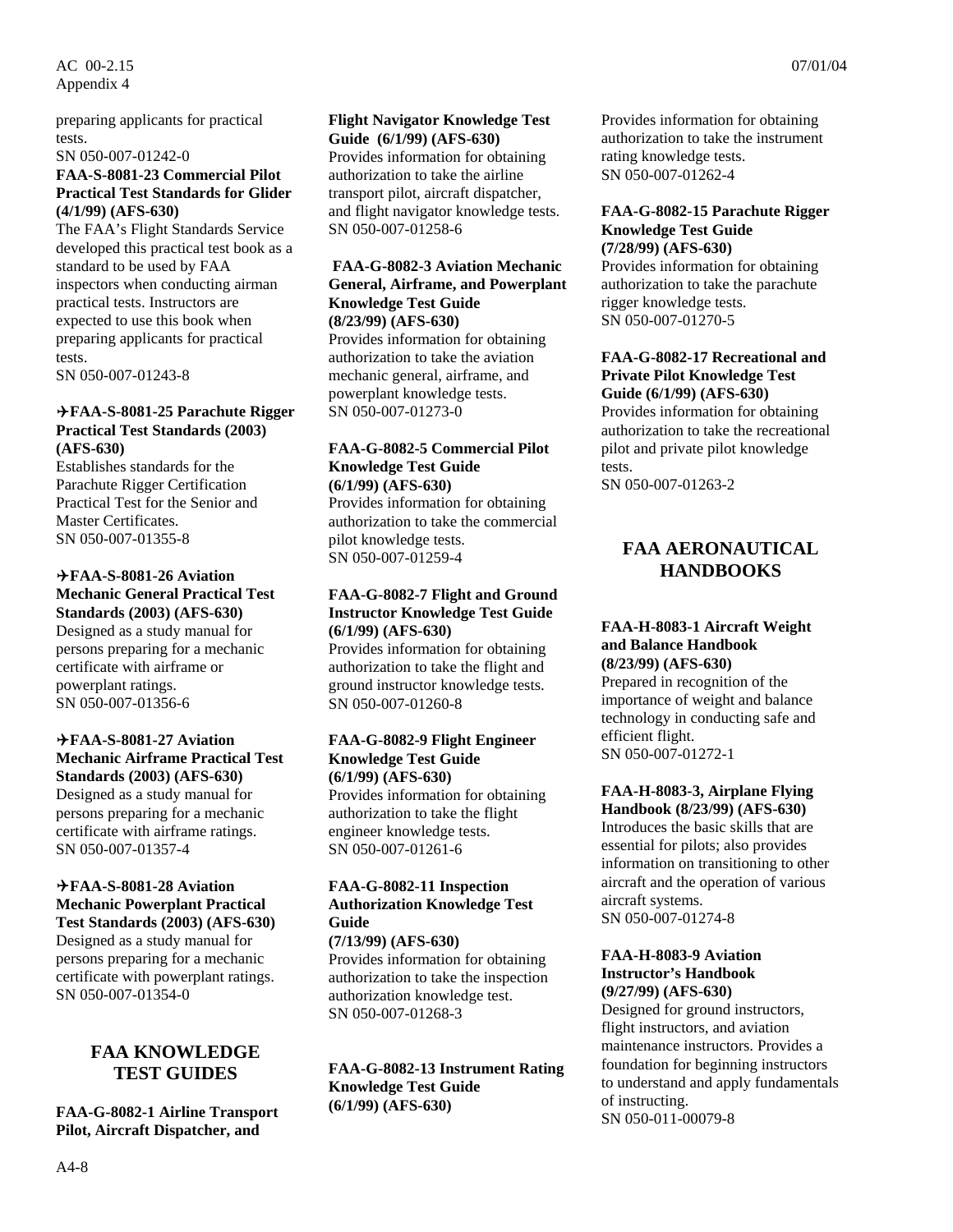### **FAA-H-8083-11 Balloon Flying Handbook (5/9/01) (AFS-600)**

The Balloon Flying Handbook introduces the basic pilot knowledge and skills that are essential for piloting balloons. It introduces pilots to the broad spectrum of knowledge that will be needed as they progress in their pilot training. This handbook is for student pilots, as well as those pursuing more advanced pilot certificates. SN 050-007-01313-2

#### **FAA-H-8083-13 Glider Flying Handbook (2003) (AFS-630)**

Provides a technical manual for applicants who are preparing for glider category rating and for currently certificated glider pilots who wish to improve their knowledge. SN 050-007-01350-7

#### **FAA-H-8083-15 Instrument Flying Hanbook (1/18/01) (AFS-630)**

The Instrument Flying Handbook is designed for instrument flight instructors and pilots preparing for instrument rating tests. Instructors may find this handbook a valuable training aid as it includes basic reference material for knowledge testing and instrument flight training. SN-050-007-01308-6

#### **FAA-H-8083-19 Plane Sense (8/23/99) (AFS-630)**

Acquaints the owner or prospective owner with some fundamental information on the requirements for owning and operating a private airplane.

#### **FAA-H-8083-21 Rotorcraft Flying Handbook (2/10/00) (AFS-630)**

A technical manual for applicants who are preparing for their private, commercial, or flight instructor certificate with a helicopter or gyroplane class rating. SN 050-011-00080-1

4**FAA-H-8083-25 Pilot's Handbook of Aeronautical Knowledge (12/03) (AFS-630)**  Provides basic knowledge essential for pilots. SN 050-007-01362-1

#### **FAA-H-8083-27 Student Pilot Guide (6/15/99) (AFS-630)**

A guide for prospective student pilots and those already engaged in flight training. It presents in a "how to go about it" style general procedures for obtaining a Student, Private, and Recreational Certificates. SN 050-007-01265-9

# **MISCELLANEOUS CATEGORY**

# **Aviation Weather System Plan (October 1985)**

Describes the present aviation weather system, assesses airspace requirements, defines the requirements for the aviation weather system, and details and developmental programs to support implementation of a national aviation weather system. State aviation weather activities and weather programs/activities of their Government agencies are also described. (APO-4). SN 050-007-00726-4

### **Bonfires to Beacons: Federal Civil Aviation Policy Under the Air Commerce Act, 1926-1938.**

Examines the background to the passage of the first Federal civil aviation regulatory stature in 1926. (APA-4). SN 050-007-00419-2

### **The Cutting Air Crash.**

Analyzes the political repercussions that followed the death of Senator Bronson Cutting of New Mexico in an air crash in 1935. (APA-4). SN 050-007-00677-2

# **FAA Air Traffic Activity FY 94.**  Furnishes terminal and en route air

traffic activity information (i.e., operations, flight plans filed) of the

 Appendix 4 National Airspace System . The data is from the FAA-operated Airport Traffic Control Towers, Air Route Traffic Control Centers, Flight Service Stations, and Approach Control Facilities. (APO-110). SN 050-007-01145-8

### **FAA Aviation Forecasts–Fiscal Years 2002-2003 FAA-APO-100 (4/02)**

Provides forecasts of aviation at Federal Aviation Administration facilities. (APO-110). SN 050-007-01323-0

# **FAA Aviation News**

Copies available from Supt. Docs. (AFS-805) SN 750-002-00000-5

#### **FAA Organizational Directory (Current Edition)**

Title self explanatory. Issued biannually. (APF-100) SN-050-007-01314-1

#### **Flight Check: The Story of Flight Inspection (1993)**

Covers the history of the flight inspection program from its inception to today. (\$19.00 Supt. Docs.) SN 050-007-01010-9

#### **Information Resources Management Plan (IRMP) (December 1989) Vol. I:** Strategic Overview-

(Not being published this year)

**Vol. II:** Systems Plan FY 89 - FY 93 (5-year plan)–focuses on a 5-year planning horizon and includes funding requirements for specific projects for each of the 5 years. The project summaries and ongoing systems fact sheets reflect the status of the IRMP planning data base as of October 1989. Volume II. (AIT-200) SN 050-007-00872-4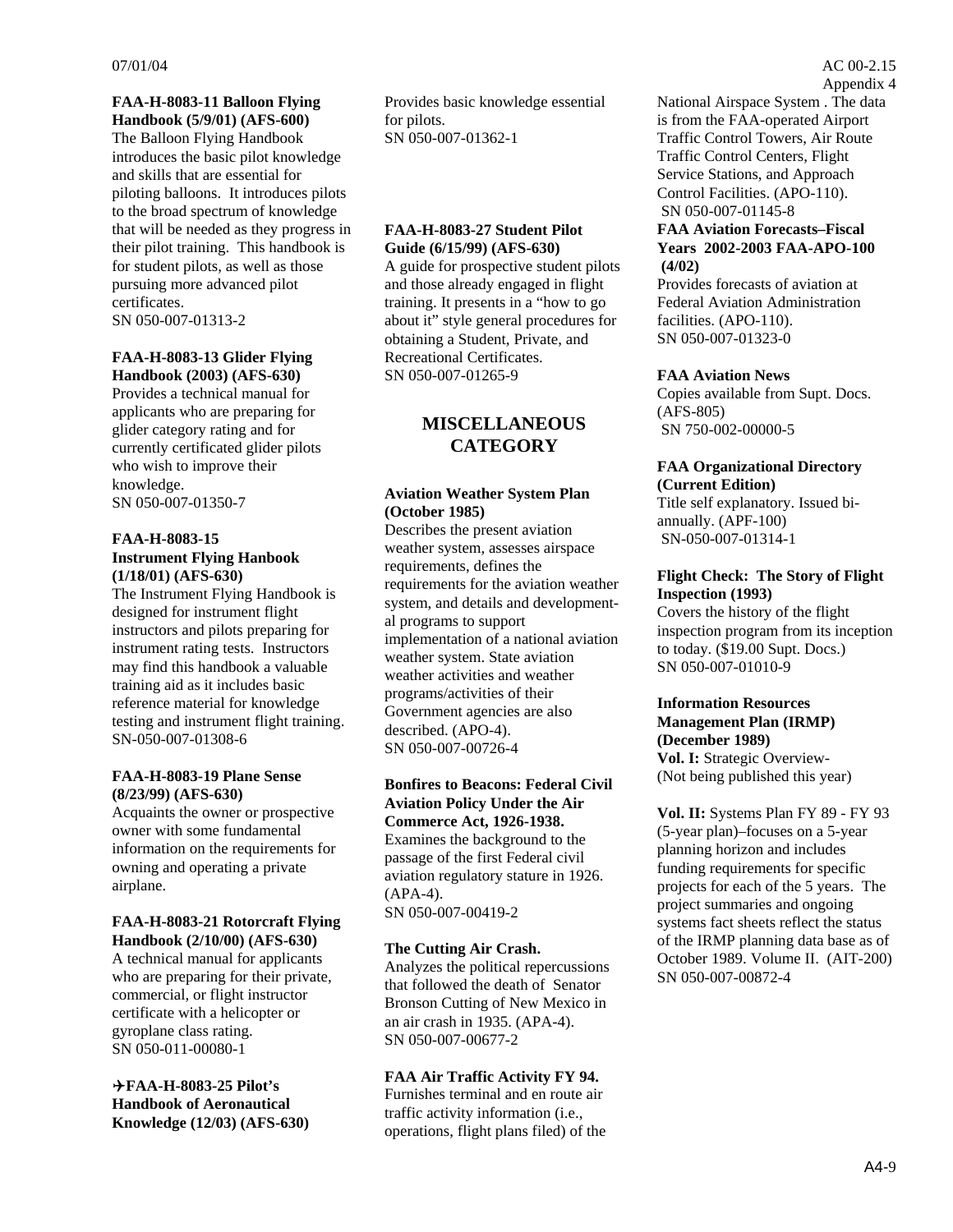#### **National Plan for Integrated Airport Systems (NPIAS) 1998- 2002**

The plan identifies 3,344 existing airports that are significant to national air transportation. It also contains estimates that \$35.1 billion in infrastructure development that is eligible for Federal aid will be needed over the next 5 years to meet the needs of all segments of civil aviation. The NPIAS is composed of all commercial service airports, all reliever airports, and selected general aviation airports. SN 050-007-01290-0

### **Safe, Separated and Soaring: A History of Federal Civil Aviation Policy, 1961-1972 (1980)**

Provides a narrative history of the evolution of Federal civil aviation policy during the Kennedy and Johnson Administrations and the first Nixon Administration. Fourth and concluding volume of a history of FAA and its predecessor agencies. (Bonfires to Beacons,' `Take-off at Mid-Century' and `Turbulence Aloft' were preceding books. (APA-4). (paperback, \$17.00 Supt. Docs.) SN 050-007-00566-1

### **Take-off At Mid-Century: Federal Aviation Policy in the Eisenhower Years, 1953-1961**

Provides a history of the Civil Aeronautics Administration during the Eisenhower years. It also examines the events that led to the CAA's demise, and the creation of the Federal Aviation Agency. (APA-4) SN 050-007-00355-2

### **The Third Man: A History of the Airline Crew Complement Controversy 1941-1981.**

Gives an analysis of how many pilots and crewmembers it takes to fly an aircraft. (APA-110) SN 050-007-00761-2)

# **Troubled Passage: The Federal Aviation Administration During the Nixon-Ford Term, 1973-1977.**

Tells the story of the agency during the years 1973-77, including major issues of safety, security, and the development of the civil aviation industry. (APA-110) SN 050-007-00774-4

#### **Turbulence Aloft: The Civil Aeronautics Administration Amid Wars and Rumors of Wars, 1938- 1953.**

Provides information pertaining to the Civil Aeronautics Administration amid World War II, the Cold War, and Korea. (APA-4) SN 050-007-00486-9

#### **FAA Future Telecommunications Plan: "Fuchsia Book," (4/2000)**

FAA and air traffic control requirements, security considerations, integrated communications architecture, and a concept for operations, administration, and maintenance of FAA telecommunications. SN 050-007-01297-7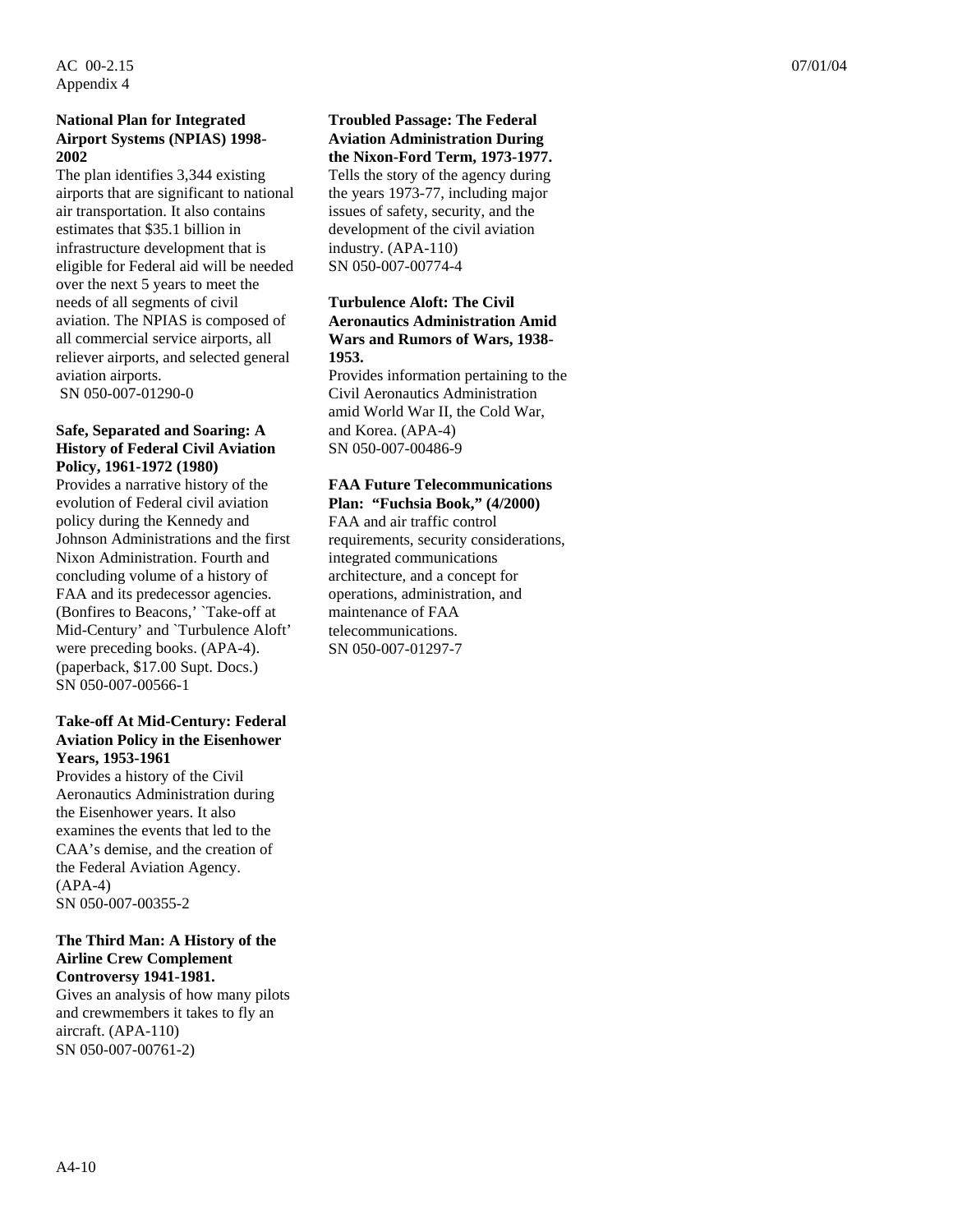# **U.S. GOVERNMENT BOOKSTORES LOCATIONS**

**Washington, DC**  U.S. Government Printing Office (GPO) 710 North Capitol St., NW Washington, DC 20401 (202) 512-0132 Fax (202) 512-1355

# **GPO International Distributors**

### **CANADA--Mail Orders**

Renouf Publishing Company Ltd., 1-5369 Canotek Rd., Ottawa, Ontario, K1J 9J3, Canada Telephone: (613) 745-2665 Toll-Free North America Telephone: (888) 551-7470 Fax: (613) 745-7660 E-mail: order.dept@renoufbooks.com Web site: http://www.renoufbooks.com

### **ITALY--Mail Orders**

Deffusione Edizioni Anglo-Americane Central Office/Mail Orders: via Lima, 28 - 00198 Roma Tel: 8551441 Fax: (06) 8543228 Tlx: 622492 DEALIB I

### **ITALY Bookstore (1)**

40125 Bologna

via della Aatri, 48/C **ITALY Bookstore (2)**  via Pascoli, 56 20133 Milano Tel: (02) 23.64.306

# **ITALY Bookstore (3)**

Via GD Cassini, 75/8 10129 Torino Tel: (011) 503.202

### **SAUDI ARABIA**

A1-Khazindar Co. Ltd. PO Box 457 Riyadh 11411 Tel: (1) 462-6590 Tix: 401319 KESJ FAX: (1) 464 5614

**UNITED KINGDOM Bookstore**  Books Express

PO Box 10 Saffron Walden Esses CB11 4EW Tel. (+44) 1799 513726 Fax (+44) 1799 513248 Email info@books-express.co.uk Website http://www.books-express.co.uk

# **ALL OTHER COUNTRIES**

Baker & Taylor Bridgewater, NJ 1120 Route 22 East Bridgewater, NJ 08807 Phone: 800.775.1500 Phone: 908.541.7000 Web site: http://www.btol.com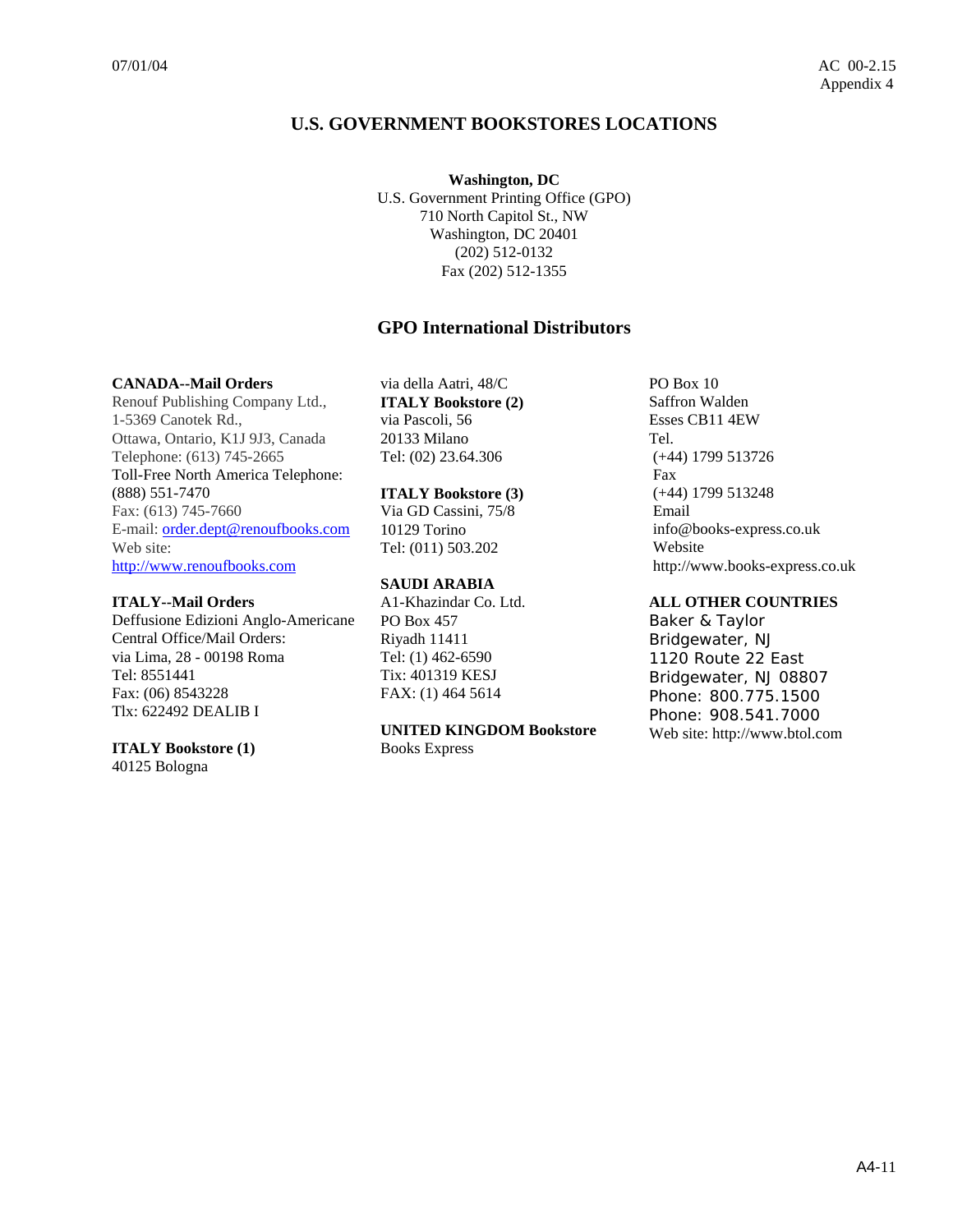| AC 00-2.15<br>Appendix 5                                                                                                                  |                                                                                                                                                                          |                                                                                   |                                            | 07/01/04       |
|-------------------------------------------------------------------------------------------------------------------------------------------|--------------------------------------------------------------------------------------------------------------------------------------------------------------------------|-----------------------------------------------------------------------------------|--------------------------------------------|----------------|
| Order Blank Form (Free Publications)                                                                                                      |                                                                                                                                                                          |                                                                                   | $DATE:$ $/$ $/$ $/$                        |                |
|                                                                                                                                           |                                                                                                                                                                          | For Faster Service Use a Self -Addressed Mailing Label When Not Using This Blank. |                                            |                |
|                                                                                                                                           |                                                                                                                                                                          | Please Print or Type All Information.                                             |                                            |                |
|                                                                                                                                           | Mail To: U.S. Department of Transportations<br>Subsequent Distribution Office, M-30<br>Ardmore East Business Center<br>3341 Q 75 <sup>th</sup> Avn<br>Landover, MD 20785 |                                                                                   |                                            |                |
| Help Line: 301-322-4961                                                                                                                   |                                                                                                                                                                          |                                                                                   | Fax Requests to 301-386-5394 DOT Warehouse |                |
| <b>Number</b>                                                                                                                             | Title                                                                                                                                                                    |                                                                                   |                                            | Quantity       |
| Subsequent Distribution Office, M-30                                                                                                      |                                                                                                                                                                          |                                                                                   |                                            | DATE: $/$ /    |
| 1. Out Of Stock (recorder in                                                                                                              | days)**                                                                                                                                                                  | 3. Cancelled, no replacement                                                      |                                            |                |
| 2. Being revised                                                                                                                          |                                                                                                                                                                          | 4. Cancelled by ________________(enclosed)                                        |                                            |                |
|                                                                                                                                           |                                                                                                                                                                          |                                                                                   |                                            |                |
| **If You Do Not Recive, Desired Publication(s) After Your Second Request Please Call FAA's Toll-Free<br>Consumer Hotline: 1-800 FAA-SURE. |                                                                                                                                                                          |                                                                                   |                                            |                |
|                                                                                                                                           |                                                                                                                                                                          | <b>Enter Name and Address</b>                                                     |                                            |                |
|                                                                                                                                           |                                                                                                                                                                          |                                                                                   |                                            |                |
|                                                                                                                                           |                                                                                                                                                                          |                                                                                   |                                            |                |
| To Complete Order:                                                                                                                        |                                                                                                                                                                          |                                                                                   |                                            | Do Not Detach. |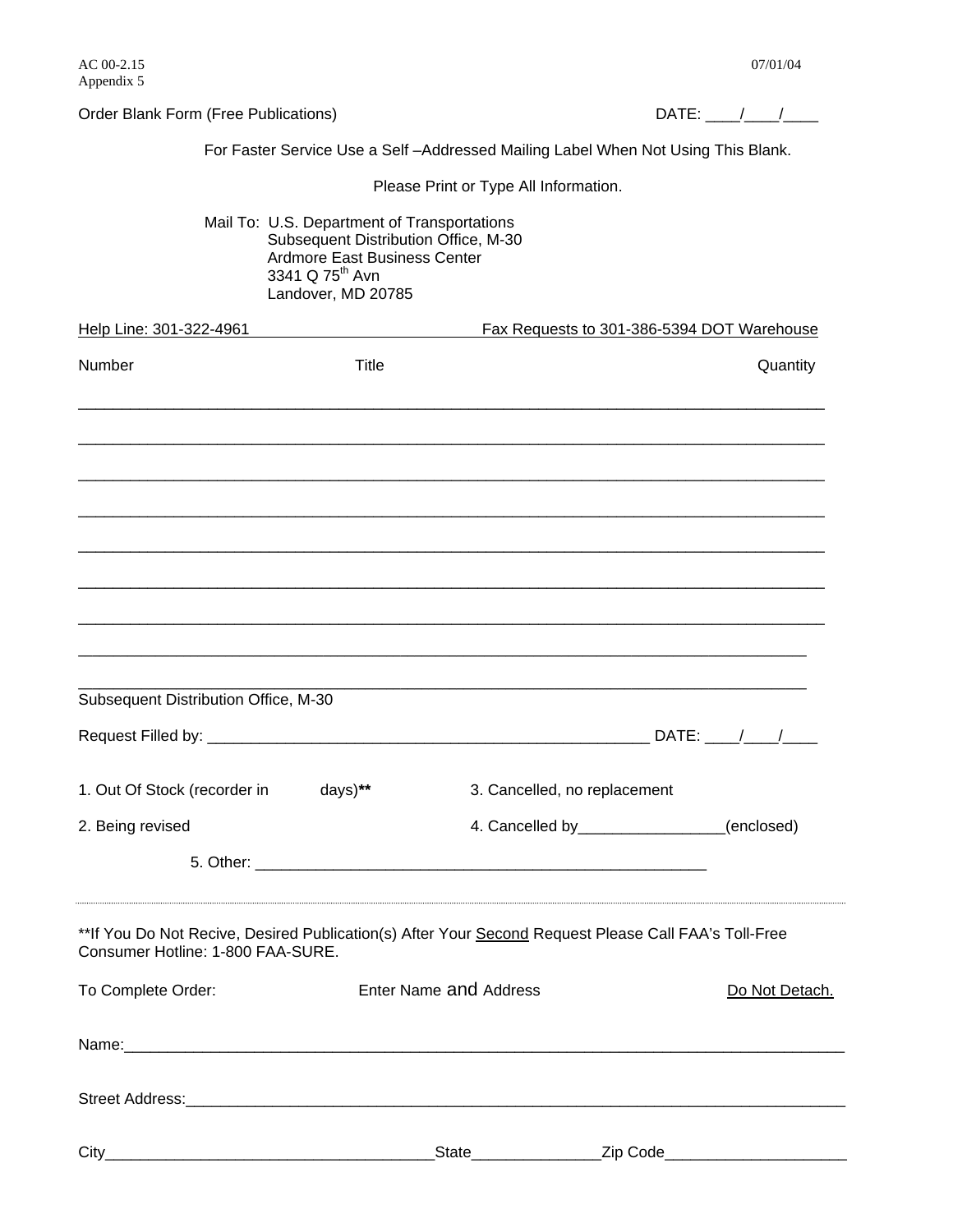AC 00-2.15 Appendix 5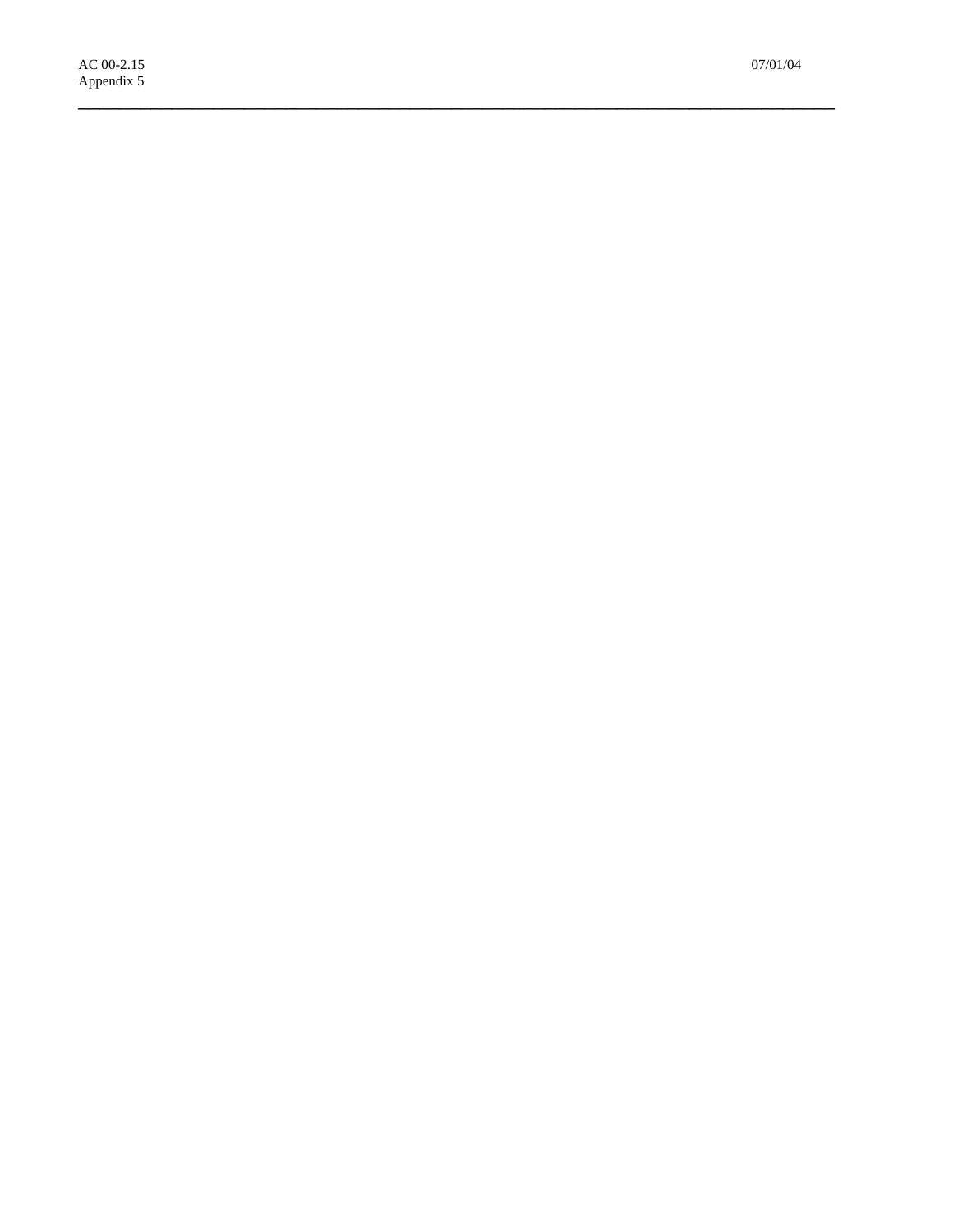#### **REQUEST FOR MAILING LIST ACTION (Advisory Circulars**)

#### **CUSTOMER'S NAME AND ADDRESS (attach label from back cover, if available)**

 **\_\_\_\_\_\_\_\_\_\_\_\_\_\_\_\_\_\_\_\_\_\_\_\_\_\_\_\_\_\_\_\_\_\_\_\_\_\_\_\_\_\_\_\_\_\_\_\_\_** 

**\_\_\_\_\_\_\_\_\_\_\_\_\_\_\_\_\_\_\_\_\_\_\_\_\_\_\_\_\_\_\_\_\_\_\_\_\_\_\_\_\_\_\_\_\_\_\_\_\_** 

**\_\_\_\_\_\_\_\_\_\_\_\_\_\_\_\_\_\_\_\_\_\_\_\_\_\_\_\_\_\_\_\_\_\_\_\_\_\_\_\_\_\_\_\_\_\_\_\_\_** 

 $\mathbb{ZIP}$ 

**Number Subject** \_\_\_\_\_ **Copies** 

#### 00 **GENERAL\_\_\_\_\_**

1 Definitions and Abbreviations \_\_\_\_\_

#### 10 **PROCEDURAL RULES**\_\_\_\_\_

- 11 General Rule-Making Procedures\_\_\_\_\_
- 13 Investigation and Enforcement Procedures\_

#### 20 **AIRCRAFT**\_\_\_\_\_

- 21 Certification Procedures for Products and Parts\_\_\_\_\_
- 13 Investigation and Enforcement Procedures
- 23 Airworthiness Standards: Normal, Utility, and Acrobatic Category Airplanes\_\_\_\_\_
- 25 Airworthiness Standards: Transport Category Airplanes\_\_\_\_\_
- 27 Airworthiness Standards: Normal Category Rotorcraft\_\_\_\_\_
- 29 Airworthiness Standards: Transport Category Rotorcraft\_\_\_\_\_
- 31 Airworthiness Standards: Manned Free Balloons\_\_\_\_\_ 33 Airworthiness Standards: Aircraft Engines\_\_\_\_\_
- 34 Fuel Venting and Exhaust Emission Requirements for Turbine Engine Powered Airplaness\_\_\_\_\_
- 35 Airworthiness Standards: Propellers\_\_\_\_\_
- 36 Noise Standards: Aircraft Type and Airworthiness Certification\_\_\_\_\_
- 39 Airworthiness Directives\_\_\_\_
- 43 Maintenance, Preventive Maintenance, Rebuilding and Alteration\_\_\_\_
- 45 Identification and Registration Marking
- 47 Aircraft Registration\_\_\_\_\_
- 49 Recording of Aircraft Titles and Security Documents \_\_\_\_

#### 60 **AIRMEN**\_\_\_\_\_

- 61 Certification: Pilots and Flight Instructors
- 63 Certification: Flight Crewmembers Other Than Pilots \_\_\_\_
- 65 Certification: Airmen Other Than Flight Crewmembers\_\_\_\_\_
- 67 Medical Standards and Certification

#### 70 **AIRSPACE**\_\_\_\_\_

- 71 Designation of Federal Airways,Area Low Routes, Controlled Airspace,and Reporting Points \_\_\_\_\_
- 73 Special Use Airspace\_\_\_\_\_
- 75 Establishment of Jet Routes and Area High Routes\_\_\_\_\_
- 77 Objects Affecting Navigable Airspace\_\_\_\_\_

#### 90 **AIR TRAFFIC AND GENERAL OPERATING RULES**\_\_\_\_\_

- 91 General Operating and Flight Rules\_
- 93 Special Air Traffic Rules and Airport Traffic Patterns\_\_\_\_\_
- 95 IFR Altitudes\_\_\_\_\_
- 97 Standard Instrument Approach Procedures\_
- 99 Security Control of Air Traffic\_\_\_\_\_
- 101 Moored Balloons, Kites, Unmanned Rockets\_\_\_\_\_ and Unmanned Free Balloons\_\_\_\_\_
- 103 Ultralight Vehicles\_\_\_\_\_
- 105 Parachute Jumping \_\_\_\_\_
- 107 Airport Security\_
- 108 Airplane Operators Security
- 109 Indirect Air Carrier Security \_\_\_\_\_

#### 120 **AIR CARRIERS, AIR TRAVEL CLUBS, AND OPERATORS FOR COMPENSATION OR HIRE CERTIFICATION AND OPERATIONS** \_\_\_\_\_

- 121 Certification and Operations: Domestic Flag, and Supplemental Air Carriers and Commercial Operators of Large Aircraft
- 125 Certification and Operations: Air planes Having a Seating Capacity of 20 or

 More Passengers or a Maximum Payload Capacity of 6,000 Pounds or More\_\_\_\_\_

- **( ) ADD MY NAME TO THE AC LISTS CHECKED BELOW**
- **( ) ADD MY NAME FOR AC CHECKLIST** 
	- **( ) REMOVE MY NAME FROM LISTS CHECKED BELOW**
- **( ) CHANGE OF ADDRESS AS INDICATED**



 127 Certification and Operations of Scheduled Air Carriers with Helicopters\_\_\_\_\_

**\_\_\_\_\_\_\_\_\_\_\_\_\_\_\_\_\_\_\_\_\_\_\_\_\_\_\_\_\_\_\_\_\_\_\_\_\_\_\_\_\_\_\_\_\_\_\_\_** 

- 129 Operations of Foreign Air Carriers
- 133 Rotorcraft External-Load Operations
- 135 Air Taxi Operators and Commercial Operators\_\_\_\_\_
- 137 Agricultural Aircraft Operations
- 139 Certification and Operations: Land Airports Serving CAB-Certificated Air Carriers\_\_\_\_\_

#### 140 **SCHOOLS AND OTHER CERTIFICATED AGENCIES**\_\_\_\_\_

- 141 Pilot Schools\_\_\_\_\_
- 143 Ground Instructors\_\_\_\_\_
- 145 Repair Stations
- 147 Aviation Maintenance Technician Schools\_

#### 150 **AIRPORT NOISE COMPATIBILITY PLANNING**\_\_\_\_\_

- 151 Federal Aid to Airports\_\_\_\_\_
- 152 Airport Aid Program\_\_\_\_\_
- 155 Release of Airport Property from Surplus Property Disposal Restrictions\_\_\_\_\_
- 156 State Block Grant Pilot Program\_\_\_\_\_
- 157 Notice of Construction, Alteration, Activation, and Deactivation of Airports\_\_\_\_\_
- 158 Passenger Facilities Charges\_\_\_\_\_
- 159 National Capital Airports\_\_\_\_\_
- 159/10 Washington National Airport\_\_\_\_\_
- 159/20 Dulles International Airport\_\_\_\_\_
- 161 Notice and Approval of Airport Noise and Access Restrictionsn\_\_\_\_\_
- 169 Expenditures of Federal Funds for Nonmilitary Airports or Air Navigational Facilities Thereon\_\_\_\_\_

#### 170 **NAVIGATIONAL FACILITIES**\_\_\_\_\_

- 170 Establishment and Discontinuance Criteria for Airport Traffic Control Tower Facilities\_\_\_\_\_
- 171 Non-Federal Navigation Facilities\_

#### 180 **ADMINISTRATIVE REGULATIONS**\_\_\_\_\_

- 183 Representatives of the Administrator\_\_\_\_\_
- 185 Testimony by Employees and Pro duction of Records in Legal Proceedings\_
- 187 Fees\_\_\_\_\_
- 189 Use of Federal Aviation Administration Communication System\_

#### 210 **FLIGHT INFORMATION**\_\_\_\_\_

211 Aeronautical Charts and Flight Information Publications\_\_\_\_\_

\_\_\_\_\_\_\_\_\_\_\_\_\_\_\_\_\_\_\_\_\_\_\_\_\_\_\_\_\_\_\_\_\_\_\_\_\_\_\_\_\_\_\_\_\_\_\_\_\_

- 413 **APPLICATIONS**\_\_\_\_\_\_
- 440 **FINANCIAL RESPONSIBILITY FOR LICENSED LAUNCH ACTIVITIES**\_\_\_\_\_\_\_

**NOTE:** Advisory Circulars numbered 150/5000 - 150/5049 will be considered in Airports/General categatory and will be distributed to subscribers of each of the five listings below:

 150/5000/150-5099 Airport Planning/Enviornment\_\_\_\_\_ 150/5100/150/5199 Airport Grants/Assistance\_\_\_\_\_ 150/5200/150/5299 Airport Safety/Certification/Operations\_\_\_\_\_ 150/5300/150/5399 Airport Design/Construction/ Maintenance\_\_\_\_\_ 150/5340/150/5354 Airport Visual/Navigation Equipment\_\_\_\_\_

\_\_\_\_\_\_\_\_\_\_\_\_\_\_\_\_\_\_\_\_\_\_\_\_\_\_\_\_\_\_\_\_\_\_\_\_\_\_\_\_\_\_\_\_\_\_\_\_\_\_\_\_\_\_\_\_

**MAIL TO: DOT, M-30**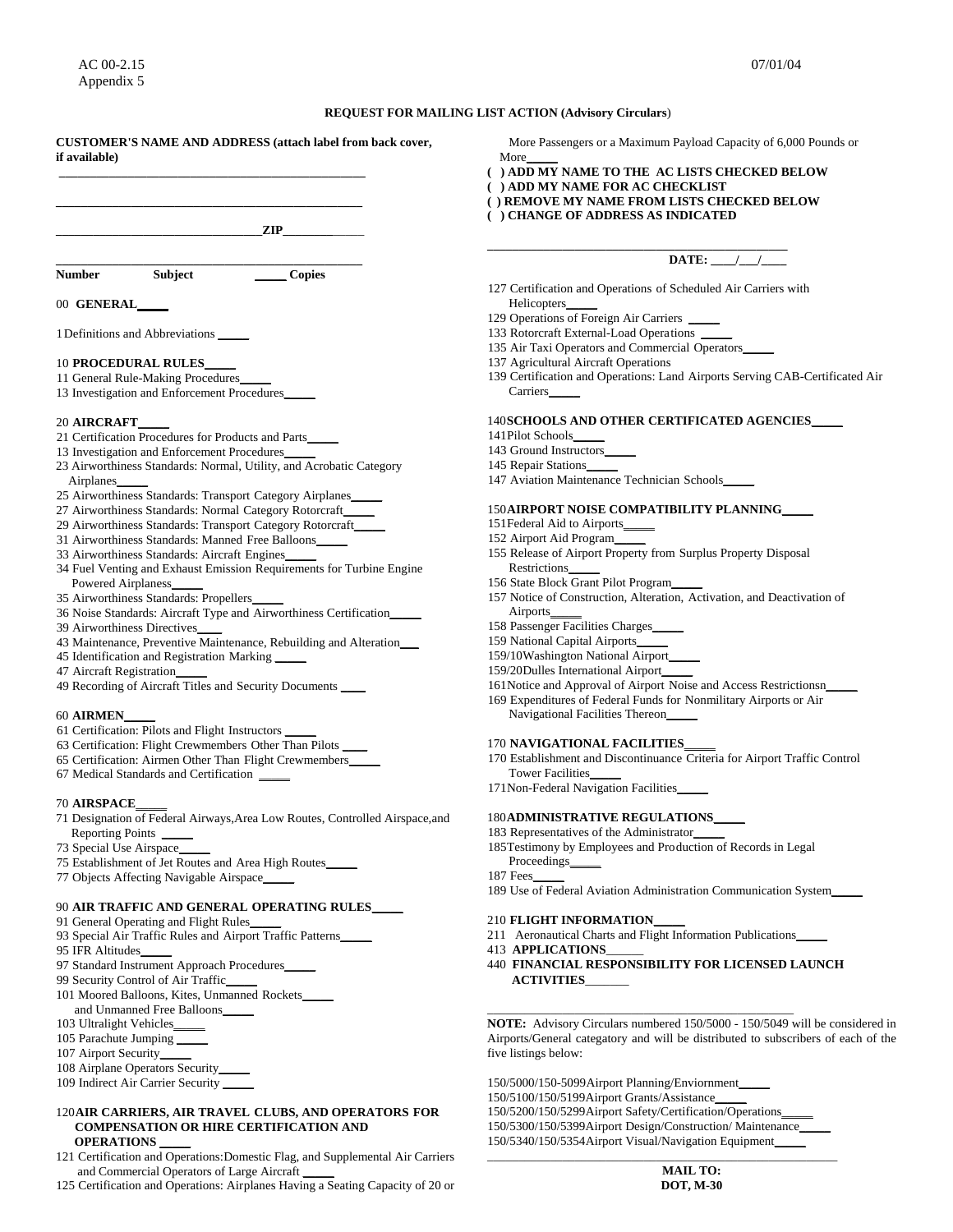#### **DISTRIBUTION REQUIREMENTS SECTION WASHINGTON, DC 20590**